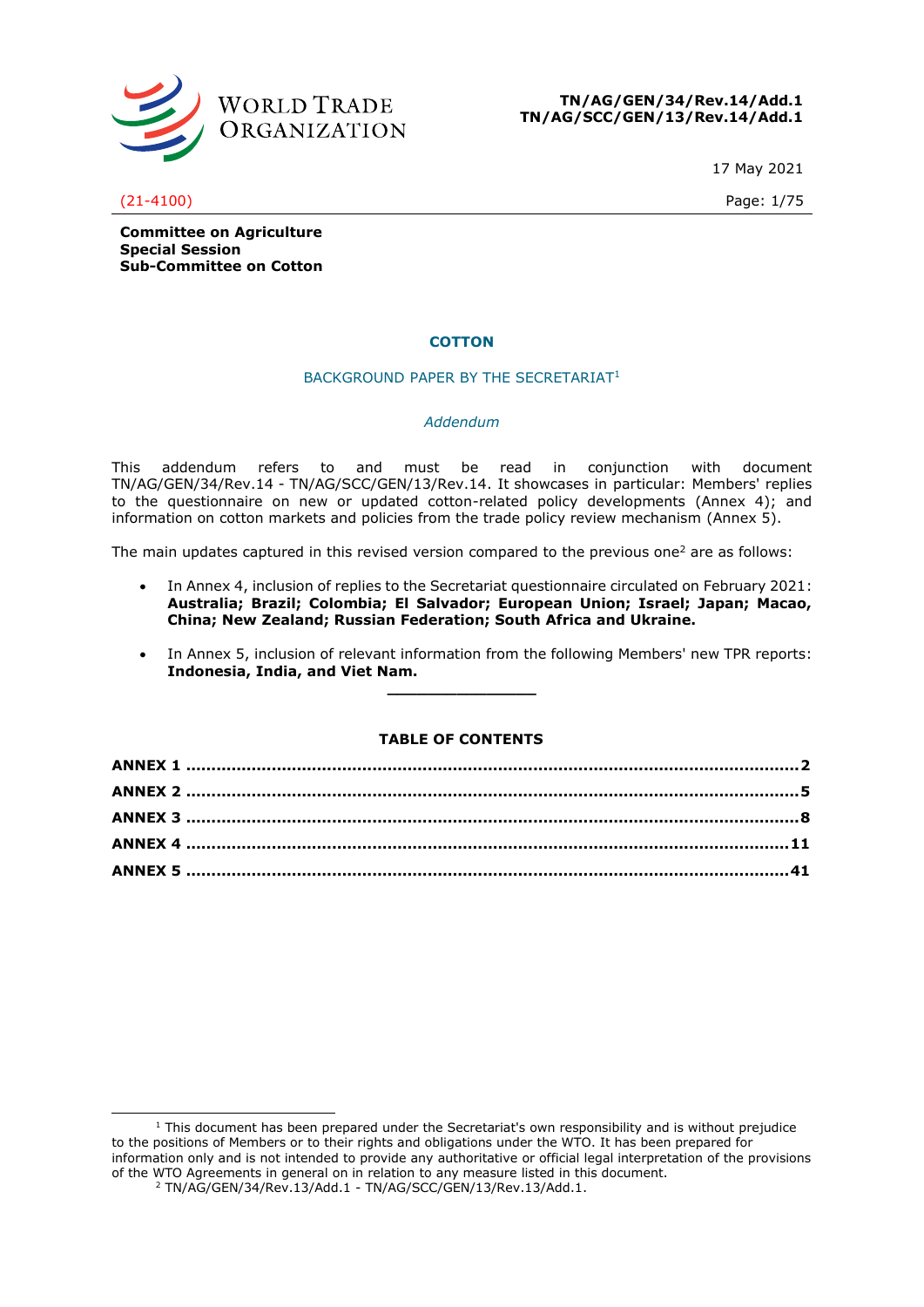- 2 -

## **ANNEX 1**

## <span id="page-1-0"></span>NOTES ON TARIFF RATE QUOTA COMMITMENTS FROM CHINA'S SCHEDULE

- 1. Tariff quotas indicated in the third column are volumes for calendar year 2001. Tariff quota concessions will be implemented according to the date specified in the "implementation" column. The implementation column indicates the date (referring to 1 January of the year indicated) when the final quota quantity will be achieved. The tariff quota concessions are subject to equal annual adjustments (occurring on 1 January of each year), unless otherwise specified in the last column ("Other terms and conditions").
- 2. The People's Republic of China (hereinafter referred to as "China") shall maintain its in-quota applied and bound rates (and, upon removal of the tariff-quota, its applied and bound rates) for HS 1514 (rape or colza (canola) oil and its fractions, whether or not refined, but not chemically modified) at a level equal to that for HS 1507 (soya-bean oil and its fractions, whether or not refined, but not chemically modified) and for HS 1205 (rape or colza (canola) seeds, whether or not broken).
- 3. The growth rate for the TRQ volume for canola (rapeseed) oil shall be no less than the growth rate for the TRQ volume for soybean oil.
- 4. An entity granted a tariff quota allocation (quota-holder) may engage in importation through state-trading enterprises and/or through entities possessing the right to trade other than state-trading enterprises, including direct importation by the quota holder, as indicated on documentation issued with the allocation or reallocation of the tariff quota quantities.
- 5. Application: All applications for an allocation of the tariff-quota will be submitted to the State Development and Planning Commission (SDPC). Specific conditions for applying for a tariff-quota allocation will be published in the official journal one month in advance of the application period, which will be from 15 October to 30 October.
- 6. Allocation:
	- a. The entire tariff-quota quantity established in Section I-B shall be allocated to end users by 1 January each year. Inquiries regarding tariff-quota allocations can be made to the SDPC, with responses provided within 10 working days. Any additional requirement for importation will be automatic under the terms of the Agreement on Import Licensing Procedures. China shall equitably distribute allocations within each portion of the tariffquota to ensure complete tariff-quota utilization and to establish a tariff-quota system that is open, transparent, fair, responsive to market conditions, timely, minimally burdensome to trade and reflects end user preferences.
	- b. In the first year, allocations to end users by the SDPC of the tariff-quota reserved for importation through state-trading enterprises shall be based on a first-come, first-served system or the requests of the applicants and their historical import performance, production capacity, or other relevant commercial criteria, subject to specific conditions to be published one month in advance of the opening of the application period so as to ensure an equitable distribution and complete tariff-quota utilization. In the first year, no less than 10% of the tariff-quota reserved for importation through state-trading enterprises will be allocated to new quota-holders.
	- c. In the first year, allocations to end users by the SDPC of the tariff-quota reserved for importation through entities other than state-trading enterprises shall be based on a firstcome, first-served system or the requests of the applicants and their historical import performance, production capacity, or other relevant commercial criteria. No less than 10% of the tariff-quota reserved for importation through entities other than state-trading enterprises will be allocated to new quota-holders. This tariff-quota will be limited to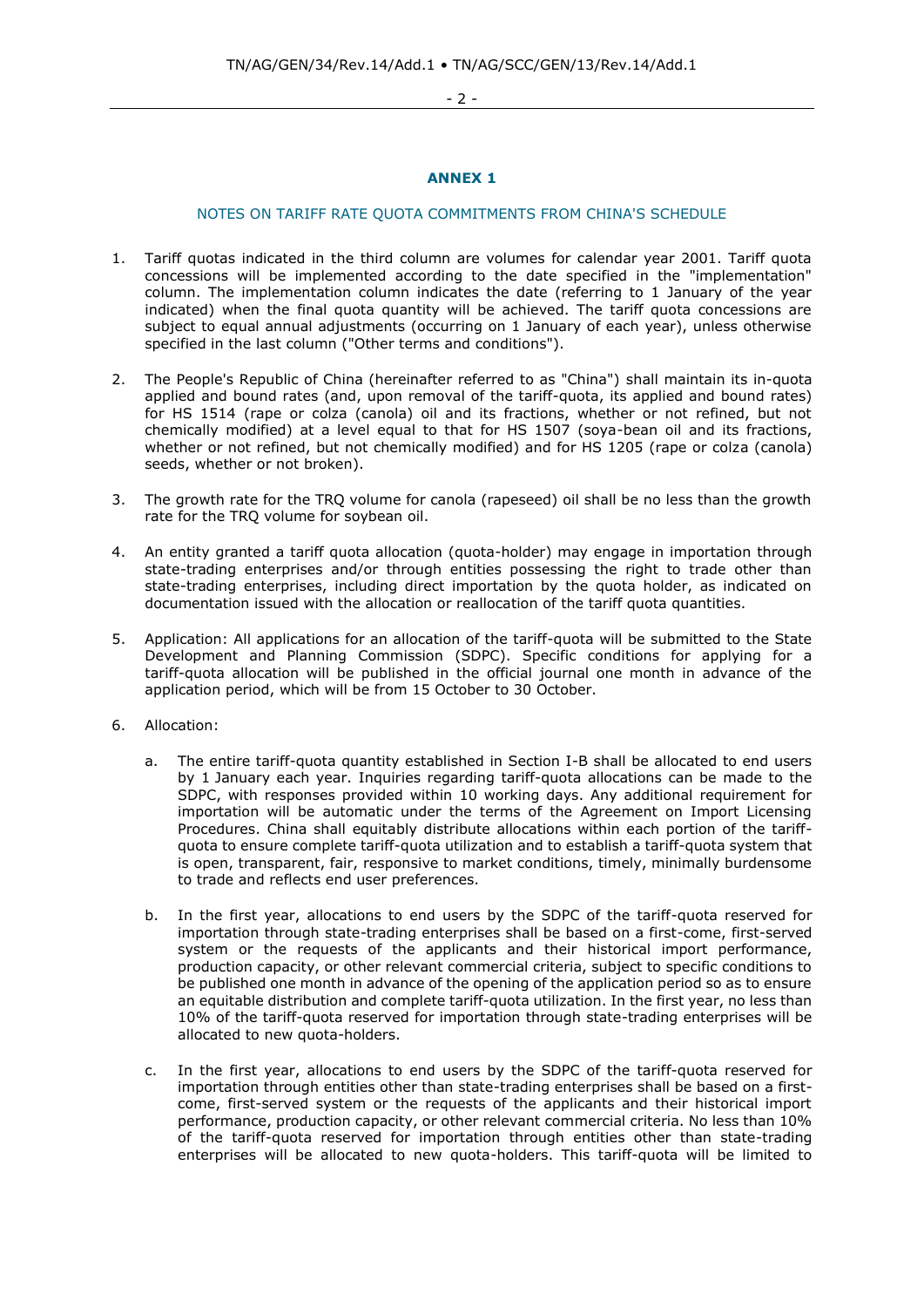entities that do not receive any special or exclusive rights or privileges, and will include allocations to joint ventures, wholly foreign-funded enterprises, and private enterprises.

- d. Except in cases where tariff-quota is allocated on a first-come, first-served basis, and in accordance with China's Schedule of Concessions and Commitments on Goods, a quota-holder that has imported under a tariff-quota shall, upon application, receive an allocation of the tariff-quota in the following year for a quantity no less than the quantity imported the previous year. For all methods of allocation, a quota-holder that does not import its full allocation under a tariff-quota will receive a proportional reduction in the tariff-quota allocation in the subsequent year unless the quantity is returned to the SDPC prior to 15 September. A quota holder that has failed to import its full allocation in two consecutive years and has returned that unused portion by 15 September shall have its quota allocated in the following year on the basis of its fill rate in the most recent year, and will not benefit from any additional reallocations until and unless there are no other applications. The means of calculating the penalty will be included in the TRQ regulation in force and publicly available, and will be applied in a consistent and equitable manner.
- e. Allocations will be established for commercially viable shipping quantities and provisions will be made for partial shipments against a single tariff-quota allocation. All commercial terms of trade, including product specification, pricing, packaging, etc., will be at the sole determination of the importer and the exporter taking into full account the demands of the end user. Tariff-quota allocations will be valid for any item or mixture of items subject to the same tariff-quota.
- f. Inquiries on the entities which received the allocation can be made to the SDPC which shall provide the information within 10 days.
- 7. Term: The tariff-quota for each product will be opened on 1 January each year, unless otherwise specified in the Schedule. Tariff-quota allocations will be valid for the calendar year.
- 8. Reallocation:
	- a. In any year, if a quota-holder has not contracted for the total quantity by 15 September, it shall return the unused portion of the tariff-quota quantity to the SDPC for reallocation.
	- b. Applications for reallocation of the tariff-quota will be accepted by the SDPC from 1 September to 15 September and new allocations shall be assigned by 1 October. Specific conditions for applying for reallocation of tariff quotas will be published in the official journal one month in advance of the application period. Such allocations, which shall be to new applicants and to entities other than those returning quotas under sub-paragraph 8.a. above, will be assigned on a first-come, first-served basis. Quota-holders allocated a share of the tariff-quota reserved for importation through entities other than state-trading enterprises may import through any entity that has a right to trade in any product as specified in Section 5 of China's Protocol of Accession.
	- c. Inquiries on the entities which received the reallocations can be made to the SDPC which will provide the information within 10 days.
	- d. In situations where goods have been shipped from their port of origin before 31 December of any year, but are entered after 31 December of that year, China shall extend the validity of the tariff quota documents and shall count such shipments against the tariff quota allocation for the year in which the tariff quota was initially allocated.
- 9. Consultations: With a view to maintaining a transparent and open tariff quota system, upon request from any WTO Member, China shall consult with the Member on the administration of the tariff quota to ensure that the tariff quota will be allocated in a transparent, equitable and non-discriminatory manner and that the tariff quota will be fully utilized.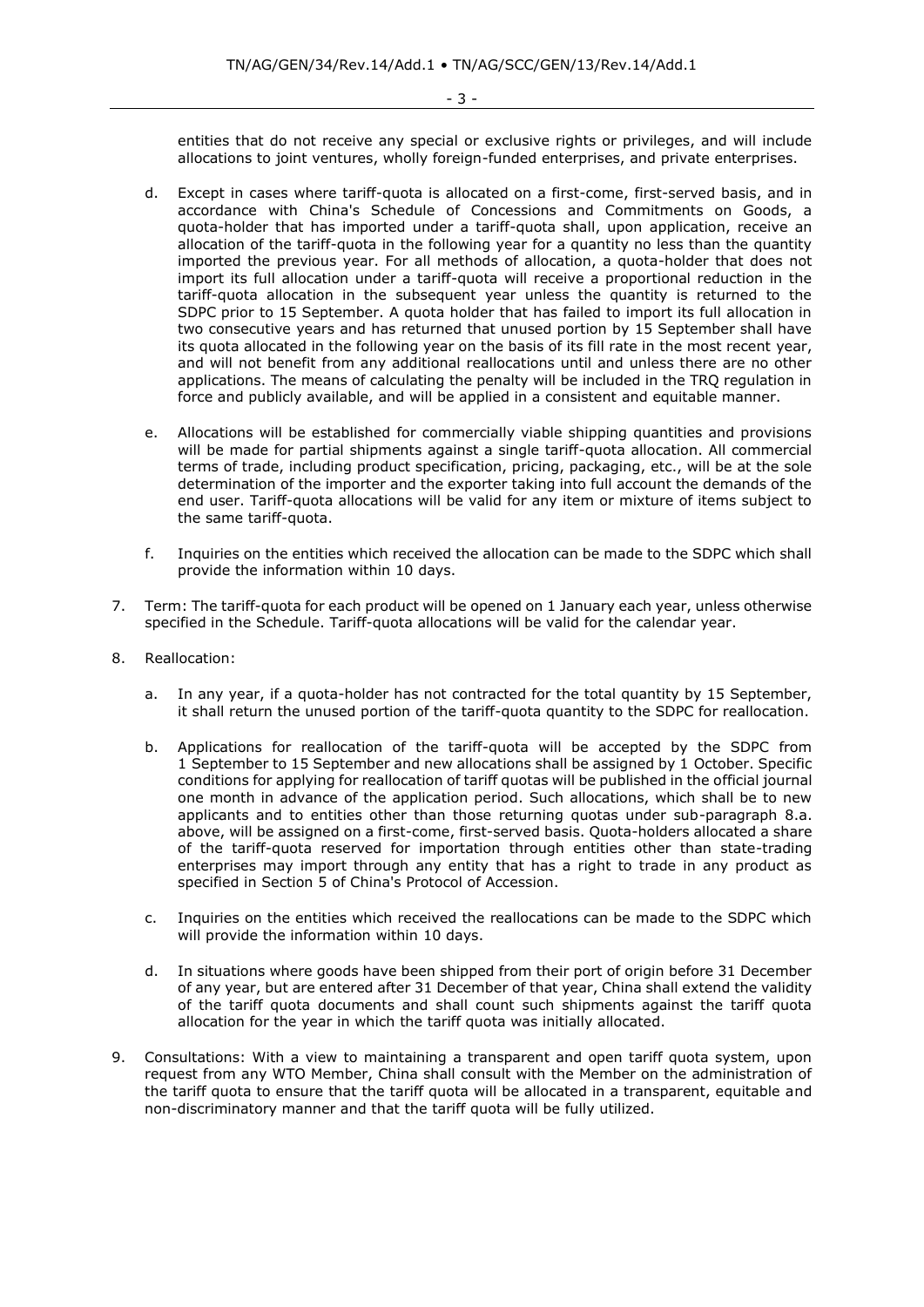#### - 4 -

#### Notes:

1. The share of the tariff-quota reserved for importation through state-trading enterprises is specified in column 7 of Section I-B. The remainder of the tariff-quota quantity is reserved for importation through any non-state trading enterprise possessing the right to trade in any product as set forth in Section 5 of China's Protocol of Accession.

In any year, if the quantity of the tariff-quota reserved for importation through state-trading enterprises has not been contracted for by 15 August, quota-holders will have the right to trade or to import through any entity with the right to trade any product under Section 5 of China's Protocol of Accession.

- 2. China shall ensure that the applied duty for soybean oil, rapeseed oil, palm oil, peanut oil, cottonseed oil, sunflower seed oil, and corn oil is no greater than the applied duty for any one of these oils or for any other vegetable oil. Of the vegetable oils subject to tariff quota (i.e., soybean oil, rapeseed oil, and palm oil), if the tariff-quota for any one oil is autonomously increased, the tariff-quotas for the other two will be increased commensurately. Beginning 1 January 2006, China will remove soybean oil, rapeseed oil and palm oil from Annex 2A of the Protocol of Accession and will grant the right to trade such oils to all individuals and enterprises.
- 3. All quota holders, that have already fully used or contracted their tariff-quota allocations in any year by 15 September shall also be eligible for reallocation of tariff-quota from other quota holders that have returned their allocations.

**\_\_\_\_\_\_\_\_\_\_\_\_\_\_\_**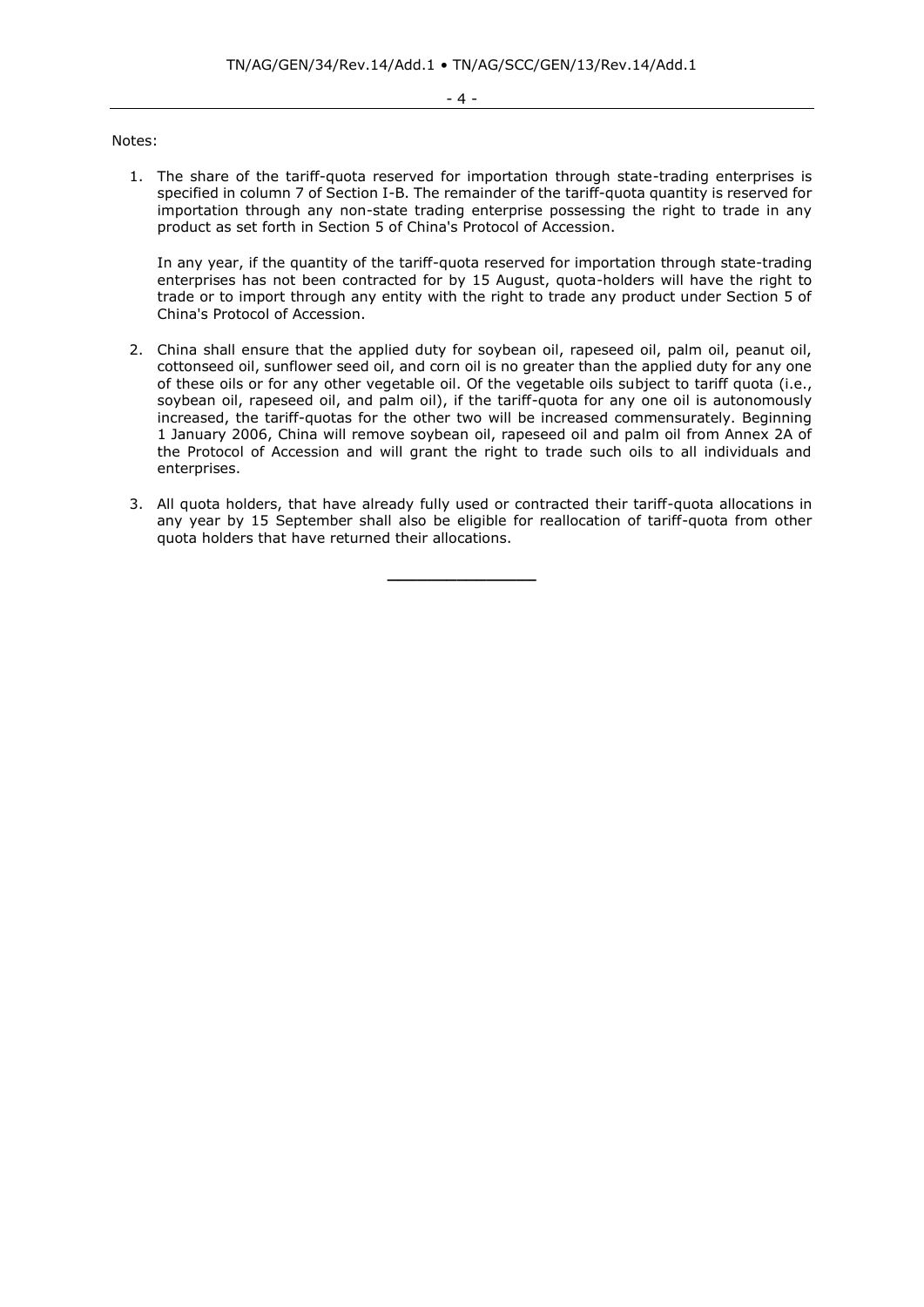- 5 -

## **ANNEX 2**

## <span id="page-4-0"></span>CHAPTER NOTES CONCERNING TRQ COMMITMENTS FOR COTTON FROM THE US SCHEDULE

## **"CHAPTER 52**

## **COTTON**

Additional US Notes 1/

1. Under regulations prescribed by the Secretary of the Treasury, the staple length of cotton shall be determined for all customs purposes by application of the Official Cotton Standards of the United States for length of staple, as established by the Secretary of Agriculture and in effect when the determination is to be made.

5. There shall be permitted entry an aggregate quantity of cotton, entered under the provisions of additional US notes 6 through 11, inclusive, to this chapter, of not less than the total quantity specified below.

|                     | <b>Quantity (metric tonnes)</b> |
|---------------------|---------------------------------|
| 1995                | 41,926.8                        |
| 1996                | 48,850.4                        |
| 1997                | 55,773.9                        |
| 1998                | 62,697.5                        |
| 1999                | 69,621.0                        |
| 2000 and thereafter | 76,544.6                        |

An additional aggregate quantity of 10,000 metric tonnes is reserved for Mexico under this note.

The quantitative limitations established by this note may be administered through regulations (including licences) issued by the Secretary of Agriculture.

1/ Note 1 and additional US notes 2, 3 and 4 to this chapter are omitted from this section and are in section II of this schedule. Additional US notes 5 through 11, inclusive, to this chapter are not in the Harmonized Tariff Schedule of the United States.

6. There shall be permitted entry an aggregate quantity of cotton, not carded or combed, having a staple length under 28.575 mm (1-1/8 inches) (except harsh or rough cotton, having a staple length under 19.05 mm (3/4 inch)), entered under subheading 5201.00.14 during the 12-month period beginning September 20 in any year, of not less than the total quantity specified below.

|                     | <b>Quantity (metric tonnes)</b> |
|---------------------|---------------------------------|
| 1995                | 8,495.05*                       |
| 1996                | $10,837.45*$                    |
| 1997                | 13,179.85*                      |
| 1998                | $15,522.25*$                    |
| 1999                | 17,864.65*                      |
| 2000 and thereafter | 20,207.05*                      |

Of the quantitative limitation provided for in this note, access levels are reserved as follows for entry under the provisions of this note: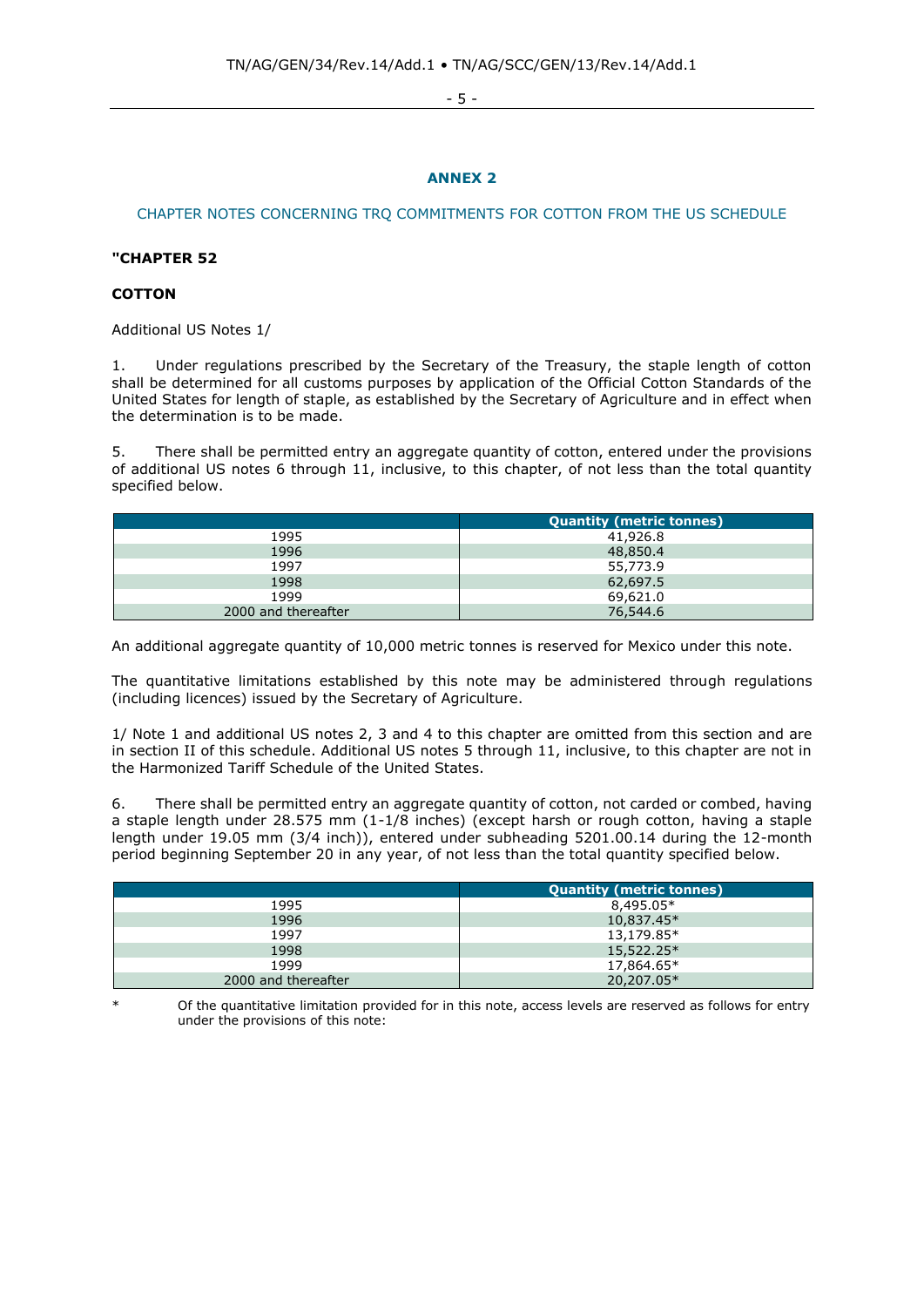|                                        | Quantity<br>(kg) |                                                                                    | Quantity<br>(kg) |
|----------------------------------------|------------------|------------------------------------------------------------------------------------|------------------|
| Egypt & Sudan (aggregate)              | 355,532          | Honduras                                                                           | 341              |
| Peru                                   | 112,469          | Paraguay                                                                           | 395              |
| India & Pakistan (aggregate)           | 908,764          | Colombia                                                                           | 56               |
| China                                  | 621,780          | Irag                                                                               | 88               |
| Brazil                                 | 280,648          | <b>British East Africa</b>                                                         | 1,016            |
| Union of Soviet Socialist<br>Republics | 215,512          | Indonesia & Netherlands New Guinea<br>(aggregate)                                  | 32,381           |
| Argentina                              | 2,360            | British West Indies (except Barbados,<br>Bermuda, Jamaica, or Trinidad and Tobago) | 9,671            |
| Haiti                                  | 107              | Nigeria                                                                            | 2,438            |
| Ecuador                                | 4,233            | British West Africa (except Nigeria and Ghana)                                     | 7,259            |

The quantitative limitations established by this note may be administered through regulations (including licences and reallocation of unfilled quotas) issued by the Secretary of Agriculture.

7. There shall be permitted entry an aggregate quantity of harsh or rough cotton, not carded or combed, having a staple length of 29.36875 mm (1-5/32 inches) or more but under 34.925 mm (1-3/8 inches) and white in colour (except cotton of perished staple, grabbots and cotton pickings), entered under subheading 5201.00.24 during the 12-month period beginning 1 August in any year, of not less than the total quantity specified below.

|                     | <b>Quantity (metric tonnes)</b> |
|---------------------|---------------------------------|
| 1995                | 900.0                           |
| 1996                | 1,000.0                         |
| 1997                | 1,100.0                         |
| 1998                | 1,200.0                         |
| 1999                | 1,300.0                         |
| 2000 and thereafter | 1,400.0                         |

The quantitative limitations established by this note may be administered through regulations (including licences) issued by the Secretary of Agriculture.

8. There shall be permitted entry an aggregate quantity of cotton, not carded or combed, having a staple length of 28.575 mm (1-1/8 inches) or more but under 34.925 mm (1-3/8 inches) (except harsh or rough cotton, not carded or combed, having a staple length of 29.36875 mm (1-5/32 inches) or more and white in colour) but including cotton of perished staple, grabbots and cotton pickings, entered under subheading 5201.00.34 during the 12-month period beginning 1 August in any year, of not less than the total quantity specified below.

|                     | <b>Quantity (metric tonnes)</b> |
|---------------------|---------------------------------|
| 1995                | 5,200.0                         |
| 1996                | 6,460.0                         |
| 1997                | 7,720.0                         |
| 1998                | 8,980.0                         |
| 1999                | 10,240.0                        |
| 2000 and thereafter | 11,500.0                        |

The quantitative limitations established by this note may be administered through regulations (including licences) issued by the Secretary of Agriculture.

9. There shall be permitted entry an aggregate quantity of cotton, not carded or combed, having a staple length of 34.925 mm (1-3/8 inches) or more, entered under subheading 5201.00.60 during the 12-month period beginning August 1 in any year, of not less than the total quantity specified below.

|                     | <b>Quantity (metric tonnes)</b> |
|---------------------|---------------------------------|
| 1995                | 25,500.0                        |
| 1996                | 28,420.0                        |
| 1997                | 31,340.0                        |
| 1998                | 34,260.0                        |
| 1999                | 37,180.0                        |
| 2000 and thereafter | 40,100.0                        |

## - 6 -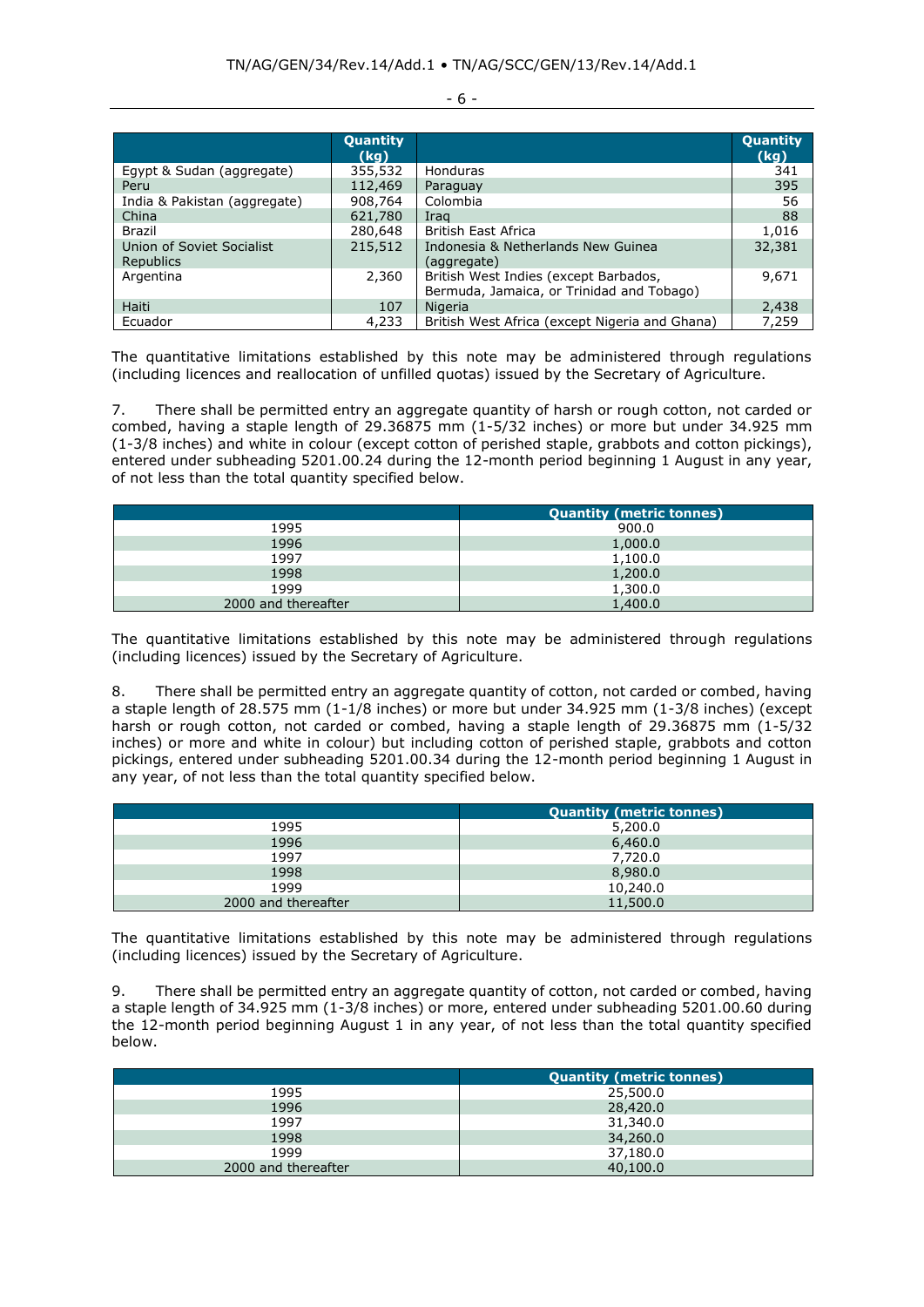- 7 -

The quantitative limitations established by this note may be administered through regulations (including licences) issued by the Secretary of Agriculture.

10. There shall be permitted entry an aggregate quantity of card strips made from cotton having a staple length under 30.1625 mm (1-3/16 inches), and lap waste, sliver waste and roving waste of cotton, all the foregoing the product of any country or are including the United States, entered under subheading 5202.99.10 during the 12-month period beginning 20 September in any year, of not less than the total quantity specified below.

|                     | <b>Quantity (kg)</b> |
|---------------------|----------------------|
| 1995                | 1,835,427*           |
| 1996                | $2,135,427*$         |
| 1997                | 2,435,427*           |
| 1998                | 2,735,427*           |
| 1999                | 3,035,427*           |
| 2000 and thereafter | 3,335,427*           |

Of the quantitative limitation provided for in this note, access levels are reserved as follows for entry under the provisions of this note:

|                              | <b>Quantity (kg)</b> |         | <b>Quantity (kg)</b> |
|------------------------------|----------------------|---------|----------------------|
| United Kingdom               | 653,695              | Japan   | 154,917              |
| Canada                       | 108,721              | China   | 7,857                |
| France                       | 34,385               | Egypt   | 3,689                |
| India & Pakistan (aggregate) | 31,582               | Cuba    | 2,968                |
| Netherlands                  | 10,317               | Germany | 11,540               |
| Switzerland                  | 6,711                | Italy   | 3,215                |
| <b>Belgium</b>               | 5,830                |         |                      |

The quantitative limitations established by this note may be administered through regulations (including licences and reallocation of unfilled quotas) issued by the Secretary of Agriculture.

11. There shall be permitted entry an aggregate quantity of fibres of cotton processed but not spun, entered under subheading 5203.00.10 during the 12-month period beginning 11 September in any year, of not less than the total quantity specified below.

|                     | <b>Quantity (kg)</b> |
|---------------------|----------------------|
| 1995                | 1,000                |
| 1996                | 1,300                |
| 1997                | 1,600                |
| 1998                | 1,900                |
| 1999                | 2,200                |
| 2000 and thereafter | 2,500                |

The quantitative limitations established by this note may be administered through regulations (including licences) issued by the Secretary of Agriculture."

**\_\_\_\_\_\_\_\_\_\_\_\_\_\_\_**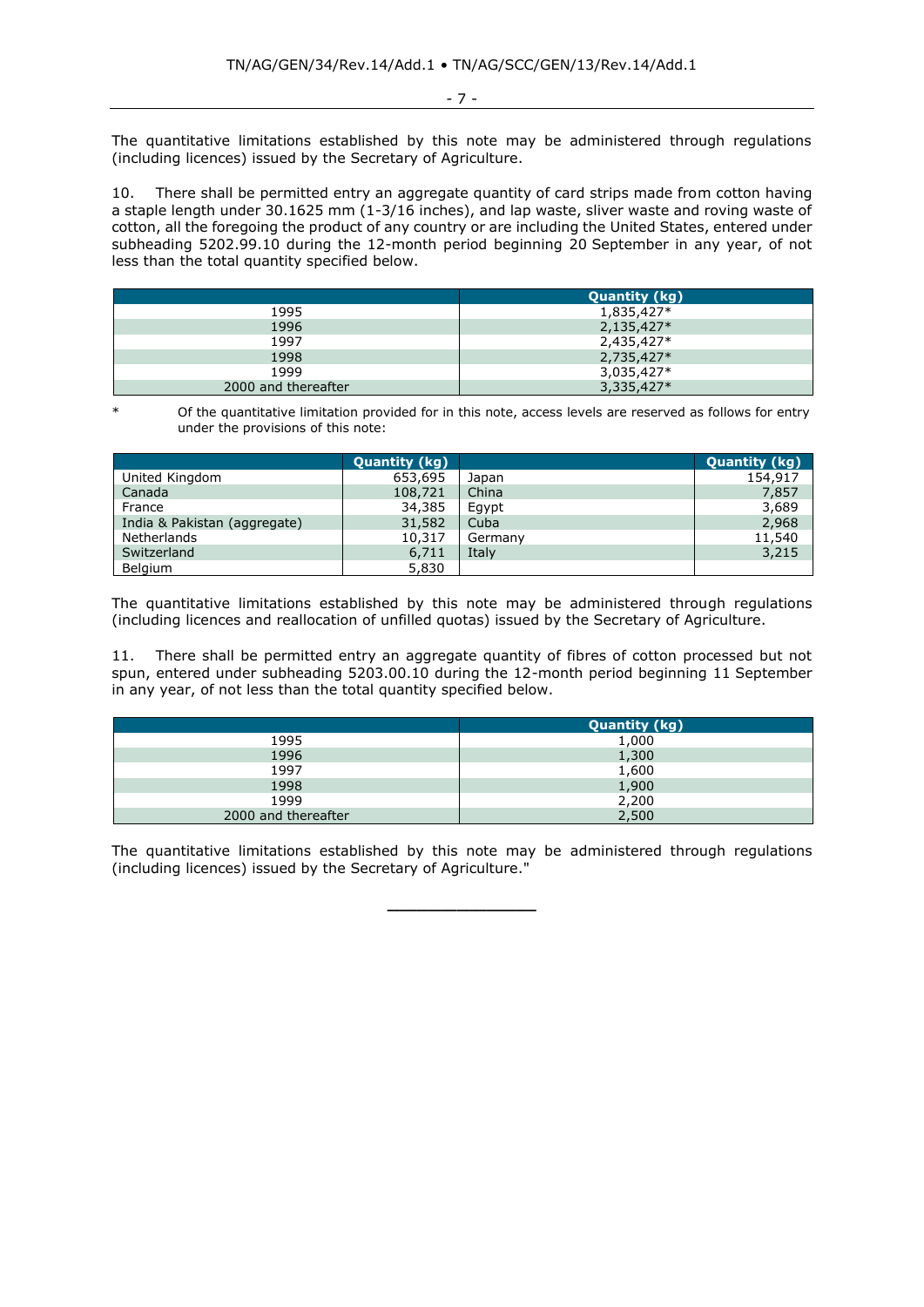- 8 -

## **ANNEX 3**

### <span id="page-7-0"></span>EXCERPT FROM ANNEX 1 TO G/AG/N/USA/2/ADD.3 AND G/AG/N/USA/34/ADD.1 NOTES FROM THE HARMONIZED TARIFF SYSTEM OF THE UNITED STATES

#### **"36/ Short staple cotton**

from Additional US Note 5 to Chapter 52 of the HTSUS:

5. The aggregate quantity of cotton, not carded or combed, the product of any country or area including the United States, having a staple length under 28.575 mm (1-1/8 inches) (except harsh or rough cotton, having a staple length under 19.05 mm (3/4 inch)), entered under subheading 5201.00.14 during the 12-month periods from 20 September 1999, through 19 September 2000, inclusive, shall not exceed 17,864.65 metric tonnes or from 20 September 2000, through 19 September 2001, inclusive, shall not exceed 20,207.05 metric tonnes (articles the product of Mexico shall not be permitted or included in the aforementioned quantitative limitation and no such articles shall be classifiable therein).

Of the quantitative limitations provided for in this note, the countries listed below shall have access to not less than the quantities specified below:

|                                                                                                                                                                                                         | <b>Quantity (kg)</b> |
|---------------------------------------------------------------------------------------------------------------------------------------------------------------------------------------------------------|----------------------|
| Argentina                                                                                                                                                                                               | 2,360                |
| <b>Brazil</b>                                                                                                                                                                                           | 280,648              |
| <b>British East Africa</b>                                                                                                                                                                              | 1,016                |
| British West Africa (except Nigeria and Ghana)                                                                                                                                                          | 7,259                |
| British West Indies (except Barbados, Bermuda, Jamaica, Trinidad, Tobago)                                                                                                                               | 9,671                |
| China                                                                                                                                                                                                   | 621,780              |
| Colombia                                                                                                                                                                                                | 56                   |
| Ecuador                                                                                                                                                                                                 | 4,233                |
| Egypt & Sudan (aggregate)                                                                                                                                                                               | 355,532              |
| Haiti                                                                                                                                                                                                   | 107                  |
| <b>Honduras</b>                                                                                                                                                                                         | 341                  |
| India & Pakistan (aggregate)                                                                                                                                                                            | 908,764              |
| Indonesia & Netherlands New Guinea (aggregate)                                                                                                                                                          | 32,381               |
| Iraq                                                                                                                                                                                                    | 88                   |
| Nigeria                                                                                                                                                                                                 | 2,438                |
| Paraguay                                                                                                                                                                                                | 395                  |
| Peru                                                                                                                                                                                                    | 112,469              |
| Armenia; Azerbaijan; Belarus; Estonia; Georgia; Kazakhstan; Kyrgyzstan; Latvia;<br>Lithuania; Moldova, Republic of; Russian Federation; Tajikistan; Turkmenistan; Ukraine<br>and Uzbekistan (aggregate) | 215,512              |

Other than as provided for in the country allocations above, articles the product of countries or areas who are not members of the World Trade Organization shall not be permitted or included in the quantitative limitations set forth in this note.

## **37/ Harsh or rough cotton**

from Additional US Note 6 to Chapter 52 of the HTSUS:

6. The aggregate quantity of harsh or rough cotton, not carded or combed, the product of any country or area including the United States, having a staple length of 29.36875 mm (1-5/32 inches) or more but under 34.925 mm (1-3/8 inches) and white in colour (except cotton of perished staple, grabbots and cotton pickings), entered under subheading 5201.00.24 during the 12-month periods from 1 August 1999, through 31 July 2000, inclusive, shall not exceed 1,300.0 metric tonnes or from 1 August 2000, through 31 July 2001, inclusive, shall not exceed 1,400.0 metric tonnes (articles the product of Mexico shall not be permitted or included in the aforementioned quantitative limitation and no such articles shall be classifiable therein).

Articles the product of countries or areas who are not members of the World Trade Organization shall not be permitted or included in the quantitative limitations set forth in this note.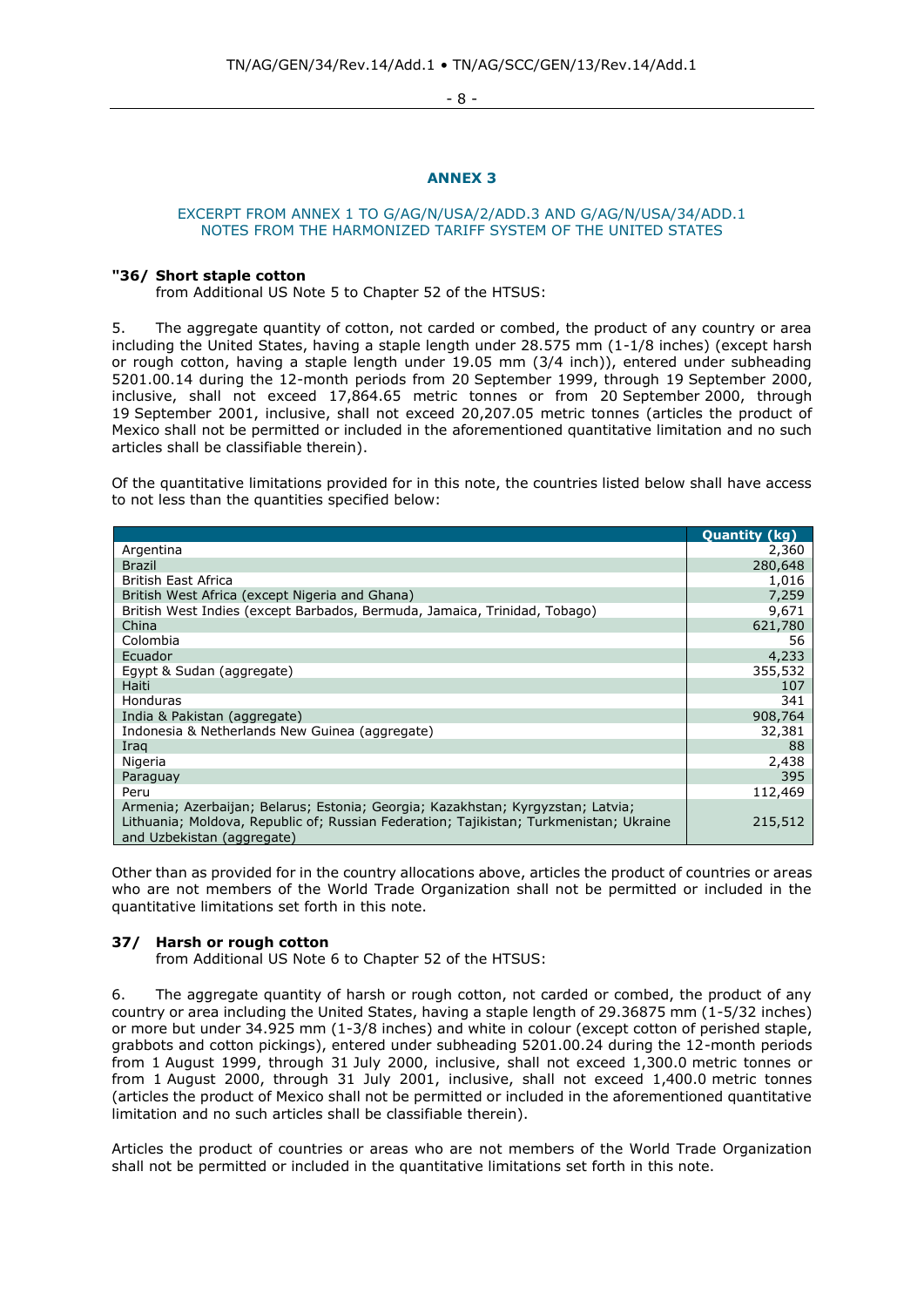## **38/ Medium staple cotton**

from Additional US Note 7 to Chapter 52 of the HTSUS:

7. The aggregate quantity of cotton, not carded or combed, the product of any country or area including the United States, having a staple length of 28.575 mm (1-1/8 inches) or more but under 34.925 mm (1-3/8 inches) (except harsh or rough cotton, not carded or combed, having a staple length of 29.36875 mm (1-5/32 inches) or more and white in colour) but including cotton of perished staple, grabbots and cotton pickings, entered under subheading 5201.00.34 during the 12-month periods from 1 August 1999, through 31 July 2000, inclusive, shall not exceed 10,240.0 metric tonnes or from 1 August 2000, through 31 July 2001, inclusive, shall not exceed 11,500.0 metric tonnes (articles the product of Mexico shall not be permitted or included in the aforementioned quantitative limitation and no such articles shall be classifiable therein).

Articles the product of countries or areas who are not members of the World Trade Organization shall not be permitted or included in the quantitative limitations set forth in this note.

### **39/ Long staple cotton**

from Additional US Note 8 to Chapter 52:

8. The aggregate quantity of cotton, not carded or combed, the product of any country or area including the United States, having a staple length of 34.925 mm (1-3/8 inches) or more, entered under subheading 5201.00.60 during the 12-month periods from 1 August 1999, through 31 July 2000, inclusive, shall not exceed 37,180.0 metric tonnes or from 1 August 2000, through 31 July 2001, inclusive, shall not exceed 40,100.0 metric tonnes (articles the product of Mexico shall not be permitted or included in the aforementioned quantitative limitation and no such articles shall be classifiable therein).

Articles the product of countries or areas who are not members of the World Trade Organization shall not be permitted or included in the quantitative limitations set forth in this note.

### **40/ Cotton waste**

from Additional US Note 9 to Chapter 52 of the HTSUS:

9. The aggregate quantity of card strips made from cotton having a staple length under 30.1625 mm (1-3/16 inches), and lap waste, sliver waste and roving waste of cotton, all the foregoing the product of any country or area including the United States, entered under subheading 5202.99.10 during the 12-month periods from 20 September 1999, through 19 September 2000, inclusive, shall not exceed 3,035,427 kilograms or from 20 September 2000, through 19 September 2001, inclusive, shall not exceed 3,335,427 kilograms (articles the product of Mexico shall not be permitted or included in the aforementioned quantitative limitation and no such articles shall be classifiable therein).

Of the quantitative limitations provided for in this note, the countries listed below shall have access to not less than the quantities specified below:

|                              | <b>Quantity (kg)</b> |
|------------------------------|----------------------|
| Belgium                      | 5,830                |
| Canada                       | 108,721              |
| China                        | 7,857                |
| Cuba                         | 2,968                |
| Egypt                        | 3,689                |
| France                       | 34,385               |
| Germany                      | 11,540               |
| Italy                        | 3,215                |
| India & Pakistan (aggregate) | 31,582               |
| Japan                        | 154,917              |
| Netherlands                  | 10,317               |
| Switzerland                  | 6,711                |
| United Kingdom               | 653,695              |

Other than as provided for in the country allocations above, articles the product of countries or areas who are not members of the World Trade Organization shall not be permitted or included in the quantitative limitations set forth in this note.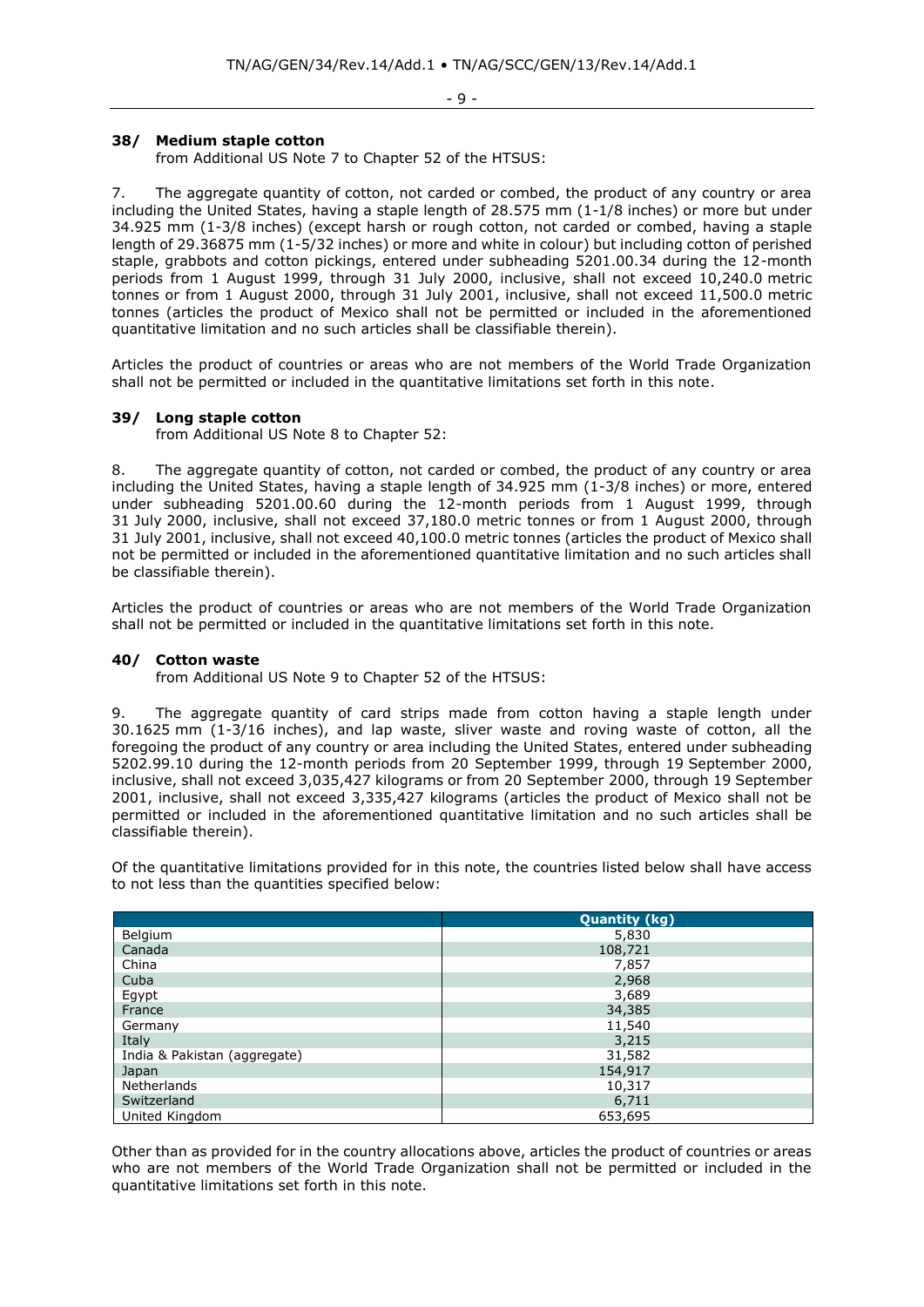## **41/ Cotton processed but not spun**

from Additional US Note 10 to Chapter 52 of the HTSUS:

10. The aggregate quantity of fibres of cotton processed but not spun, entered under subheading 5203.00.10 during the 12-month periods from 11 September 1999, through 10 September 2000, inclusive, shall not exceed 2,200 kilograms or from 11 September 2000, through 10 September 2001, inclusive, shall not exceed 2,500 kilograms (articles the product of Mexico shall not be permitted or included in the aforementioned quantitative limitation and no such articles shall be classifiable therein).

Articles the product of countries or areas who are not members of the World Trade Organization shall not be permitted or included in the quantitative limitations set forth in this note."

**\_\_\_\_\_\_\_\_\_\_\_\_\_\_\_**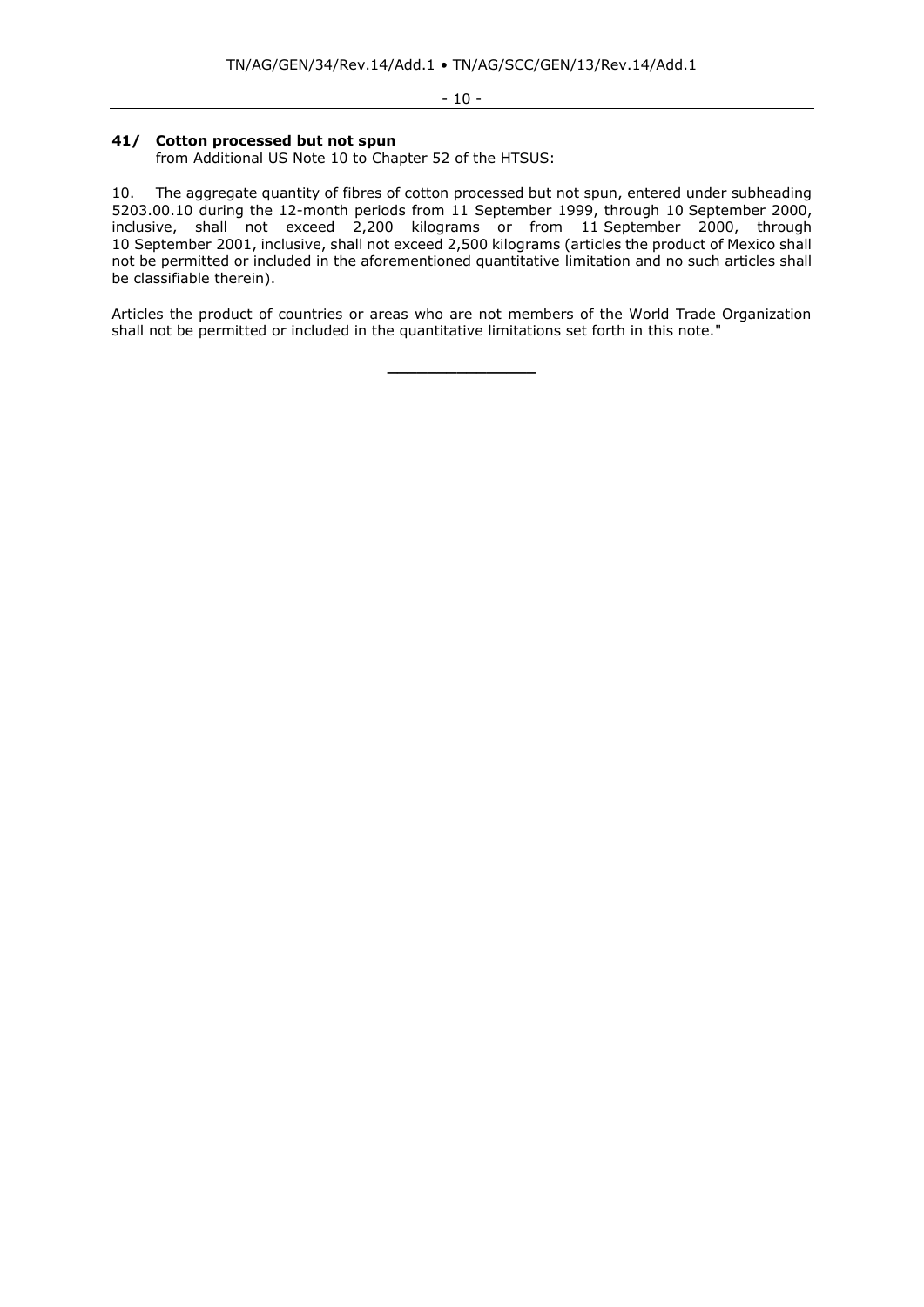- 11 -

## **ANNEX 4**

## MEMBERS' REPLIES TO THE QUESTIONNAIRE ON NEW OR UPDATED COTTON-RELATED POLICY DEVELOPMENTS

<span id="page-10-0"></span>1. Since the second dedicated discussion of the relevant trade-related developments for cotton of 28 November 2014, Members agreed that, in order to complement the revised background paper to be prepared by the WTO Secretariat and in advance of each dedicated discussion, a questionnaire would be sent to Members to seek updates, on a voluntary basis, on their recent cotton-related policy developments across the three pillars of Market Access, Domestic Support and Export Competition. <sup>1</sup> Members were also invited to provide an assessment of the impact (or anticipated impact), if available, of those new or updated policy developments.

2. Thirteen questionnaires were circulated on 4 February and 17 September 2015, 22 February<sup>2</sup> and 13 September 2016, 28 March and 10 October 2017, 24 January and 14 September 2018, 11 February and 10 September 2019, 22 January, 21 September 2020 and 1 February 2021, respectively. The following table lists Members who have replied to those questionnaires. The replying Members who are among the 33 Members identified in paragraphs 12 and 13 of this paper as markets of interest to LDCs are identified in bold:

| Members who replied to the previous questionnaires<br>circulated on 4 February 2015, 17 September 2015,<br>22 February 2016, 13 September 2016, 28 March 2017,<br>10 October 2017, 24 January 2018, 11 February 2019,<br>10 September 2019, 22 January 2020 and 21 September 2020 | <b>Members who replied to the</b><br>questionnaire circulated on<br>1 February 2021 |
|-----------------------------------------------------------------------------------------------------------------------------------------------------------------------------------------------------------------------------------------------------------------------------------|-------------------------------------------------------------------------------------|
| Argentina; Australia; Benin; Brazil; Burkina Faso; Burundi; Chad;                                                                                                                                                                                                                 | Australia; Brazil; Colombia; El                                                     |
| China; Colombia; Costa Rica; Egypt; Ecuador; European Union;                                                                                                                                                                                                                      | Salvador; European Union;                                                           |
| Hong Kong, China; Japan; Israel; Macao, China; Mali; Mauritius;                                                                                                                                                                                                                   | Israel; Japan; Macao, China;                                                        |
| Montenegro; Morocco; New Zealand; Pakistan; Peru; Russian                                                                                                                                                                                                                         | <b>New Zealand; Russian</b>                                                         |
| Federation; South Africa; Switzerland; Chinese Taipei; Turkey;                                                                                                                                                                                                                    | Federation; South Africa and                                                        |
| Ukraine; United States and Uruguay                                                                                                                                                                                                                                                | Ukraine                                                                             |

3. Some Members provided a "nil" reply, i.e. they did not report any new or updated policy development across the three pillars of Market Access, Domestic Support and Export Competition. These Members are listed in the table below.

| Members with a nil reply to the previous questionnaires<br>circulated on 4 February 2015, 17 September, 22 February 2016,<br>13 September 2016, 28 March 2017, 10 October 2017,<br>24 January 2018, 14 September 2018, 11 February 2019,<br>10 September 2019, 22 January 2020 and 21 September 2020 | Members with a nil reply to<br>the questionnaire<br>circulated on 1 February 2021 |
|------------------------------------------------------------------------------------------------------------------------------------------------------------------------------------------------------------------------------------------------------------------------------------------------------|-----------------------------------------------------------------------------------|
| Australia; Brazil; Ecuador; European Union; Costa Rica; Hong Kong,<br>China; Japan; Macao, China; Mauritius; Montenegro; New Zealand;<br>Pakistan; Peru; Chinese Taipei, Russian Federation; South Africa;<br>Switzerland; Uganda; Uruguay and the United States                                     | Australia; Brazil; El Salvador;<br>Japan; Macao, China; and<br><b>New Zealand</b> |

4. Non-nil replies are reproduced below. In cases where a Member has replied to more than one questionnaire, only the response to the latest questionnaire is listed. Responses to earlier questionnaires can be found in previous versions of the Secretariat's background paper.

<sup>&</sup>lt;sup>1</sup> Paragraph 12 of the Chairperson report on the second dedicated discussion of the relevant trade-related developments for cotton (TN/AG/29 - TN/AG/SCC/3).

<sup>&</sup>lt;sup>2</sup> The French and Spanish versions of the questionnaire were circulated on 8 March 2016.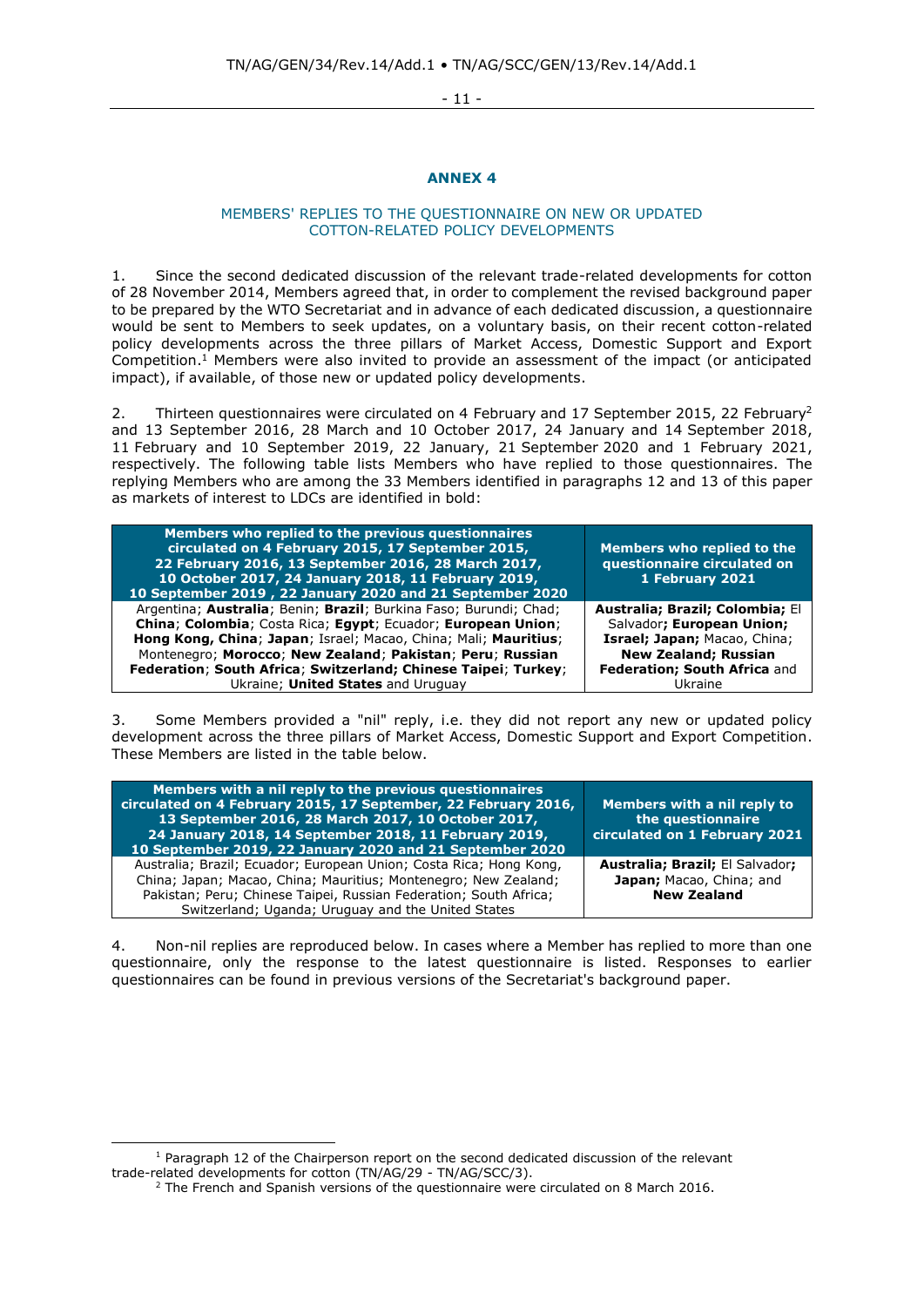#### **Reply from Colombia to the questionnaire circulated on 1 February 2021**

The WTO questionnaire requests information on any new or updated cotton-related policy developments.

## **MARKET ACCESS**

Colombia did not apply any such measures during the years 2019 and 2020.

#### **DOMESTIC SUPPORT 2019**

**Cotton marketing support.** Pursuant to Resolution No. 300 of 16 September 2019, the Colombian Government established support for cotton fibre marketing to producers of the 2019 interior harvest in the departments of Tolima, Huila, Cundinamarca and Valle del Cauca.

The support was based on the international price (ICE-NY contract) in US cents per pound, multiplied by the exchange rate and the conversion factor of 22.046 from US cents per pound to US dollars per tonne. In August 2019, the price closed at USD 4,422,709, compared with USD 5,609,221 for the same month of the previous year, resulting in a decrease of 21%. Consequently, the projected net income for cotton farmers in the interior of the country does not cover the production costs.

For 2020, the Ministry of Agriculture and Rural Development did not allocate any budget for the provision of such support.

## **DOMESTIC SUPPORT 2020**

**Support for cotton planting with resources from the Emergency Mitigation Fund (FOME).**  Pursuant to Resolution No. 223 of 15 September 2020, the cotton growers' union (Conalgodón) helped to develop the Cotton Support Programme 2020, addressing cotton planting by small and medium-sized producers in the Costa Llanos area of the departments of Córdoba, Cesar, Sucre, Bolívar, Magdalena, Antioquia, Vichada and Guajira, in order to mitigate the adverse effects of COVID-19, allocating USD 2,152,500,000.

**Support for marketing using FOME resources.** Pursuant to Resolution No. 224 of 15 September 2020, the cotton growers' union (Conalgodón) helped to develop support for the marketing of cotton fibre by small and medium-sized producers in the departments of Tolima, Huila, Cundinamarca and Valle del Cauca, in order to mitigate the adverse effects of COVID-19, allocating USD 799,500,000.

## **EXPORT COMPETITION**

Colombia did not apply any export competition measures during the years 2019 and 2020.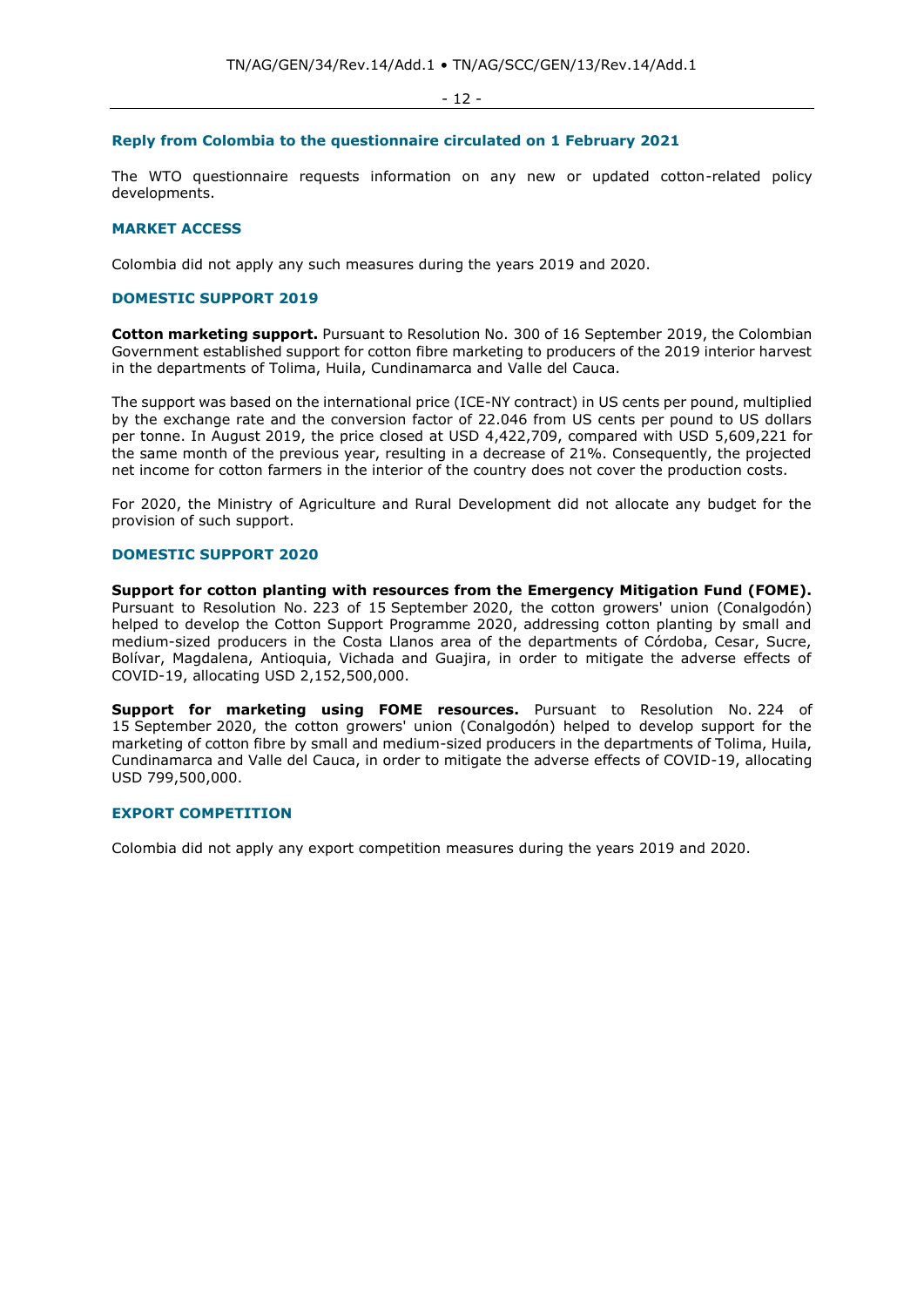## **Reply from the European Union<sup>3</sup> to the questionnaire circulated on 1 February 2021**

In reply to the questionnaire of the WTO Secretariat dated 1 February 2021 on new or updated cotton related policy developments in advance of the 15<sup>th</sup> Dedicated Discussion on Cotton, the European Union provides below the update of the data on direct payment expenditures for cotton, granted in accordance with Article 6.5 of the Agreement on Agriculture. No other cotton-related policy developments occurred in the EU during the reporting period.

| <b>Description of</b>                                                                                                                                                                                       | 2011/ | 2012/ | 2013/ | 2014/ | 2015/ | 2016/ | 2017/  | 2018/ | 2019/ |
|-------------------------------------------------------------------------------------------------------------------------------------------------------------------------------------------------------------|-------|-------|-------|-------|-------|-------|--------|-------|-------|
| <b>Measure</b>                                                                                                                                                                                              | 2012  | 2013  | 2014  | 2015  | 2016  | 2017  | 2018   | 2019  | 2020  |
| Payments based on<br>fixed area and yields:<br>Cotton (Title IV,<br>Chapter 1, Section 6<br>of Regulation (EC)<br>No. 73/2009; from<br>2015, Title IV,<br>Chapter 2 of<br>Regulation (EU)<br>No. 1307/2013) | 245.8 | 242.3 | 231.8 | 244.0 | 243.9 | 233.8 | 243.75 | 244.9 | 248.5 |

<sup>&</sup>lt;sup>3</sup> The United Kingdom withdrew from the European Union as of 1 February 2020. During the transition period, which ended on 31 December 2020, Union law, with a few limited exceptions, continued to be applicable to and in the United Kingdom.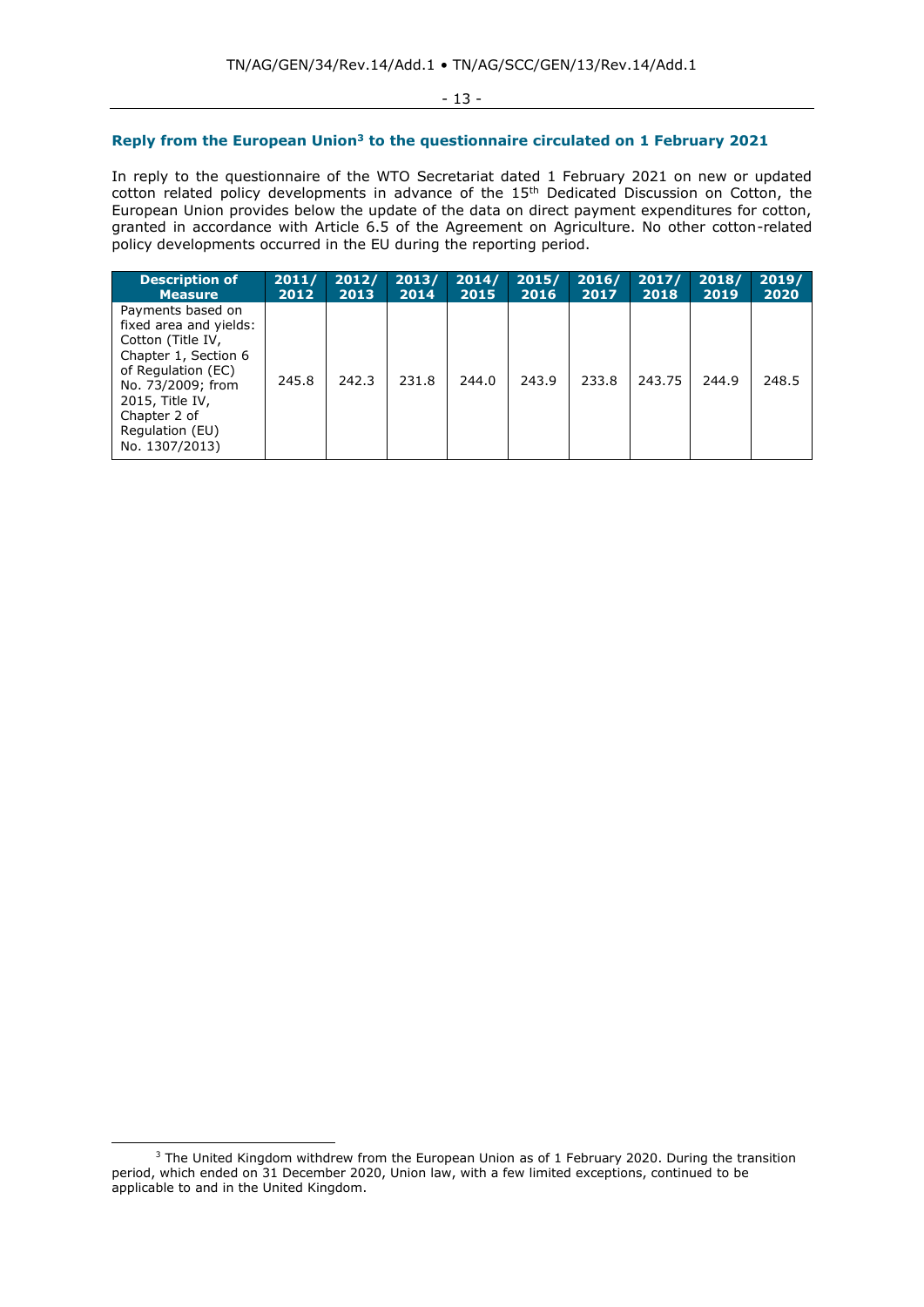### - 14 -

## **Reply from Israel to the questionnaire circulated on 1 February 2021**

## Market Access

No changes in tariffs related to cotton were made during 2020.

### Domestic Support

Israel's budgetary outlay for cotton in both thousand USD and thousand tonnes for 2020 was zero. Market price support, non-exempt direct payments, other product-specific support, product-specific EMS and product-specific AMS for cotton during 2020 were also zero.

## Export Competition

Export subsidies for cotton were zero in 2020.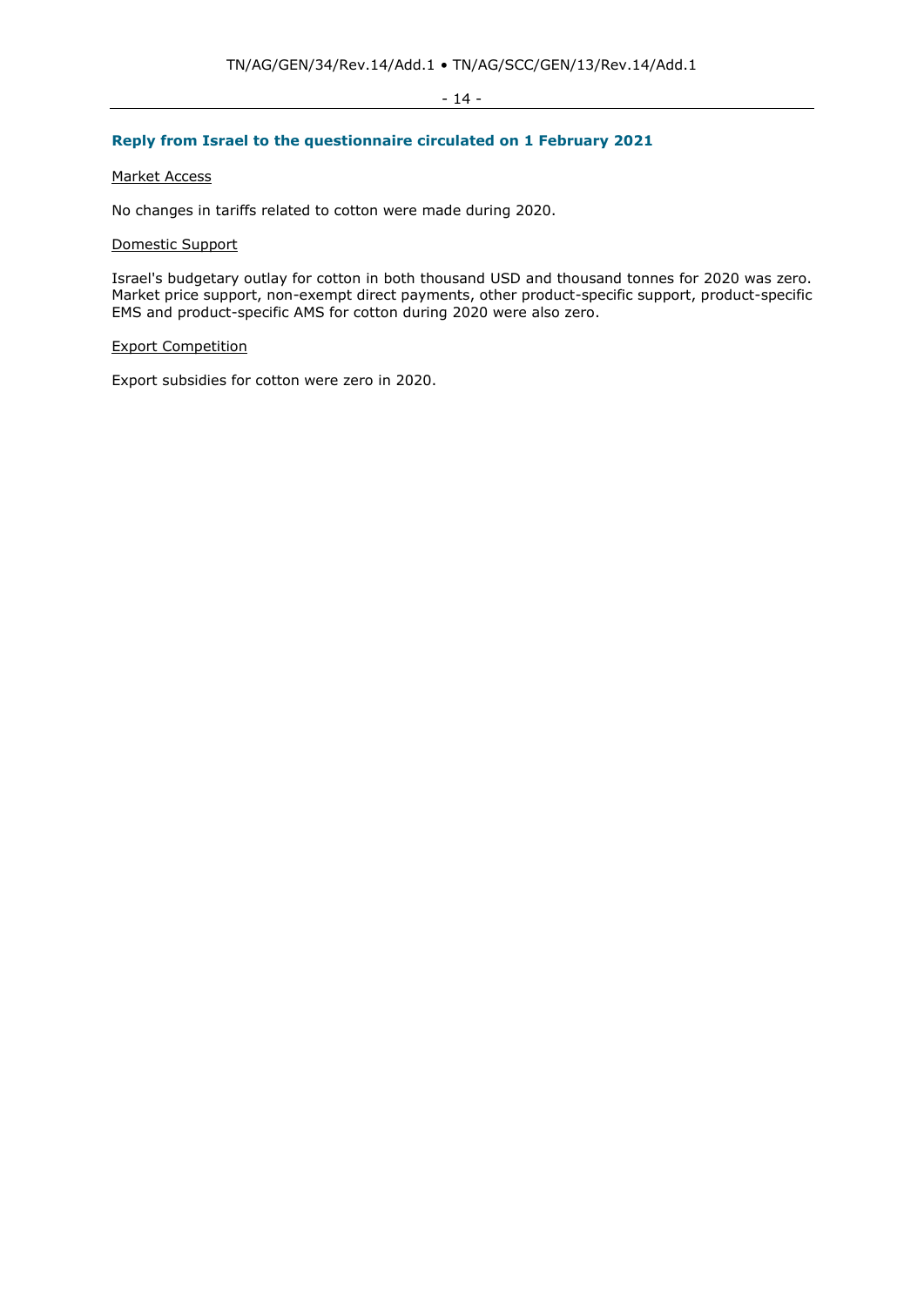## **Reply from the Russian Federation to the questionnaire circulated on 1 February 2021**

## **Market Access**

Russia's exports and imports of cotton, not carded or combed (thousand US dollars).

|                 | 2020     |
|-----------------|----------|
| <b>Export</b>   |          |
| Armenia         | 10.6     |
| <b>Belarus</b>  | 843.3    |
| European Union  | 531.0    |
| Turkey          | 2.3      |
| Ukraine         | 89.4     |
| <b>Total</b>    | 1,476.6  |
| <b>Import</b>   |          |
| Kazakhstan      | 7,525.9  |
| Kyrgyz Republic | 8,549.7  |
| Tajikistan      | 18,607.9 |
| Turkey          | 122.6    |
| Uzbekistan      | 1,111.8  |
| <b>Total</b>    | 35,917.9 |

## **Domestic Support**

Information to be provided upon the relevant DS:1 notification.

## **Export Competition**

No specific measures for cotton are applied in the context of export competition.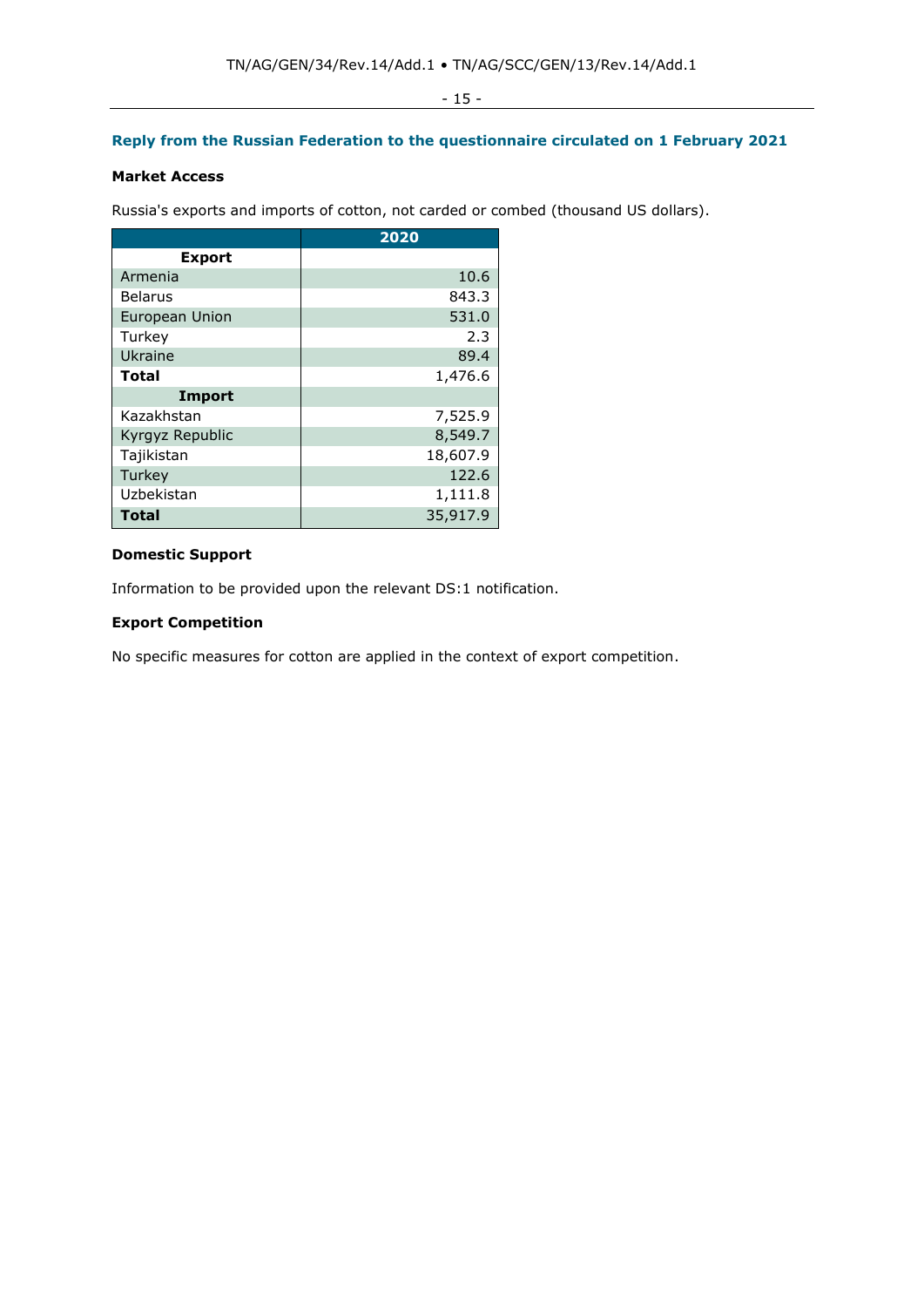- 16 -

#### **Reply from South Africa to the questionnaire circulated on 1 February 2021**

#### **General**

The area under cotton in South Africa declined from a record of 182 000 ha<sup>\*</sup> in the late 1980s to a low of just 5 000 ha in the 2009/10 season. Since then, the area under cotton has increased to approximately 37 000 ha in the 2017/18 season. Various reasons are mentioned for this decline in the area dedicated for cotton production, amongst them, is the dramatic rise in trade distorting support for cotton producers, mainly in developed countries. Cotton is of special importance to smallholder producers in South Africa, many of which are women.

South Africa is a net exporter of cotton and developments on the world market have a direct impact on South African producers of cotton.

#### COVID-19

Cotton did not escape the COVID-19 pandemic with exports being severely affected by the closure of borders and harbours. Local consumption also declined as a result of the country wide lockdown. No government support was made available to cotton producers as a result of the pandemic.

#### Market Access

The major change in the market access environment for South Africa during 2021 will be the implementation of the African Continental Free Trade Agreement (AfCFTA). This agreement will be implemented in phases starting from 2021. For cotton, this will result in the tariff being phased down to zero over a period of five years for some member states/Customs Unions and 10 years for others. See the table below for the applicable tariffs on cotton.

Currently, the import duty for cotton is already at zero for cotton originating in the member states that are party to the SADC FTA and the EU. It is at this stage difficult to estimate whether the AfCFTA will result in a substantial increase in cotton imports from African origin. Currently, a large portion of South African cotton imports originates from LDCs and developing countries in the Southern African region.

The table below reflects the current applied import duty for cotton in South Africa.

| <b>HS Code</b> | <b>Description</b>                                         | <b>Statistical</b><br><b>Unit</b> | <b>General</b> | <b>EU</b> | <b>EFTA</b> | <b>SADC</b> | <b>MERCOSUR</b> | <b>AfCFTA</b> |
|----------------|------------------------------------------------------------|-----------------------------------|----------------|-----------|-------------|-------------|-----------------|---------------|
| 5201.00        | Cotton, not carded or combed                               |                                   |                |           |             |             |                 |               |
| 52010010       | Not ginned                                                 | kg                                | $0\%$          | 0%        | $0\%$       | $0\%$       | $0\%$           | $0\%$         |
| 52010020       | Ginned but not further processed                           | kg                                | 160c/kg        | 0%        | 160c/kg     | 0%          | 160c/kg         | 128c/kg       |
| 52010090       | Other                                                      | kq                                | 15%            | 0%        | 15%         | $0\%$       | 15%             | 12%           |
| 5202           | Cotton waste (including yarn waste and<br>garnetted stock) |                                   |                |           |             |             |                 |               |
| 52021000       | Yarn waste (including thread waste)                        | kg                                | $0\%$          | 0%        | $0\%$       | $0\%$       | $0\%$           | $0\%$         |
| 52029100       | Garnetted stock                                            | kg                                | $0\%$          | 0%        | 0%          | $0\%$       | 0%              | 0%            |
| 52029900       | Other                                                      | kg                                | $0\%$          | 0%        | $0\%$       | $0\%$       | $0\%$           | $0\%$         |
| 52030000       | Cotton, carded or combed                                   | ka                                | 15%            | 0%        | 15%         | $0\%$       | 15%             | 12%           |

Source: Abstract of Agricultural Statistics, 2019.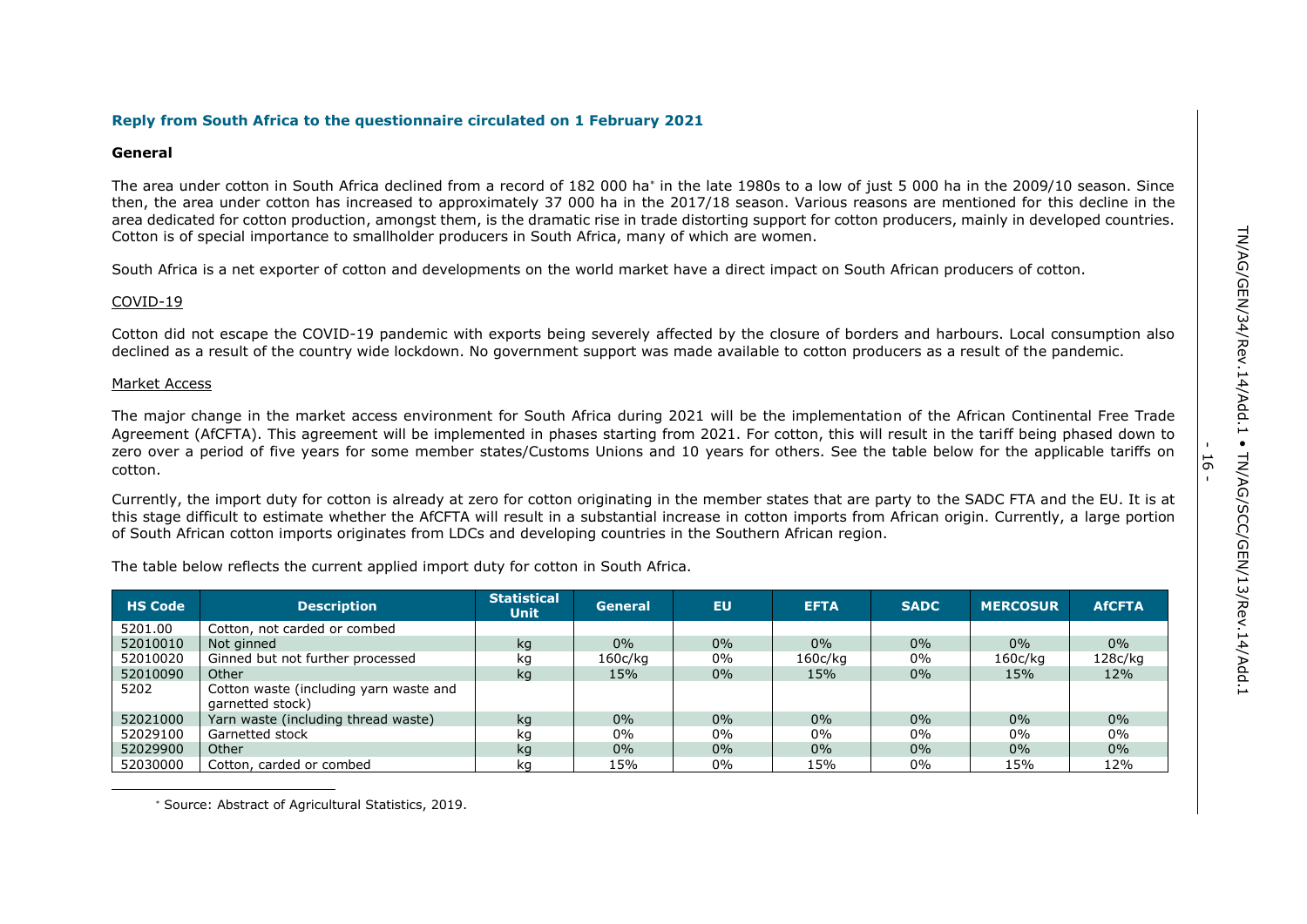A table depicting South African trade in cotton is below.

## **Exports**

## **South Africa Export Statistics**

| <b>Product</b>                                                 | <b>South Africa Rand</b> |             |             |             |             |  |
|----------------------------------------------------------------|--------------------------|-------------|-------------|-------------|-------------|--|
|                                                                | 2015                     | 2016        | 2017        | 2018        | 2019        |  |
| 52010010 - Not ginned                                          | 75,037                   | 904,031     | 1,124,261   | 67.757      | 131,555,181 |  |
| 52010020 - Ginned but not further processed                    | 44,112,444               | 105,051,166 | 83,219,511  | 363,185,846 | 125,135,738 |  |
| 52010090 - Other                                               | 13,655,616               | 13,006,808  | 37,116,511  | 2,240,187   | 91,222,910  |  |
| 5202 - Cotton waste (including yarn waste and garnetted stock) | 3,043,160                | 2,320,195   | 3,003,970   | 754,859     | 1,185,837   |  |
| 5203 - Cotton, carded or combed                                | 8,023,156                | 4,402,206   | 17,000,899  | 43,518,984  | 40,534,261  |  |
| Total                                                          | 68,909,413               | 125,684,406 | 141,465,152 | 409,767,633 | 389,633,927 |  |

| <b>Product</b>                                                 | <b>Quantity: Ton</b> |       |       |       |       |  |  |
|----------------------------------------------------------------|----------------------|-------|-------|-------|-------|--|--|
|                                                                | 2015                 | 2016  | 2017  | 2018  | 2019  |  |  |
| 52010010 - Not ginned                                          |                      | 77    | 58    |       | 6,594 |  |  |
| 52010020 - Ginned but not further processed                    | 2,514                | 5,216 | 3,838 | 6,371 | 6,072 |  |  |
| 52010090 - Other                                               | 673                  | 569   | 1,541 | 65    | 3,558 |  |  |
| 5202 - Cotton waste (including yarn waste and garnetted stock) | 212                  | 218   | 245   | 86    | 76    |  |  |
| 5203 - Cotton, carded or combed                                | 226                  | 118   | 540   | 1,152 | 977   |  |  |

Source: South African Revenue Service, © 2021 IHS Markit, created on Tuesday 2 February 2021, 7:00 AM EST (12:00 GMT).

## **Imports**

## **South Africa Import Statistics**

| <b>Product</b>                                                 | <b>South Africa Rand</b> |             |             |             |             |  |
|----------------------------------------------------------------|--------------------------|-------------|-------------|-------------|-------------|--|
|                                                                | 2015                     | 2016        | 2017        | 2018        | 2019        |  |
| 52010010 - Not ginned                                          | 542,984                  | 1,400,392   | 5,862,290   | 11,723,995  | 184,295     |  |
| 52010020 - Ginned but not further processed                    | 319,199,545              | 308,967,656 | 355,769,880 | 329,588,004 | 312,614,895 |  |
| 52010090 - Other                                               | 39,097,682               | 31,140,028  | 116,353,557 | 15,628,813  | 18,680,060  |  |
| 5202 - Cotton waste (including yarn waste and garnetted stock) | 20.130.245               | 39,178,752  | 22,841,932  | 14,576,783  | 10,466,619  |  |
| 5203 - Cotton, carded or combed                                | 30,867,959               | 27,032,957  | 30,962,830  | 5,658,473   | 42,203,362  |  |
| Total                                                          | 409,838,415              | 407,719,785 | 531,790,489 | 377,176,068 | 384,149,231 |  |

- 17 -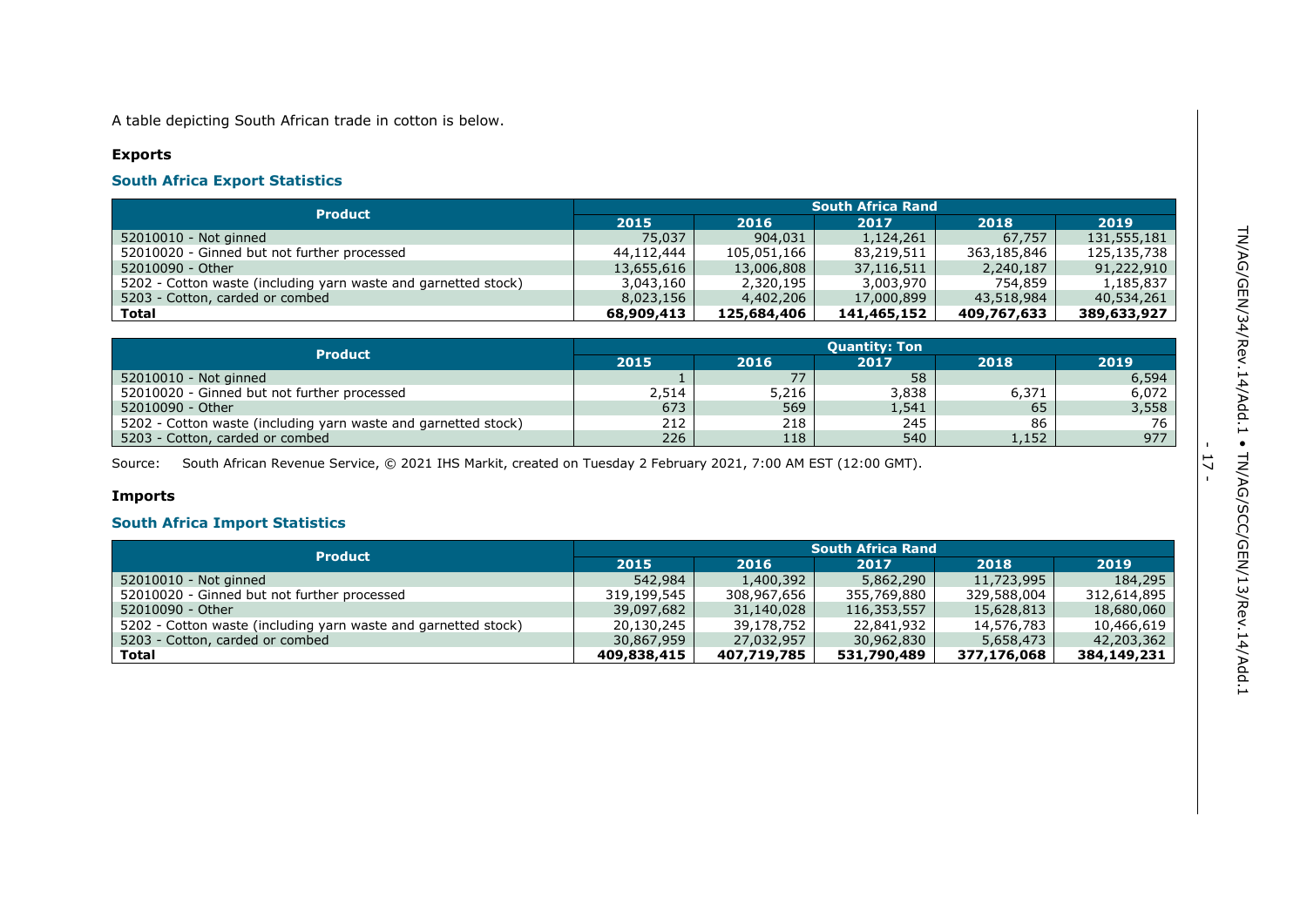|                                                                | Ouantitv: Ton |        |        |        |                 |  |  |
|----------------------------------------------------------------|---------------|--------|--------|--------|-----------------|--|--|
| <b>Product</b>                                                 | 2015          | 2016   | 2017   | 2018   | 2019            |  |  |
| 52010010 - Not ginned; not ginned                              | 32            | 50     | 163    | 517    | 22 <sup>2</sup> |  |  |
| 52010020 - Ginned but not further processed                    | 17.431        | 14,065 | 14,755 | 12,955 | 13,195          |  |  |
| 52010090 - Other; Other                                        | 2,343         | 1,562' | 5,336  | 610    | 683             |  |  |
| 5202 - Cotton waste (including yarn waste and garnetted stock) | 1,230         | 2,238  | 448، ۱ | 842    | 761             |  |  |
| 5203 - Cotton, carded or combed                                | 752           | 634    | 797    | 259    | 961             |  |  |

Source: South African Revenue Service, © 2021 IHS Markit, created on Tuesday 2 February 2021, 7:00 AM EST (12:00 GMT).

## Domestic Support

There has been no change in the policy environment in relation to domestic support. South African cotton producers do not benefit from any trade distorting domestic support, including AMS, *de minimis* and Blue Box support.

## Export Competition

There has been no change in the policy environment in relation to export subsidies. South African cotton producers do not benefit from export subsidies of any kind.

- 18 -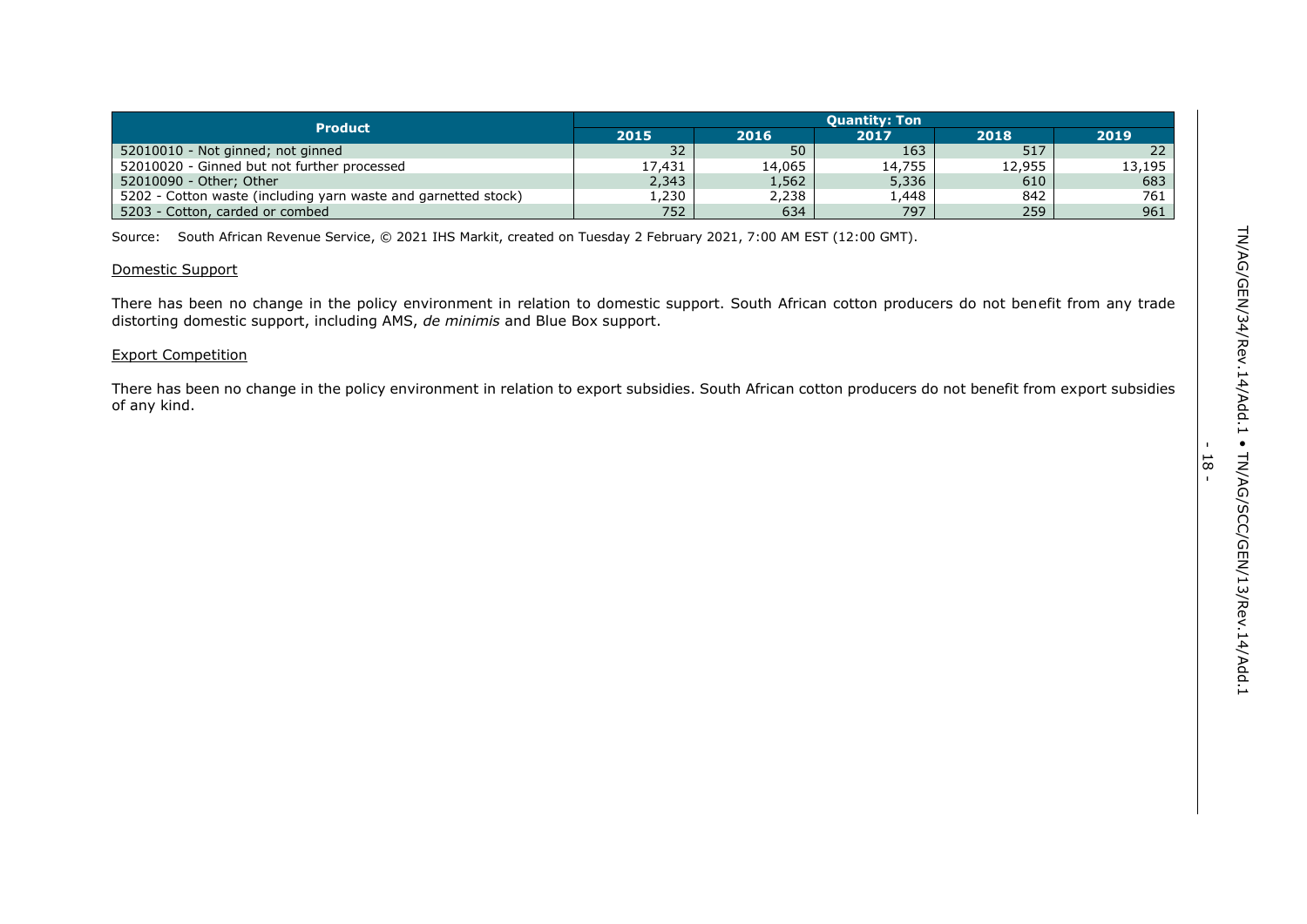- 19 -

## **Reply from Ukraine to the questionnaire circulated on 1 February 2021**

With regard to the Nairobi Ministerial Decision on Cotton (document WT/MIN(15)/46, WT/L/981 as of 21 December 2015) Ukraine would like to provide the following.

### **Information on Cotton (October 2020 – March 2021)**

## **1. Market access**

In October 2020-March 2021, there were no changes in cotton policy in terms of market access.

| <b>UKTZED</b>                                                                                                                     |                                                             | <b>October 2020 - March 2021</b>                   |                                                                |
|-----------------------------------------------------------------------------------------------------------------------------------|-------------------------------------------------------------|----------------------------------------------------|----------------------------------------------------------------|
| (Ukrainian Foreign)<br><b>Economic Activity</b><br><b>Commodity Classification,</b><br>based on Harmonized<br><b>System 2017)</b> | <b>Description</b>                                          | <b>Bound import</b><br>duty rate within<br>the MFN | <b>Applied import</b><br>duty rate<br>within the<br><b>MFN</b> |
| 5201 00                                                                                                                           | Cotton, not carded or combed                                |                                                    |                                                                |
| 5201 00 10 00                                                                                                                     | - Rendered absorbent or bleached                            |                                                    |                                                                |
| 5201 00 90 00                                                                                                                     | - Other                                                     | $\mathbf{U}$                                       | 0                                                              |
| 5202                                                                                                                              | Cotton waste (including yarn waste<br>and garnetted stocks) |                                                    |                                                                |
| 5202 10 00 00                                                                                                                     | - Yarn waste (including thread waste)                       |                                                    |                                                                |
|                                                                                                                                   | - Other                                                     |                                                    |                                                                |
| 5202 91 00 00                                                                                                                     | -- Garnetted stock                                          | O                                                  | $\Omega$                                                       |
| 5202 99 00 00                                                                                                                     | -- Other                                                    |                                                    |                                                                |
| 5203 00 00 00                                                                                                                     | Cotton, carded or combed                                    |                                                    |                                                                |

## **2. Domestic support**

In October 2020-March 2021, no state support for cotton was provided.

## **3. Export competition**

According to Ukraine's WTO obligations, no export subsidies for agricultural products, including cotton, were provided.

In respect to cotton no Export Credit, Export Credit Guarantees or Insurance Programs (Export financing) and Food aid were granted, as well as no Agriculture Exporting State Trading Enterprises were functioning or established.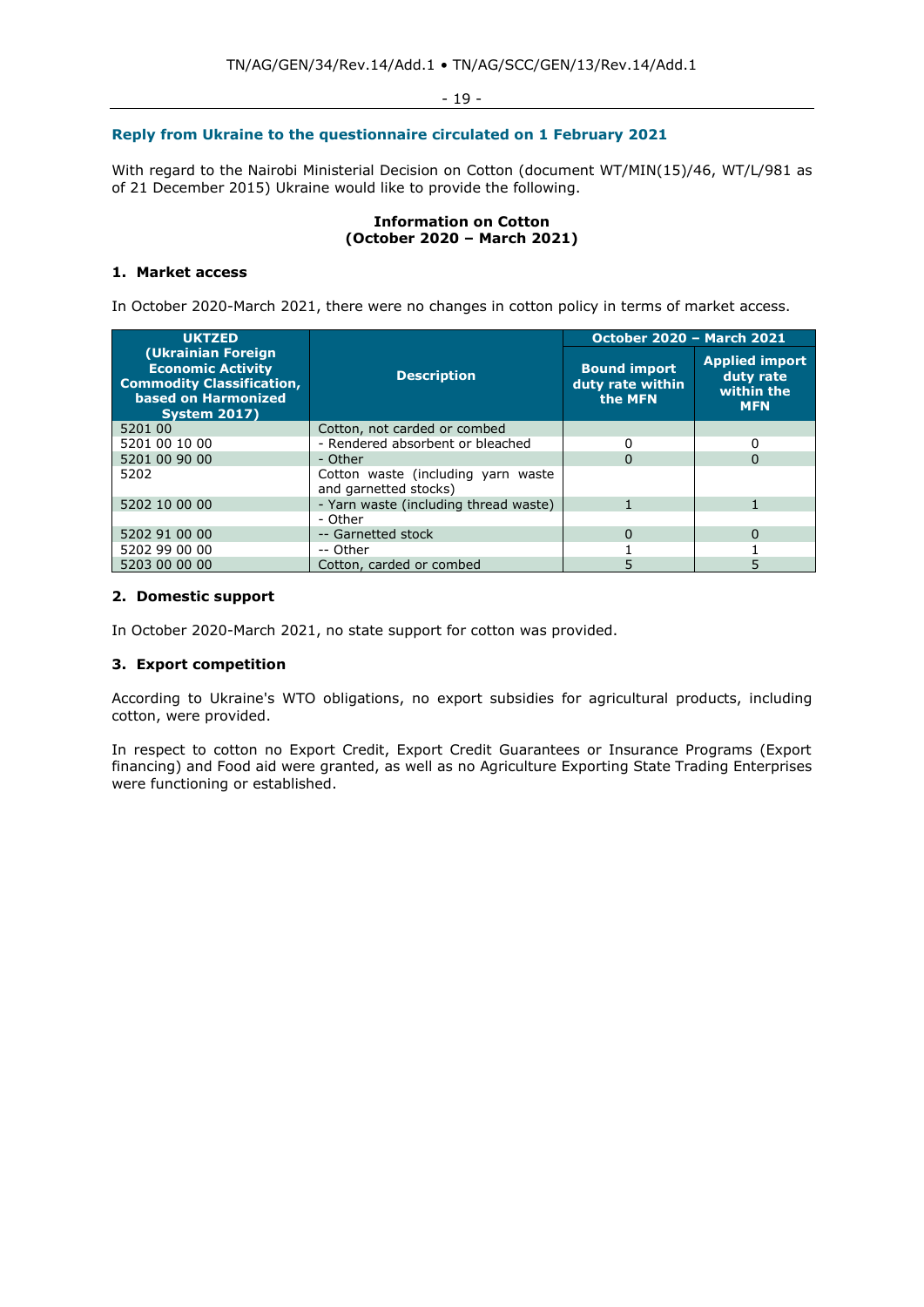- 20 -

### **Reply from Burundi to the questionnaire circulated on 21 September 2020**

The Permanent Mission of the Republic of Burundi to the United Nations Office and other international organizations in Geneva presents its compliments to the World Trade Organization (WTO) and, with reference to the 14th dedicated discussion on cotton and the WTO Secretariat's request that Members submit information on any new or updated cotton-related policy developments, has the honour to inform the Secretariat of the following:

The cotton sector has experienced difficulties in recent years, with seed cotton production falling from 8,900 tonnes to less than 1,000 tonnes today.

Burundi's revival and development policy for the cotton, textile and clothing sector provides the country with a national strategy for the period 2019-2027. The strategy seeks to revitalize the sector by increasing cotton production with a view to ensuring supply for domestic agro-textile industries. Increased production will also enable Burundi to export surplus lint to regional and international markets.

The State of Burundi is also mobilizing all cotton, textile and clothing industry actors and partners operating in Burundi, so as to ensure that they adhere to the strategy and work together.

In order to leverage funding and develop the sector, Burundi has introduced a proactive investment facilitation policy for national and foreign investors, which is implemented through the Investment Promotion Agency (API). The country has also established other regulatory frameworks, most notably legislation on public-private partnerships (PPP).

Within this framework, a memorandum of understanding on cotton production revitalization was signed by the State of Burundi and the domestic textile firm AFRITEXTILE.

Regarding market access, the amount of cotton produced falls well below the level required to meet the demand of the domestic textile industry, which means there are no exports.

The Permanent Mission of the Republic of Burundi to the United Nations Office and other international organizations in Geneva avails itself of this opportunity to renew to the World Trade Organization the assurances of its highest consideration.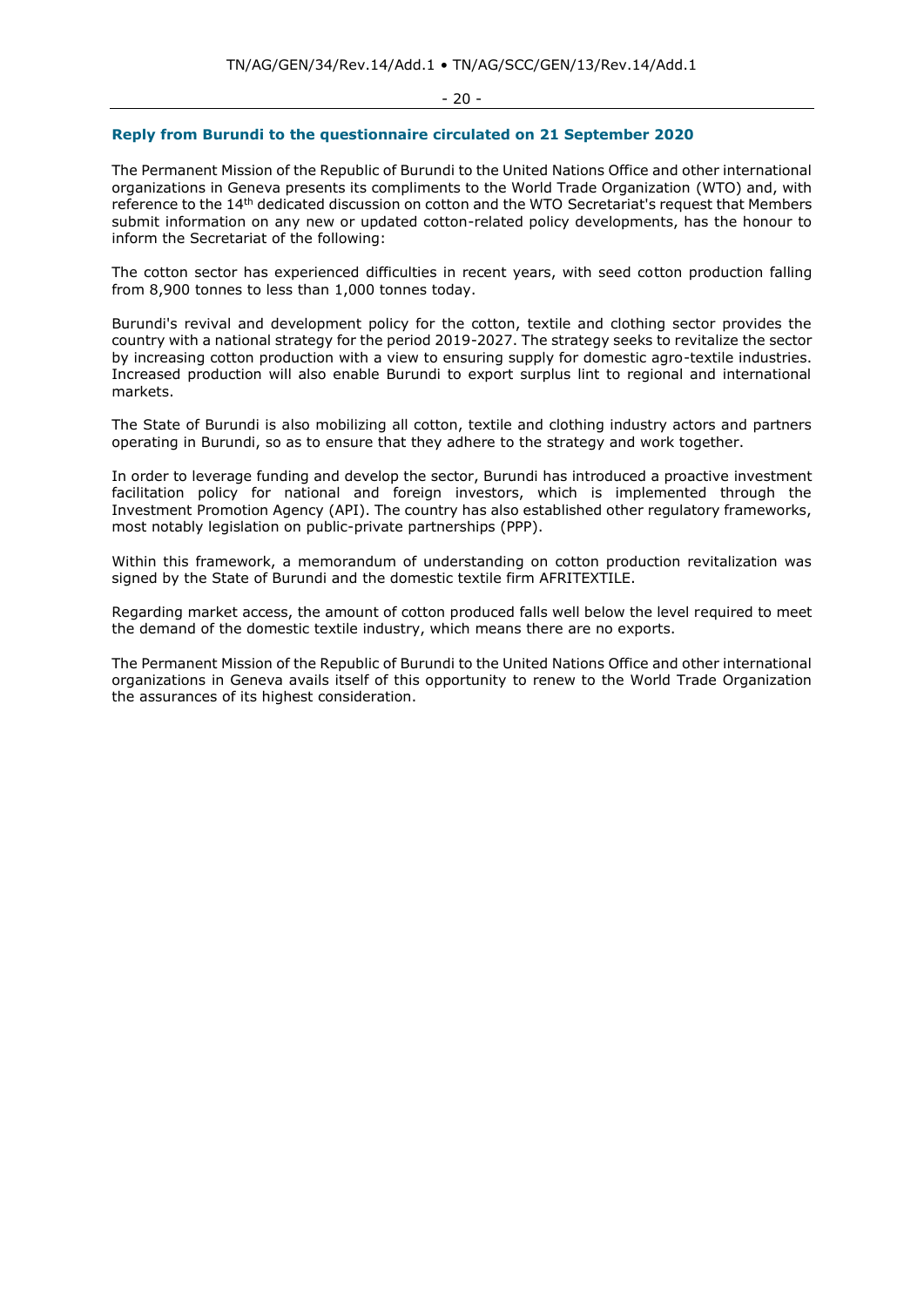- 21 -

## **Reply from Turkey to the questionnaire circulated on 21 September 2020**

The major input of Turkey's textile and clothing sector is cotton. Textile and clothing sector consumes about 1.5 million tonnes of cotton and there was 882 thousand tonnes at 2017/2018 season, 997 thousand tonnes at 2018/2019 season cotton has been produced in Turkey. The domestic production and import ratio was 59.5% at 2017/2018 and 69.7% at 2018/20019 season.

According ICAC, Turkey was ranged at  $6<sup>th</sup>$  in terms of production,  $5<sup>th</sup>$  in terms of consumption and 4<sup>th</sup> in terms of imports among the world. According to the estimates of Ministry of Agriculture and Forestry, 2019/20 season cotton production will be around 814 thousand tonnes.

Turkey has imported at 2018-2019 season about 1.35 billion dollars and 761 thousand tonnes of cotton.

The import tax for cotton is 0% and VAT is 8%. There is 3% anti damping duty for US origin cotton of CIF value.

### **COTTON DATA**

| Import Tax:              | 0%                                                                                                    |
|--------------------------|-------------------------------------------------------------------------------------------------------|
| VAT:                     | 8%                                                                                                    |
| WTO Rate:                | 6%                                                                                                    |
| Support:                 | 0,064 USD/Kg at 2018/2019 season (For whom use certified crops)                                       |
| Fuel-Fertiliser Support: | 7.75 USD/Da Fuel Support + 0.5 USD/Da (Fertiliser Support)<br>$= 8.25$ USD Total for 2018-2019 Season |

## **Production**

## 1,000 Tonnes

| <b>Season</b>          | <b>Turkey</b>     | <b>World</b>      |        |
|------------------------|-------------------|-------------------|--------|
| $(1$ August - 31 July) | TÜİK <sup>1</sup> | ICAC <sup>2</sup> | (ICAC) |
| 2012/2013              | 858               | 858               | 27,079 |
| 2013/2014              | 877               | 878               | 26,225 |
| 2014/2015              | 846               | 720               | 26,234 |
| 2015/2016              | 738               | 640               | 21,476 |
| 2016/2017              | 756               | 703               | 23,075 |
| 2017/2018              | 882               | 792               | 26,678 |
| 2018/2019              | 977               | 977               | 25,750 |
| 2019/2020*             | 814               | 800               | 26,025 |

\* Turkish Institute of Statistics, Forecast.

## **Consumption**

#### 1,000 Tonnes

| <b>Season</b>          | <b>Turkey</b>            |                   | <b>World</b> |  |
|------------------------|--------------------------|-------------------|--------------|--|
| $(1$ August - 31 July) | MAF <sup>3</sup>         | ICAC <sup>2</sup> | (ICAC)       |  |
| 2012/2013              | 1,785                    | 1,350             | 23,448       |  |
| 2013/2014              | 1,637                    | 1,400             | 24,101       |  |
| 2014/2015              | 1,501                    | 1,486             | 24,587       |  |
| 2015/2016              | 1,500                    | 1,500             | 24,139       |  |
| 2016/2017              | 1,450                    | 1,455             | 24,516       |  |
| 2017/2018              | 1,481                    | 1,481             | 26,351       |  |
| 2018/2019              | 1,400                    | 1,555             | 26,344       |  |
| 2019/2020*             | $\overline{\phantom{a}}$ | 1,477             | 22,870       |  |

\* Forecast.

1 Turkish Institute of Statistics.

2 International Cotton Advisory Committee (ICAC).

3 Ministry of Agriculture and Forestry.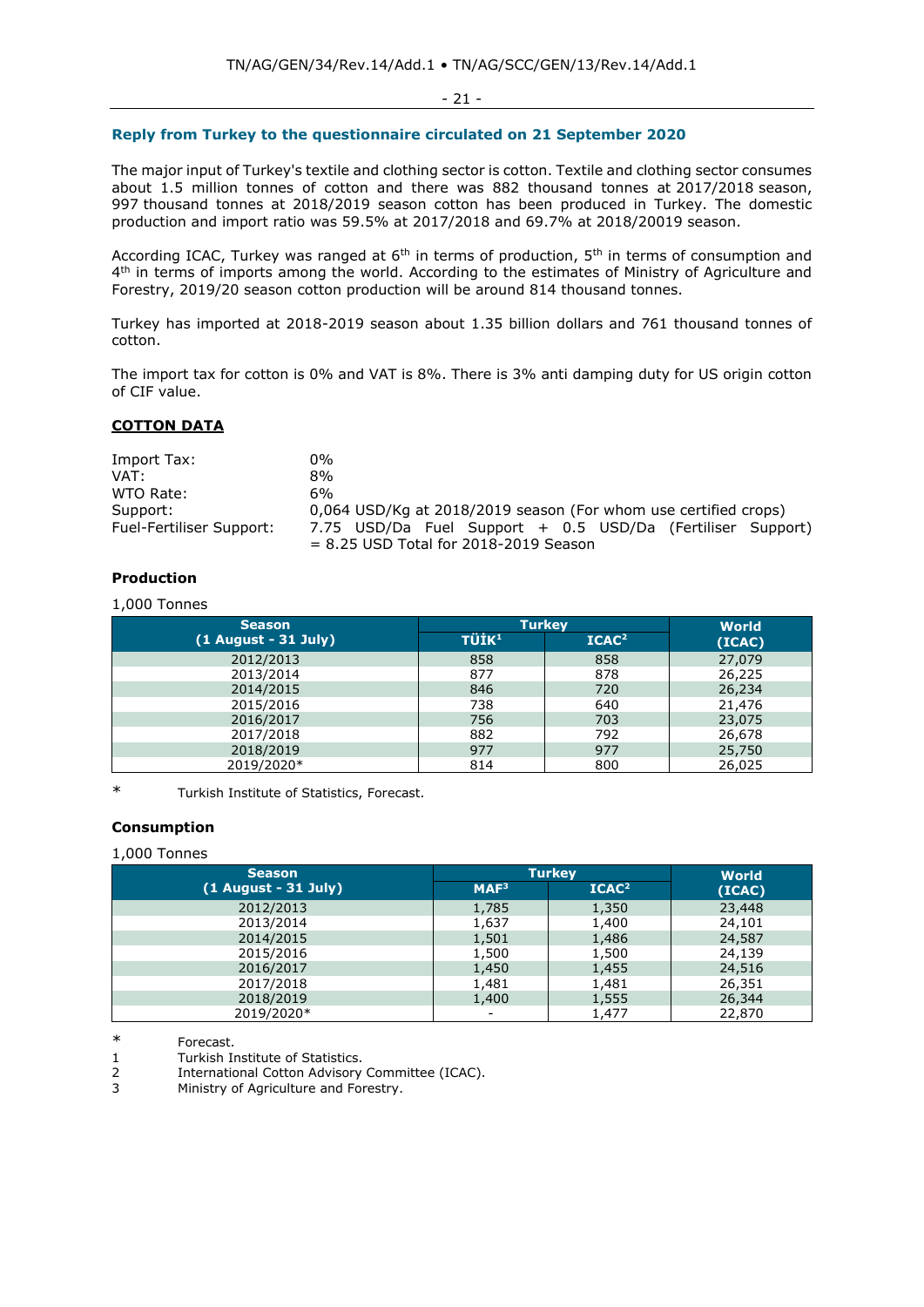- 22 -

## **Foreign Trade**

| <b>Cotton Foreign Trade</b> |                         |                                 |                         |                                 |  |
|-----------------------------|-------------------------|---------------------------------|-------------------------|---------------------------------|--|
|                             | <b>Export</b>           |                                 | <b>Import</b>           |                                 |  |
| <b>Season</b>               | <b>Value</b><br>(tonne) | <b>Value USD</b><br>(USD 1,000) | <b>Value</b><br>(tonne) | <b>Value USD</b><br>(USD 1,000) |  |
| 2005/06                     | 47,030                  | 66,447                          | 762,315                 | 960,891                         |  |
| 2006/07                     | 66,002                  | 92,034                          | 877,261                 | 1,137,935                       |  |
| 2007/08                     | 80,647                  | 141,864                         | 711,414                 | 1,099,841                       |  |
| 2008/09                     | 29,678                  | 53,888                          | 635,632                 | 872,934                         |  |
| 2009/10                     | 32,557                  | 60,568                          | 956,682                 | 1,565,191                       |  |
| 2010/11                     | 31,825                  | 102,656                         | 729,428                 | 2,044,108                       |  |
| 2011/12                     | 65,237                  | 143,793                         | 518,610                 | 1,274,291                       |  |
| 2012/13                     | 47,384                  | 97,703                          | 803,760                 | 1,513,800                       |  |
| 2013/14                     | 44,332                  | 92,185                          | 924,373                 | 1,843,536                       |  |
| 2014/15                     | 52,279                  | 84,481                          | 800,068                 | 1,306,133                       |  |
| 2015/16                     | 50,327                  | 81,283                          | 918,307                 | 1,369,259                       |  |
| 2016/17                     | 72,816                  | 130,732                         | 801,007                 | 1,408,137                       |  |
| 2017/18                     | 70,723                  | 139,127                         | 876,211                 | 1,620,713                       |  |
| 2018/19                     | 104,871                 | 183,991                         | 761,891                 | 1,351,087                       |  |

(GTİP No: 5201) (Sezon)

Cotton Season: 20XX 01 August - 20XX + 31 July.

Source: Turkish Institute of Statistics.

## **MARKET ACCESS**

In Turkey's Harmonized System, there are two products with 12 digits code under in heading 52.01 (cotton, not carded or combed) as followings:

- 5201.00.10.00.00 Rendered absorbent or bleached;
- 5201.00.90.00.00 Others.

Turkey applies 0% customs duty to all countries for these goods.

Notwithstanding, as of 17 April 2016, Turkey has started to implement a rate of 3% (CIF) anti-dumping duty, if the goods are, which listed above, with the US origin.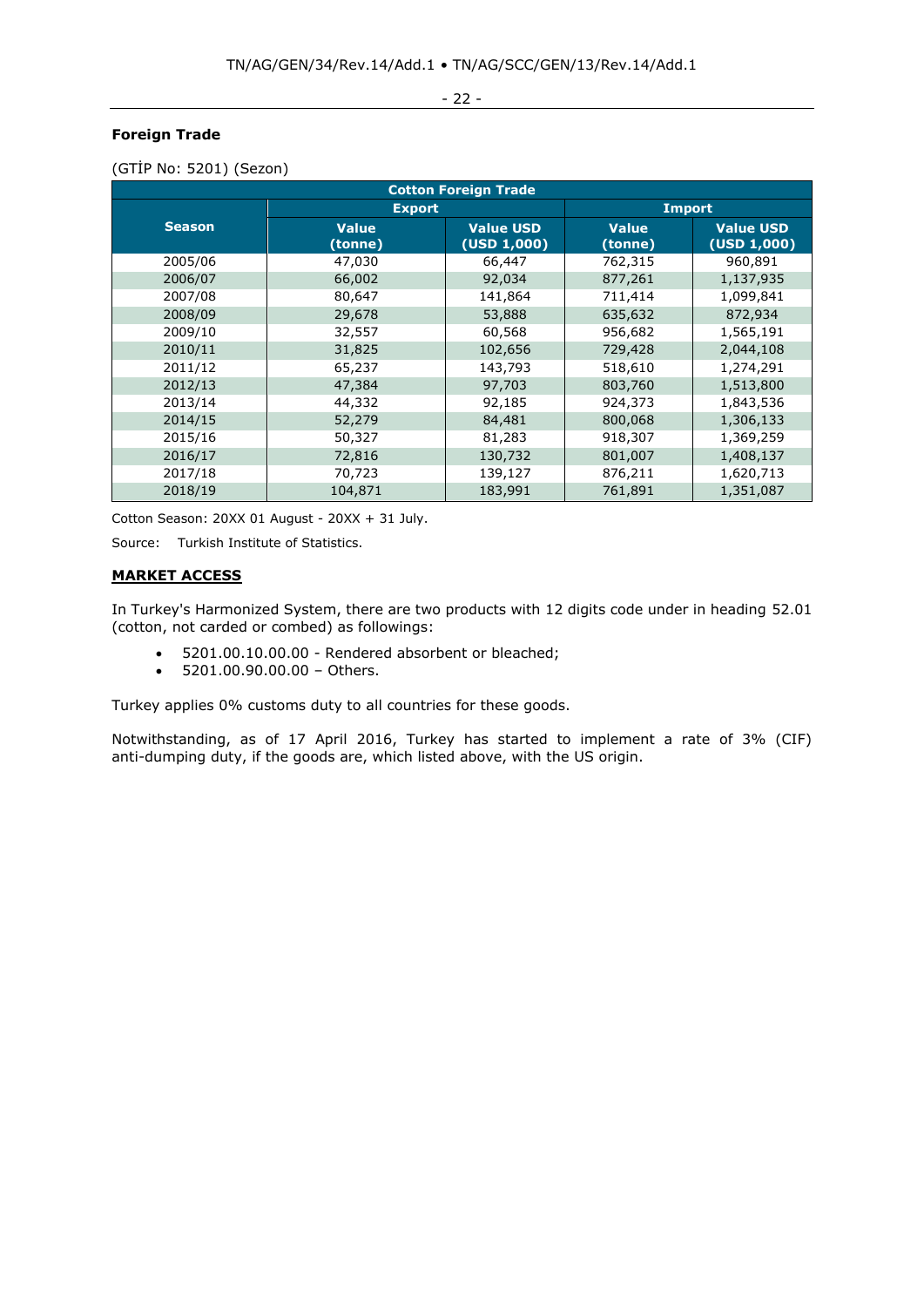### **Reply from the United States to the questionnaire circulated on 21 September 2020**

**Market Access**: There are no new or updated cotton-related policy developments.

**Domestic Support**: There are no new or updated cotton-specific programs to report, but other programs not specific to cotton were introduced for multiple commodities. We do not anticipate any market impact from the changes covered below.

### 2019 Market Facilitation Program (MFP)

The 2019 Market Facilitation Program (MFP) provided assistance to farmers and ranchers with commodities directly impacted by unjustified foreign retaliatory tariffs, resulting in the loss of traditional export markets. The 2019 MFP provided financial assistance to producers of dairy, hogs, specialty crops, and non-specialty crops.<sup>4</sup> MFP non-specialty crop payments were based on a singlecounty payment rate multiplied by the lower of a farm's total 2018 or 2019 plantings of eligible nonspecialty crops. MFP non-specialty crop payments were not dependent on which non-specialty crops were planted. Enrolment for this program ended on 20 December 2019. For more information, see [https://www.farmers.gov/manage/mfp.](https://www.farmers.gov/manage/mfp)

## Coronavirus Food Assistance Program (CFAP)

Pursuant to the Coronavirus Aid, Relief, and Economic Security (CARES) Act, the Families First Coronavirus Response Act, as well as existing USDA authorities, the Coronavirus Food Assistance Program (CFAP) was developed to provide financial assistance to producers of a broad range of agricultural commodities that are experiencing market disruptions and associated costs due to the COVID-19 pandemic. The application period for the first round of funding under this program ended on 11 September for most producers, although certain producers in Louisiana, Oregon, and Texas who were impacted by natural disasters received an extension to 9 October. The application period for the second round of funding under this program opened on 21 September and will end on 11 December 2020. For more information about this program, see [https://www.farmers.gov/cfap.](https://www.farmers.gov/cfap)

**Export Competition**: There are no new or updated cotton-related policy developments.

<sup>4</sup> Non-specialty crops for the 2019 MFP are defined as: alfalfa hay, barley, canola, corn, crambe, dried beans, dry peas, extra-long staple cotton, flaxseed, lentils, long grain and medium grain rice, millet, mustard seed, oats, peanuts, rapeseed, rye, safflower, sesame seed, small and large chickpeas, sorghum, soybeans, sunflower seed, temperate japonica rice, triticale, upland cotton, and wheat.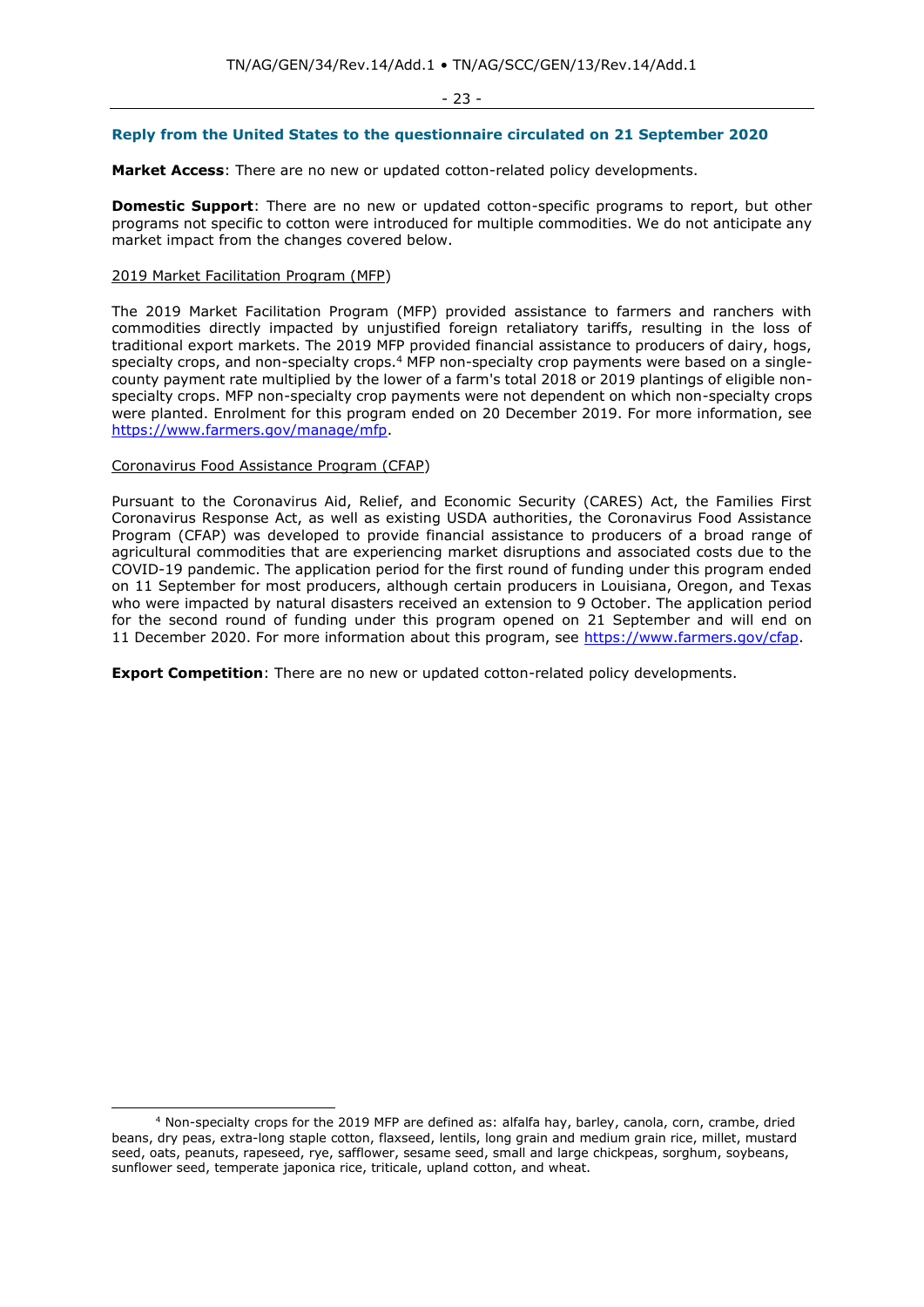## - 24 -

## **Reply from Brazil to the questionnaire circulated on 22 January 2020**

There has not been any change in Brazilian policies for cotton.

### **Market Access**:

Of the three tariff lines (5201.00.10, 5201.00.20, and 5201.00.90) in heading 5201 (cotton, not carded or combed), all maintained an applied duty rate of 6%.

## **Domestic Support**:

There has been no domestic support provided to Brazilian cotton producers.

## **Export Competition**:

No export subsidies have been granted to cotton.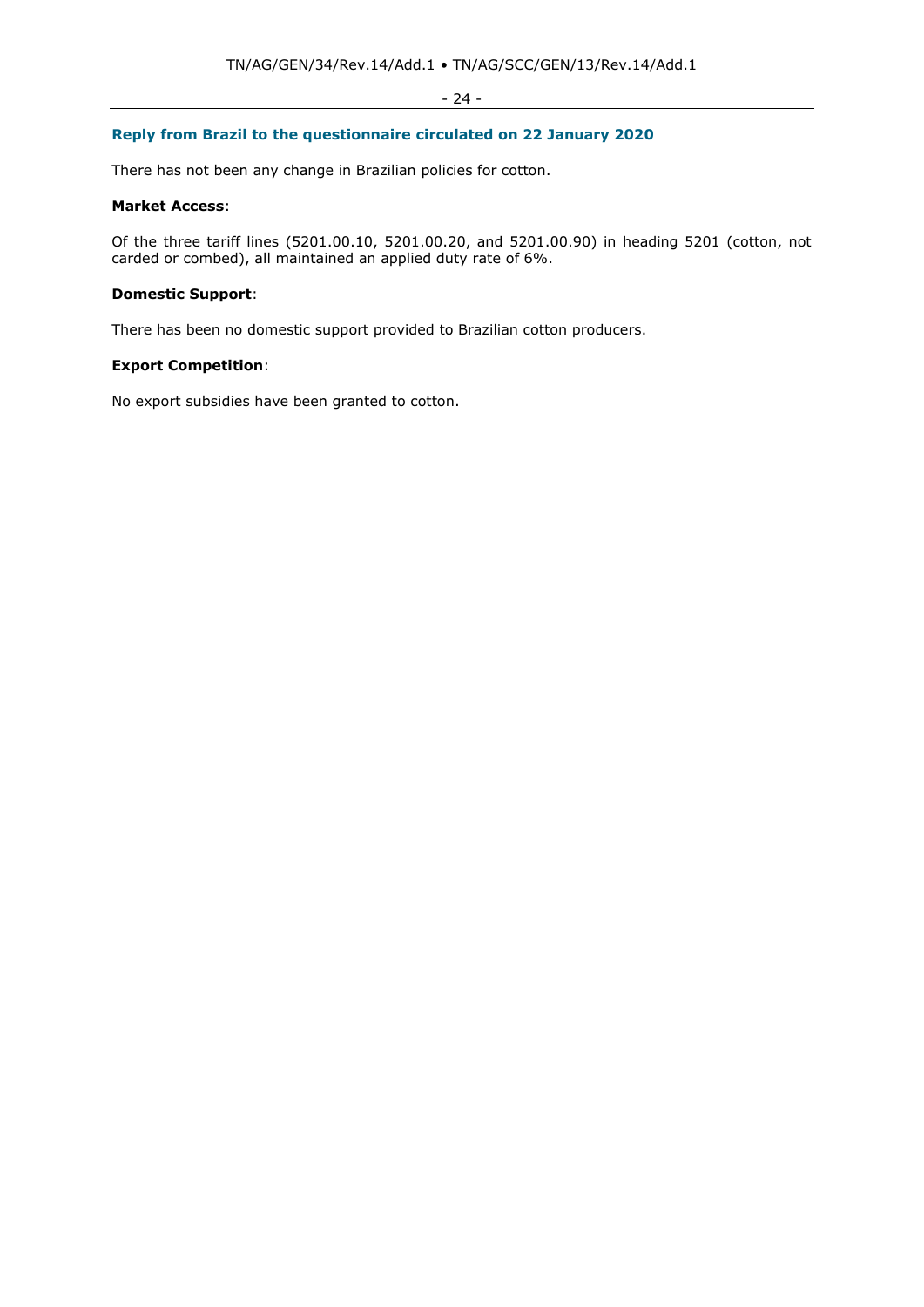#### - 25 -

## **Reply from Peru to the questionnaire circulated on 10 September 2019 (original reply in Spanish)**

## **I. Market Access**

Peru made no changes to its cotton-related policies concerning market access.

## **II. Domestic Support**

### **Cotton Financing Programme**

1. Description of the Programme:

The funding programme helps enhance the competitiveness of Peruvian cotton and boosts the cotton production chain through the provision of reimbursable loans to eligible small cotton producers forming part of producer organizations in the Pisco, Ica, Chincha, Cañete and Santa valleys.

2. Objective:

Provision of loans to finance cotton farming for the purchase of inputs (seed, fertilizers and agrochemicals), machinery, labour, administrative costs and technical assistance.

3. Beneficiaries:

Small cotton producers in the Pisco, Ica, Chincha Cañete and Santa valleys, through producer organizations (formally established cooperatives and/or associations), which, in addition, provide services relating to business management and technical assistance.

4. Duration:

The programme runs from November 2018 to October 2019, in accordance with the planting and harvesting season in each valley.

5. Form of benefit:

The Temporary Funding Programme for Agricultural Inputs, financed with resources from the AGROPERU Fund through AGROBANCO, is intended for small producer organizations in the Pisco, Ica, Chincha, Cañete and Santa valleys, for the purchase of inputs (seed, fertilizers and agrochemicals), labour, technical assistance and technical management support.

The preferential rate for cotton producers is an annual effective rate of 12% for up to nine months for the Tanguis variety and up to seven months for the Hazera and IPA 59 varieties. The interest rate on loan arrears applied to this funding programme is 16% for all varieties.

The programme has a budget of 5,000,000 (five million soles), broken down as follows:

## **Table 1 - Budget breakdown**

|              | <b>Category</b>                                                    | <b>Amount</b><br>(in soles) | <b>Percentage</b><br>(9/6) |
|--------------|--------------------------------------------------------------------|-----------------------------|----------------------------|
| <b>.</b>     | Campaign funding                                                   | 4,750,605.00                | 95.01%                     |
| 2.           | Programme operational costs and technical assistance<br>incentives | 249,395.00                  | 4.99%                      |
| <b>Total</b> |                                                                    | 5,000,000.00                | 100%                       |

Source: Agricultural Financing and Insurance Directorate, based on the Financing Programme for the 2019-2020 Cotton Season - Agroperú Fund, Agrobanco.

The amount of funding per hectare is 4,300 soles, with a maximum of four hectares per producer, broken down as follows: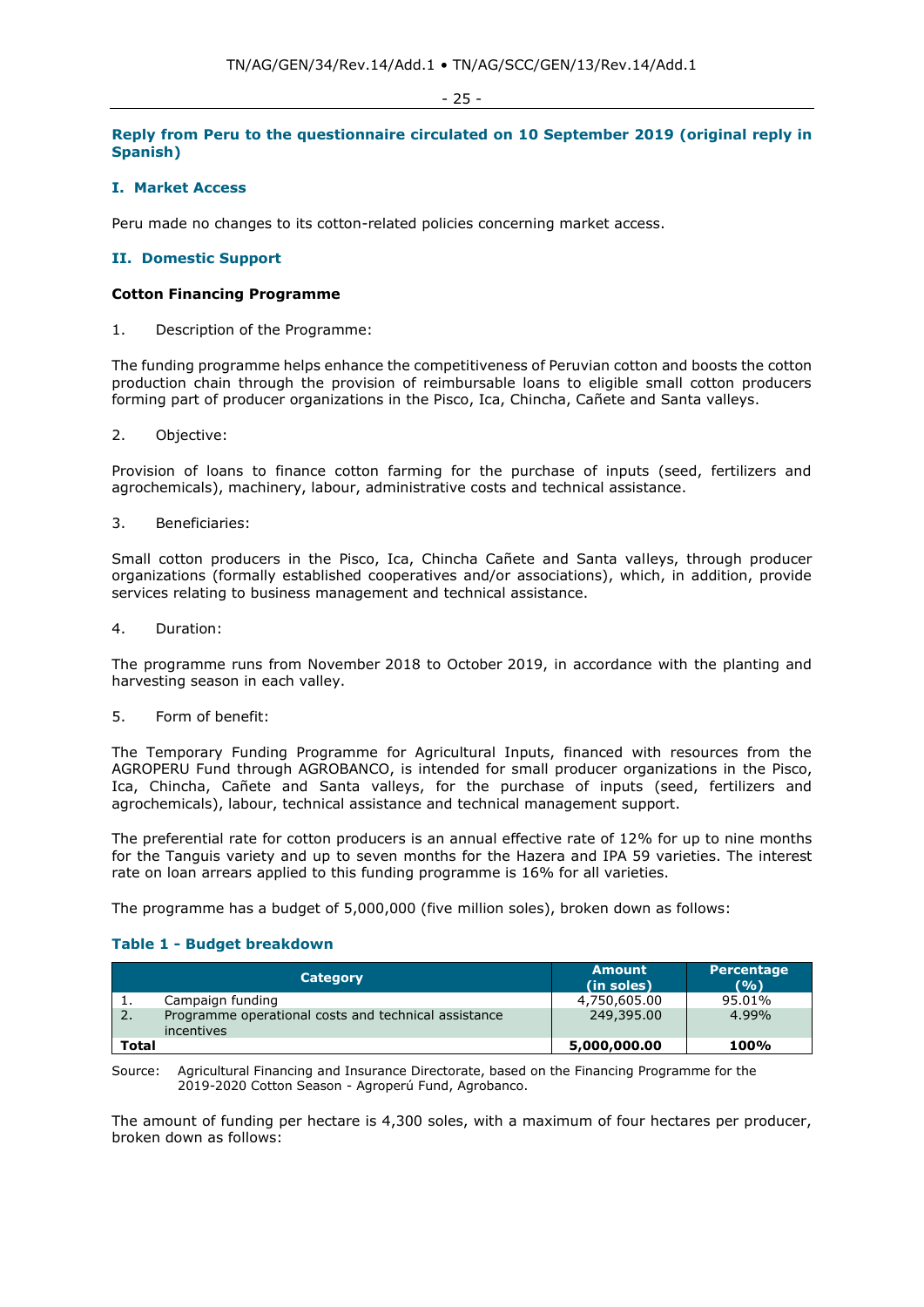## - 26 -

## **Table 2 - Financing breakdown per hectare**

| <b>Category</b>                             | <b>Amount (in soles)</b> |
|---------------------------------------------|--------------------------|
| Inputs: seed, fertilizers and agrochemicals | 4,110.00                 |
| Services: labour, machinery and water       |                          |
| Technical assistance                        | 140.00                   |
| Technical management support                | 50.00                    |
| <b>Total</b>                                | 4,300.00                 |

Source: Agricultural Financing and Insurance Directorate, based on the Financing Programme for the 2019-2020 Cotton Season - Agroperú Fund, Agrobanco.

## **III. Export Competition**

Peru does not provide export subsidies for agricultural products, including cotton.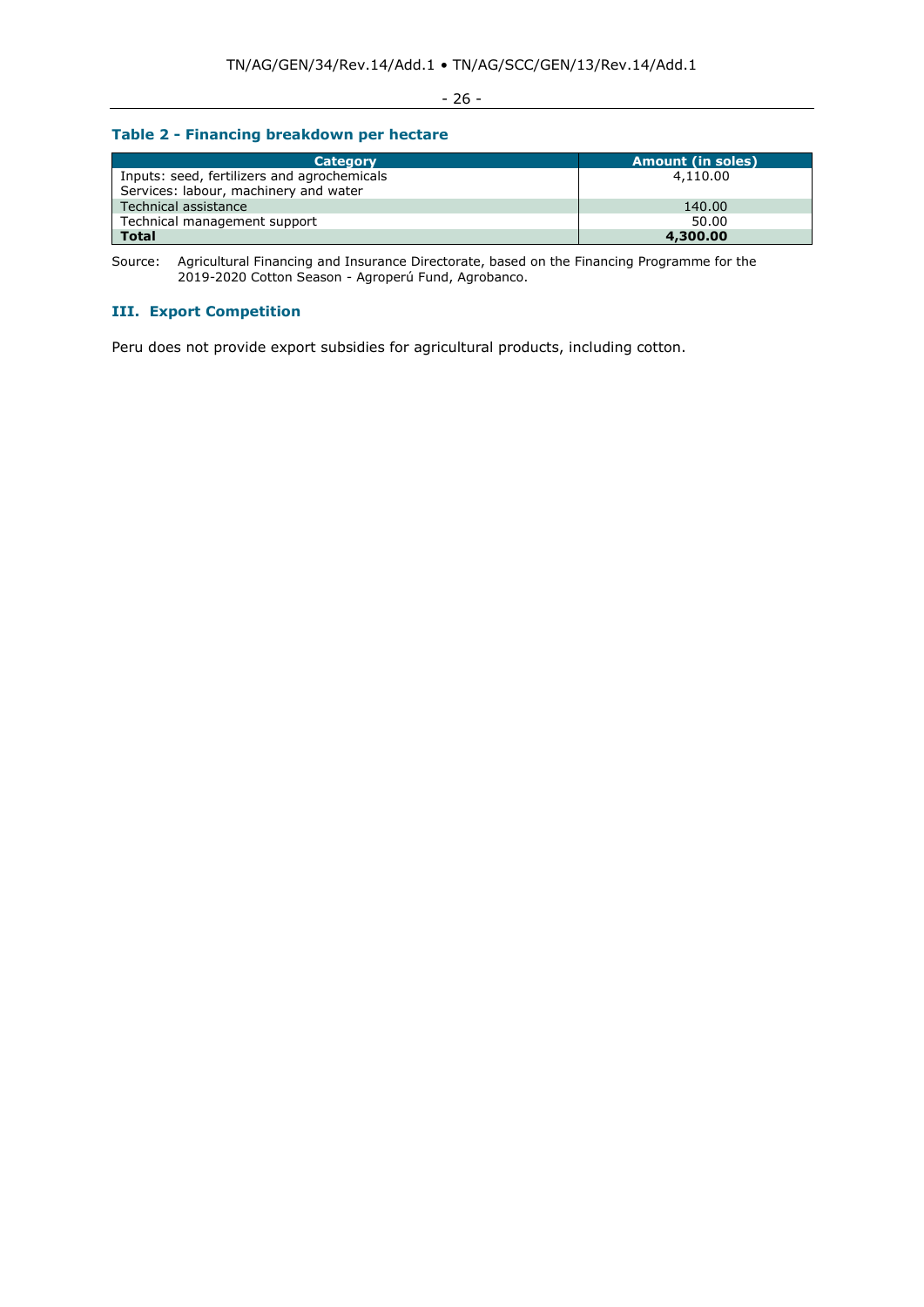#### - 27 -

#### **Reply from Argentina to the questionnaire circulated on 11 February 2019 (original reply in Spanish)**

The Government Secretariat for Agroindustry wishes to state that it continues to make efforts to incorporate the Cotton Fibre Quality Improvement Assistance Programme (PROCALGODON), created by virtue of Resolution No. 537/2008 under the Better Cotton Initiative (BCI). Through it, it is hoped that Argentinian cotton will meet the international trade standards that the leading textile brands require, thus enabling its entry into those markets. To that end, both the public and private sectors will pursue joint efforts to develop the traceability programme and the network of HVI (High Volume Instrument) laboratories to determine the quality and origin of cotton fibre. The commitment of provinces with the highest cotton production to this issue is crucial. For example, some trials have been conducted in Santa Fe, (promoting the use of RFID technology for the reading of bales); while in Santiago del Estero efforts are underway to place the producer at the centre of trials, in carrying out harvest and post-harvest activities, highlighting that a lot of work still needs to be done with the crop before its traceability can be refined. In parallel, efforts are focusing on which software to use, it being understood that a blockchain system that guarantees data inviolability throughout the various steps being traced should be considered. Regarding improved cotton fibre quality, INTA has been conducting research on new varieties, which will include the Guazuncho 4 INTA BGRR, Pora 3 INTA BGRR and Guaraní INTA BGRR grades, which, among other features, are resistant to diseases (such as the Cotton Blue Disease). Testing protocols are being conducted and are at the experimental stage.

While it is true that cotton exports have been affected by Decree No. 793/2018, which establishes a levy on this activity, and the amendments thereto, the national authorities are currently trying to identify solutions that will meet the requirements of the sector.

Lastly, we wish to recall and highlight the commitment by the State and regional producers to combat the cotton boll weevil (*Anthonomus grandis, Boheman*), the main pest affecting this crop. Success depends on efficient existing plant health agencies and the establishment of new ones. This is clearly demonstrated in the provinces of Santiago del Estero, Chaco and Santa Fe, the main cotton-producing provinces in Argentina. However, it should be noted that, due to severe weather conditions affecting a large part of the cotton zone in our country, these efforts have been stymied and several provinces have declared a flood emergency.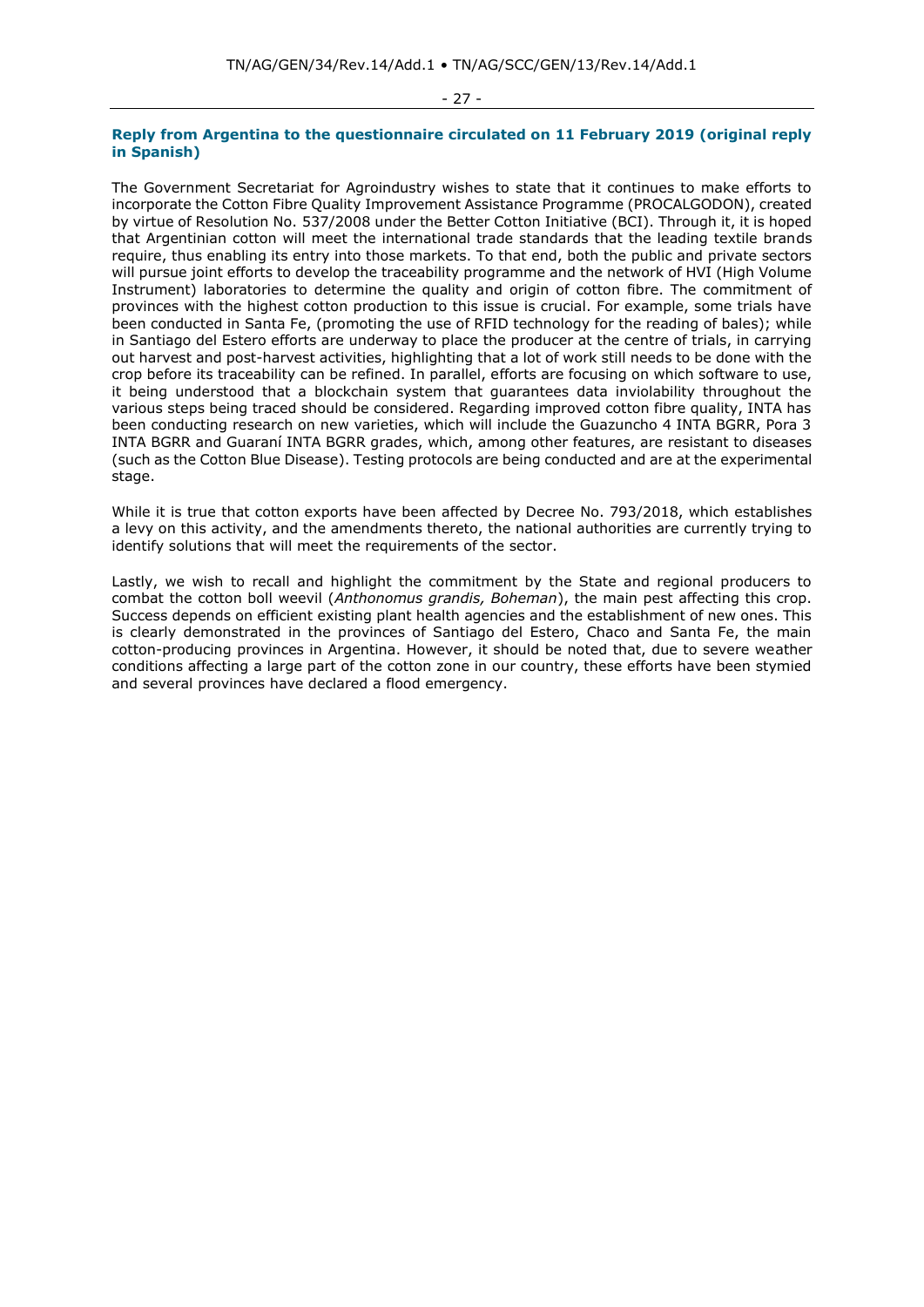## **Reply from Turkey to the questionnaire circulated on 11 February 2019**

With regard to the Director of the Agriculture and Commodities Division's invitation to Members, on the 11 February 2019, to provide updates on cotton-related policy developments in advance of the forthcoming eleventh dedicated discussion on cotton, Turkey submits the following information:

- Market Access: In Turkey's Harmonized System, there are two products with 12 digits code under in heading 52.01 (cotton, not carded or combed) as followings:
	- 5201.00.10.00.00 Rendered absorbent or bleached
	- 5201.00.90.00.00 Others.

Turkey applies 0% customs duty to all countries for these goods.

Notwithstanding, as of 17.04.2016, Turkey has started to implement a rate of 3% (CIF) antidumping duty, if the goods are, which listed above, with the US origin.

- Domestic Support: No new or updated cotton-related policy developments.
- Export Competition: No new or updated cotton-related policy developments.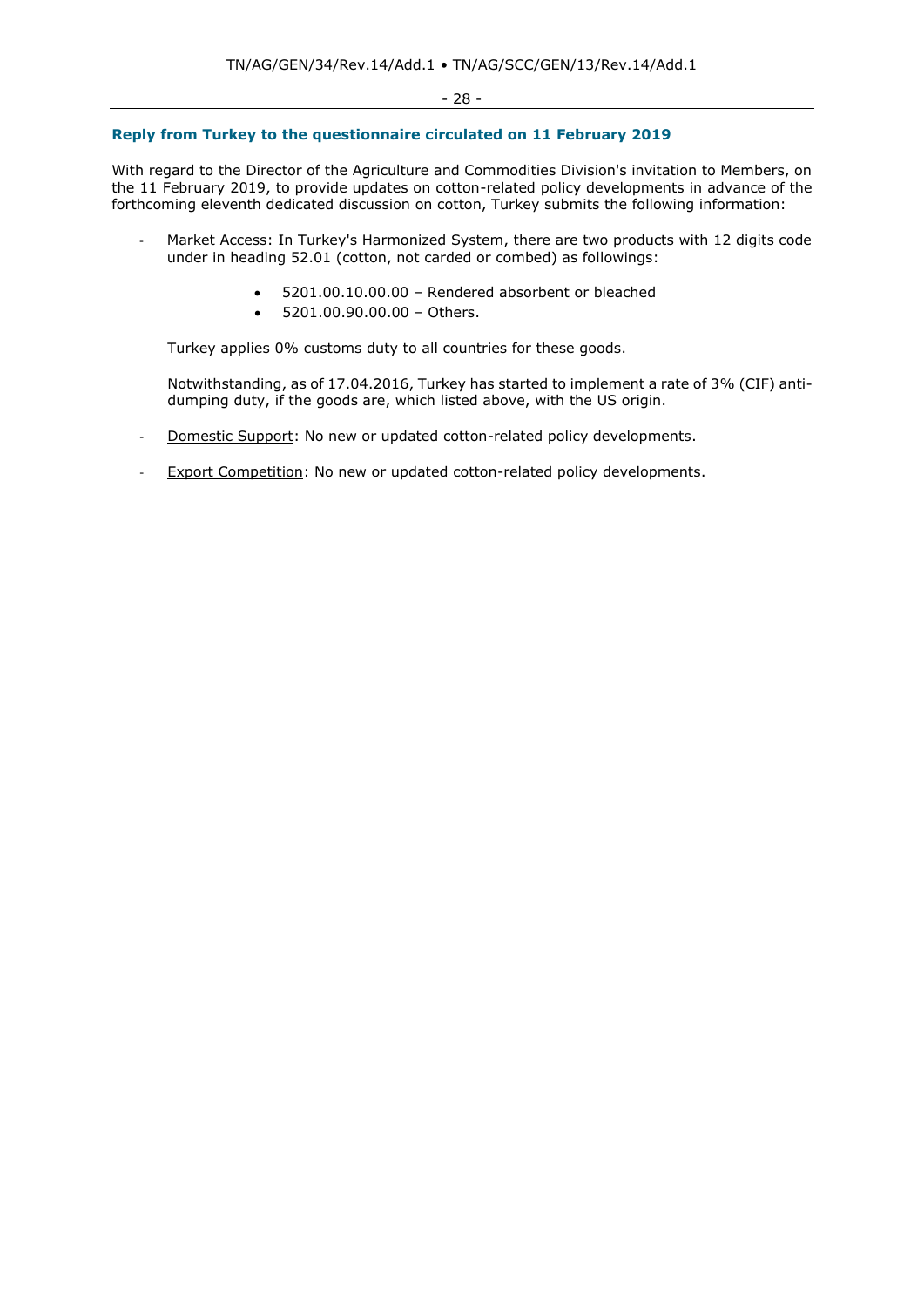## **Reply from Egypt to the questionnaire circulated on 14 September 2018**

## - **Market Access conditions:**

1) Applied tariffs on cotton 2018 versus Egypt's Bound tariffs:

| <b>HS</b> | <b>Description</b>                                      | 2015 % | Applied tariff Bound Tariff % |
|-----------|---------------------------------------------------------|--------|-------------------------------|
| 5201.00   | Cotton, not carded or combed                            | Free   |                               |
| 5202.00   | Cotton waste (including yarn waste and garnetted stock) |        |                               |
| 5202.10   | - Yarn waste (including thread waste)                   |        |                               |
|           | - Other:                                                |        |                               |
| 5202.91   | - - Garnetted stock                                     |        |                               |
| 5202.99   | - - Other                                               |        |                               |
| 5203.00   | Cotton, carded or combed                                |        |                               |

## 2) Egyptian cotton trade

|         |                             | 2015                             | 2016                        |                                   | 2017                        |                                   | Until June 2018             |                                   |
|---------|-----------------------------|----------------------------------|-----------------------------|-----------------------------------|-----------------------------|-----------------------------------|-----------------------------|-----------------------------------|
|         | <b>Quantity</b><br>(tonnes) | <b>VALUE</b><br>(USD<br>million) | <b>Quantity</b><br>(tonnes) | <b>VALUE</b><br>(USD)<br>million) | <b>Quantity</b><br>(tonnes) | <b>VALUE</b><br>(USD)<br>million) | <b>Quantity</b><br>(tonnes) | <b>VALUE</b><br>(USD)<br>million) |
| Exports | 36404.54                    | 90.411261                        | 30565.039                   | 87.5227                           | 32129.719                   | 93.7157                           | 23429.95                    | 72.8173                           |
| Imports | 73530.91                    | 146.067                          | 842818.8                    | 147.4436                          | 115912.449                  | 235.629                           | 62904.62                    | 133.43                            |

## 3) Egyptian cotton production (.000 quintals)

|                       | $\begin{array}{c} \n\bullet \bullet \bullet \bullet \bullet \end{array}$ | $2017$       | 2018 |
|-----------------------|--------------------------------------------------------------------------|--------------|------|
| Jrr<br>iction<br>∍∩∩، | 1096                                                                     | 7770<br>21 U | 1407 |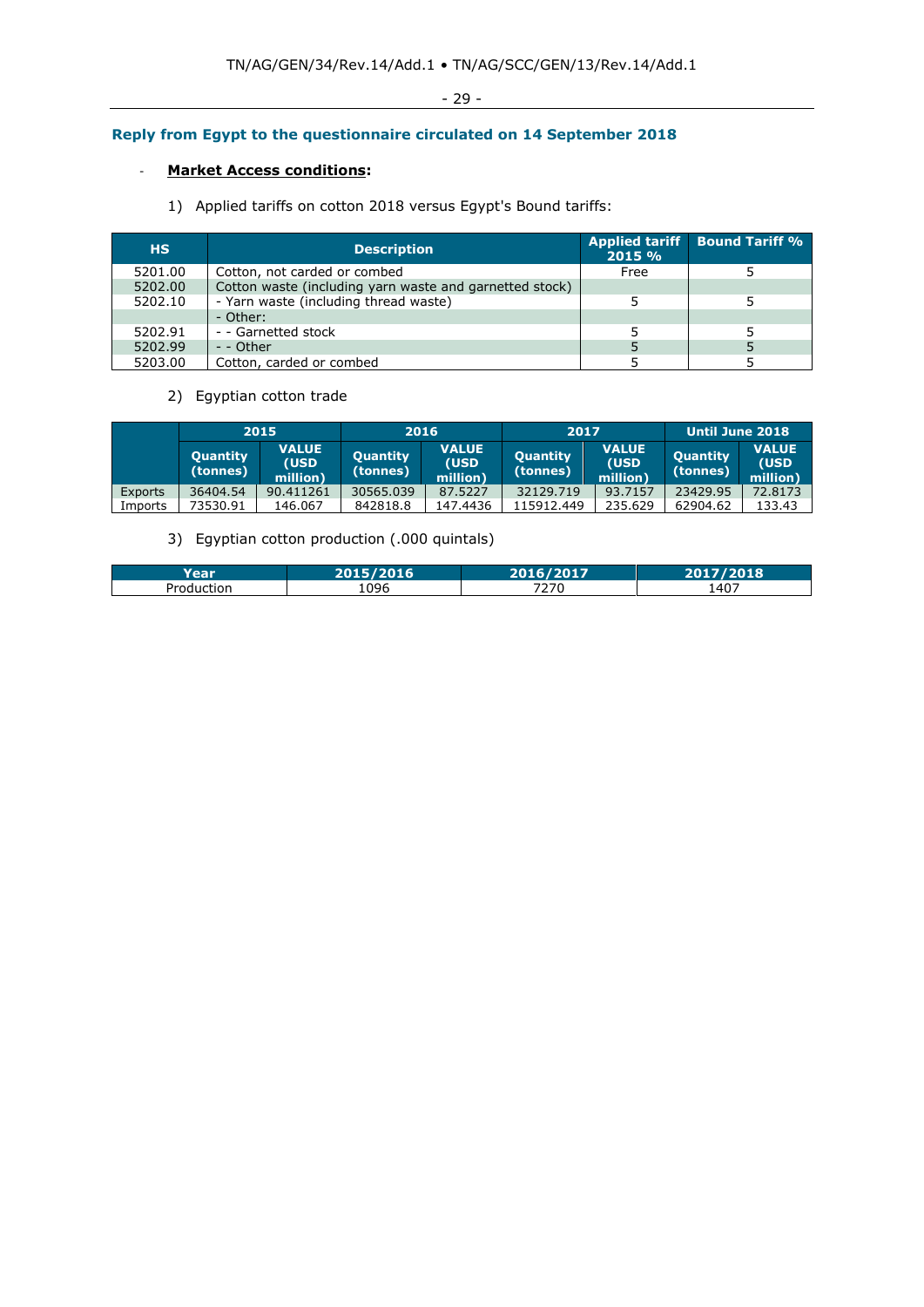- 30 -

**Reply from Colombia to the questionnaire circulated on 24 January 2018 (original reply in Spanish)**

The WTO questionnaire requests information on any new or updated cotton-related policy developments.

**Market access**: In addition to the duty-free treatment granted by Colombia to its main cotton-supplying trading partners, the Colombian Government considered it viable to grant a 15,000 tonne import quota for 2018, at a zero tariff rate, for uncarded and uncombed cotton under tariff subheading 5201.00.30.00 for third countries with which trade agreements have not been concluded.

The quota was opened to help supply domestic industry in the quantities required for industrial consumption in 2018, even though the fibre included in this subheading is not produced in the country's cotton regions. This measure is pending approval and regulation.

**Domestic support**: Owing to the good performance of the cotton market and the high prices recorded in 2016-2017, the Colombian Government does not envisage implementing any support programme for producers, nor does it have any new or recent cotton-related instruments.

**Export competition**: Colombia did not apply any export competition measures.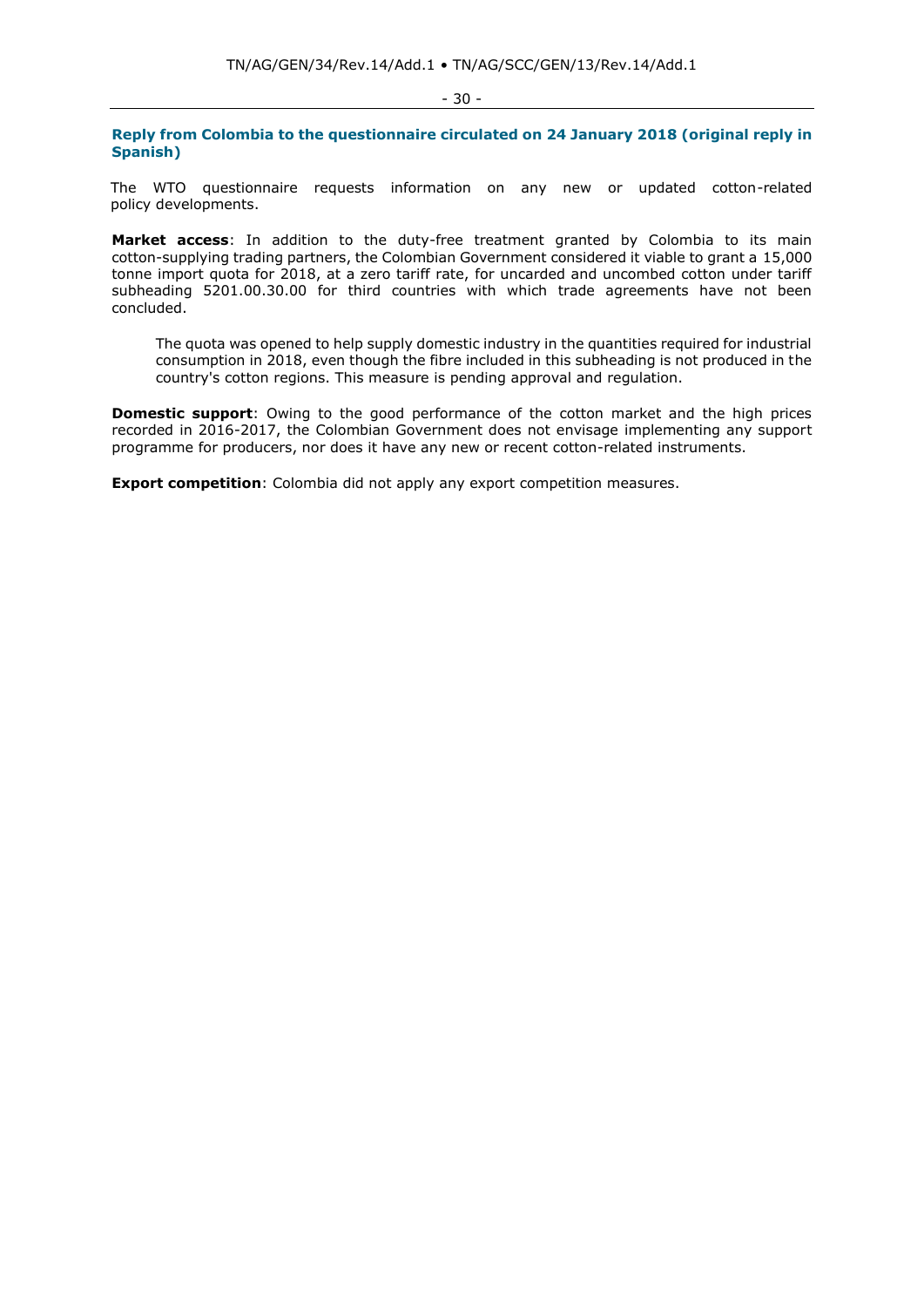#### - 31 -

## **Reply from Angola to the questionnaire circulated on 28 March 2017**

In response to the Secretariat questionnaire, Angola is giving the following information:

## **(1) Market access**

Cotton production in Angola is insignificant. In 2016, the production of cotton fibre (**lint**) was 640 tonnes. For 2017, cotton fibre production is estimated at 68 tonnes. Projected cotton fibre production for 2018 is 480 tonnes.

Prior to the rehabilitation of the national textile industry, the cotton produced was exported to Bangladesh. After the rehabilitation of the textile industry, the cotton produced in the country started to sell in the domestic market.

The national textile industry, composed of three spinning and weaving factories, has imported cotton from Greece and India to meet its needs. This picture will be change with the full re-launch of cotton production in the country. The estimated yearly need of the national textile industry is estimated at 24.000 tonnes of cotton fibre.

## **(2) Domestic support**

In 2017 the Ministry of Agriculture took the first step towards the sustainable re-launch of cotton production in the country. This year 212 hectares of land were cultivated. The Ministry of Agriculture provided seeds and inputs and assisted with the preparation of land.

Banks in Angola are available to finance the cotton value chain, provided entrepreneurs submit feasible investment projects.

The Angolan Executive is committed to mobilizing financial resources for the relaunch of the cotton value chain.

## **(3) Export competition**

Angola does not apply any export competition measures.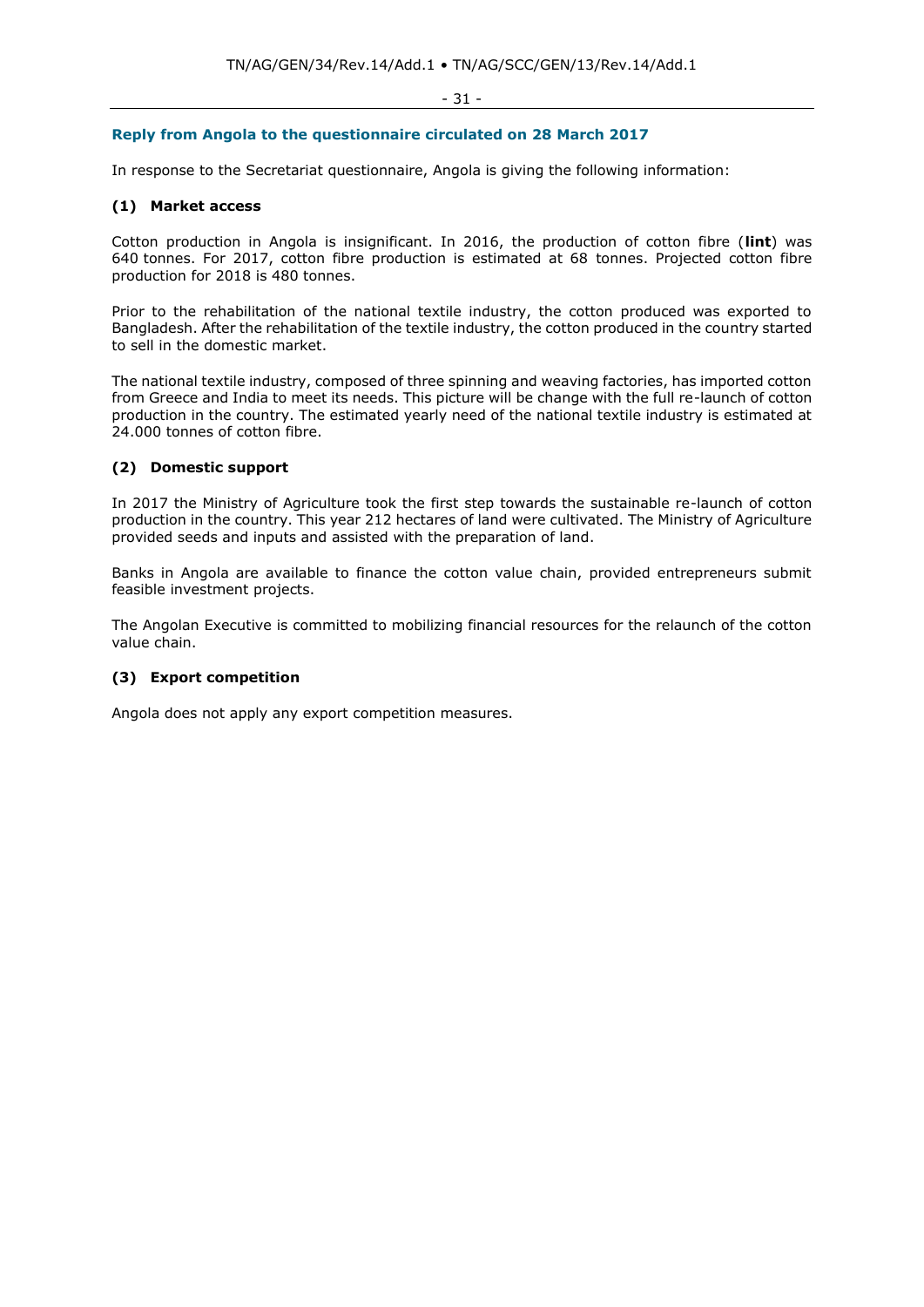#### - 32 -

## **Reply from Burkina Faso to the questionnaire circulated on 28 March 2017 (original reply in French)**

There have been no particular changes across the three pillars of market access, domestic support and export competition since the 26<sup>th</sup> round of the WTO Director-General's Consultative Framework Mechanism on Cotton. Burkina Faso's cotton-related policy developments are summarized in the following table:

| <b>Pillars</b>            | <b>Cotton-related policy</b><br>developments | <b>Comments</b>   |
|---------------------------|----------------------------------------------|-------------------|
| <b>Market Access</b>      | Nothing to report                            | Nothing to report |
| Domestic Support          | Nothing to report                            | Nothing to report |
| <b>Export Competition</b> | Nothing to report                            | Nothing to report |

By way of general comment on Burkina Faso's cotton sector, it is important to point out that for this 2017/2018 cotton season, the cotton will be grown from 100% conventional cotton seed.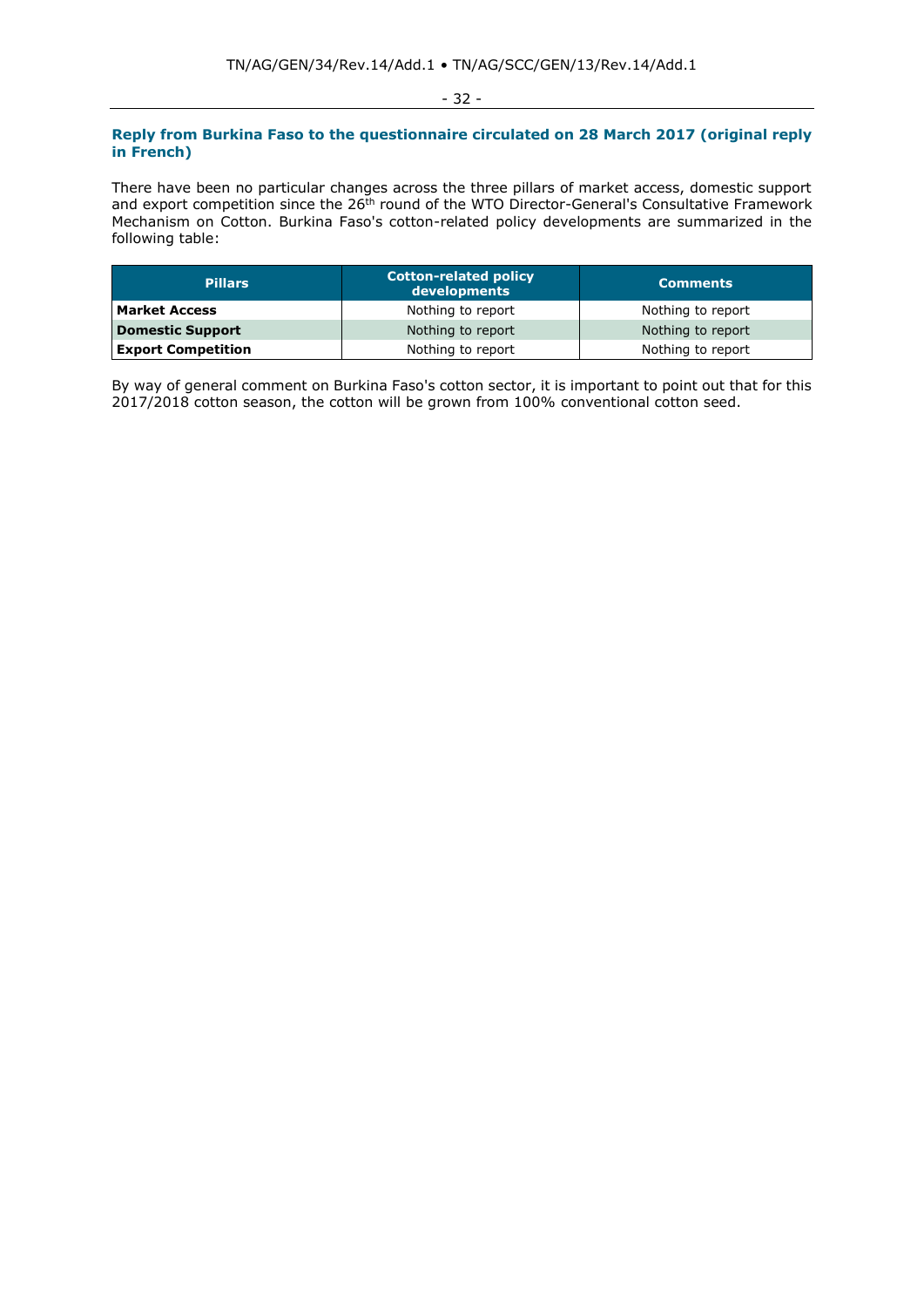## **Reply from Benin to the questionnaire circulated on 13 September 2016 (original reply in French)**

Eager to bring about a significant expansion of the cotton sector in the framework of a public-private partnership, the Council of Ministers decided to revive the Framework Agreement between the State and the Cotton Trade Association (AIC). Accordingly, the agreement, which had been suspended on 23 September 2013, was renewed on 28 April 2016. A number of reforms undertaken by the Beninese Government have had a direct or indirect impact on the cotton sector through the three pillars of agriculture, i.e. market access, domestic support and export competition.

## **(1) Market access**

One of the aims of the amending finance law adopted in July 2016 and the preliminary draft finance law of 2017 is to promote measures to stimulate private investment. Accordingly, since July 2016, **the registration formalities for the following documents are taxed at 0%**:

- deeds for transfer of movable and immovable property, in connection with the improvement of the business climate;
- credit agreements, in order to reduce the cost of credit transactions.

Measures were also taken to reduce harassment along the trunk roads.

Similarly, in connection with the transport of seed cotton from the self-managed markets to the processing plants, the Government decided to remove the rehabilitation of rural roads from the responsibilities relating to critical functions. The rehabilitation of dirt roads used for cotton is now the responsibility of the State.

## **(2) Domestic support**

In connection with domestic support, the following new measures have been taken:

- Revival of the Framework Agreement between the State and the AIC. The introduction of **domestic price support mechanisms for producers** is now the responsibility of the sectoral trade associations in cooperation with the Ministry.
- Production and agricultural research capacity-building through the introduction, in July 2016, of an agricultural research contribution charged on exports of cotton seed and fibre and raw cashew nuts, at a rate of CFAF 10 per kilogram exported.
- Suspension by the Government of cotton subsidies (particularly in relation to inputs) as from the 2016-2017 season.

## **(3) Export competition**

The introduction of a framework conducive to agro-industry is at the centre of the interim budget for 2016. A public/private partnership law will help to promote the processing industry and in particular the cotton spinning mills.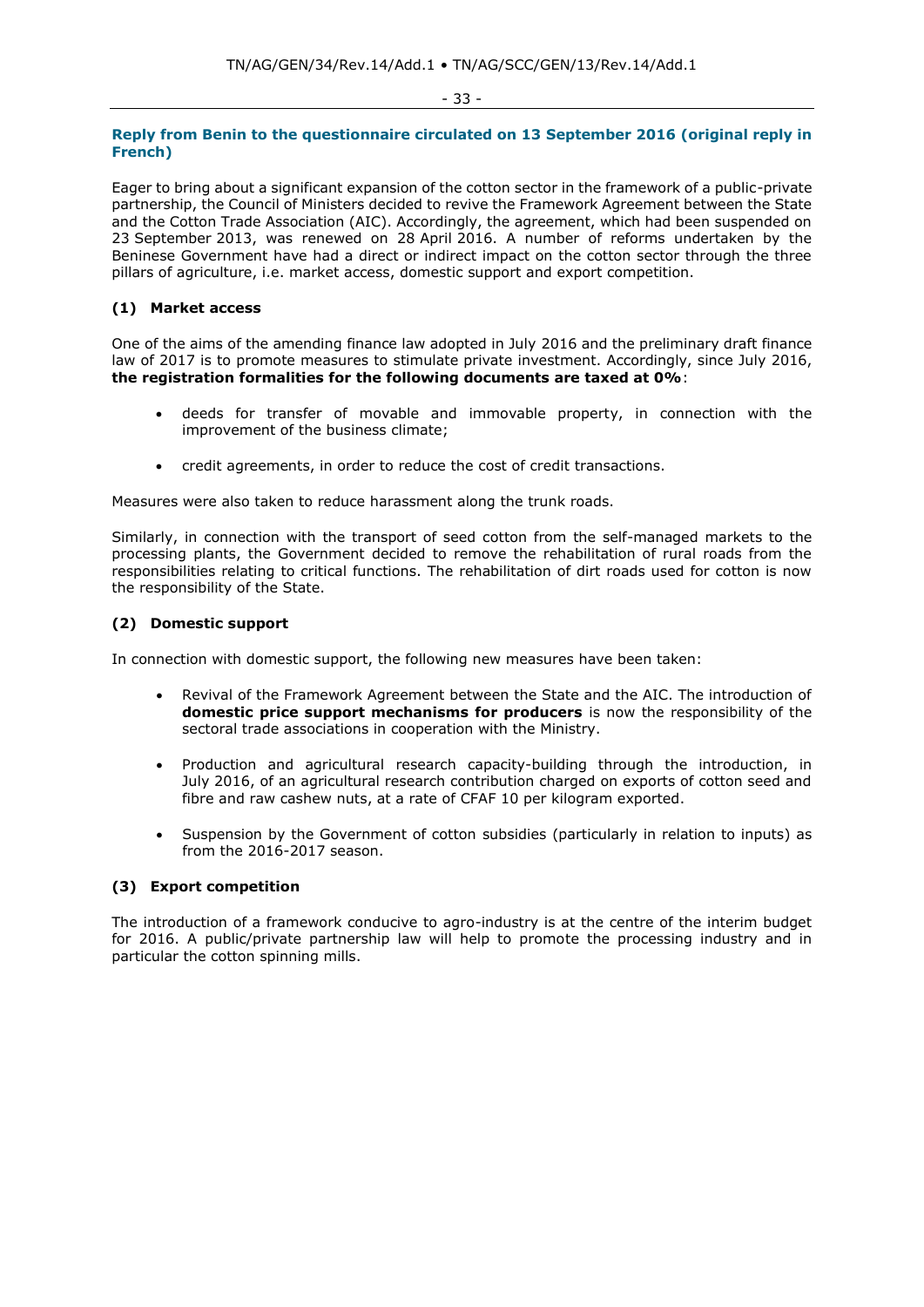#### - 34 -

## **Reply from Mali to the questionnaire circulated on 13 September 2016 (original reply in French)**

The following noteworthy developments have occurred since July 2016:

## **(1) Market access**

Awareness-raising missions along major roads to reduce the number of checkpoints;

Fact-finding mission to assess the opportunities offered by Mauritania's Autonomous Port.

## **(2) Domestic support**

Signing of a performance contract with the Compagnie Malienne des Textiles (COMATEX SA) for the sourcing of raw materials on preferential terms;

Payment of VAT abolished (exemption) on the purchase price of cotton seed for the crushing plants;

"1,000 tractors" programme: facilitated access to tractors in order to boost domestic production;

Signing of a protocol between the National Oil Mill and Cattle Feed Federation of Mali (FENAPHAB) and stakeholders in the livestock meat subsector in order to provide better access to oil cake and other cattle feed.

## **(3) Export competition**

Mali does not grant any cotton export subsidies.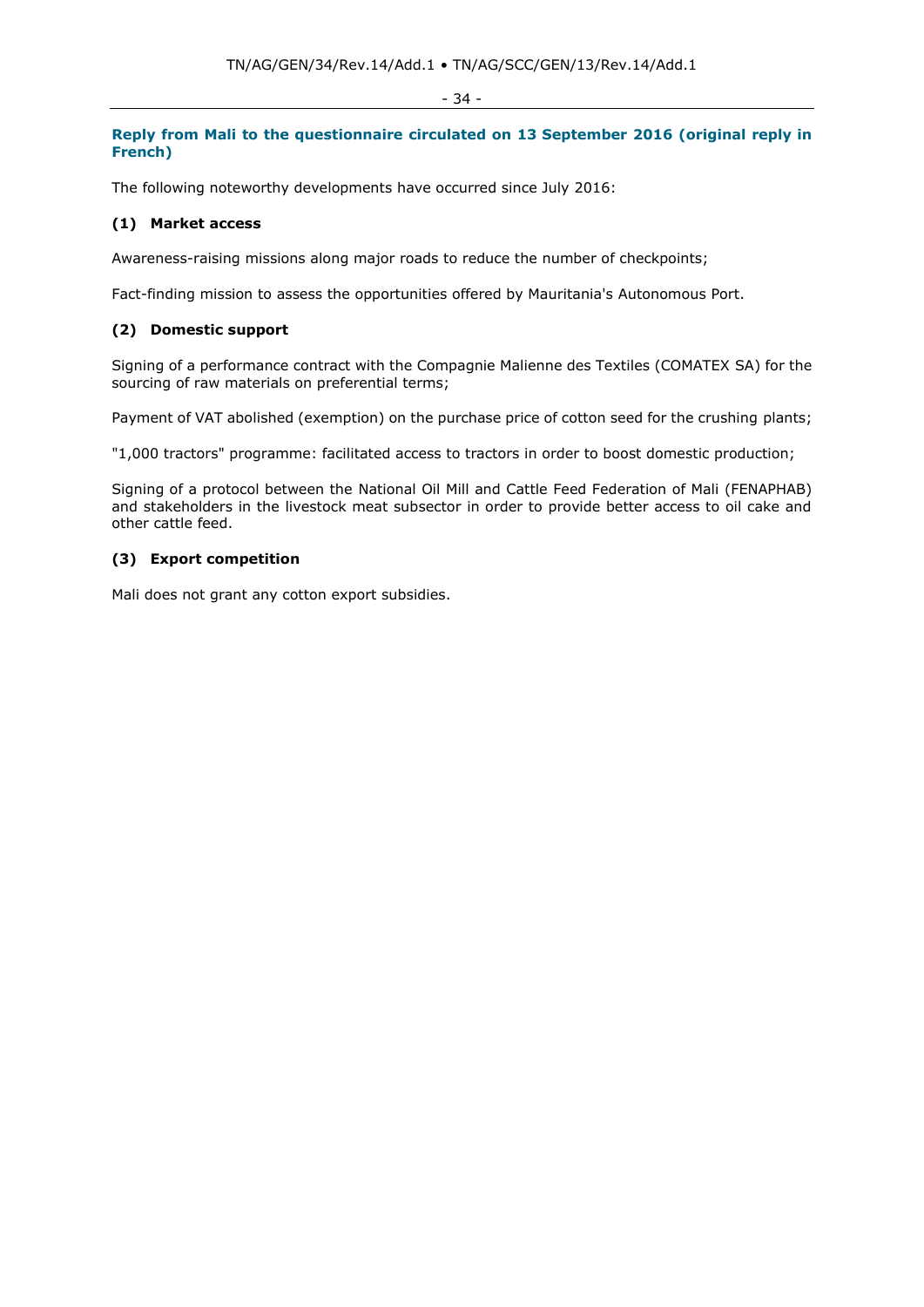| $\sim$<br>$\sim$ |  |
|------------------|--|
|------------------|--|

# **Reply from Australia to the questionnaire circulated on 22 February 2016**

| <b>Research into</b><br><b>Cotton Research</b><br>improvements in cotton<br>and Development<br><b>production</b> | AUD 7.729 million<br>for $2014 - 15$ | <b>Australian Government</b><br>Department of<br><b>Agriculture, Water</b><br><b>Resources (DAWR)</b> |
|------------------------------------------------------------------------------------------------------------------|--------------------------------------|-------------------------------------------------------------------------------------------------------|
|------------------------------------------------------------------------------------------------------------------|--------------------------------------|-------------------------------------------------------------------------------------------------------|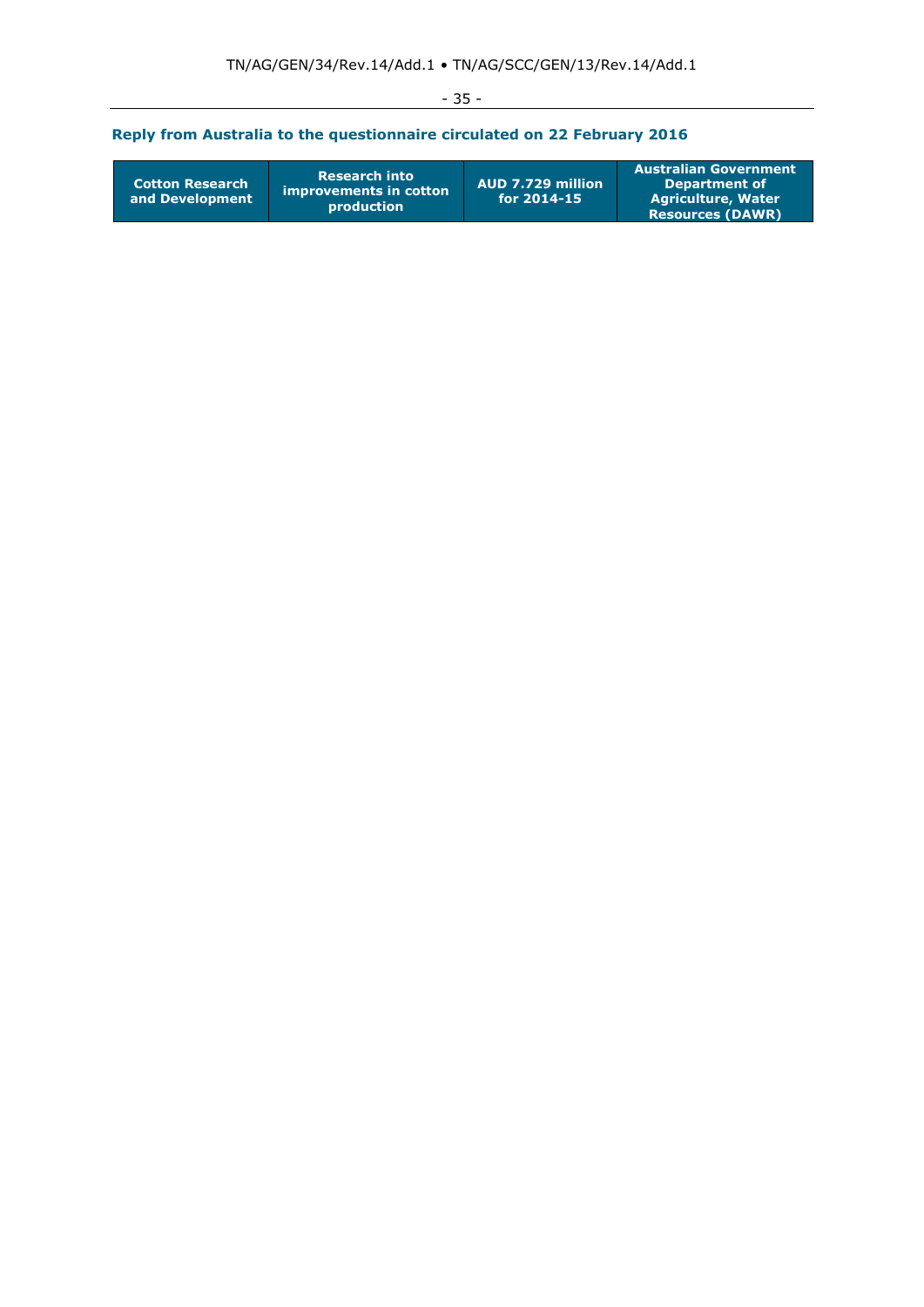#### - 36 -

## **Reply from Chad to the questionnaire circulated on 4 February 2015 (original reply in French)**

The Permanent Mission of the Republic of Chad to the World Trade Organization (WTO) presents its compliments to the WTO Secretariat and, further to the Secretariat's correspondence of 4 February 2015 on relevant trade-related developments for cotton, has the honour to transmit herewith details of new cotton-related policy developments that have occurred in Chad since January 2014 in relation to the following three pillars:

## **(1) Market access**

Chad has adopted an action plan with a view to substantially increasing production in its cotton sector. This will enable the country to boost exports to the main consumer countries, most notably Bangladesh, India, Indonesia, Portugal and Germany.

## **(2) Domestic support**

Despite a difficult budgetary situation, due to the fall in oil prices which has spread to other raw materials and which has played a significant role in slowing down the country's economic growth, the Chadian State has fought to maintain its cotton sector, which is of considerable economic and social importance for millions of Chadians. This support, which has a significant impact on priority sectors such as education and health, clearly demonstrates the Government's determination to do everything possible to ensure that this important sector does not disappear - something that would have disastrous consequences for Chad and its population. This support is consistent with Article 6.2 of the Agreement on Agriculture.

## **(3) Export competition**

Chad continues to suffer the severe financial consequences of falling cotton prices due to the unfair competition that we are continuously denouncing at the WTO. If all cotton-producing countries were on an equal footing in the international market, Chadian cotton would be more competitive and the cotton sector would be making a profit instead of the successive losses recorded in recent years.

This is a moral issue within the WTO, and as WTO Members we are all responsible for finding a solution to this situation, which is unacceptable to countries like ours.

The Permanent Mission of the Republic of Chad to the World Trade Organization takes this opportunity to renew the assurances of its highest consideration to the WTO Secretariat.

## **Access to international markets**

The *Société Cotonnière du Tchad* (COTONTCHAD) exported 31,700 tonnes of fibre in 2014 and envisages export production of 52,000 tonnes of fibre in 2015, i.e. an increase of almost 50%. This significant increase is linked to the creation of a business plan that envisages a gradual increase in production to 120,000 tonnes of fibre by 2018.

This business plan was adopted by the Board of Directors, which includes representatives of the various Ministers responsible for agricultural policy in general and the development of the cotton sector in particular.

The increase in production has been possible thanks to the support the State has provided by selling inputs (fertilizer, insecticides and various other materials) to farmers to increase crop yields, and the increase in the purchase price paid to cotton farmers, which is set at 240 CFAF/kg for high-grade cotton.

Cotton is of considerable economic and social importance to Chad. The Chadian government has spared no effort to provide financial support to increase cotton production, since this sector provides a livelihood, both directly and indirectly, for almost 3 million people. The cotton sector is the only sector that brings large quantities of fresh capital into producing regions. It helps to settle the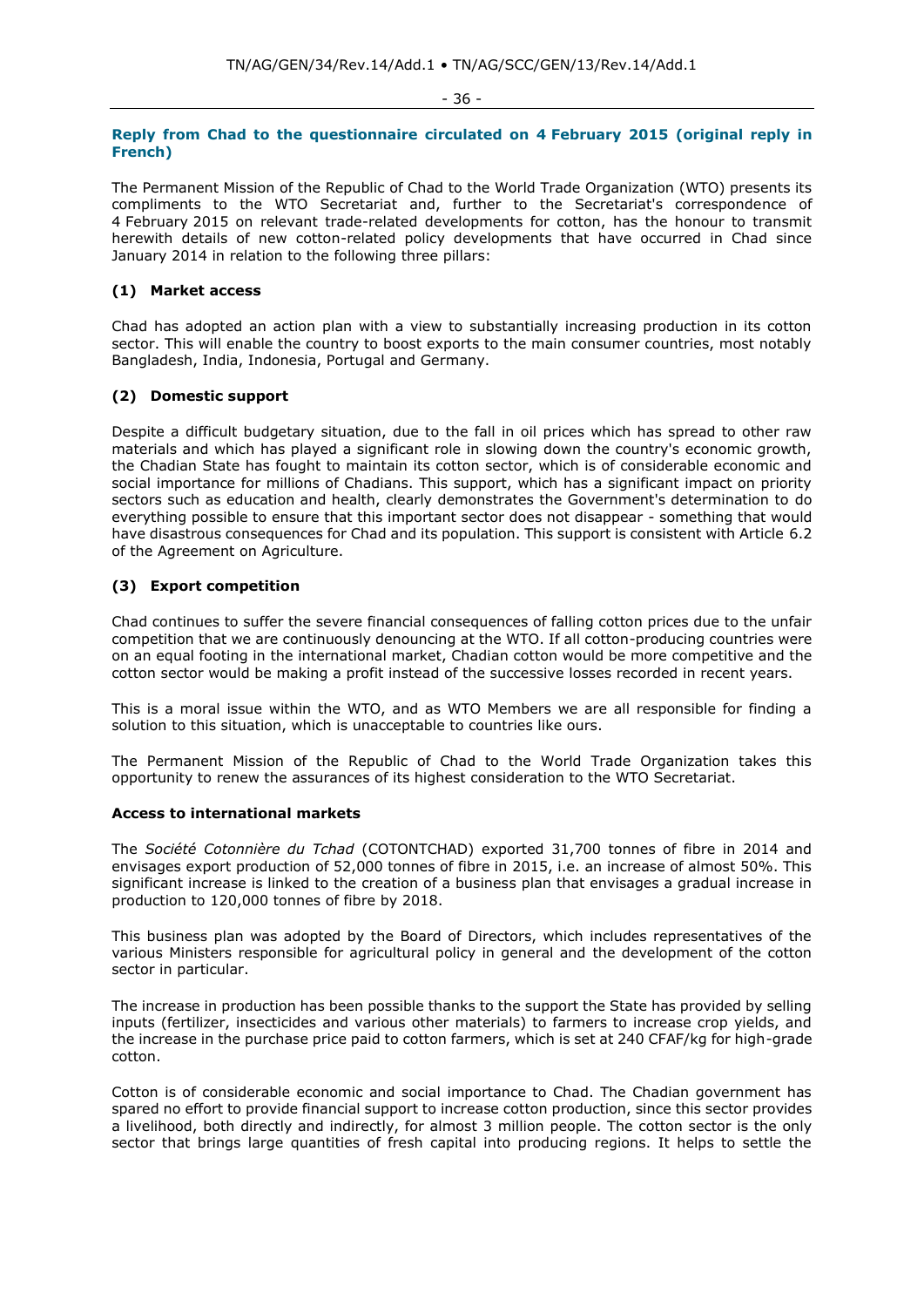- 37 -

population, and COTONTCHAD SN, which is in charge of purchasing, ginning and marketing, funds village associations with a view to the construction of classrooms and family health clinics.

3756CFAF 20 billion in cash was distributed to farmers in 2014 for the purchase of seed cotton, and the company plans to provide CFAF 31 billion in 2015. In anticipation of the increase in production in the next two to three years, the Chadian State has committed itself, via the Development Bank of Central African States (BDEAC), to a long-term loan of approximately CFAF 30 billion for COTONTCHAD SN, so as to ensure the renewal and strengthening of logistics and industrial infrastructure.

Due to the lack of cotton processing infrastructure at national and regional level, COTONTCHAD SN exports 98% of its production abroad. The main consumer markets are Asian and European countries. Although there are no particular restrictions affecting Chad directly, certain domestic policies implemented by wealthier countries distort competitiveness. This means that certain mills, while appreciating the intrinsic qualities of Chadian cotton, refrain from buying our cotton when they compare its price with the local prices of their own production, which are driven down artificially. However, given the much appreciated quality of Chadian cotton, our sales remain steady, despite the fall in prices.

Listed below are the main consumers of Chadian cotton in 2014 and 2015:

|                | <b>Quantity (tonnes)</b> |                            |  |  |  |
|----------------|--------------------------|----------------------------|--|--|--|
| <b>Country</b> | 2014                     | <b>Projection for 2015</b> |  |  |  |
| Germany        | 1,500                    | 3,500                      |  |  |  |
| Portugal       | 2,550                    | 5,200                      |  |  |  |
| Spain          | 700                      | 1,300                      |  |  |  |
| Italy          | 200                      | 900                        |  |  |  |
| India          | 8,300                    | 9,500                      |  |  |  |
| Indonesia      | 3,380                    | 5,800                      |  |  |  |
| Bangladesh     | 11,415                   | 18,220                     |  |  |  |
| China          | 1,850                    | 3,800                      |  |  |  |
| Malaysia       | 180                      | 680                        |  |  |  |
| Thailand       | 500                      | 600                        |  |  |  |
| Viet Nam       | 1,125                    | 2,500                      |  |  |  |
| <b>Total</b>   | 31,700                   | 52,000                     |  |  |  |

# **Exports of Chadian Cotton by Country**

## **State Domestic Support**

In 2014, the Chadian State budgeted 6.9 billion to support farmers by subsidizing fertilizer. For 2015, it budgeted 6.69 billion. Of the amount for 2014, COTONTCHAD SN received 3.5 billion, although nothing has yet been paid out under the 2015 budget due to the country's current economic and financial situation, which is particularly difficult.

This support is consistent with the provisions of Article 6.2 on special and differential treatment for the promotion of agriculture and rural areas in low-income countries and the fight against poverty.

Despite a difficult budgetary situation, due to the drop in oil prices which has spread to other raw materials and which has played a significant role in slowing down the country's economic growth, the Chadian State has fought to maintain its cotton sector, which is of considerable economic and social importance for millions of Chadians. The State's actions, which have had an important impact on priority sectors such as education and health, clearly demonstrate the Government's determination to do everything possible to ensure that this important sector does not disappear something that would have disastrous consequences for Chad and its population.

Cotton plays a pivotal role in our country's development. It is competitive. And yet it suffers from the effects of the massive cotton subsidies provided by certain countries, which have the effect of driving down prices on the international market.

For Chad, the time has come to move on from general statements and engage constructively in substantive discussions on the cotton issue. This belief forms the basis of its commitment and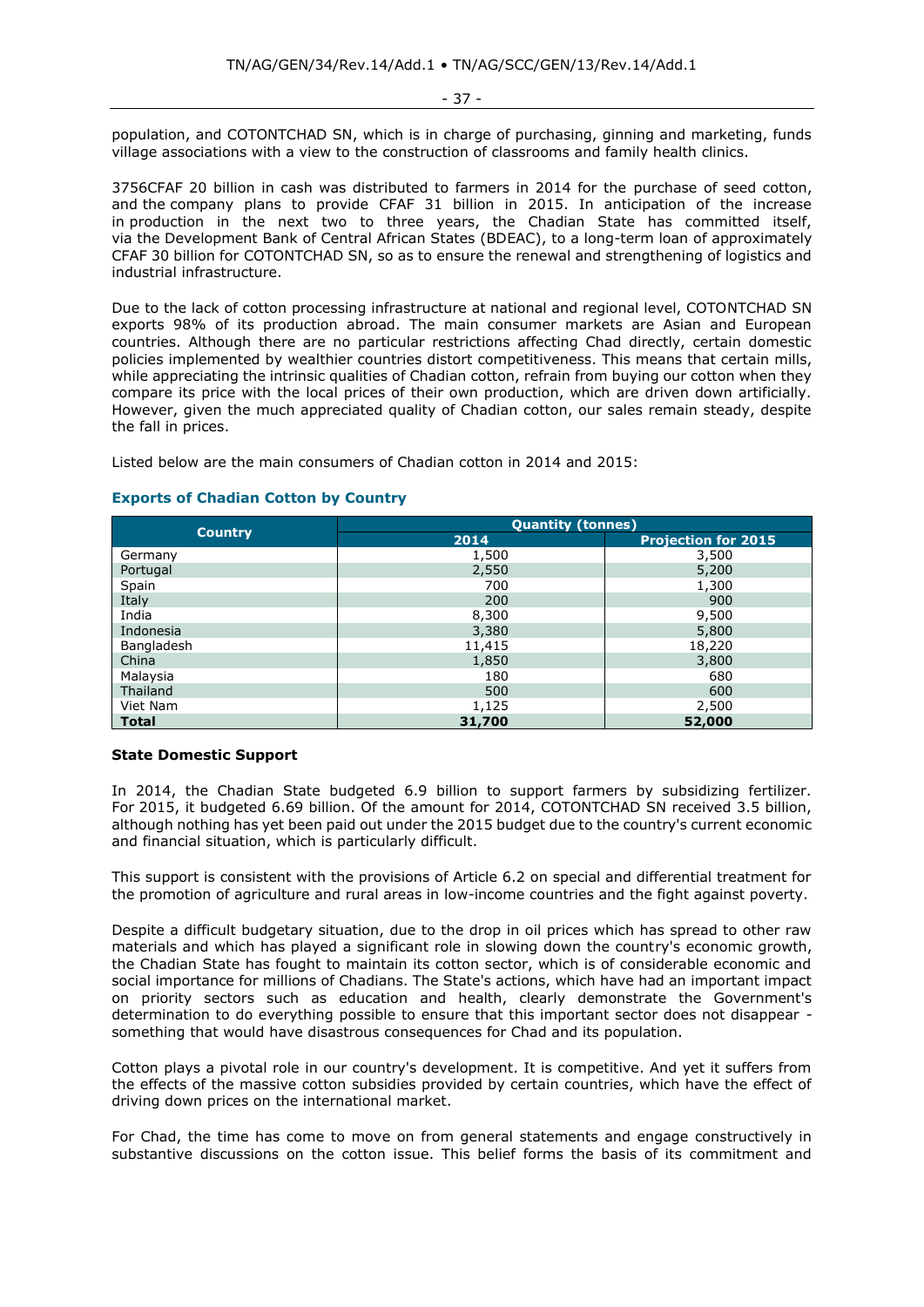- 38 -

determination to continue negotiating with other C4 members at the WTO. Chad remains open to any initiatives that might help to find an acceptable solution to the cotton issue.

# **Export Competition**

The massive support provided to farmers in the form of both production and operating subsidies by countries such as the United States and China and by the European Union constitute unfair competition and have been denounced for several years now by the C4 countries within the WTO framework. The least developed countries (LDCs) continue to suffer the severe financial consequences of falling cotton prices. If all cotton-producing countries were on an equal footing in the international market, African cotton would be more competitive and the cotton sector would be making a profit instead of the successive losses recorded in recent years.

Countries such as the United States and China have introduced mechanisms to help the C4 countries with a view to repairing the harm they have suffered, but these interventions amount to very little when compared with the hundreds of millions of dollars paid to their respective producers.

What is being demanded by the C4 countries in general, and by Chad in particular, is compliance with the WTO rules that condemn unfair competition and the artificial driving down of prices, rather than the rules on subsidies, which are already well defined and should be limited in terms of volume.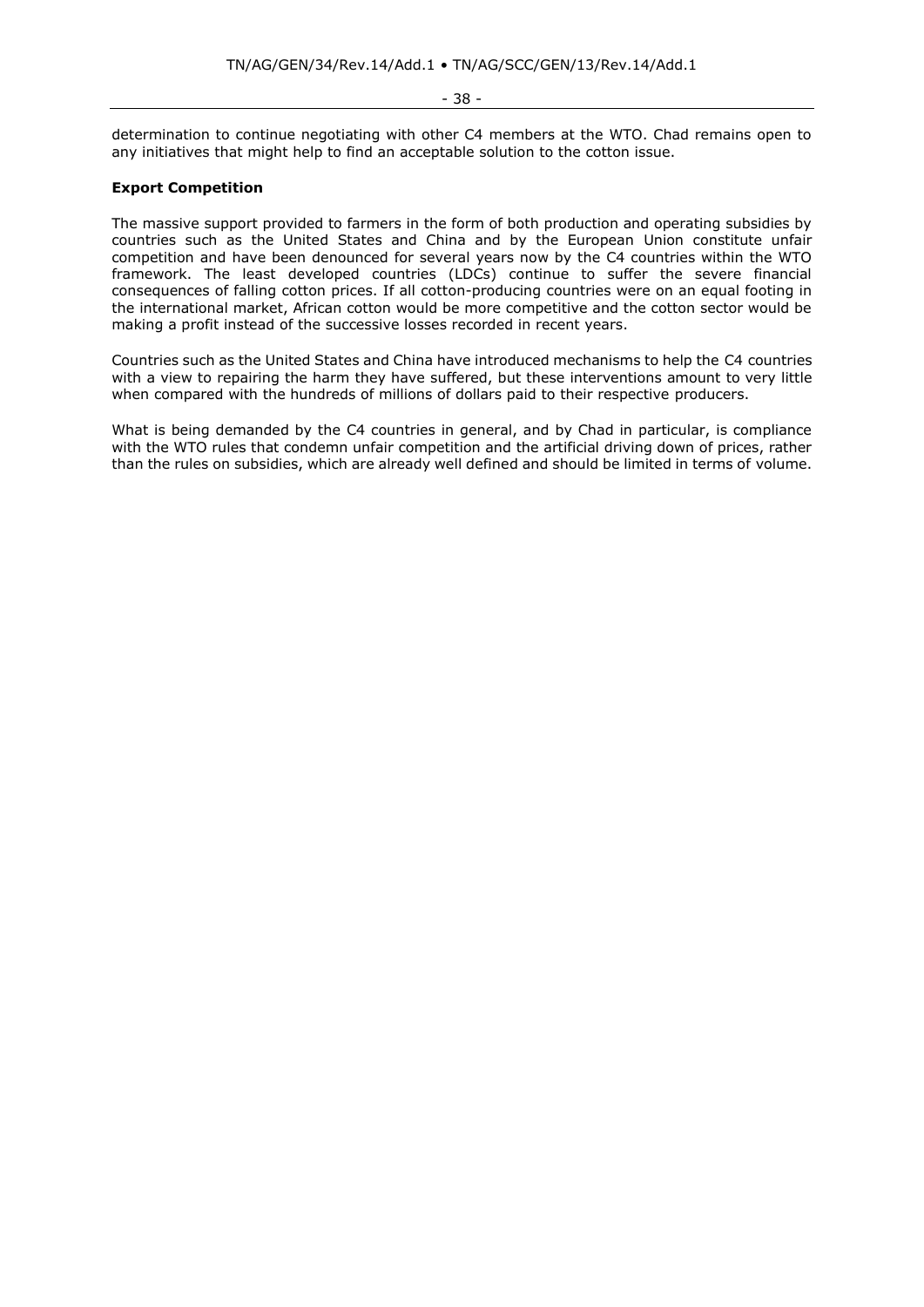- 39 -

## **Reply from China to the questionnaire circulated on 4 February 2015<sup>5</sup>**

First, China supports C4's position and their request to solve their problem according to the Ministerial Decision on Cotton of December 2013 adopted at MC9. We also support the approach to solve the problem of cotton on the basis of the Agriculture Modalities of 2008 (TN/AG/W/4/Rev.4). We would continue to work together with all Members to find the solution to this issue.

Second, China's cotton sector is subsistence farming.

China is among the largest cotton producers in the world. However, China's production is based on small-scale and subsistence farming, and the average acreage of cotton is 0.3 hectare per household. Moreover, China's cotton production is located remotely in the resource-poor and underdeveloped ethnic minority areas, serving as the only instrument for local livelihood security and poverty reduction.

After joining the WTO, China's cotton production has shown a declining trend; the cotton acreage has diminished from 4.8 million hectares in 2001 to 4.3 million hectares in 2013. The main reason for such a decline is the high production cost compared to the lower price of cotton caused by subsidies of the developed Members.

Third, China's cotton subsidies are at minimal low level.

China's agriculture support toolbox is short supplied compared to other WTO Members. It has no AMS including on cotton, no development box. China is only entitled to *de minimis*, for which the level is also lower than for other developing Members (8.5% versus 10%).

China's cotton support remains lower both in absolute terms and per capita terms. In absolute terms, China's cotton support is USD 480 million. In per capita terms per cotton farmer, China's cotton support is only just USD 16.

Fourth, China's cotton subsidy policy is a passive response.

China has been the victim to the cotton subsidies by the developed Members. Since its accession into the WTO, China's cotton imports surged from 113,000 tonnes to 4.2 million tonnes, while the cotton acreage actually diminished.

China's poor subsistence cotton farmers are over 30 million in household, and they will be forced out of jobs if the Government does not take the necessary actions. Therefore, the Chinese Government has no choice but to subsidize its poor cotton famers to offset the subsidies and safeguard the livelihood of those poor famers.

Fifth, China's cotton subsidy policy does not distort international trade.

China's temporary cotton reserve policy is designed to offset the turbulence of the volatile international market caused by the subsidies of developed Members. This policy does not create production distortion or trade distortion. On the production side, China's cotton production does not increase in a significant manner. On the import side, China's cotton import continues to increase from 2.8 million tonnes in 2010 to 4.2 million tonnes in 2013. If the import on cotton yarn is included, the cotton import will be increased from 4.1 million tonnes to 6.5 million tonnes, which provides strong incentives for all cotton producers and the developing ones in particular in the context of depressed global cotton prices. In addition, the cotton in stock is intended for domestic textile industry rather than for export, thus producing no distortion on international cotton market.

In the meantime, exports of Chinese textiles are still subject to tariff peaks, tariff escalations and other protectionist measures of developed Members, which the developed Members intend to ignore through the so-called recalibration exercise.

 $5$  This reply was provided after the circulation of the second revision of this background paper and is included in document TN/AG/GEN/34/Rev.2/Add.1 – TN/AG/SCC/GEN/13/Rev.2/Add.1.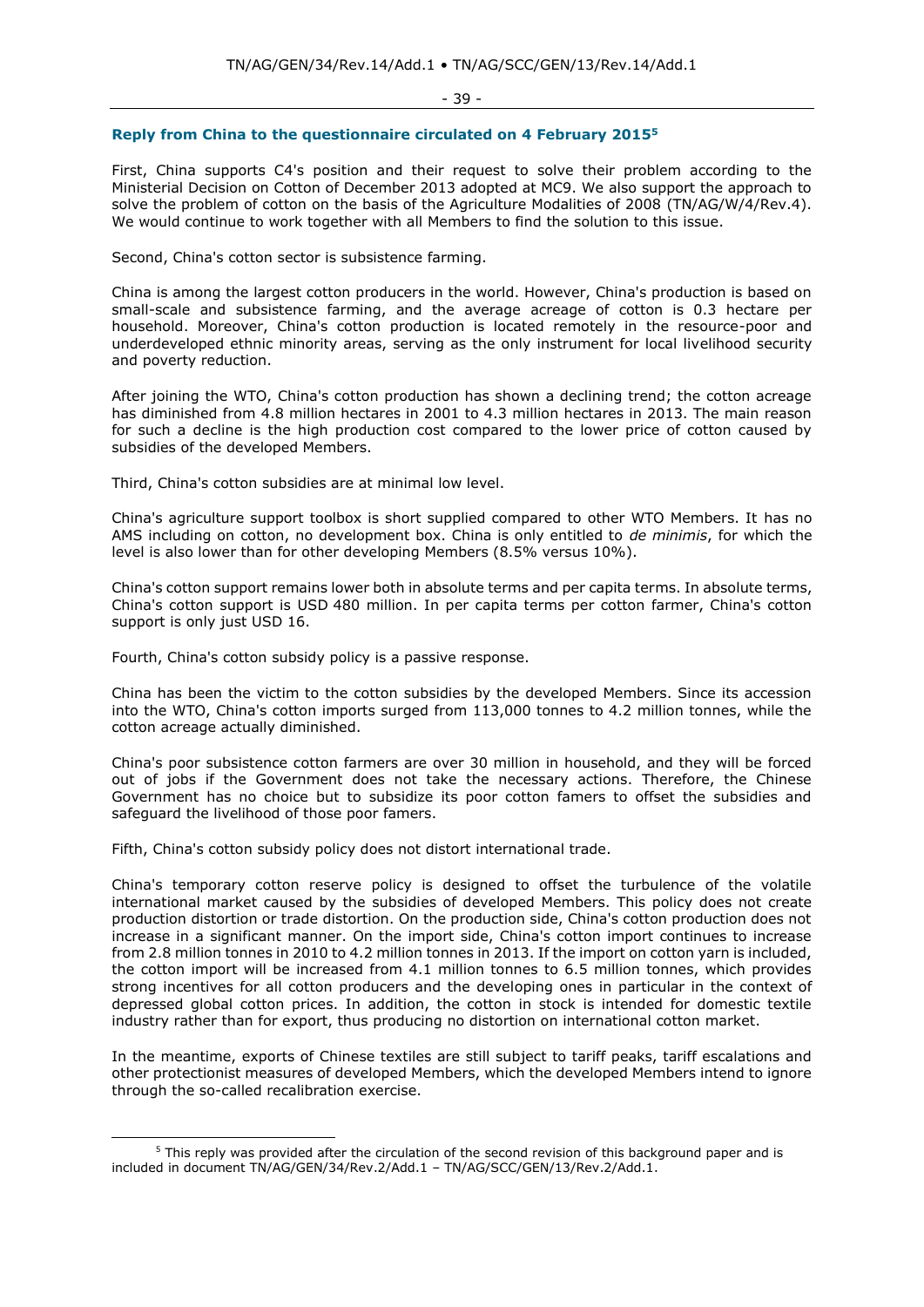Sixth, China has made significant contribution to resolving the cotton issue.

China has been the largest cotton importer, and its share in the global cotton import has been consistently more than 50%, which creates a lot of market access for the export developing Members.

China has been extensively importing a large amount of cotton from African cotton-producing Members, including the C4. During the period 2001 to 2013, China's cotton imports from Africa increased from 3,700 tonnes to 442,000 tonnes.

On the development assistance side, China has been committed to providing technical and financial assistance to the C4 to enhance their production and export capacity. China signed cooperation Communiqués with the C4 members in 2011 and 2013, respectively, which cover the supplies of agriculture inputs, training courses, technology transfer, etc. In addition, China has also been providing various cotton-related assistance to the C4 through bilateral channels.

#### **On the allocation of the cotton TRQ**

Regarding the allocation of TRQ of cotton, it is consistent with China's WTO commitment. Another related question is about the import exceeding the import quota. In addition to the 894,000 tonnes, we import more than the TRQ subject to the sliding duties.

#### **On China's domestic support notification**

Regarding the notification, China has just updated its domestic support notification up to 2010, and preparation for new notifications is underway.

## **On China's cotton stock**

Regarding China's cotton stock, the stock is real, as we have imported more cotton than our obligation. We import cotton for textile processing, but we are facing a lot of difficulties in the textile sector as just mentioned. The other reason for the huge stock is that the price for cotton is distorted by the subsidies from developed Members.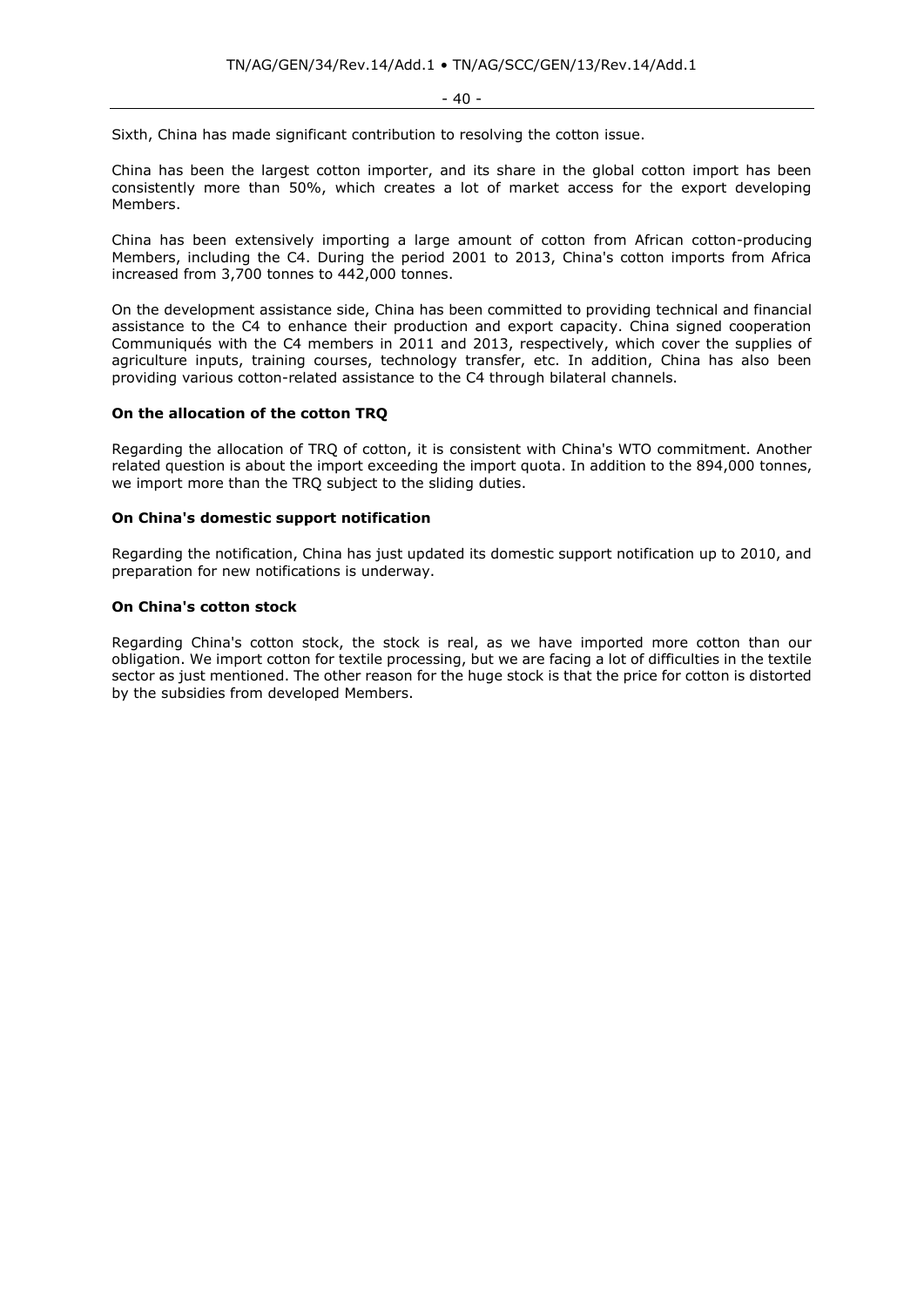- 41 -

## **ANNEX 5**

## INFORMATION ON COTTON MARKETS AND POLICIES FROM THE TRADE POLICY REVIEW MECHANISM<sup>1</sup>

1.1. At the second dedicated discussion of the relevant trade-related developments for cotton, Members agreed that, in order to complement the revised background paper to be prepared by the WTO Secretariat, the Secretariat would compile information related to cotton markets and policies contained in the most recent Trade Policy Review (TPR) reports.<sup>2</sup>

1.2. The Secretariat searched the most recent TPR reports available by Governments and by the WTO Secretariat for the 33 Members<sup>3</sup> identified in paragraphs 12 and 13 of this paper. Information that met the following two criteria has been included in this Annex: (1) information relevant to cotton markets and policies; and (2) information not presented elsewhere in this background paper.

1.3. No relevant information was found for the following 15 Members: <sup>4</sup> Bahrain, Kingdom of (April 2014); Canada (June 2019); Hong Kong, China (November 2018); Iceland (October 2017); Indonesia (December 2020); Japan (July 2020); Kenya (March 2019) <sup>5</sup>; Korea, Republic of (October 2016); Malaysia (February 2018); Mexico (April 2017); New Zealand (July 2015); Russian Federation (September 2016); Norway (June 2018); Switzerland (May 2017) and Chinese Taipei (September 2018).

1.4. For the remaining 18 Members, the relevant information found is presented below by Member. The date of the most recent TPR report available, as well as the type of report and the document symbol for the report, are indicated next to each Member. No relevant information was found in the most recent Government reports available for these 18 Members.

1.5. Information is listed along with the headings of the chapters from which it is extracted, and "..." represents information left out from a table, a paragraph or a chapter.

1.6. Information not directly linked to cotton markets and policies but which provides context for understanding the above-mentioned information may have also been included based on the Secretariat's own judgement and is without prejudice to information excluded from this Annex.

 $1$  The purpose of the Trade Policy Review Mechanism ("TPRM") is to contribute to improved adherence by all Members to rules, disciplines and commitments made under the Multilateral Trade Agreements and, where applicable, the Plurilateral Trade Agreements, and hence to the smoother functioning of the multilateral trading system, by achieving greater transparency in, and understanding of, the trade policies and practices of Members. Accordingly, the review mechanism enables the regular collective appreciation and evaluation of the full range of individual Members' trade policies and practices and their impact on the functioning of the multilateral trading system. It is not, however, intended to serve as a basis for the enforcement of specific obligations under the Agreements or for dispute settlement procedures, or to impose new policy commitments on Members (Annex 3 (A)(i) of the Marrakesh Agreement).

<sup>&</sup>lt;sup>2</sup> Paragraph 13 of the Chairperson's report of the second dedicated discussion of the relevant trade-related developments for cotton (TN/AG/29 and TN/AG/SCC/3).

 $3$  The United Kingdom withdrew from the European Union as of 1 February 2020. The European Union and the United Kingdom have communicated that, during the transition period, which ended on 31 December 2020, Union law, with a few limited exceptions, continued to be applicable to and in the United Kingdom. For the period until 31 December 2020, the European Union's data also covers the United Kingdom. For the period starting on 1 January 2021, information concerning the European Union covers its current 27 member States and the United Kingdom is treated separately.

<sup>&</sup>lt;sup>4</sup> The date in brackets is that of the most recent TPR report available.

<sup>&</sup>lt;sup>5</sup> Joint Trade Policy Review of the East African Community (EAC).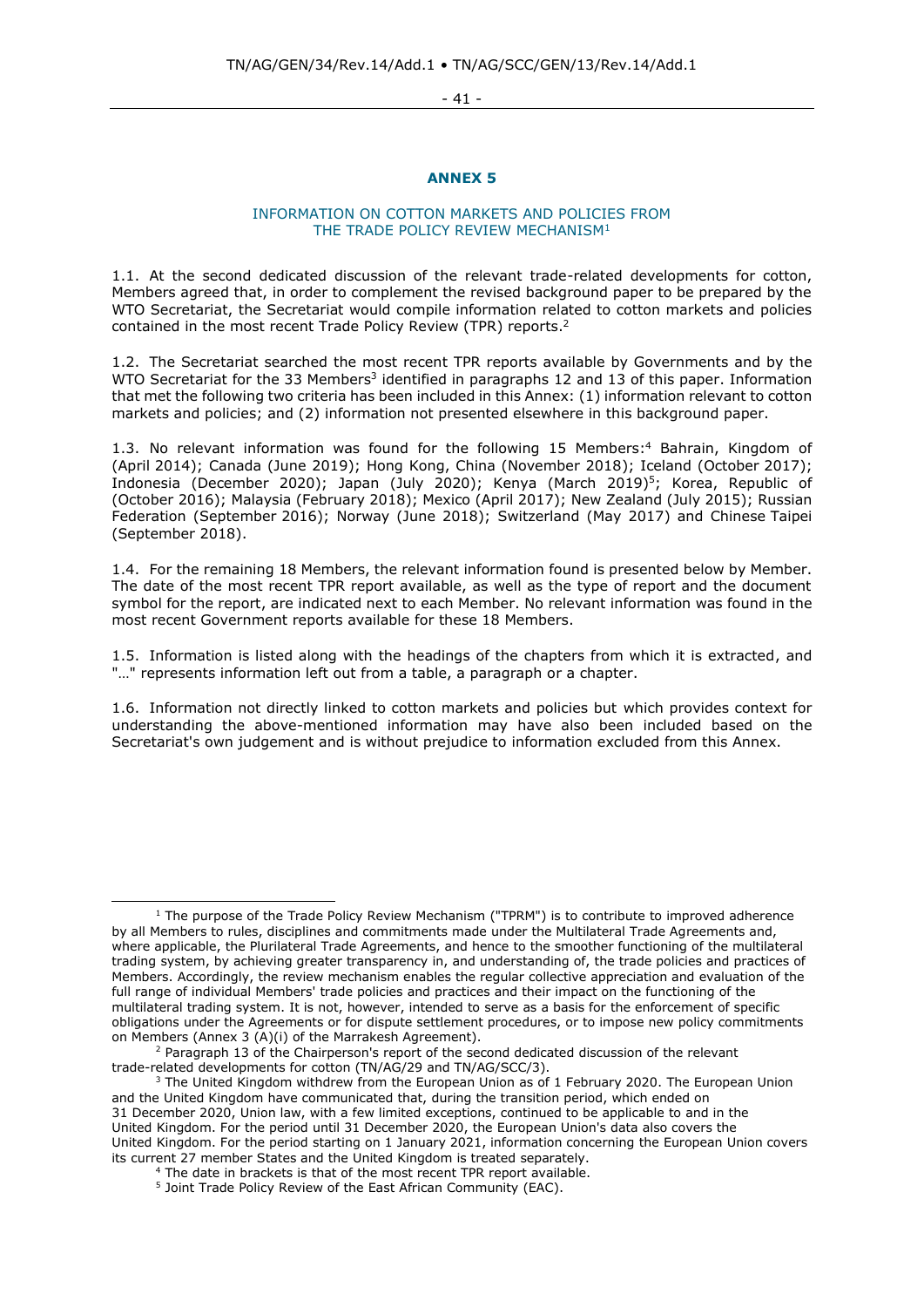- 42 -

## **AUSTRALIA (MARCH 2020) - SECRETARIAT REPORT (WT/TPR/S/396)**

**4 TRADE POLICIES BY SECTOR 4.1 Agriculture and Fisheries 4.1.1 Agriculture 4.1.1.1 Main features** 

…

Australia's agricultural sector produces a wide variety of commodities. Ranked by gross value, the most important are cattle and calves, wheat, milk, and wool (Table 4.1). Furthermore, the annual production value normally exceeds AUD 1 billion also for crops such as fruit and nuts, vegetables, barley, canola, cut flowers and the like, cotton and sugar, and livestock items such as lamb, poultry, pork, and sheep and sheep meat.

#### **Table 4.1 - Gross value of production for selected agricultural commodities, 2013-18**

| (AUD million) |  |
|---------------|--|
|               |  |
|               |  |

|                         | 2013/14  | 2014/15 | 2015/16  | 2016/17 | 2017/18  |
|-------------------------|----------|---------|----------|---------|----------|
|                         |          |         |          |         |          |
| <b>Industrial crops</b> |          |         |          |         |          |
| Cotton                  | 2,004    | 1,184   | 1,530    | 1,934   | 2,796    |
| $\cdots$                | $\cdots$ | .       | $\cdots$ | .       | $\cdots$ |

Source: Government, Department of Agriculture, Agricultural Commodities September 2019. [https://www.agriculture.gov.au/abares/research-topics/agricultural-commodities/sep-2019.](https://www.agriculture.gov.au/abares/research-topics/agricultural-commodities/sep-2019)

# **5 APPENDIX TABLES**

#### **Table A1.1 - Merchandise exports by HS sections and main chapters, 2012-18**

(USD million and %)

| <b>Description</b>   | 2012                 | 2013             | 2014     | 2015     | 2016     | 2017                                                      | 2018             |
|----------------------|----------------------|------------------|----------|----------|----------|-----------------------------------------------------------|------------------|
| <b>Total exports</b> | 256,653              |                  |          |          |          | 253,714   240,086   187,963   192,280   231,029   257,748 |                  |
|                      | (% of total exports) |                  |          |          |          |                                                           |                  |
| $\cdots$             | $\cdots$             | $\cdots$         | $\cdots$ |          | $\cdots$ | $\cdots$                                                  | $\cdots$         |
| 52. Cotton           | 1.1                  | 1.0 <sup>2</sup> | 0.8      | $0.4\,$  | 0.6      | 0.7                                                       | $\overline{0}$ . |
| $\cdots$             | $\cdots$             | $\cdots$         | $\cdots$ | $\cdots$ | $\cdots$ | $\cdots$                                                  | $\cdots$         |

Note: US dollar totals are obtained using the Australian Bureau of Statistics exchange rate (5368.0).

Source: WTO Secretariat calculations, based on data from the Department of Foreign Affairs and Trade, Trade statistical pivot tables.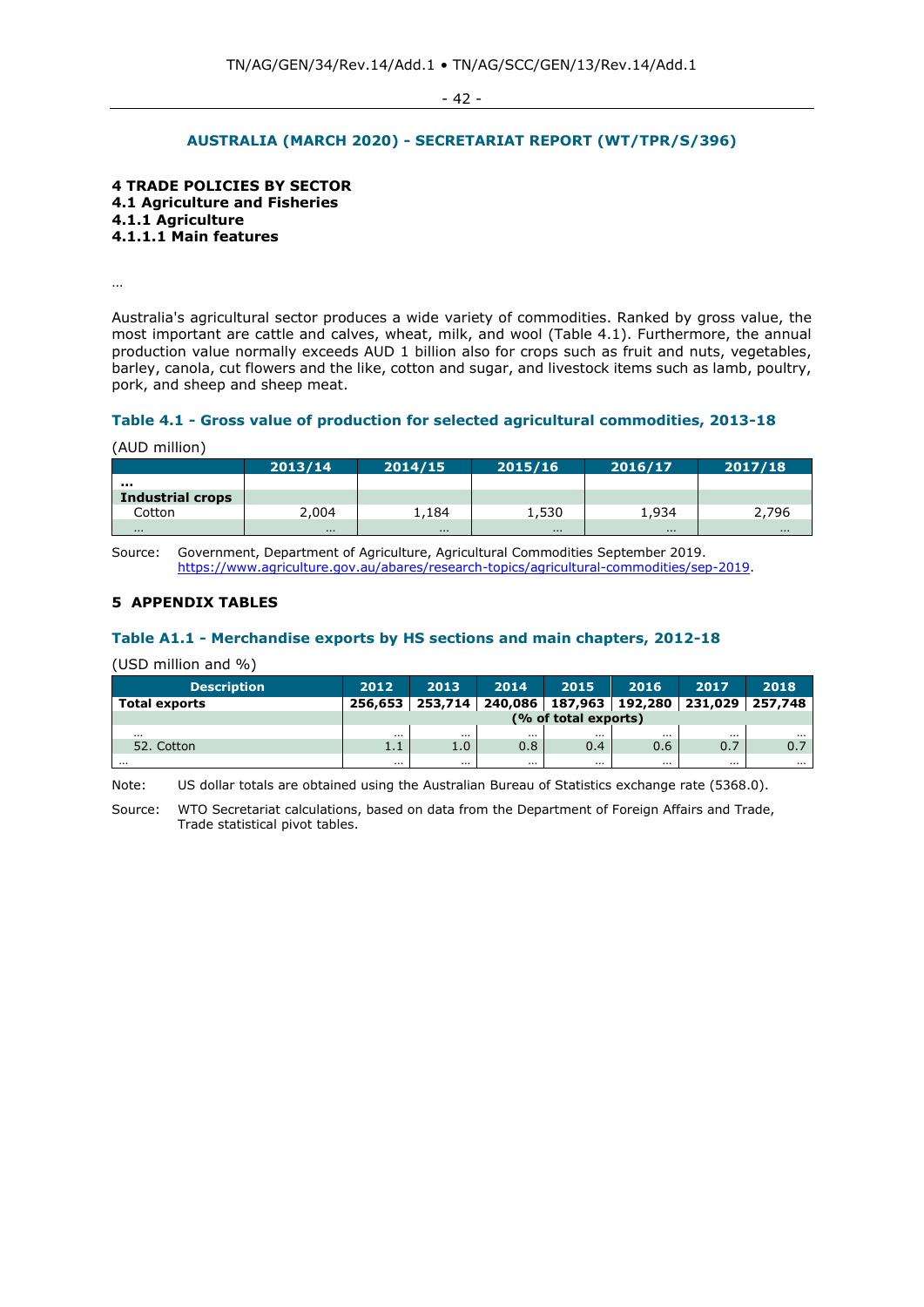# **BANGLADESH (APRIL 2019) - SECRETARIAT REPORT (WT/TPR/S/385)**

## **Table A1.2 - Merchandise imports, by HS sections and major HS chapters/subheadings, 2011-17**

| a. HS section/chapter/subheading  |                      |          |          |          |          | 2011/12 2012/13 2013/14 2014/15 2015/16 2016/17 |
|-----------------------------------|----------------------|----------|----------|----------|----------|-------------------------------------------------|
| Total (BDT billion)               | 2.942.8              | 3.144.3  | 2.822.3  | 3,670.7  | 3,869.3  | 4,712.5                                         |
| Total (USD million)               | 37,205.4             |          |          |          |          | 39,336.8 36,313.0 47,257.4 49,439.9 59,562.0    |
|                                   | (% of total imports) |          |          |          |          |                                                 |
| $\cdots$                          | $\cdots$             | $\cdots$ | $\cdots$ | $\cdots$ | $\cdots$ | $\cdots$                                        |
| 5201 Cotton, not carded or combed | 5.3                  | 5.8      | 6.4      | 5.0      | 4.6      | 4.7                                             |
| .                                 | $\cdots$             | $\cdots$ | $\cdots$ | $\cdots$ |          | $\cdots$                                        |

Note: Totals differ from imports by selected origins, shown in Table A1.4, because the totals in this table were taken from Bangladesh Bank online information.

Source: WTO calculations, based on online data from the Bangladesh Bureau of Statistics.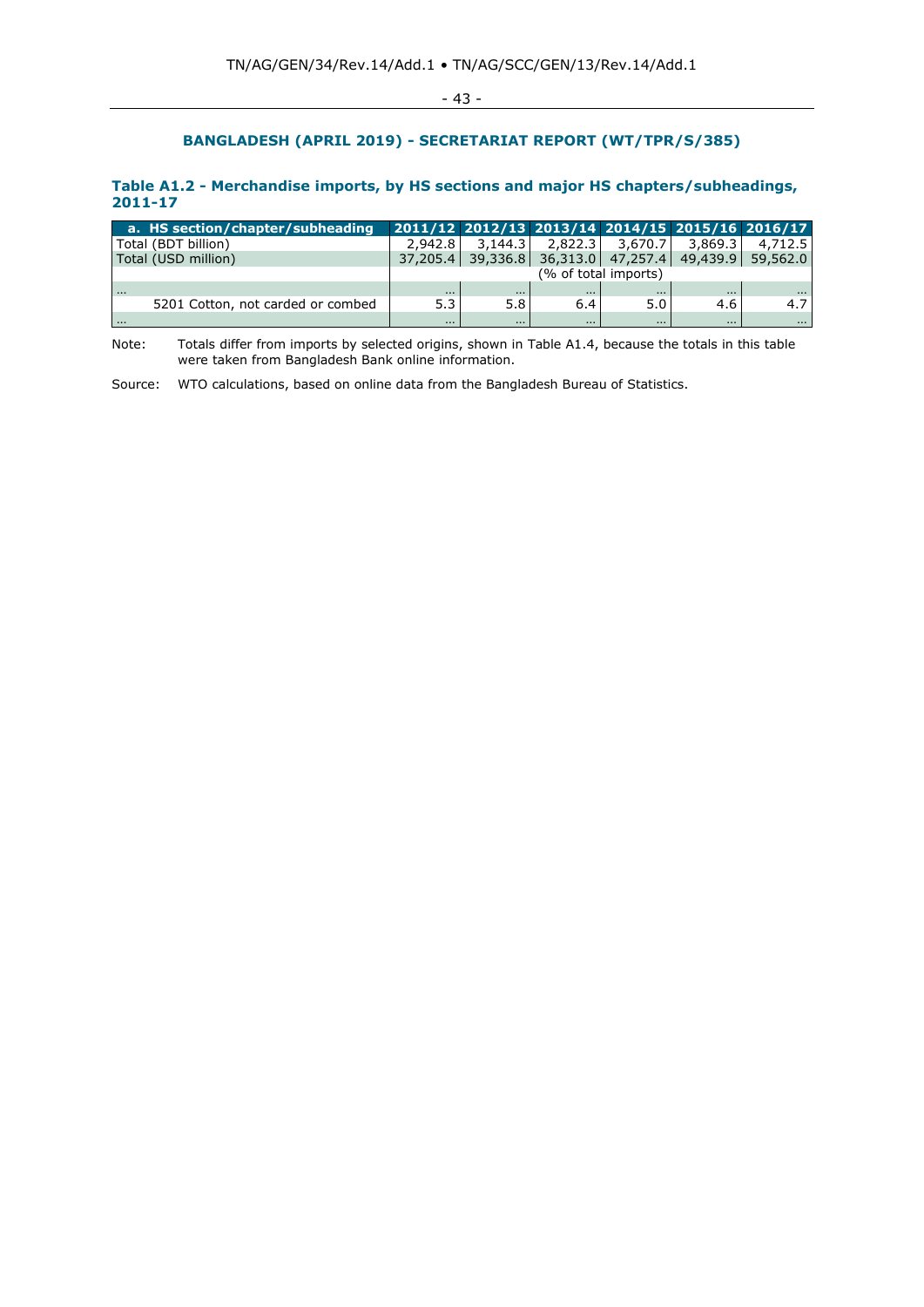- 44 -

# **BRAZIL (JULY 2017) - SECRETARIAT REPORT (WT/TPR/S/358)**

#### **4 TRADE POLICIES BY SECTOR**

**4.1 Agriculture, Forestry, and Fisheries** 

**4.1.4 Domestic support**

**4.1.4.1 Agricultural/rural credit** 

**4.1.4.1.1 Minimum price guarantees**

During the review period, Brazil maintained unchanged its 1966 policy of guaranteed minimum prices (PGPM), an important pillar of its agricultural policy. The basic element of this policy remains the regionally-set minimum guaranteed prices which cover a broad range of crops from rice, wheat, maize, cotton, and soybeans, to regional crops like cassava, beans, açaí, guaraná, and sisal, as well as a few livestock products like cow and goat milk and honey (Table  $4.6$ ).<sup>6</sup> On the basis of these minimum guaranteed prices, the government implements several price support mechanisms (Table 4.6), including direct government purchases (AGF); premiums to commercial buyers who pay minimum prices to supply producers (PEP, VEP); and public and private options contracts backed by private risk premium options (COV, PROP, PEPRO). In addition to these programmes, producers receive various reduced-interest marketing loans which enable them to withhold the sale of a product in anticipation of a higher market price (FPPG, FEPM and FEE below). The state-owned CONAB (Section 4.2.2) operates both the AGF set by the MAPA Secretary of Agricultural Policy (SPA) for commercial and small-scale farms, and the equivalent programme set by the SEAD for small-scale agriculture (PAA, Section 4.2.4.3) as well as the minimum prices programme for family farms (PGPAF programme). …

## **Table 4.6 - Price support programmes, 2014/2015 and 2015/2016**

| <b>Price support programme/description</b>                                                                                                                                                                                                                                                                                                                                                                                                                                                                                                                                                                                                                                                                                                             | Use/cost                                                                                                                                                                                                                                                                                                      |
|--------------------------------------------------------------------------------------------------------------------------------------------------------------------------------------------------------------------------------------------------------------------------------------------------------------------------------------------------------------------------------------------------------------------------------------------------------------------------------------------------------------------------------------------------------------------------------------------------------------------------------------------------------------------------------------------------------------------------------------------------------|---------------------------------------------------------------------------------------------------------------------------------------------------------------------------------------------------------------------------------------------------------------------------------------------------------------|
| <b>Policy of Guaranteed Minimum Prices (PGPM)</b>                                                                                                                                                                                                                                                                                                                                                                                                                                                                                                                                                                                                                                                                                                      |                                                                                                                                                                                                                                                                                                               |
| Regulated by Decree No. 57,391 of 12 December 1965 and Decree-<br>Law No. 79 of 19 December 1966. The PGPM fixes minimum<br>quaranteed prices annually for some of Brazil's main crops. Prices are<br>promulgated by the National Monetary Council (CMN) through<br>Portarias. Portaria No. 854 of 20 August 2014 fixes minimum prices<br>for a number of products for the 2014/15 summer harvest. When<br>determining minimum prices, the CMN takes into account production<br>costs in the different regions, as well as several factors affecting<br>domestic and international market prices. The PGPM is implemented<br>through credit lines (EGF and LEC); and commercialization<br>instruments (AGF, PEP, VEP, PEPRO, COV and PROP; see below). | Products benefited by PGPM in the<br>2014/15 were cotton, corn, orange<br>and edible beans.<br>The only product benefited by PGPM<br>in 2016 was wheat.                                                                                                                                                       |
|                                                                                                                                                                                                                                                                                                                                                                                                                                                                                                                                                                                                                                                                                                                                                        | $\sim$ $\sim$ $\sim$                                                                                                                                                                                                                                                                                          |
| <b>Premium for Product Outflow (PEP)</b>                                                                                                                                                                                                                                                                                                                                                                                                                                                                                                                                                                                                                                                                                                               |                                                                                                                                                                                                                                                                                                               |
| The CONAB grants an equalization premium to wholesalers who<br>agree to pay farmers a reference price. The premium is determined<br>in public auctions and generally reflects the difference between the<br>reference price and the market price. In addition to guaranteeing<br>minimum prices for producers, the PEP is used to shift the supply of<br>agricultural products across regions, so as to avoid shortages and<br>prevent the accumulation of stocks. In theory, all products included<br>in the PGPM can participate in the PEP; however, the programme has<br>been used for only a few products so far, mainly cotton, corn, wheat,<br>sisal, beans, rice, and wine.                                                                    | The programme did not support any<br>products in 2014/15 crop year. The<br>programme supported only wheat<br>in 2016 (47,791 tonnes,<br>BRL 8.8 million).                                                                                                                                                     |
| Agricultural Products' Sale Option Private Premium (PEPRO)                                                                                                                                                                                                                                                                                                                                                                                                                                                                                                                                                                                                                                                                                             |                                                                                                                                                                                                                                                                                                               |
| This scheme offers producers and cooperatives the possibility to sell<br>their product at a premium, equal to the difference between<br>reference and market prices, fixed through an auction. In contrast to<br>the PEP, premiums are paid directly to producers.                                                                                                                                                                                                                                                                                                                                                                                                                                                                                     | In the 2014/15 crop year, the<br>programme supported only cotton<br>(BRL 2.4 million and 905,278)<br>tonnes), corn (BRL 256 million and<br>5,803 million tonnes) and oranges<br>(BRL 47.1 million and<br>850,383 tonnes). In 2016, the<br>programme supported only wheat<br>(404,886 tonnes, BRL 108 million) |

<sup>6</sup> OECD (2016), *Agricultural Policy Monitoring and Evaluation 2016*, 16 June. Viewed at: [http://www.oecd-ilibrary.org/agriculture-and-food/agricultural-policy-monitoring-and-evaluation-](http://www.oecd-ilibrary.org/agriculture-and-food/agricultural-policy-monitoring-and-evaluation-2016_agr_pol-2016-en)[2016\\_agr\\_pol-2016-en;](http://www.oecd-ilibrary.org/agriculture-and-food/agricultural-policy-monitoring-and-evaluation-2016_agr_pol-2016-en) USTR (2016), *2016 National Trade Estimate Report on Foreign Trade Barriers*. Viewed at: [https://ustr.gov/about-us/policy-offices/press-office/reports-and-publications/2016/2016-national-trade](https://ustr.gov/about-us/policy-offices/press-office/reports-and-publications/2016/2016-national-trade-estimate)[estimate.](https://ustr.gov/about-us/policy-offices/press-office/reports-and-publications/2016/2016-national-trade-estimate)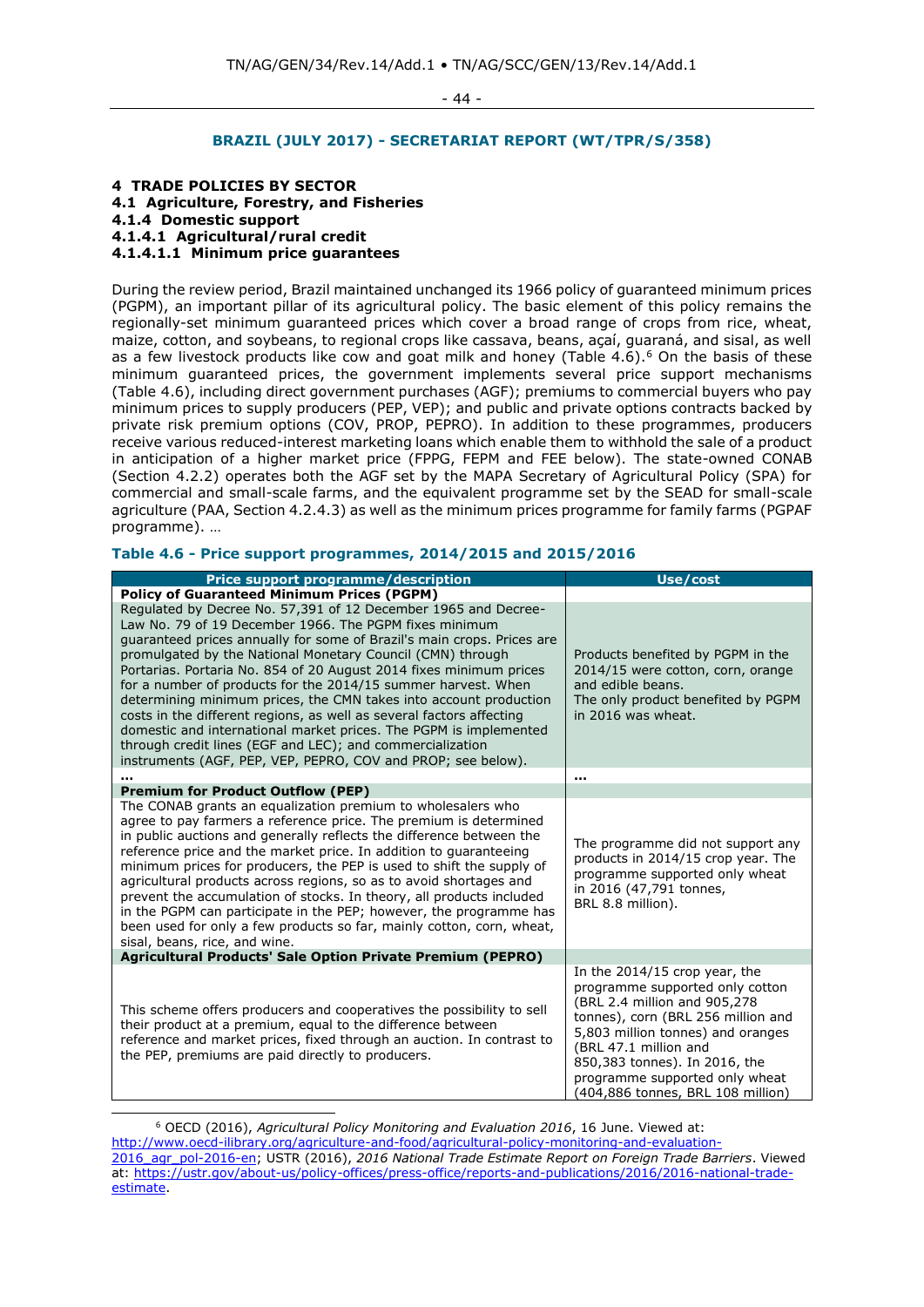- 45 -

With 9% and 8.7% inflation in 2015 and 2016 respectively (Table 1.2), regional minimum guaranteed prices were kept constant between 2014/15 and 2015/16 for basic and domestic wheat, cotton, Arabica coffee, maize, sorghum, jute, rubber and cocoa.<sup>7</sup> They were increased by about 7% for cassava, ... In 2016/17 minimum guaranteed prices were raised as follows: 9% for rice; 18% for cotton…

# **Table 4.7 - PGPM operations, 2013-16**

(BRL million)

|              | <b>Disbursement (purchase)</b> | 2013     | 2014     | 2015     | 2016     |
|--------------|--------------------------------|----------|----------|----------|----------|
| <b>AGF</b>   | Total                          | 79       | 84       |          |          |
|              | $\cdots$                       | $\cdots$ | $\cdots$ | $\cdots$ | $\cdots$ |
| <b>COV</b>   | Total                          | 1,395    |          |          |          |
|              | $\cdots$                       | $\cdots$ | $\cdots$ | $\cdots$ | $\cdots$ |
| PEP          | Total                          |          |          |          | 9        |
|              | $\cdots$                       | $\cdots$ | $\cdots$ | $\cdots$ | $\cdots$ |
| <b>PEPRO</b> | Total                          | 484      | 631      | 15       | 69       |
|              | Cotton                         |          | 244      |          |          |
|              | $\cdots$                       | $\cdots$ | $\cdots$ | $\cdots$ | $\cdots$ |
| <b>Total</b> |                                | 1,958    | 715      | 15       | 78       |

# **Table 4.8 - Budget allocated to family farming programmes and measures, harvest year 2012/13**

| <b>Programme</b>                                                     | <b>Description</b>                                                                                                                                                                                                                                                                                                                                                                                                                                                                                                                                                                 | <b>Budget</b>           |
|----------------------------------------------------------------------|------------------------------------------------------------------------------------------------------------------------------------------------------------------------------------------------------------------------------------------------------------------------------------------------------------------------------------------------------------------------------------------------------------------------------------------------------------------------------------------------------------------------------------------------------------------------------------|-------------------------|
|                                                                      |                                                                                                                                                                                                                                                                                                                                                                                                                                                                                                                                                                                    | $\cdots$                |
| <b>Price Guarantee</b><br>Programme for<br>Family Farming<br>(PGPAF) | An indexation of the credit taken out by family farmers under the<br>PRONAF, through which the price is fixed when the credit is<br>granted. Upon repayment of the PRONAF's credit, if the price of<br>the product financed has decreased, the farmer benefits from a<br>discount from the amount due, equivalent to the difference<br>between the product's market price and the price set in the<br>programme's index. The limit for the PGPAF bonus per farmer is<br>BRL 7,000 each year. The programme covers 49 products,<br>including corn, cotton, rice, milk, and oranges. | BRL 90 million          |
|                                                                      |                                                                                                                                                                                                                                                                                                                                                                                                                                                                                                                                                                                    | $\cdots$                |
| Total budget                                                         |                                                                                                                                                                                                                                                                                                                                                                                                                                                                                                                                                                                    | <b>BRL 35.3 billion</b> |

…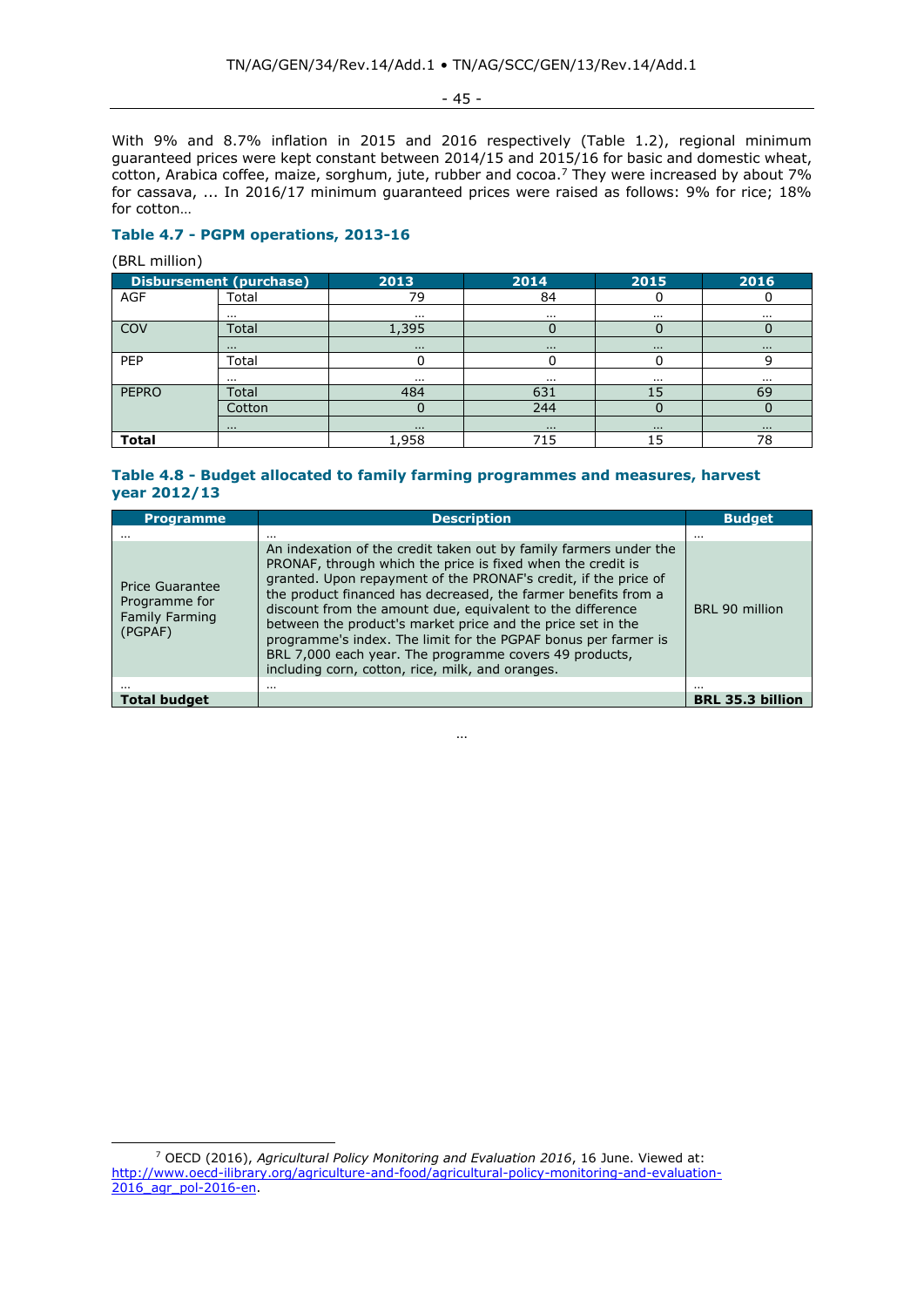- 46 -

# **CHINA (JULY 2018) - SECRETARIAT REPORT (WT/TPR/S/375/REV.1)**

#### **SUMMARY**

…

State involvement in the economy remains considerable. According to a notification submitted in 2015, state-trading requirements concerned, *inter alia*: grain, sugar, tobacco, rice, maize, cotton, coal, crude oil, processed oil, chemical fertilizers, tungsten, tea, silk, antimony and silver. …

…

#### **3 TRADE POLICIES AND PRACTICES BY MEASURE 3.1 MEASURES DIRECTLY AFFECTING IMPORTS 3.1.5 Import prohibitions, restrictions, and licensing**

#### **Table 3.5 - Solid wastes forbidden for import into China since end-2017**

| No. | <b>Category</b>   | <b>HS Code</b> | Waste name                                        |
|-----|-------------------|----------------|---------------------------------------------------|
| 17  |                   | $\cdots$       |                                                   |
| 18  | Waste textile raw | 5202100000     | Waste cotton yarn (including waste cotton thread) |
| 19  | materials         | 5202910000     | Recycled fibre of cotton                          |
| 20  |                   | 5202990000     | Other cotton waste                                |
| 21  |                   |                | .                                                 |

Source: WTO document G/TBT/N/CHN/1211, 18 July 2017.

## **3.2 MEASURES DIRECTLY AFFECTING EXPORTS 3.2.3 Export prohibitions, restrictions, and licensing**

#### **Table 3.12 - Products subject to export quotas and licensing**

| <b>Products</b>                      | <b>Type of management</b> | <b>Comment</b>                                                                |
|--------------------------------------|---------------------------|-------------------------------------------------------------------------------|
| Goods subject to quota and licensing |                           |                                                                               |
| Rice, maize, wheat, cotton, coal     | Export quota (licensing)  | The quota is allocated by<br>the NDRC.<br>The licence is issued by<br>MOFCOM. |
|                                      | $\cdots$                  | $\cdots$                                                                      |

Source: MOFCOM GACC Joint Announcement No. 76 of 2015 (in Chinese). Viewed at: [http://wms.mofcom.gov.cn/article/zcfb/g/201512/20151201225345.shtml;](http://wms.mofcom.gov.cn/article/zcfb/g/201512/20151201225345.shtml) and information provided by the authorities of China.

#### **3.3 MEASURES AFFECTING PRODUCTION AND TRADE**

**3.3.5 State trading, state-owned enterprises, and privatization**

…

STEs in China have the exclusive right to import or export the following products: grain, sugar, tobacco, rice, corn, cotton, coal, crude oil, processed oil, chemical fertilizers, tungsten, antimony and silver (Section 4.2). The authorities indicate that state trading enterprises operate following the market mechanism, with no government interference.

…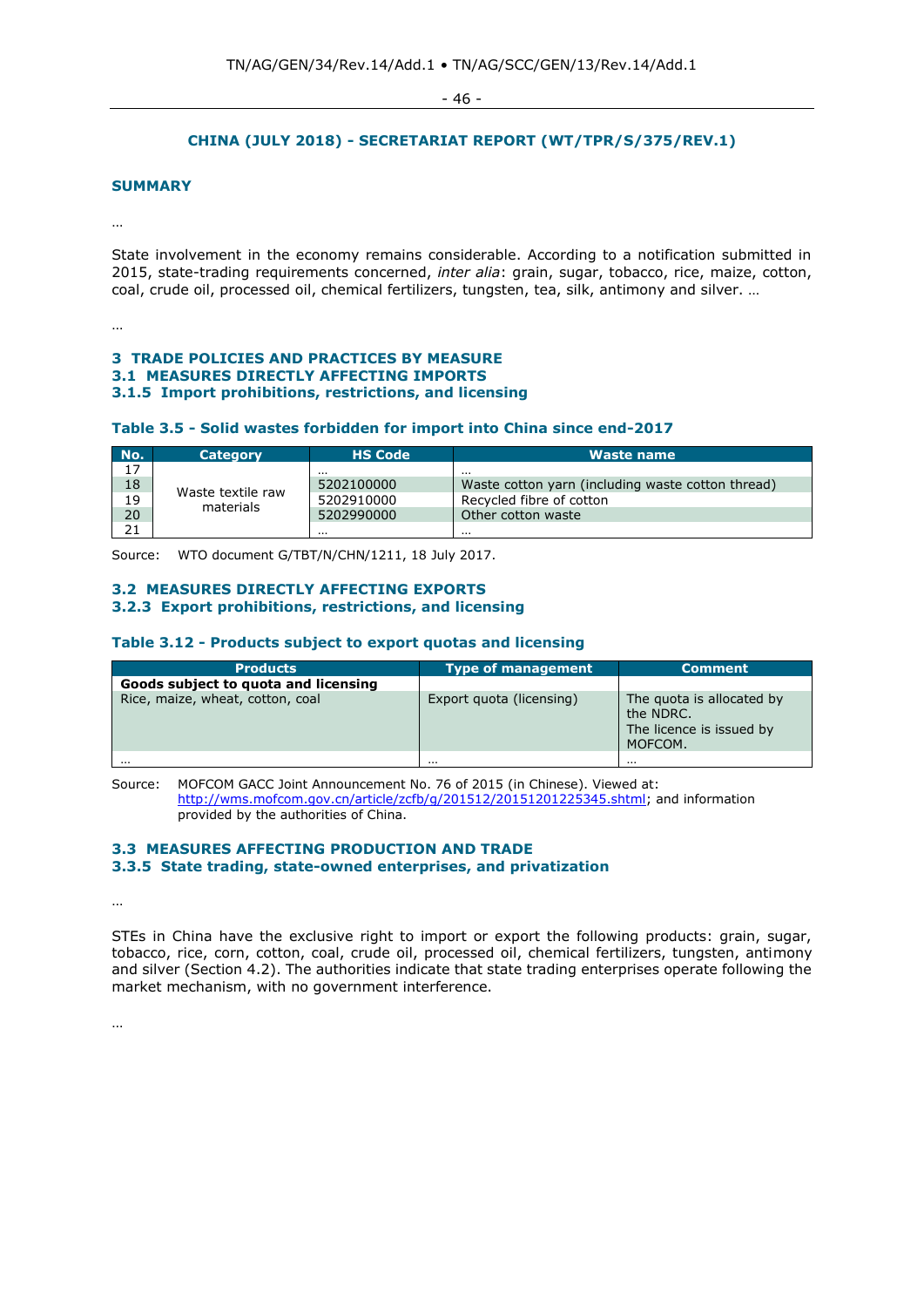- 47 -

## **4 TRADE POLICIES BY SECTOR 4.1 Agriculture, Forestry, and Fisheries 4.1.1 Features and market development**

…

The value of production of agricultural basic products continued to increase during the period 2013- 16, reaching RMB 10,055 billion in 2016 (Table 4.2). The comparative evolutions of volume and value during the period varied considerably depending of the product (Charts 4.1 and 4.2). For pigs, the increased value was due to higher prices, while production slightly declined from its peak in 2014. In the case of corn, the volume remained largely stable since 2013, while the value of production increased steadily. In the case of cotton, the value fell more than the volume. No data were made available by the authorities on the volume of production of cereals, fruits and nuts, and vegetables.

# **Table 4.2 - Agricultural production, 2013-17**

|                      | <b>VoP of</b><br>agriculture,<br>forestry,<br>animal<br>husbandry &<br>fishery | <b>Corn</b> | <b>Cereals</b>       | <b>Pigs</b> | <b>Poultry</b> | <b>Fruits &amp;</b><br><b>nuts</b> | <b>Vegetables</b> | <b>Cotton</b> |
|----------------------|--------------------------------------------------------------------------------|-------------|----------------------|-------------|----------------|------------------------------------|-------------------|---------------|
| <b>RMB 1 million</b> |                                                                                |             |                      |             |                |                                    |                   |               |
| 2013                 | 8,736,069                                                                      | 475,520     | 601,460              | 1,256,060   | 703,221        | 696,898                            | 1,626,247         | 142,203       |
| 2014                 | 9,189,183                                                                      | 479,173     | 619,302              | 1,229,759   | 739,378        | 1,011,947                          | 1,757,014         | 130,934       |
| 2015                 | 9,617,574                                                                      | 431,493     | 612,906              | 1,285,965   | 739,547        | 1,115,353                          | 2,009,154         | 104,142       |
| 2016                 | 10,054,073                                                                     | 372,268     | 608,911              | 1,439,154   | 761,912        | 1,150,096                          | 2,141,818         | 93,049        |
| <b>1,000 tonnes</b>  |                                                                                |             |                      |             |                |                                    |                   |               |
| 2013                 | $\ddot{\phantom{0}}$                                                           | 218,489     | $\cdot$ .            | 54,930      | 17,984         | $\ddot{\phantom{a}}$               |                   | 6,299         |
| 2014                 | $\ddotsc$                                                                      | 215,646     | $\ddot{\phantom{a}}$ | 56,714      | 17,507         | $\ddotsc$                          | $\mathbf{r}$      | 6,178         |
| 2015                 | $\ddotsc$                                                                      | 224,632     | $\cdot$ .            | 54,865      | 18,263         | $\cdot$ .                          | $\cdot$ .         | 5,603         |
| 2016                 | $\ddot{\phantom{a}}$                                                           | 219,552     | $\ddot{\phantom{a}}$ | 52,991      | 18,882         | $\ddot{\phantom{a}}$               | $\mathbf{r}$      | 5,299         |
| 2017                 | $\cdots$                                                                       | 215,891     | $\ddot{\phantom{0}}$ | 53,401      | 18,972         | $\ddot{\phantom{a}}$               | $\cdot$ .         | 5,486         |

Not available.

Source: Information provided by the authorities.

# **Chart 4.1 - Value of production**



Source: Data provided by the authorities.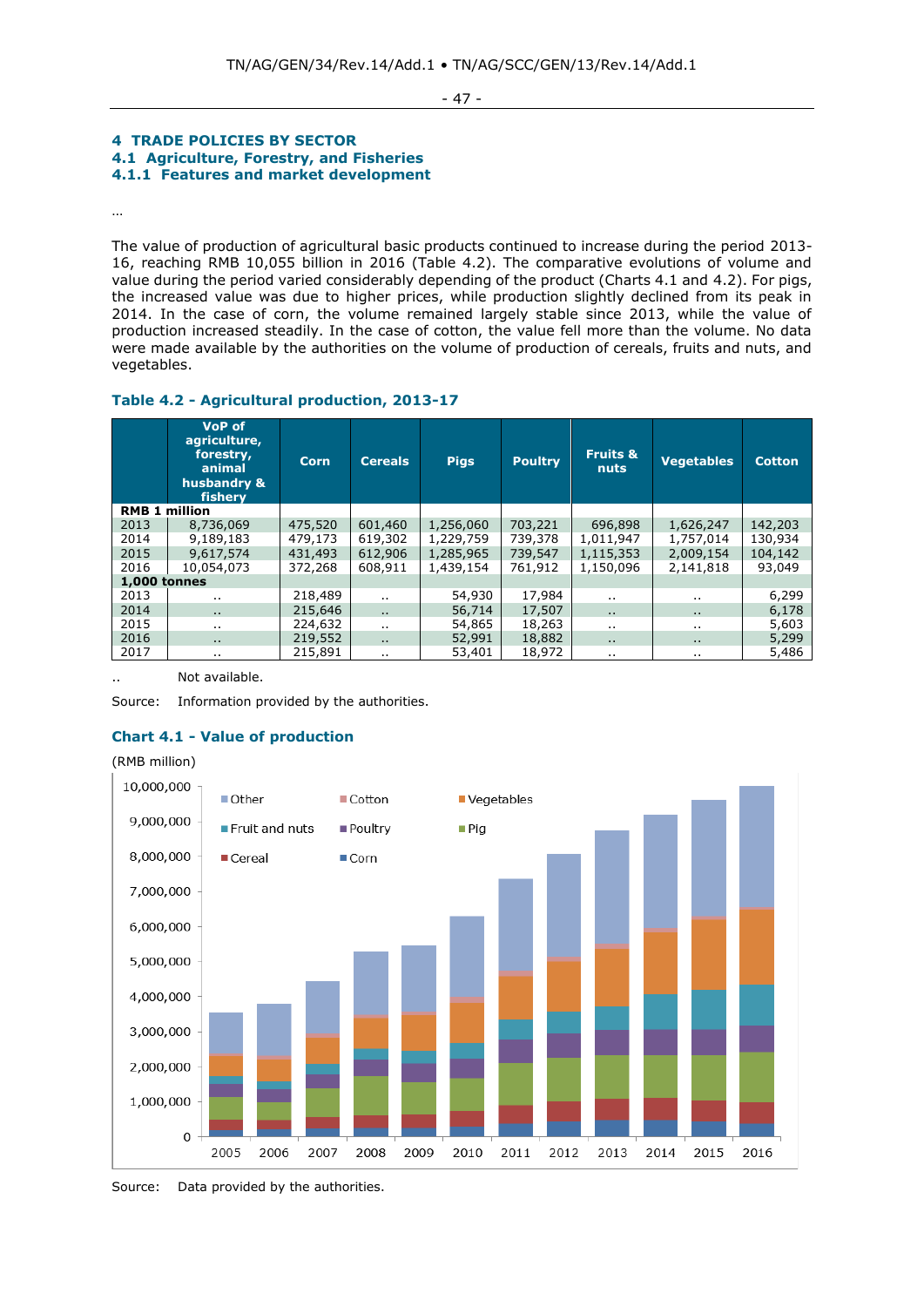







# **4.1.3 Policy instruments**

…

China continues to make use of tariff rate quotas (TRQs). Since its previous Review, there have been no substantial changes regarding the products subject to TRQs, the tariff rates applied, or the system to allocate them (Table 4.4). In-quota and out-of-quota rates have not changed; they are all *ad valorem*, with the exception of the out-of-quota rate for one type of cotton (HS 52.01.00.00). Out-of-quota imports of this type of cotton may be subject to a sliding duty that depends upon the price of cotton, but that cannot exceed 40% (i.e. the bound rate for cotton). Under this system, China fixes a threshold price (RMB 15/kg in 2015). If the price of imports is equal to or higher than the threshold price, a specific duty of RMB 0.57/kg is levied, and if the import price is lower than the threshold price, an *ad valorem* rate based on the formula applies).<sup>8</sup> Out-of-quota rates for other products are, in most cases, equal to bound rates.

# **Table 4.4 - Tariff rate quotas on agricultural products and their utilization, 2015-16**

| <b>Products</b>  | Out-of-quota | In-quota | <b>Tariff quota</b> | In-quota imports |         |  |
|------------------|--------------|----------|---------------------|------------------|---------|--|
|                  | rates        | rates    | quantity            | 2015             | 2016    |  |
|                  | (9/6)        |          | (tonnes)            |                  |         |  |
| $\cdots$         | $\cdots$     | $\cdots$ | $\cdots$            | $\cdots$         | .       |  |
| Cotton (2 lines) | 40           |          | 894,000             | 894,000          | 894,000 |  |

Note: The number of tariff lines in brackets refers to the 2015 tariff schedule.

Source: WTO document G/AG/N/CHN/30, 2 February 2016; and Ministry of Finance (2015), *Customs Tariff of Imports and Export of the People's Republic of China*, 2015.

The NDRC is responsible for allocating TRQs for grains and cotton, and MOFCOM allocates the rest. Some products subject to TRQs (i.e. grains, cotton, and sugar) are also subject to state trading. In these cases, one part of the quota is allocated to state-trading enterprises and the other part to

 $8$  The variable rate is calculated according to a formula, which may be viewed in: Ministry of Finance (2015), *Customs Tariff of Import and Export of the People's Republic of China 2015* (The Legal Texts), Beijing, p. 442.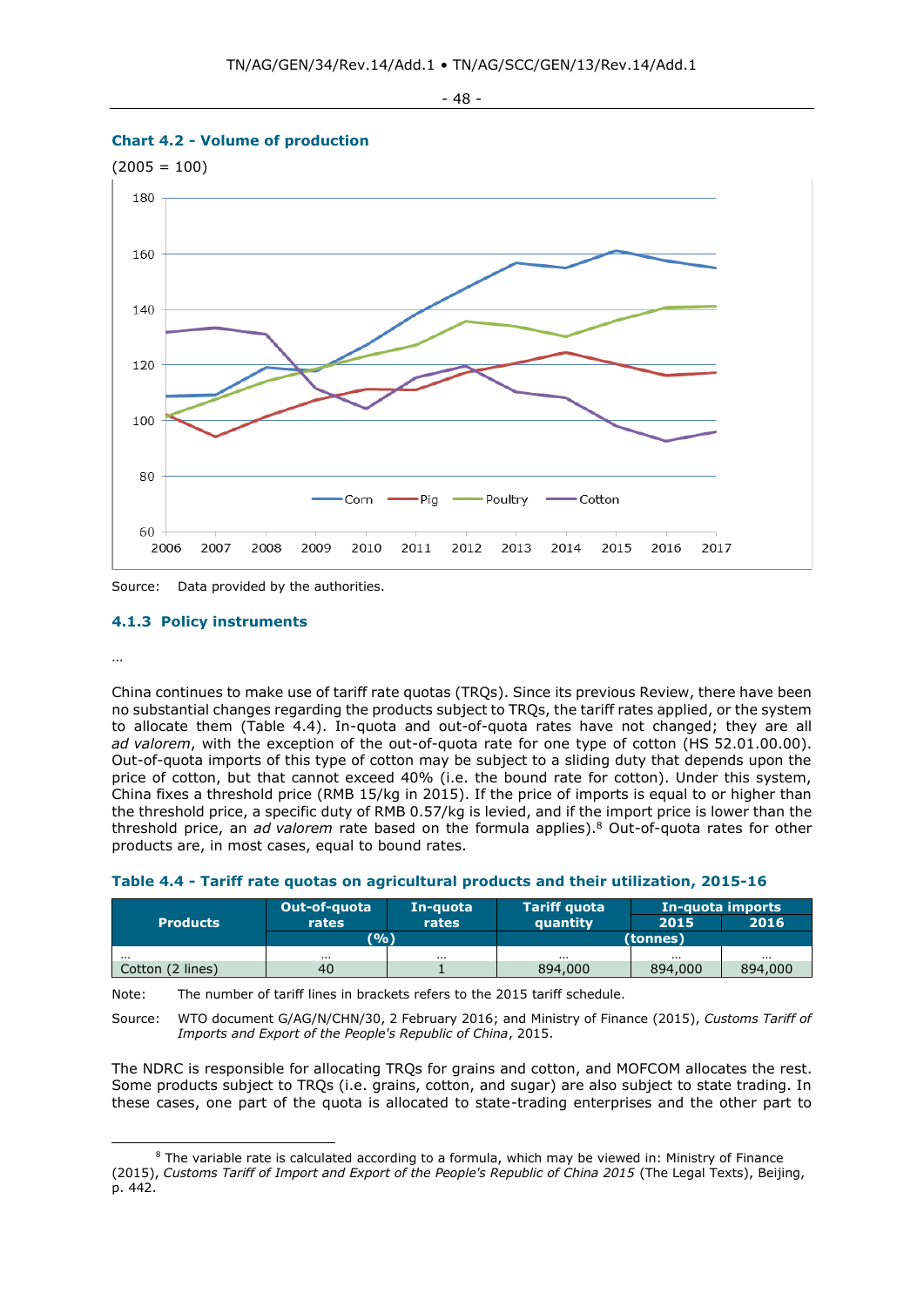- 49 -

other enterprises. The administration methods of the TRQs as described by China in its notification to the WTO (MA:1 G/AG/N/CHN/2) have remained unchanged.

The importation of grain (wheat, maize, rice), sugar, tobacco and cotton is subject to state trading.<sup>9</sup>

…

# **4.1.3.1 Border measures 4.1.3.1.2 Measures affecting exports**

…

Exports of cotton, rice, maize, and tobacco are subject to state trading. These products, except for tobacco, are also subject to export quotas, which are managed by the NDRC, and are allocated only to state trading enterprises. Wheat is also subject to export quotas.

…

# **Table 4.5 - Agricultural products subject to export quotas and licensing in 2017**

| <b>Products</b>                               | <b>Type of licence</b>    | <b>Comment</b>                                                             |
|-----------------------------------------------|---------------------------|----------------------------------------------------------------------------|
| Goods subject to quota and licensing          |                           |                                                                            |
| Rice, maize, wheat and cotton                 | Export quota<br>licensing | The quota is allocated by the NDRC,<br>and the licence is issued by MOFCOM |
| $\cdots$<br><b>Goods subject to licensing</b> | $\cdots$                  | $\cdots$                                                                   |
| $\cdots$                                      | $\cdots$                  | $\cdots$                                                                   |

Source: MOFCOM GACC Decree [2017] No. 88. Viewed at: [http://www.mofcom.gov.cn/article/b/c/201712/20171202690523.shtml.](http://www.mofcom.gov.cn/article/b/c/201712/20171202690523.shtml)

…

# **4.1.3.2 Internal measures 4.1.3.2.2 Price controls and market price support systems**

With effect from 1 January 2016, agricultural products (grains, cotton, edible vegetable oil, sugar, and silk) and tobacco leaf were removed from the list of products subject to price controls.<sup>10</sup>

…

Regarding cotton, in 2014, China stopped the procurement price system and the stockholding programme. They were replaced, on a pilot basis, in the Xinjiang Autonomous Region, by a mechanism that sets a target price for cotton. In 2014, the target price for cotton was RMB 19,800 per tonne; in 2015, it was RMB 19,100; and in 2016 and 2017, it was RMB 18,600. Through the new mechanism, if the market price falls below the target price, the central Government provides a subsidy to cotton farmers. During the pilot reform on target cotton prices, the market price for cotton fell to below that of the target price, a situation which triggered the subsidy mechanism. Data on the corresponding expenditures were not made available at the time of writing of the present report. As of 2017, a limit was set whereby only 85% of the national cotton production benefits from the mechanism. At this stage, there is no plan for the generalization of this pilot scheme, and there are no measures to specifically support cotton production in other regions.

…

<sup>9</sup> See WTO documents G/STR/N/10-15/CHN, 19 October 2015, and G/STR/N/10-15/CHN/Corr.1, 2 December 2016. The notifying period is 2003-14.

<sup>&</sup>lt;sup>10</sup> NDRC Document [2015] No. 29, 8 October 2015. Viewed at: [http://www.sdpc.gov.cn/zcfb/zcfbl/201510/t20151020\\_755152.html](http://www.sdpc.gov.cn/zcfb/zcfbl/201510/t20151020_755152.html) [5 April 2018].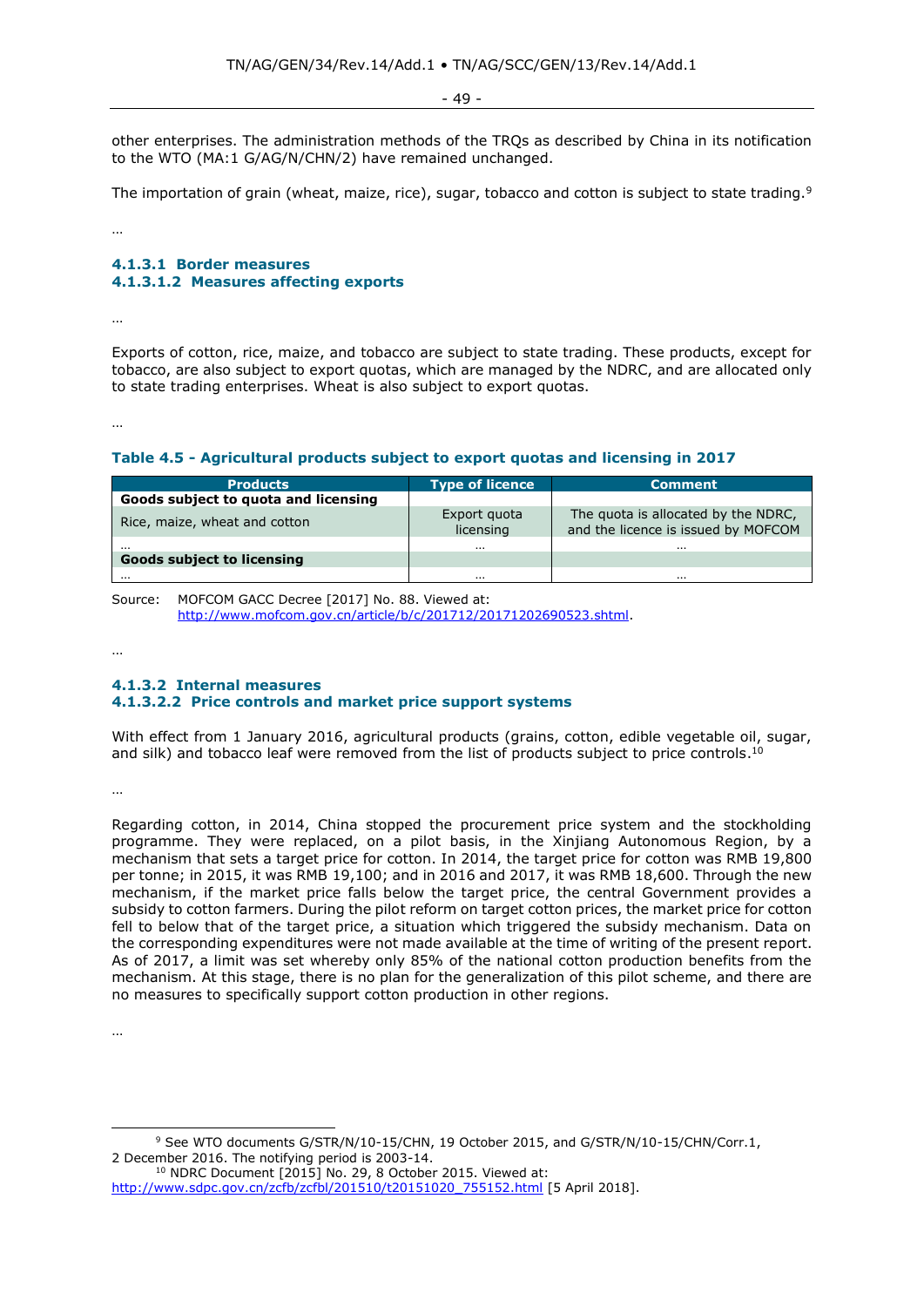- 50 -

… On the other hand, the stockpiles of cotton and maize have declined from the peaks in 2015/16 and 2016/17, respectively.<sup>11</sup> Furthermore, the minimum support prices for rice and wheat have been reduced, while the reform of the systems of collection, storage, and price-formation of agricultural products will continue.<sup>12</sup>

## **Chart 4.3 - Stocks of selected commodities at beginning of marketing years 2005/06 – 2016/17**



'000 tonnes, except cotton ('000 480 lb bales)

Source: Online information. Viewed at:<https://apps.fas.usda.gov/psdonline/app/index.html#/app/advQuery> [March 2018].

<sup>11</sup> USDA Foreign Agricultural Service. Online PS&D database. Viewed at: <https://apps.fas.usda.gov/psdonline/app/index.html#/app/advQuery> [March 2018]. <sup>12</sup> The 2018 No. 1 Document of the CCCPC and the State Council, 4 February 2018.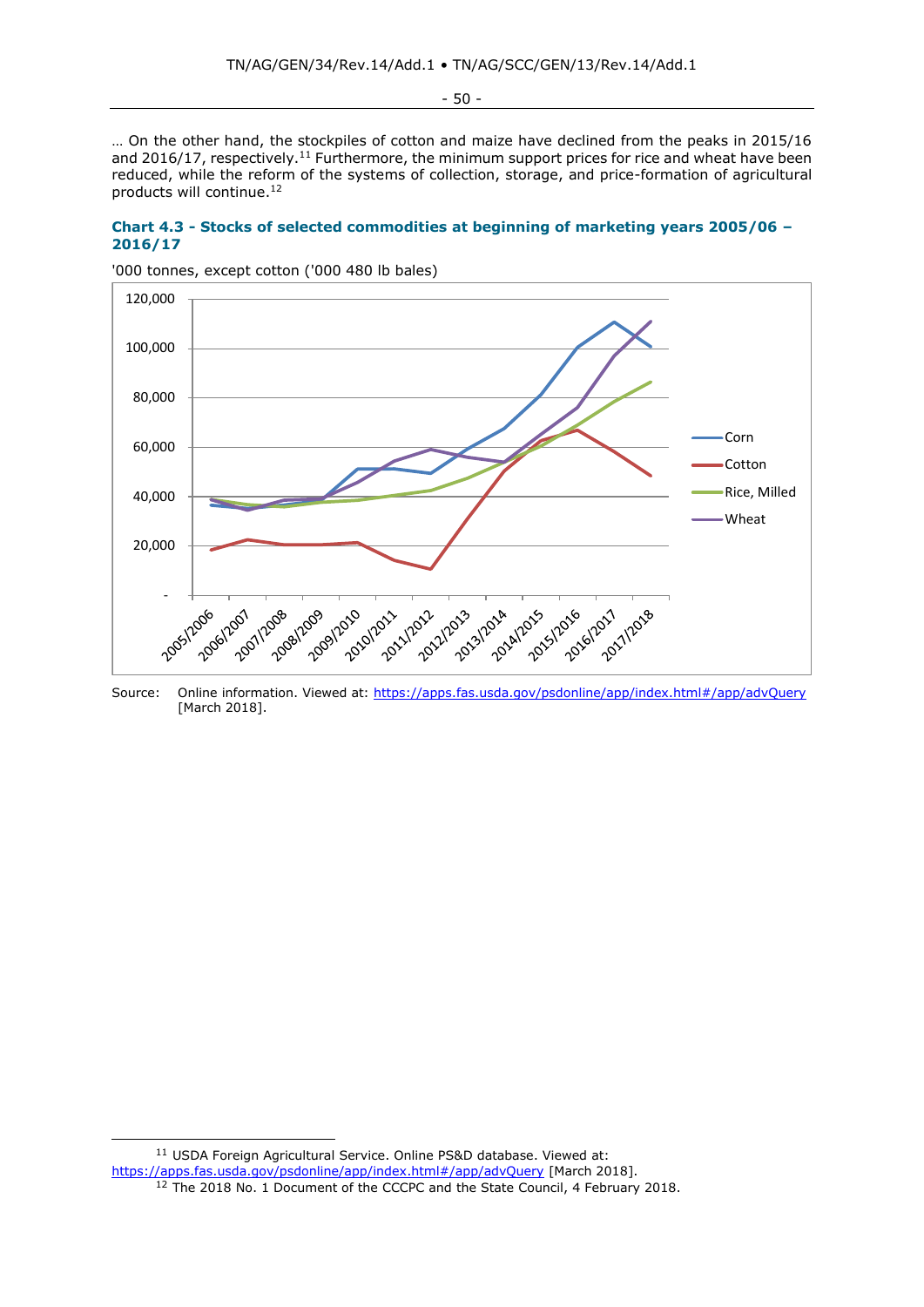- 51 -

#### **COLOMBIA (JUNE 2018) - SECRETARIAT REPORT (WT/TPR/S/372)**

## **SUMMARY**

…

… Colombia promotes the use of Price Stabilization Funds (FEPs) in order to deal with fluctuations in world prices for certain agricultural products. The resources for these funds come from parafiscal charges, mainly charges levied on producers which remain outside the national budget and are reinvested by the private sector in programmes of benefit to the activity from which they are sourced. In 2017, there were FEPs for cotton, sugar, cocoa, meat, milk and products thereof; and palm oil.

…

#### **3 TRADE POLICIES AND PRACTICES BY MEASURE 3.1 MEASURES DIRECTLY AFFECTING IMPORTS 3.1.3 TARIFFS 3.1.3.5 TARIFF CONCESSIONS**

…

Given the insufficient level of domestic cotton production and in order to boost the textiles and clothing sector, through Decrees No. 2.530 of 12 December 2014 and No. 1.347 of 22 August 2016 the Government temporarily authorized the use of zero tariff quotas on cotton imports for a specified number of tonnes according to industry needs. …

…

## **4 TRADE POLICIES BY SECTOR 4.1 AGRICULTURE, FORESTRY AND FISHERIES 4.1.3 DOMESTIC SUPPORT, SUBSIDIES AND OTHER SUPPORT SCHEMES**

…

Colombia makes use of price stabilization mechanisms in order to deal with fluctuations in world prices for certain agricultural products. The Price Stabilization Funds (FEPs), created by Law No. 101 of 1993, are intended to guarantee producers' incomes, regulate domestic production, and prevent price speculation, in addition to promoting agricultural exports. The resources for these funds come from parafiscal charges: these are charges levied on producers which remain outside the national budget and are reinvested by the private sector in programmes of benefit to the activity from which they are sourced. In 2017, there were FEPs for cotton, sugar, cocoa, meat, milk and products thereof; and palm oil.<sup>13</sup> Each FEP has a Steering Committee, composed of producers and officials from the National Government, which establishes the methodology for calculating a reference price based on the most representative international market quotation for each product. Producers and/or exporters make "transfers" to the respective FEP when the market price falls below the reference price, or receive compensation from the FEP when the price is above the reference price.

…

Pursuant to Article 7 of Law No. 101 of 1993, the Government may provide selective and temporary incentives or support to producers, for agricultural production, protecting rural income and maintaining peace. In this context, the *Guaranteed Minimum Price* (PMG) scheme for cotton protects Colombian farmers' incomes from fluctuations in international prices by offering compensation for the price differential between market prices (New York Exchange) and a minimum guaranteed price

<sup>&</sup>lt;sup>13</sup> The FEP for cotton, which is managed by the Colombian Cotton Confederation (CONALGODON); the FEP for centrifugal sugars, molasses obtained by extracting or refining sugar, and sugar syrups, managed by the Colombian Sugar Cane Growers' Association (ASOCAÑA); the FEP for cocoa, managed by the National Federation of Cocoa Growers (FEDECACAO); the FEP for promoting the export of meat, milk and products thereof, managed by the Colombian Cattle Breeders' Federation (FEDEGAN); and the FEP for palm kernel oil, palm oil and fractions thereof, managed by the National Federation of Palm Oil Producers (FEDEPALMA).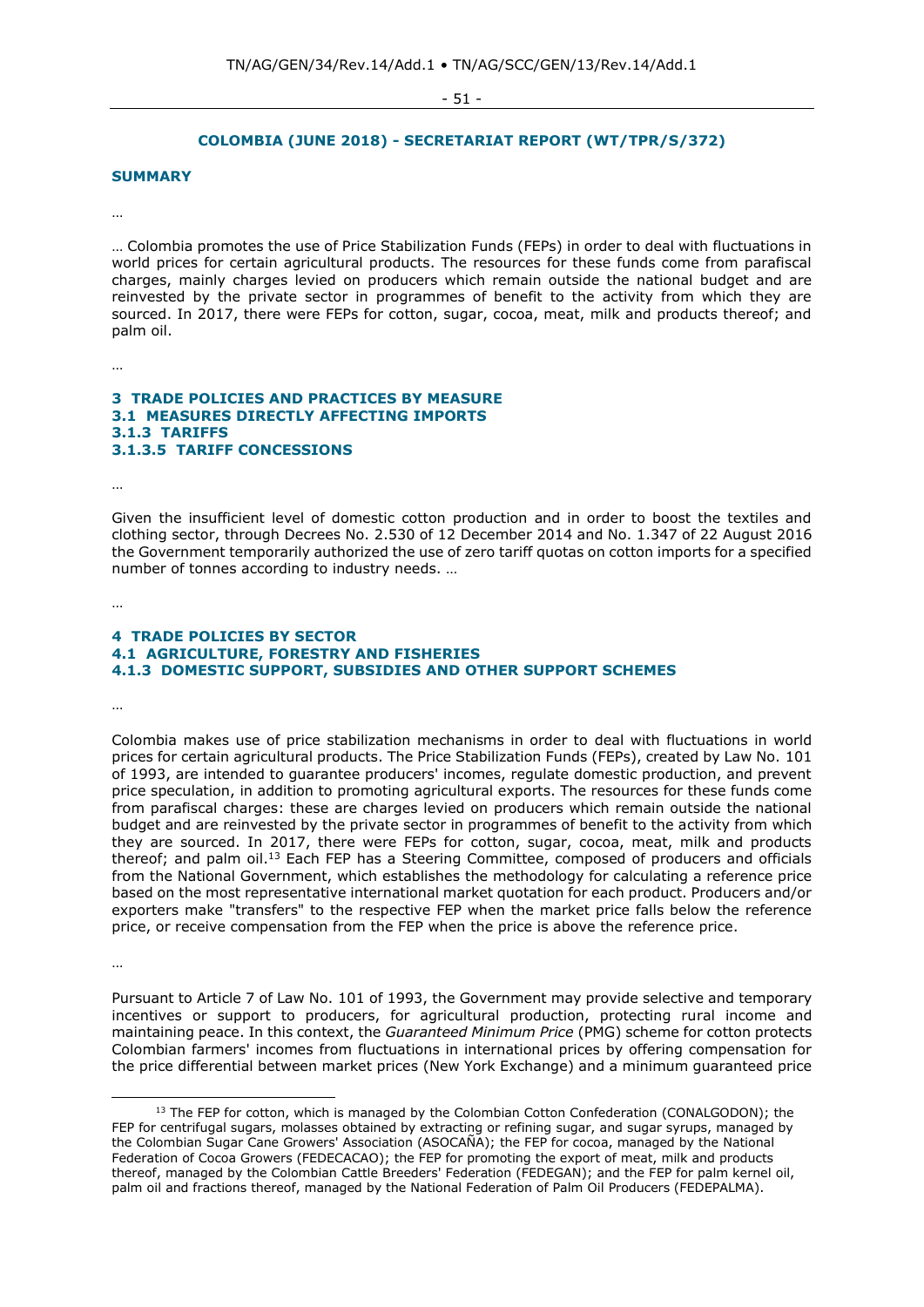- 52 -

per tonne of lint. In 2016, the MADR allocated Col\$8,920 million of resources to protect growers' incomes by granting indemnities to cotton farmers in respect of the two harvests in 2016, for a total of 12,968 tonnes of lint marketed. The PMG policy agreed with the Government expired in 2017 and the scheme ceased to operate. …

## **4.1.4 FINANCING AND INSURANCE 4.1.4.5 OTHER FINANCING SCHEMES**

In addition to the loan programmes implemented by FINAGRO and the support given by the FAG, the sector is supported by other schemes, too, such as the Agricultural Development Fund and the Agricultural Solidarity Fund (FONSA).

FONSA, created by Law No. 302 of 1996, partially amended by Law No. 1.731 of 2014, is an MADR fund, administered by FINAGRO, whose purpose is to provide economic support to small-scale agricultural producers and fishermen to tackle and partially or fully alleviate their debts when in the course of their activities they encounter crisis situations which severely affect crops or the quality, volume and marketing of agricultural products. Law No. 1.694 of 2013 and its regulations in Decree No. 355 of 2014 expanded the scope of the Fund to encompass instances of significant and sustained variations in prices of agricultural products or inputs that cause severe and sustained falls in income for producers. Up to 2017, producers of cotton, cocoa, coffee, sugar cane, bulb onion, beans, milk, maize, oil palm and potatoes benefited from FONSA on account of falling prices.<sup>14</sup>

…

<sup>&</sup>lt;sup>14</sup> Under Law No. 1.731 of 2014, for the purposes of FONSA small producers are considered to be natural persons: (a) whose total assets do not exceed 250 SMLMVs; (b) no less than two thirds of whose income stems from agricultural and/or fishing activity or who have at least 75% of their assets invested in the agricultural sector. Medium-sized producers for FONSA purposes are natural persons with total assets not exceeding 700 SMLMVs. MADR (2017), *Memorias al Congreso de la República, 2016-2017*. Viewed at: [https://www.minagricultura.gov.co/planeacion-control-](https://www.minagricultura.gov.co/planeacion-control-gestion/Gestin/MEMORIAS%20AL%20CONGRESO%20DE%20LA%20REPUBLICA/Memorias_al_Congreso_de_la_Republica_%202016_2017.pdf)

[gestion/Gestin/MEMORIAS%20AL%20CONGRESO%20DE%20LA%20REPUBLICA/Memorias\\_al\\_Congreso\\_de\\_la](https://www.minagricultura.gov.co/planeacion-control-gestion/Gestin/MEMORIAS%20AL%20CONGRESO%20DE%20LA%20REPUBLICA/Memorias_al_Congreso_de_la_Republica_%202016_2017.pdf) Republica %202016 2017.pdf.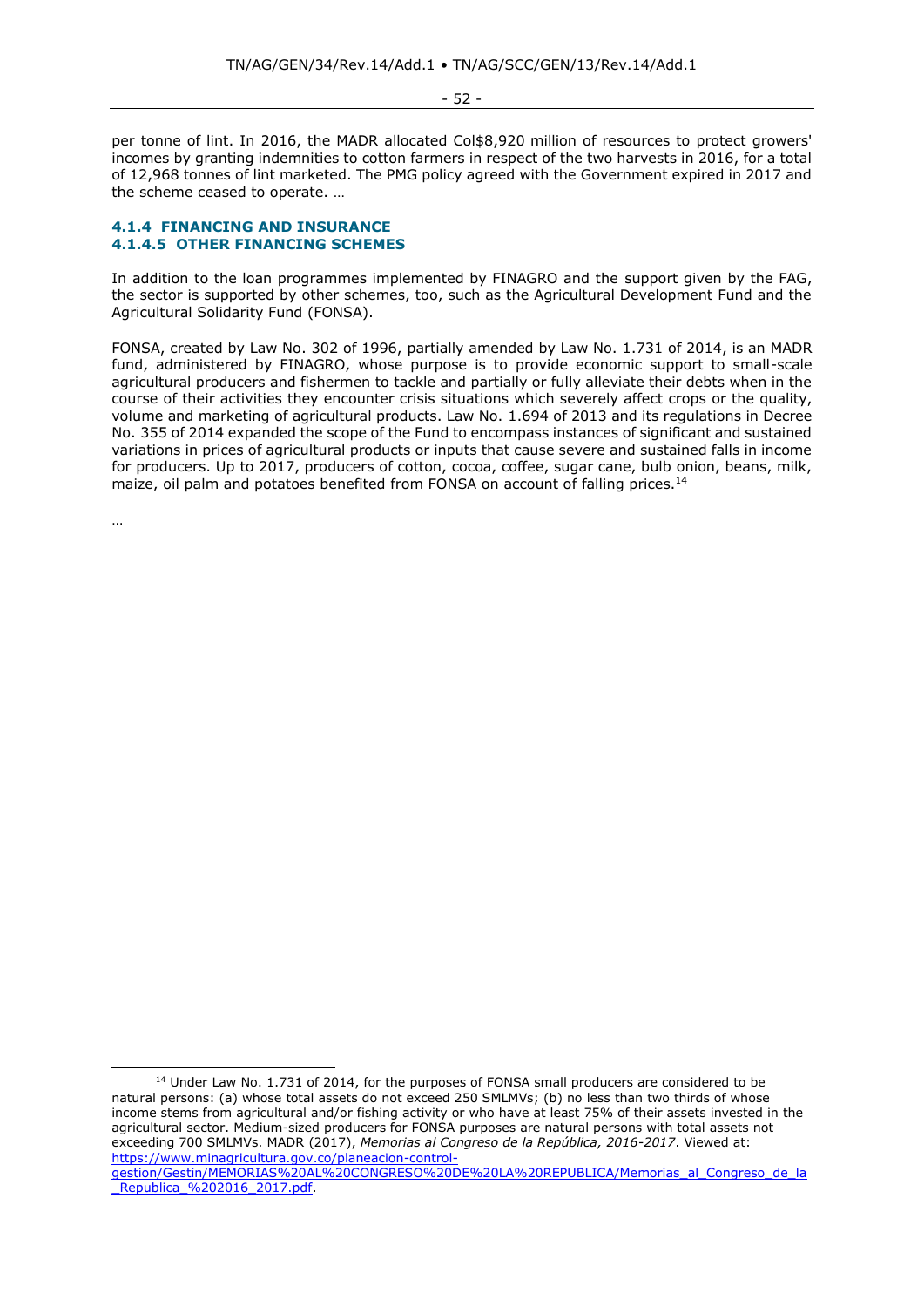- 53 -

# **EGYPT (FEBRUARY 2018) - SECRETARIAT REPORT (WT/TPR/S/367)**

## **SUMMARY**

…

… It has also discouraged the production of crops that use water intensively, such as cotton and sugar. …

…

## **3 TRADE POLICIES AND PRACTICES BY MEASURE 3.1 MEASURES DIRECTLY AFFECTING IMPORTS 3.1.5 ANTI-DUMPING, COUNTERVAILING, AND SAFEGUARD MEASURES 3.1.5.3 SAFEGUARDS**

…

Since its last TPR in 2005, Egypt has initiated 14 safeguard investigations, imposed provisional measures in all of them and final safeguard measures on three products: blankets, steel rebar, cotton and mixed yarns (Table 3.19). Although few final measures were adopted, the application of provisional measures could have acted as a deterrent to trade.

|  |  |  |  |  |  | Table 3.19 - Safeguard measures imposed, 2005-June 2017 |  |
|--|--|--|--|--|--|---------------------------------------------------------|--|
|--|--|--|--|--|--|---------------------------------------------------------|--|

| <b>Product</b>                                                 | <b>Countries</b><br>concerned | <b>Domestic legal</b><br>instrument                                                                              | <b>Imposed duties</b><br>(c.i.f. basis)                                                                                                                                                                          | <b>Notification</b>                                                                                                                                                                                                                                                                                                                                                                           | <b>Situation</b><br>as at<br>30/06/17                |
|----------------------------------------------------------------|-------------------------------|------------------------------------------------------------------------------------------------------------------|------------------------------------------------------------------------------------------------------------------------------------------------------------------------------------------------------------------|-----------------------------------------------------------------------------------------------------------------------------------------------------------------------------------------------------------------------------------------------------------------------------------------------------------------------------------------------------------------------------------------------|------------------------------------------------------|
|                                                                | $\cdots$                      | $\cdots$                                                                                                         | $\cdots$                                                                                                                                                                                                         | $\ddotsc$                                                                                                                                                                                                                                                                                                                                                                                     |                                                      |
| Cotton and<br>mixed yarns<br>(other than<br>sewing<br>threads) | All                           | <b>Ministerial Decree</b><br>No. 19/2009                                                                         | 25% of c.i.f.<br>value for a<br>period of one<br>vear or not less<br>than USD 1/kg                                                                                                                               |                                                                                                                                                                                                                                                                                                                                                                                               | <b>Duties</b><br>eliminated<br>by Decree<br>336/2009 |
| Woven<br>cotton or<br>mixed yarns                              | All                           | Ministerial Decree<br>No. 20/2009                                                                                | 25% of c.i.f.<br>value for one<br>year period or<br>not less than<br>USD 1/kg                                                                                                                                    |                                                                                                                                                                                                                                                                                                                                                                                               | Duties<br>eliminated<br>by Decree<br>336/2009        |
| $\cdots$                                                       |                               | $\cdots$                                                                                                         | $\cdots$                                                                                                                                                                                                         | $\cdots$                                                                                                                                                                                                                                                                                                                                                                                      |                                                      |
| Cotton and<br>mixed yarns<br>(other than<br>sewing<br>threads) | All                           | Ministerial Decree<br>No. 736/2011<br>(provisional)<br><b>Ministerial Decree</b><br>No. 589/2012<br>(definitive) | 3.33 LE/kg for<br>200 days<br>(provisional)<br>LE 3.48 kg from<br>18/7/2012 until<br>30/12/2012, and<br>LE 3.13/kg from<br>31/12/2012 until<br>30/12/2013, and<br>LE 2/kg from<br>31/12/2013 until<br>30/12/2014 | G/SG/N/6/EGY/5,<br>5 December 2011;<br>G/SG/N/7/EGY/5/Suppl.1,<br>24 September 2012;<br>G/SG/N/7/EGY/4, G/SG/N/11/EGY/4,<br>9 January 2012;<br>G/SG/N/6/EGY/6, G/SG/N/7/EGY/5,<br>G/SG/N/11/EGY/3,<br>5 March 2012;<br>G/SG/N/8/EGY/6, G/SG/N/10/EGY/6,<br>G/SG/N/11/EGY/5,<br>20 July 2012<br>G/SG/N/8/EGY/6/Corr.1,<br>G/SG/N/10/EGY/6/Corr.1,<br>G/SG/N/11/EGY/5/Corr.1,<br>8 August 2012; | <b>Duties</b><br>expired on<br>30/12/2014            |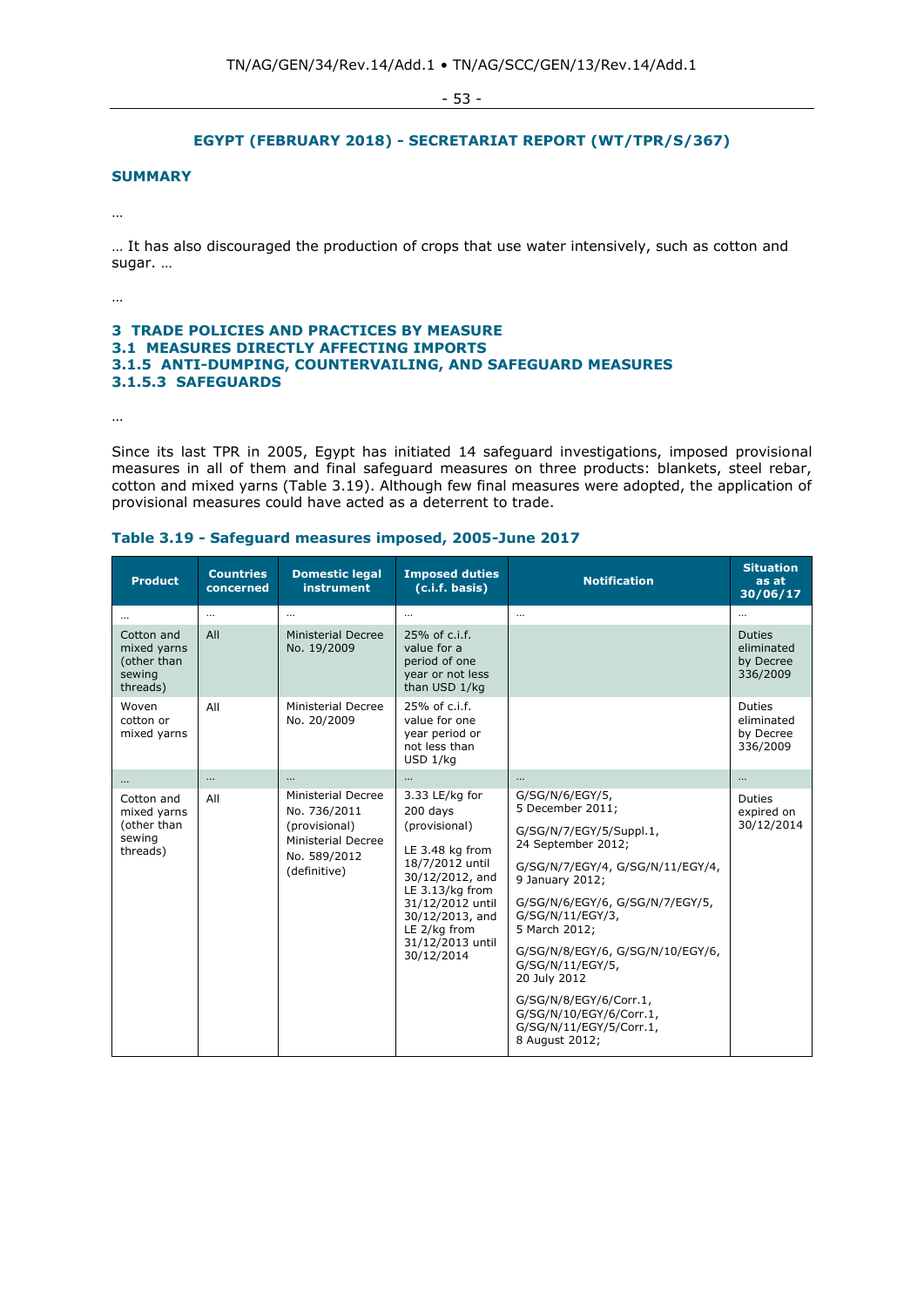| <b>Product</b>                    | <b>Countries</b><br>concerned | <b>Domestic legal</b><br><b>instrument</b>          | <b>Imposed duties</b><br>(c.i.f. basis)                      | <b>Notification</b>                                                                                                                                                                                                                                                                                                                                                                         | <b>Situation</b><br>as at<br>30/06/17                |
|-----------------------------------|-------------------------------|-----------------------------------------------------|--------------------------------------------------------------|---------------------------------------------------------------------------------------------------------------------------------------------------------------------------------------------------------------------------------------------------------------------------------------------------------------------------------------------------------------------------------------------|------------------------------------------------------|
| Woven<br>cotton or<br>mixed yarns | All                           | Ministerial Decree<br>No. 116/2012<br>(provisional) | $10\%$ of c.i.f.<br>value and not<br>less than<br>LE 3.33/kg | $G/SG/N/6/EGY/5$ ,<br>5 December 2011<br>G/SG/N/7/EGY/5/Suppl.1,<br>24 September 2012<br>G/SG/N/7/EGY/4, G/SG/N/11/EGY/2,<br>9 January 2012<br>G/SG/N/6/EGY/6, G/SG/N/7/EGY/5,<br>G/SG/N/11/EGY/3,<br>5 March 2012<br>G/SG/N/8/EGY/6, G/SG/N/10/EGY/6,<br>G/SG/N/11/EGY/5,<br>20 July 2012<br>G/SG/N/8/EGY/6/Corr.1,<br>G/SG/N/10/EGY/6/Corr.1,<br>G/SG/N/11/EGY/5/Corr.1,<br>8 August 2012 | <b>Duties</b><br>eliminated<br>by Decree<br>693/2012 |
|                                   | $\cdots$                      | $\cdots$                                            | $\cdots$                                                     | $\cdots$                                                                                                                                                                                                                                                                                                                                                                                    | $\cdots$                                             |

Source: Ministry of Trade and Industry and WTO notifications.

## **4 TRADE POLICIES BY SECTOR 4.1 AGRICULTURE AND FISHERIES 4.1.1 AGRICULTURE 4.1.1.1 MAIN FEATURES**

…

Table 4.2 describes land use by crops between 2005 and 2016. The use of land for the production of wheat has increased, by some 12%, and so has the use of land for the production of maize, by 14.4%, while for sugar beet it has risen by more than 235%. On the other hand, land dedicated to the production of sugar cane has remained stable, while there has been a decline in areas used to grow rice mainly in order to rationalize the use of irrigation water. The land use for cotton has also declined.

# **Table 4.2 - Land use by crop, 2005-16**

| (Thousand feddans <sup>a</sup> ) |          |           |          |          |                                                       |          |          |          |          |          |          |          |
|----------------------------------|----------|-----------|----------|----------|-------------------------------------------------------|----------|----------|----------|----------|----------|----------|----------|
| <b>Crop</b>                      | 2005     | 2006 2007 |          |          | 2008   2009   2010   2011   2012   2013   2014   2015 |          |          |          |          |          |          | 2016     |
| $\cdots$                         | $\cdots$ | $\cdots$  | $\cdots$ | $\cdots$ | $\cdots$                                              | $\cdots$ | $\cdots$ | $\cdots$ | $\cdots$ | $\cdots$ | $\cdots$ | $\cdots$ |
| Cotton                           | 657      | 536       | 575      | 313      | 284                                                   | 369      | 520      | 333      | 287      | 369      | 241      |          |
|                                  |          |           |          |          |                                                       |          |          |          |          |          |          |          |

a 1 feddan is equivalent to 0.42 hectares.

Source: Information provided by the authorities.

Table 4.3 describes the evolution of the production of the most important agricultural crops in Egypt between 2005 and 2016. As can be seen, the production of sugar beet has almost quadrupled during the period; the production of wheat has increased by 15%, and the production of meat, fruit and vegetables has also followed an upward path. However, during the period, Egypt has experienced a decline in the production of some traditional crops such as cotton and rice.

# **Table 4.3 - Agricultural outputs, 2005-16**

('000 tonnes)

|             | 2005     | 2006     | 2007     | 2008     | 2009     | 2010     | 2011     | 2012     | 2013     | 2014     | 2015     | 2016     |
|-------------|----------|----------|----------|----------|----------|----------|----------|----------|----------|----------|----------|----------|
| $\cdots$    | $\cdots$ | $\cdots$ | $\cdots$ | $\cdots$ | $\cdots$ | $\cdots$ | $\cdots$ | $\cdots$ | $\cdots$ |          | $\cdots$ | $\cdots$ |
| Cotton lint | 202      | 602      | ววว<br>ᅩ | 364      | 95       | 137      | 181      | 109      | 94       | 12<br>ᆠᆠ | 160      | 114      |
| $\cdots$    | $\cdots$ | .        | $\cdots$ | $\cdots$ | $\cdots$ | $\cdots$ | $\cdots$ | $\cdots$ | $\cdots$ | $\cdots$ | $\cdots$ | $\cdots$ |

Source: Information provided by the authorities.

#### - 54 -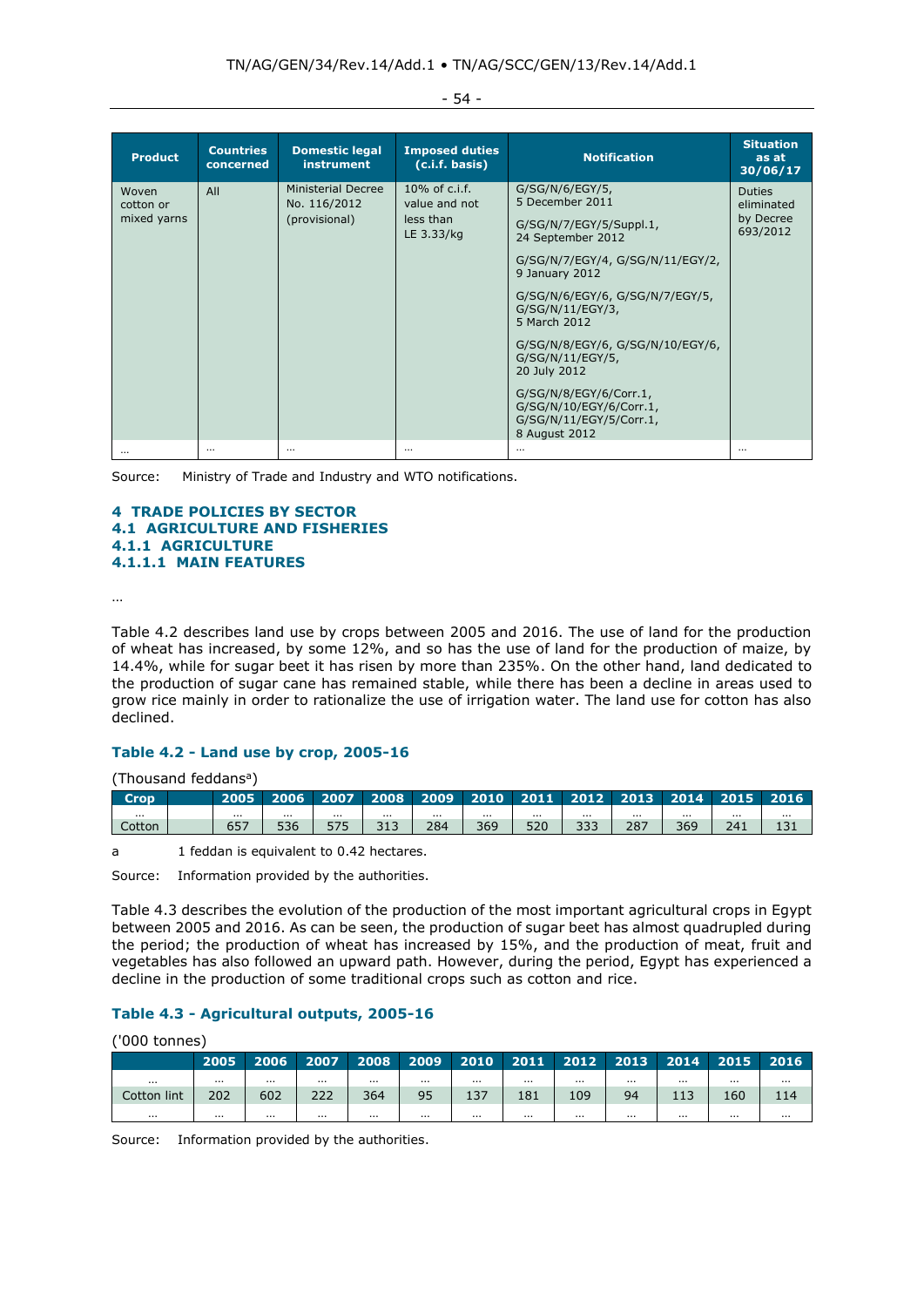# - 55 -

# **Table A3.4 - Egypt's notifications to the SPS Committee, 2005-November 2017**

| Agency<br>responsible | <b>Legal basis</b> | <b>Description</b>                 | <b>Date</b>    | <b>Notification</b> |
|-----------------------|--------------------|------------------------------------|----------------|---------------------|
| $\cdots$              | $\cdots$           | .                                  | $\cdots$       | .                   |
| CAPO                  |                    | Import requirements of cotton lint | 5 January 2011 | G/SPS/N/EGY/42      |
| $\cdots$              | $\cdots$           | $\cdots$                           | $\cdots$       |                     |

Note: GOVS stands for General Organization for Veterinary Services; CAPQ stands for Central Administration of Plant Quarantine; EOS stands for Egyptian Organization for Standardization; MALR stands for Ministry of Agriculture and Land Reclamation and NFSA stands for National Food Safety Authority.

Source: Ministry of Trade and Industry and WTO notifications.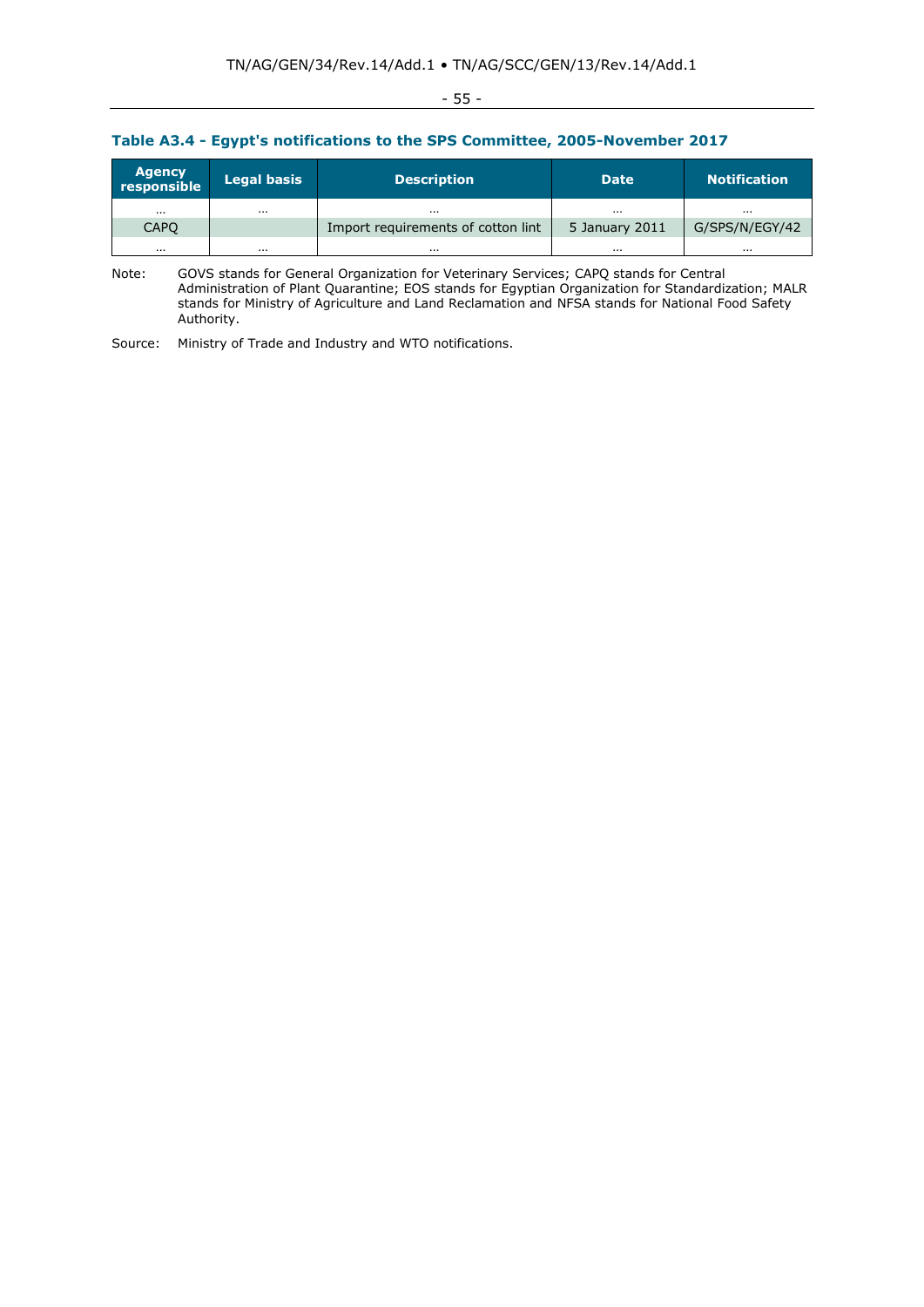# **EUROPEAN UNION (FEBRUARY 2020) - SECRETARIAT REPORT (WT/TPR/S/395)**

**4 TRADE POLICIES BY SECTOR 4.1 Agriculture and Fisheries 4.1.1 Agriculture 4.1.1.2.1 Domestic support 4.1.1.2.1.1 Direct payments**

#### *Voluntary coupled support*

…

In addition to voluntary coupled support, the EU provides for payment for cotton in Bulgaria, Greece and Spain (Table  $4.6$ ).<sup>15</sup>

# **Table 4.1 - Crop-specific payment for cotton**

|                 | <b>Area</b><br>(ha) | <b>Fixed yield</b><br>(tonne/ha) | <b>Payment</b><br>(EUR/ha) |
|-----------------|---------------------|----------------------------------|----------------------------|
| <b>Bulgaria</b> | 3,342               | 1.2                              | 2015: 584.88               |
|                 |                     |                                  | 2016 and onward: 649.45    |
| Greece          | 250,000             | 3.2                              | 234.18                     |
| Spain           | 48,000              | 3.5                              | 362.15                     |

Source: Regulation (EU) No. 1307/2013, Article 58.

<sup>&</sup>lt;sup>15</sup> Arts. 56-58, Regulation (EU) No. 1307/2013 also provide for payments in Portugal for a national base area of 360 ha but there is no production in Portugal, and no payments are made.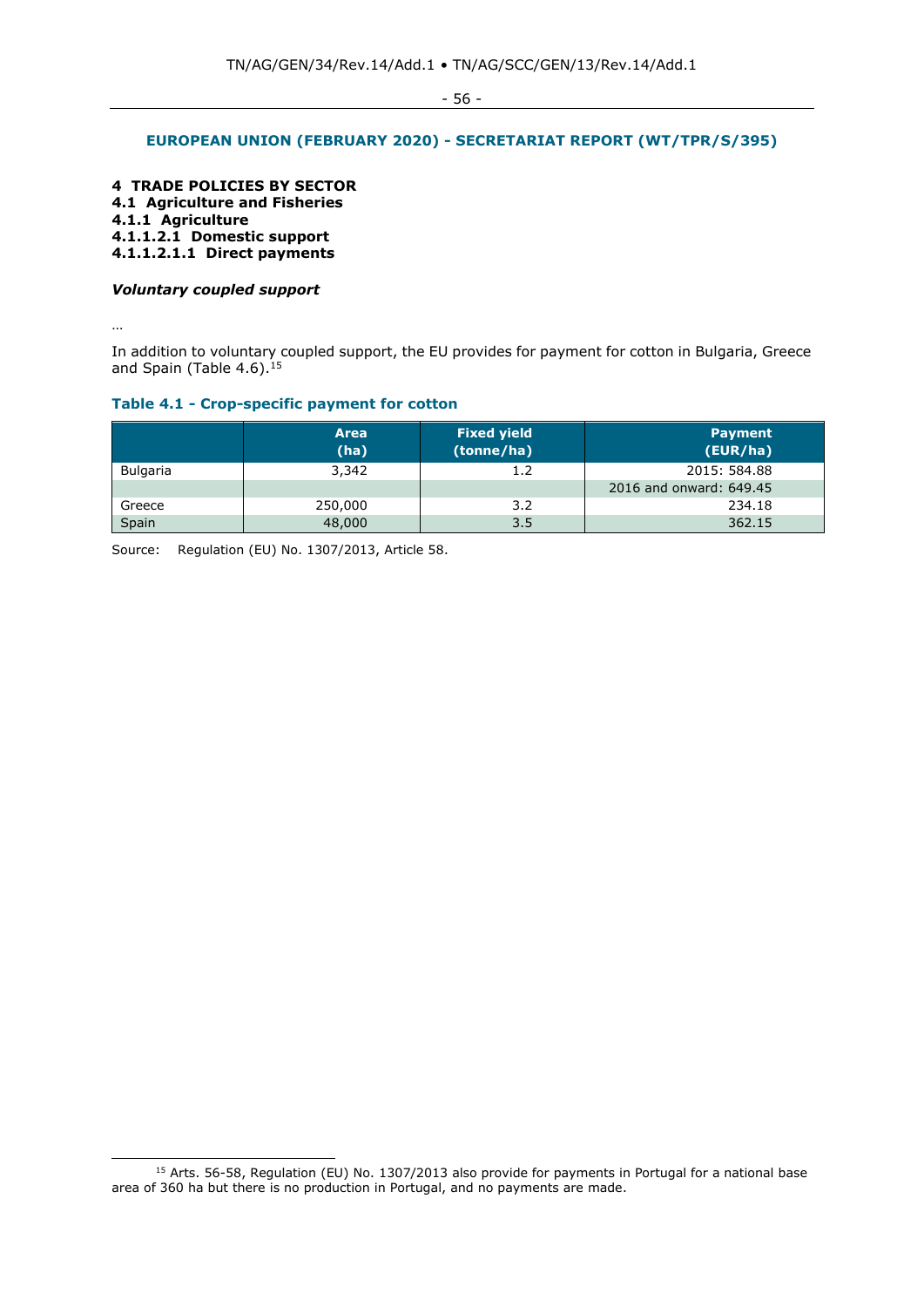#### **INDIA (JANUARY 2021) - SECRETARIAT REPORT (WT/TPR/S/403/REV.1)**

#### **3 TRADE POLICIES AND PRACTICES BY MEASURE 3.2 Measures Directly Affecting Exports 3.2.2 Taxes, charges, and levies**

The Second Schedule of India's Customs Tariff Act lists all goods that are subject to export taxes. The Schedule lists some 50 products at the HS four-, six-, or eight-digit level, including basmati rice, coffee, tea, sugar, specified ores, raw wool and cotton, and iron-related products. However, at present, most of these products bear a duty of 0%; export taxes apply solely to some minerals and hides, skins and leather (Table 3.16)…

#### **3.3 Measures Affecting Production and Trade 3.3.4 Competition policy and price controls 3.3.4.2 Price control**

India continues to control the price of some crops to ensure that farmers can sell at a minimum support price (MSP) and to procure food for the public distribution system (PDS). In 2019, 24 crops were subject to MSPs (Table 3.34). MSPs are established before the two planting/sowing seasons (i.e. kharif and rabi) by the Department of Agriculture Cooperation and Farmers' Welfare (DAC&FC), following recommendations made by the Commission for Agricultural Costs and Prices (CACP). MSPs are set for the country as a whole; however, since the variables used to determine MSPs, specifically the production costs, may vary from state to state, the CACP uses an all-India weighted average cost of production when making its recommendations to establish the MSPs.<sup>16</sup> An extra payment (bonus) above the MSPs, may also be given to encourage farming of certain crops in certain years (e.g. oilseeds and pulses  $2016/17$ )<sup>17</sup>; in 2019/20, no bonuses were paid.<sup>18</sup>

| <b>Kharif crops</b> | Arhar; bajra; cotton; groundnuts (in shell); jowar; maize; moong; niger seed; paddy;<br>ragi; sesame; soyabeans (yellow); sunflower seeds; and urad |
|---------------------|-----------------------------------------------------------------------------------------------------------------------------------------------------|
| Rabi crops          | Barley; gram; masur (lentils); rapeseed/mustard seeds; safflower seeds; toria; and<br>wheat                                                         |
| Other crops         | Copra; de-husked coconut; and jute                                                                                                                  |

#### **Table 4.2 - Crops subject to minimum support prices, 2019/20**

Source: DAC&FC, *Minimum Support Prices (MSP) for Kharif Crops of 2019-20 Season*. Viewed at: [http://agricoop.nic.in/sites/default/files/MSP\\_2019-20%20%28English%29.pdf.](http://agricoop.nic.in/sites/default/files/MSP_2019-20%20%28English%29.pdf)

Farmers may sell to central and state procurement agencies at MSPs<sup>19</sup>, or on the open market when market prices are higher. If market prices fall below the MSPs, the states/UTs may implement three schemes: (i) the Price Support Scheme (PSS); (ii) the Price Deficiency Payment System (PDPS); and (iii) the Pilot of Private Procurement and Stockist Scheme (PPPS).

The PSS applies to some crops subject to MSPs, if they comply with "fair average quality" norms. This Scheme is in place to ensure that farmers may sell their produce at the MSPs. Under the PSS, procurement agencies purchase at the MSP.<sup>20</sup> The Scheme is fully financed by the Central

<sup>17</sup> *Lok Sabha Unstarred Question No. 1589, 25 July 2017*. Viewed at:

[http://www.indiaenvironmentportal.org.in/files/file/growth%20of%20farm%20income.pdf.](http://www.indiaenvironmentportal.org.in/files/file/growth%20of%20farm%20income.pdf) <sup>18</sup> MSPs are published online CACP, *Determinants of MSP*. Viewed at: [http://cacp.dacnet.nic.in/content.aspx?pid=62;](http://cacp.dacnet.nic.in/content.aspx?pid=62) Farmers' Portal, *Minimum Support Prices.* Viewed at: [https://farmer.gov.in/mspstatements.aspx;](https://farmer.gov.in/mspstatements.aspx) DAC&FW, *Minimum Support Prices (MSPs) for Kharif Crops of 2019-20 season.* Viewed at: [http://agricoop.nic.in/recentinitiatives/minimum-support-pricesmsps-kharif-crops-](http://agricoop.nic.in/recentinitiatives/minimum-support-pricesmsps-kharif-crops-2019-20-season)[2019-20-season;](http://agricoop.nic.in/recentinitiatives/minimum-support-pricesmsps-kharif-crops-2019-20-season) and DAC&FW, *Minimum Support Prices of Rabi Crops of 2019-20 season to be marketed in 2019-20.* Viewed at: [http://www.agricoop.nic.in/recentinitiatives/minimum-support-price-rabi-crops-2018-19](http://www.agricoop.nic.in/recentinitiatives/minimum-support-price-rabi-crops-2018-19-season-be-marketed-2019-20) [season-be-marketed-2019-20.](http://www.agricoop.nic.in/recentinitiatives/minimum-support-price-rabi-crops-2018-19-season-be-marketed-2019-20)

<sup>&</sup>lt;sup>16</sup> CACP, *Determinants of MSP*. Viewed at: [http://cacp.dacnet.nic.in/content.aspx?pid=62.](http://cacp.dacnet.nic.in/content.aspx?pid=62)

<sup>&</sup>lt;sup>19</sup> Central procurement agencies are the Central Warehousing Corporation, the Cotton Corporation of India, the Food Corporation of India, the Jute Corporation of India, the National Agricultural Cooperative Marketing Federation of India, the National Consumer Cooperative Federation of India, and the Small Farmers Agro Consortium.

<sup>20</sup> OECD/ICRIER (2018), Trends and Evaluation of Agricultural Policies in India, *Agricultural Policies in India*, OECD Publishing. Viewed at: [https://www.oecd-ilibrary.org/agriculture-and-food/agricultural-policies-in](https://www.oecd-ilibrary.org/agriculture-and-food/agricultural-policies-in-india_9789264302334-en)[india\\_9789264302334-en.](https://www.oecd-ilibrary.org/agriculture-and-food/agricultural-policies-in-india_9789264302334-en)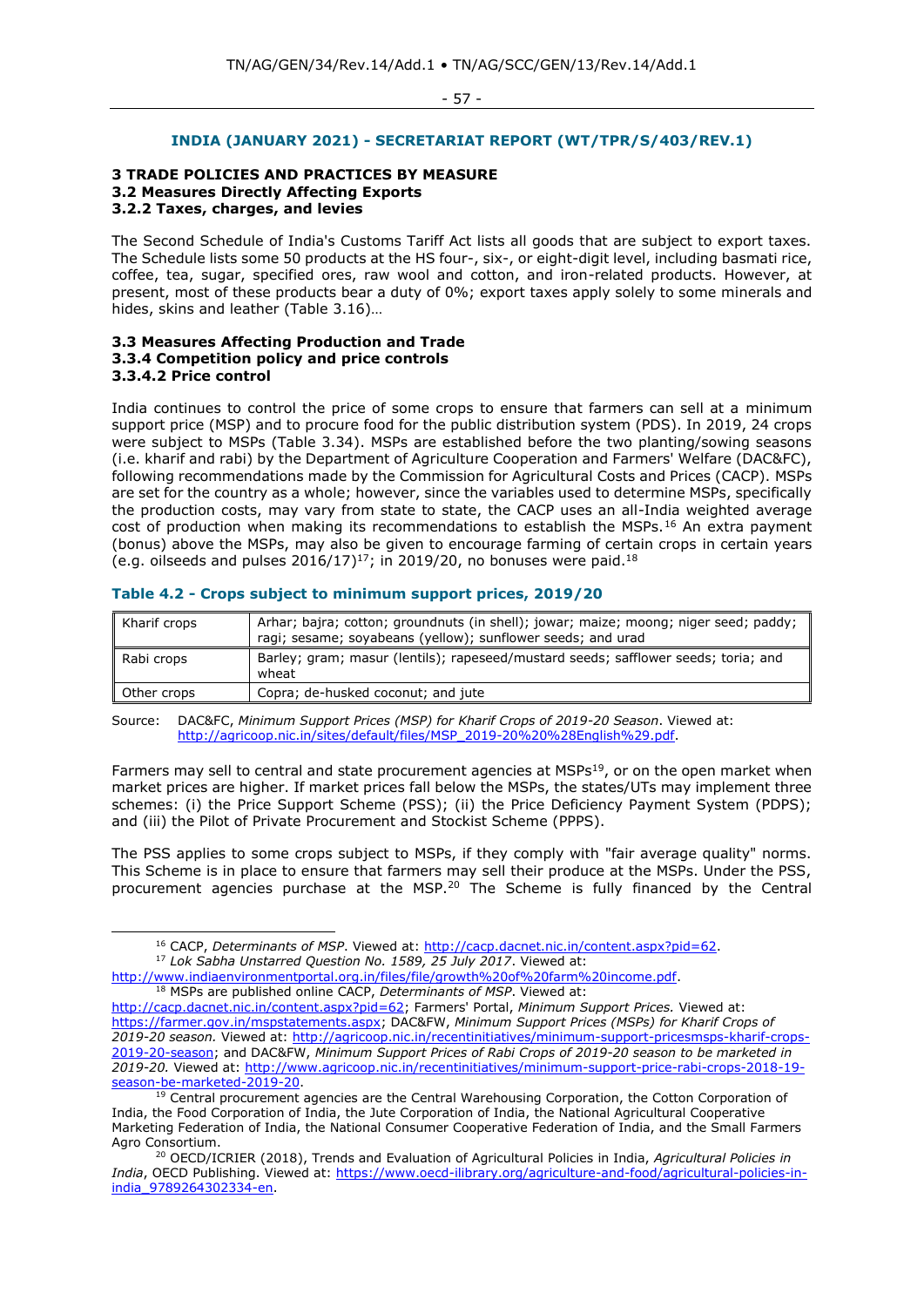- 58 -

Government.<sup>21</sup> During the period under review, the list of crops covered by the PSS was revised, and the maximum statutory quantity that may be procured was increased (Table 3.35).

|  |  |  | Table 4.3 - Changes to the Price Support Scheme (PSS) over the review period |
|--|--|--|------------------------------------------------------------------------------|
|--|--|--|------------------------------------------------------------------------------|

|                                             | <b>2014 Guidelines</b>                                                       | <b>2018 Guidelines</b>                                              |
|---------------------------------------------|------------------------------------------------------------------------------|---------------------------------------------------------------------|
| MSP crops covered by the PSS                | Cotton, oilseeds, and pulses                                                 | Copra, oilseeds, and pulses                                         |
| MSP crops not covered by the PSS            | Copra, coarse grains, de-husked<br>coconut, jute, paddy, and wheat           | Cotton, coarse grains, de-husked<br>coconut, jute, paddy, and wheat |
| Duration of the PSS                         | Maximum 90 days (term may be<br>extended)                                    | Maximum 90 days; 6 months for<br>copra (terms may be extended)      |
| Daily procurement threshold                 | 50 kg per day and per farmer                                                 | 50 kg per day and per farmer                                        |
| Maximum procurement quantity                | 25% of the production                                                        | 40% of the production                                               |
| Support granted to encourage<br>procurement | Exemption of the states' mandi tax <sup>a</sup> and<br>logistic arrangements | Exemption of all states' taxes and<br>logistic arrangements         |

a A fee on the sale and purchase of agricultural produce.

Source: WTO Secretariat, based on *Guidelines for Price Support Scheme (PSS) (Oilseeds, Pulses and Cotton), 2014*. Viewed at: [http://agricoop.nic.in/sites/default/files/PSS%20GUIDELINES%20final.pdf;](http://agricoop.nic.in/sites/default/files/PSS%20GUIDELINES%20final.pdf) and *Amended Guidelines for Price Support Scheme (PSS) (Pulses, Oilseeds and Copra) under PM-AASHA, 2018*. Viewed at: [http://fci.gov.in/app/webroot/upload/Procurement/PSS%20Guidelines.pdf.](http://fci.gov.in/app/webroot/upload/Procurement/PSS%20Guidelines.pdf)

The PDPS and the PPPS are two new schemes introduced in 2018/19. The PDPS is an alternative to the PSS. Under this System, the Government does not purchase; a cash transfer equal to the difference between the market price and the MSP is made to the farmers.<sup>22</sup> Under the PPPS, an alternative to the PSS and the PDPS, private procurement agencies purchase, at the MSP price, directly from farmers.<sup>23</sup> The private procurement agencies are compensated by a maximum of 15% of the MSP of its services; thus, the private agency bears some of the losses associated with the Scheme.

The Market Intervention Scheme (MIS) is implemented on request by the states/UTs, when there is a decrease in prices caused by a bumper crop. The MIS applies to perishable crops for which there is no MSP. It is implemented if there is a 10% decrease in market price or a 10% increase in production over the previous year. Under the MIS, perishable crops are purchased by procurement agencies at a pre-determined market intervention price that covers production costs. The MIS is implemented for a specific period or until the market prices stabilize (whichever is earlier).<sup>24</sup>

…

## **4 TRADE POLICIES BY SECTOR 4.1 Agriculture**

# **Table 4.4 - Agriculture, selected indicators, 2013-19**

|                                                                      | 2013/14  | 2014/15  | 2015/16  | 2016/17  | 2017/18  | 2018/19  |
|----------------------------------------------------------------------|----------|----------|----------|----------|----------|----------|
| GDP at constant<br>(2011/12 prices,<br>growth rate $\%$ <sup>a</sup> | 5.6      | $-0.2$   | 0.6      | 6.3      | 5.0      | 2.7      |
| Agriculture as share<br>of current GDP (%)                           | 18.6     | 18.2     | 17.7     | 17.9     | 17.2     | 16.0     |
| Major agricultural production (million tonnes) <sup>b</sup>          |          |          |          |          |          |          |
| $\cdots$                                                             | $\cdots$ | $\cdots$ | $\cdots$ | $\cdots$ | $\cdots$ | $\cdots$ |
| Cotton (million bales<br>of 170 kg each)                             | 35.90    | 34.81    | 30.01    | 32.58    | 32.81    | 28.71    |

<sup>&</sup>lt;sup>21</sup> Amended Guidelines for Price Support Scheme (PSS) (Pulses, Oilseeds and Copra) under PM-AASHA, 2018. Viewed at: [http://fci.gov.in/app/webroot/upload/Procurement/PSS%20Guidelines.pdf.](http://fci.gov.in/app/webroot/upload/Procurement/PSS%20Guidelines.pdf)

*Crops: The Marketing Season 2018-19*. Viewed at:

[http://cacp.dacnet.nic.in/ViewReports.aspx?Input=2&PageId=39&KeyId=615.](http://cacp.dacnet.nic.in/ViewReports.aspx?Input=2&PageId=39&KeyId=615)

<sup>23</sup> CACP (2019), *Price Policy for Kharif Crops: The Marketing Season 2019-20*. Viewed at: [http://cacp.dacnet.nic.in/ViewReports.aspx?Input=2&PageId=39&KeyId=669.](http://cacp.dacnet.nic.in/ViewReports.aspx?Input=2&PageId=39&KeyId=669)

<sup>22</sup> Department of Agriculture and Farmer Welfare, *Guideline for PDPS*. Viewed at: [http://agricoop.nic.in/sites/default/files/Guidelines%20PDPS.pdf;](http://agricoop.nic.in/sites/default/files/Guidelines%20PDPS.pdf) and CACP (2018), *Price Policy for Kharif* 

<sup>24</sup> MIS. Viewed at: [http://agricoop.nic.in/sites/default/files/MIS\\_0.pdf;](http://agricoop.nic.in/sites/default/files/MIS_0.pdf) and Arthapedia, *Market Intervention Scheme (MIS)*. Viewed at:

[http://www.arthapedia.in/index.php?title=Market\\_Intervention\\_Scheme\\_\(MIS\)\)](http://www.arthapedia.in/index.php?title=Market_Intervention_Scheme_(MIS)).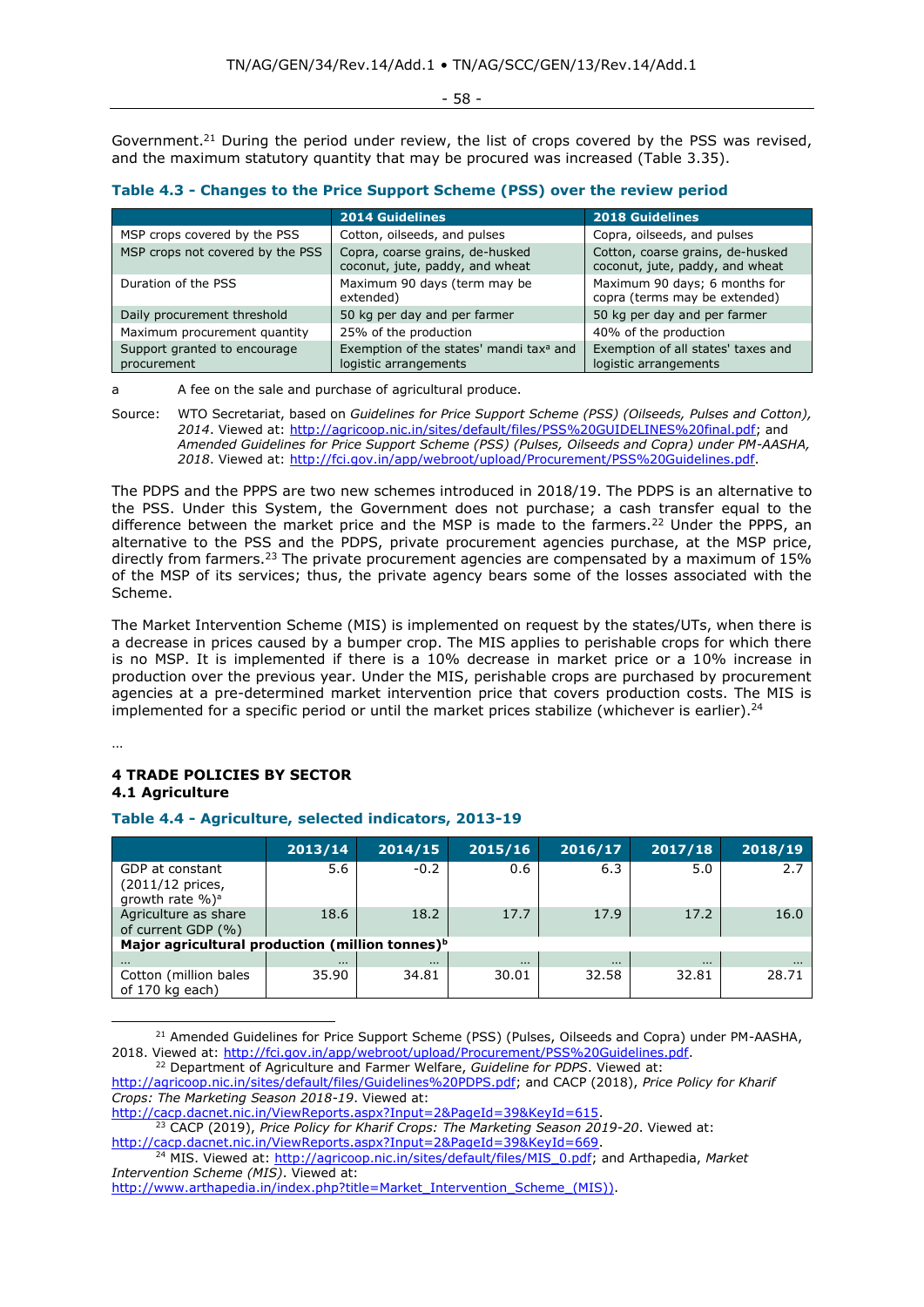|                                                                 | 2013/14   | 2014/15   | 2015/16   | 2016/17   | 2017/18   | 2018/19        |
|-----------------------------------------------------------------|-----------|-----------|-----------|-----------|-----------|----------------|
| Agricultural<br>exports (value in<br><b>USD million)</b>        | 43,433.09 | 39,199.69 | 32,900.77 | 33,792.31 | 39,027.03 | $\blacksquare$ |
| % of total exports                                              | 13.79     | 12.64     | 12.55     | 12.26     | 12.86     | 11.90          |
| $\cdots$                                                        | $\cdots$  | $\cdots$  | $\cdots$  | $\cdots$  | $\cdots$  | $\cdots$       |
| Cotton, raw (incl.<br>waste)                                    | 3,692.09  | 1,904.15  | 1,958.37  | 1,626.21  | 1,892.69  | $\sim$         |
|                                                                 | $\cdots$  | $\cdots$  | $\cdots$  | $\cdots$  |           | $\cdots$       |
| <b>Agricultural</b><br>imports (value in<br><b>USD million)</b> | 14,169.35 | 19,841.65 | 21,428.51 | 24,559.69 | 23,595.69 | <b>A</b> 10    |
| $\cdots$                                                        | $\cdots$  | $\cdots$  | $\cdots$  | $\cdots$  | $\cdots$  | $\cdots$       |
| Cotton, raw (incl.<br>waste)                                    | 392.68    | 507.32    | 391.98    | 945.09    | 978.42    | $\sim$         |
| $\cdots$                                                        | $\cdots$  | $\cdots$  | $\cdots$  | $\cdots$  | $\cdots$  | $\cdots$       |

- 59 -

.. Not available.

a Includes agriculture, forestry and fisheries.

b 2017/18 figures are  $4<sup>th</sup>$  advance estimates.

Source: Department of Agriculture, Cooperation and Farmers' Welfare, Directorate of Economics and Statistics, *Agricultural Statistics at a Glance 2018.*

# **4.1.3 Measures affecting production 4.1.3.2 Support prices**

# **Table 4.5 - Minimum support prices, 2014–20**

## (INR per quintal)

| Commodity/variety | 2014/15  | 2018/19  | 2019/20  |
|-------------------|----------|----------|----------|
| .                 | .        | .        | .        |
| Cotton            |          |          |          |
| - medium staple   | 3,750    | 5,150    | 5,255    |
| - long staple     | 4,050    | 5,450    | 5,550    |
|                   | $\cdots$ | $\cdots$ | $\cdots$ |

Source: Ministry of Agriculture and Farmers' Welfare, Directorate of Economics and Statistics.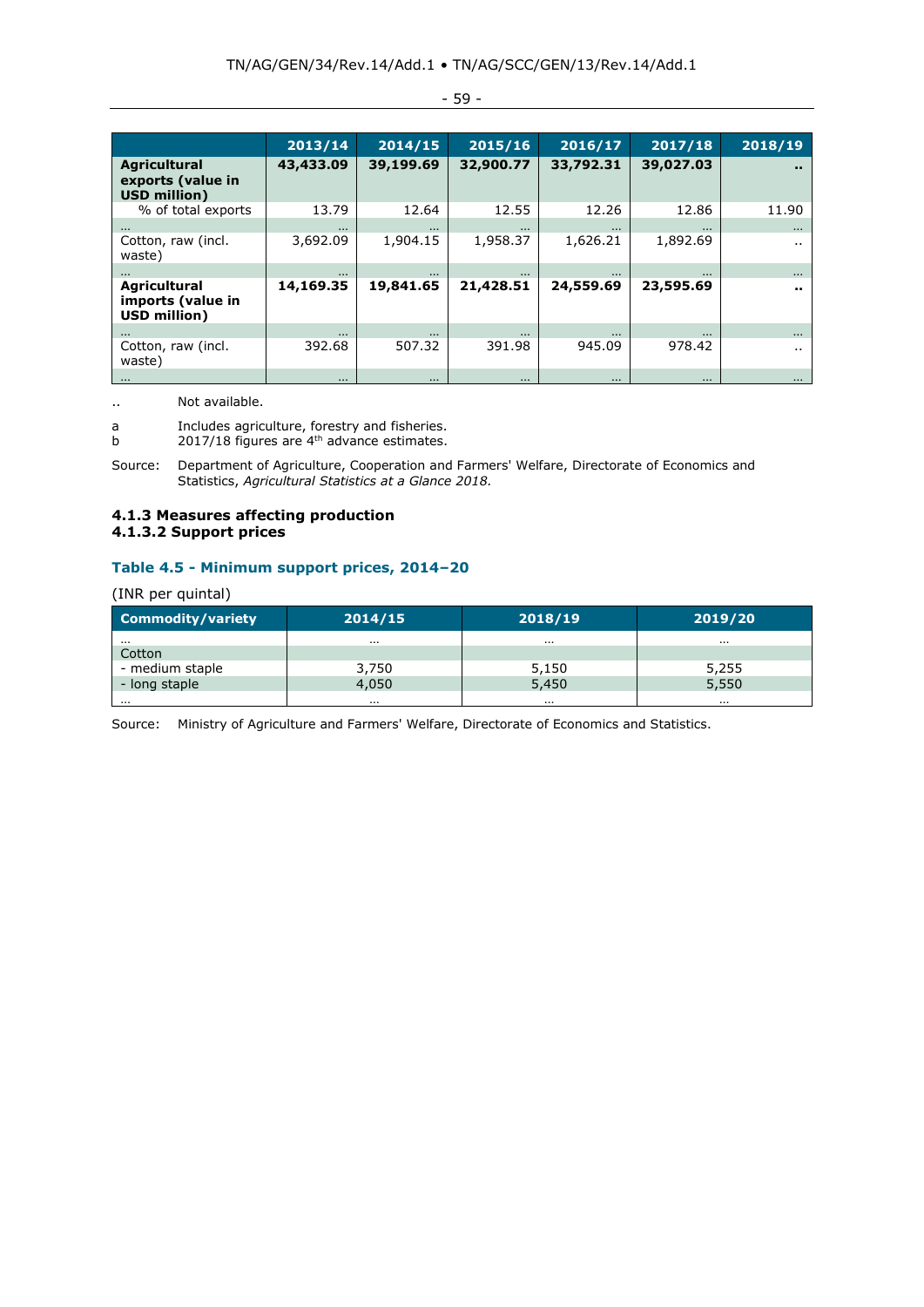- 60 -

# **MAURITIUS (OCTOBER 2014) - SECRETARIAT REPORT (WT/TPR/S/304/REV.1)**

# **APPENDIX TABLES**

# **Table A1.3 - Merchandise imports by product group, 2007-13**

(USD million and %)

|                                                           | 2007     | 2008     | 2009     | 2010     | 2011     | 2012     | 2013     |
|-----------------------------------------------------------|----------|----------|----------|----------|----------|----------|----------|
| Total (USD million)                                       | 3,901    | 4,670    | 3,725    | 4,402    | 5,159    | 5,772    | 5,398    |
|                                                           | (%)      |          |          |          |          |          |          |
| Total primary products                                    | 40.7     | 45.9     | 40.7     | 43.4     | 46.9     | 45.5     | 47.0     |
| Agriculture                                               | 21.3     | 23.5     | 23.9     | 23.1     | 24.2     | 23.5     | 24.2     |
| $\cdots$                                                  | $\cdots$ |          |          | $\cdots$ | $\cdots$ |          | $\cdots$ |
| Agricultural raw material                                 | 2.5      | 2.6      | 2.4      | 2.2      | 3.0      | 2.0      | 2.2      |
| 2631 Cotton (other than linters), not carded or<br>combed | 0.9      | 1.2      | 0.9      | 0.8      | 1.5      | 0.8      | 0.8      |
| $\cdots$                                                  | $\cdots$ | $\cdots$ | $\cdots$ | $\cdots$ | $\cdots$ | $\cdots$ | $\cdots$ |

Source: UNSD Comtrade database, SITC Rev.3.

# **Table A3.1 - VAT-exempt supplies, 2013**

| <b>Item</b>                                                                                       |
|---------------------------------------------------------------------------------------------------|
| $\cdots$                                                                                          |
| Cotton of headings 52.01, 52.02 and 52.03                                                         |
| $\cdots$                                                                                          |
| Coursey Unlus Added Tay Act 1000 (Canselidated Version with amondments to 1 Contempor 2012) First |

Source: Value Added Tax Act 1998 (Consolidated Version with amendments to 1 September 2013), First Schedule. Viewed at[: http://mra.gov.mu/download/VATAct\\_Proclamation\\_38\\_2013.pdf](http://mra.gov.mu/download/VATAct_Proclamation_38_2013.pdf) and [http://mra.gov.mu/download/VATAct\\_Proclamation\\_38\\_2013.pdf.](http://mra.gov.mu/download/VATAct_Proclamation_38_2013.pdf)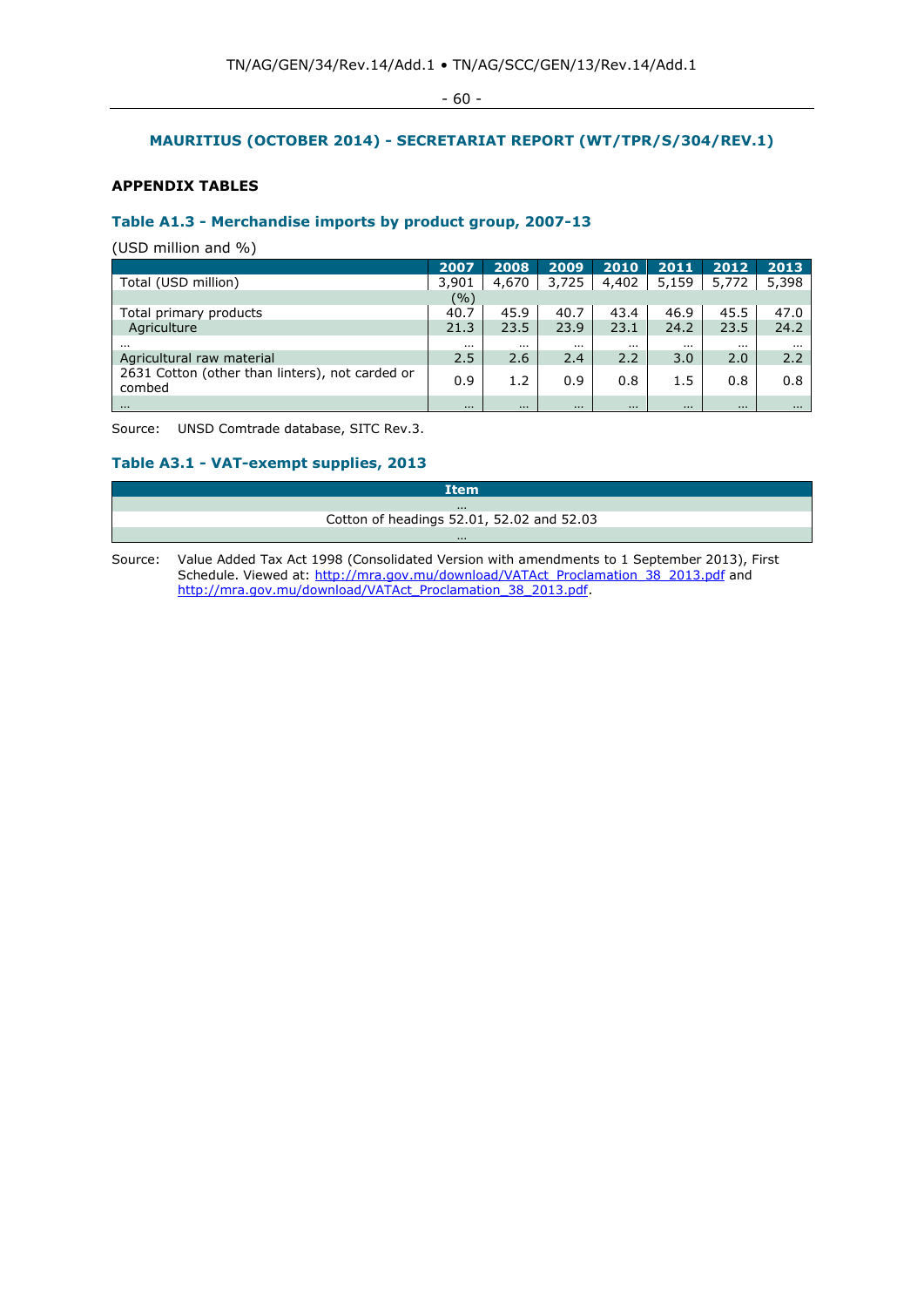# **MOROCCO (FEBRUARY 2016) - SECRETARIAT REPORT (WT/TPR/S/329)**

# **4 TRADE POLICIES BY SECTOR**

**4.1 Agriculture and agro-industry**

# **4.1.1 Overview**

# **Table 4.2 - Main imports of agricultural products, 2008-2014**

(USD million)

| <b>Products</b>                      | 2008     | 2009     | 2010     | 2011     | 2012     | 2013     | 2014     |
|--------------------------------------|----------|----------|----------|----------|----------|----------|----------|
| Total imports                        | 42,322   | 32,882   | 35,379   | 44,263   | 44,790   | 45,186   | 46,035   |
| Agriculture                          | 5,191    | 3,809    | 4,197    | 5,797    | 5,773    | 5,042    | 5,811    |
| % of total                           | 12.3     | 11.6     | 11.9     | 13.1     | 12.9     | 11.2     | 12.6     |
| <b>Main products</b>                 |          |          |          |          |          |          |          |
| $\cdots$                             | $\cdots$ | $\cdots$ | $\cdots$ |          | $\cdots$ | $\cdots$ | $\cdots$ |
| HS 5201 Cotton, not carded or combed | 76       | 49       | 71       | 123      | 79       | 71       | 73       |
| $\cdots$                             | $\cdots$ | $\cdots$ | $\cdots$ | $\cdots$ | $\cdots$ | $\cdots$ | $\cdots$ |

Note: Agriculture by WTO definition.

Source: WTO Secretariat calculations based on data from the UNSD Comtrade database; statistics from the Moroccan Foreign Exchange Board for 2014.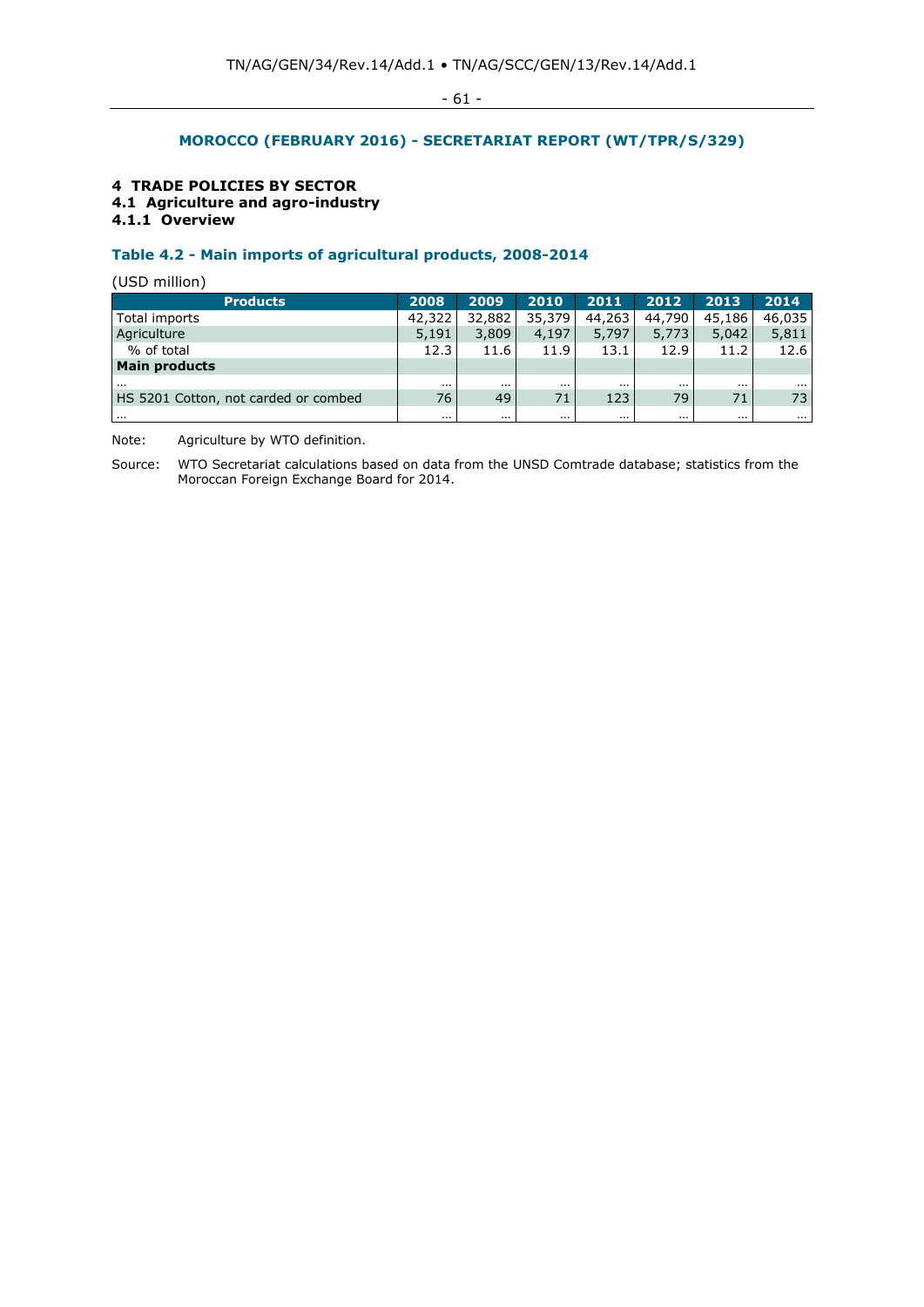# **PAKISTAN (MARCH 2015) - SECRETARIAT REPORT (WT/TPR/S/311/REV.1)**

## **3 TRADE POLICIES AND PRACTICES BY MEASURE**

## **3.3 Measures Directly Affecting Exports**

**3.3.1 Registration, documentation, clearance, inspection, and minimum prices** 

The Trade Development Authority of Pakistan (TDAP) under the Ministry of Commerce succeeded the Export Promotion Bureau (EPB) in 2006 and has pursued a more holistic strategy with respect to global trade development compared to its predecessor. …

…

Export contract registration with TDAP remains a requirement for export of cotton. …

#### **3.3.3 Export prohibitions, restrictions, and licensing 3.3.3.2 Export licensing and restrictions**

# **Table 3.8 - Exports subject to certain conditions**

|          | <b>HS Code</b> | Item/goods | <b>Condition/procedure/formalities</b>                                                                                         |
|----------|----------------|------------|--------------------------------------------------------------------------------------------------------------------------------|
| $\cdots$ | $\cdots$       |            | $\cdots$                                                                                                                       |
| ١O       | 5201.0000      | Cotton     | (i) Export contract registration with TDAP and classification<br>certificate issued by the Pakistan Cotton Standards Institute |
| $\cdots$ | $\cdots$       | $\cdots$   | $\cdots$                                                                                                                       |

Source: Export Policy Order 2013, Ministry of Commerce.

# **4 TRADE POLICIES BY SECTOR 4.2 Agriculture**

- **4.2.3 Key sub-sectors**
- **4.2.3.1 Crops**

# **Table 4.2 - Area and production of important crops, 2009-14**

(Area "000" hectares and production "000" tonnes)

|                     |             | 2009/10    |          | 2010/11       | 2011/12  |            | 2012/13  |            | 2013/14  |               |
|---------------------|-------------|------------|----------|---------------|----------|------------|----------|------------|----------|---------------|
| <b>Crops</b>        | <b>Area</b> | Production | Area     | oduction<br>՟ | 69<br>ă  | Production | 69<br>ā  | Production | Area     | oduction<br>ă |
| $\cdots$            | $\cdots$    | $\cdots$   | $\cdots$ | $\cdots$      | $\cdots$ | $\cdots$   | $\cdots$ | $\cdots$   | $\cdots$ | $\cdots$      |
| Cotton <sup>a</sup> | 3,106       | 12,913     | 2,689    | 11,460        | 2,834.5  | 13,595.0   | 2,878.8  | 13,030.7   | 2,805.7  | 12,769.0      |
| $\cdots$            | $\cdots$    | $\cdots$   | $\cdots$ | $\cdots$      | $\cdots$ | $\cdots$   | $\cdots$ | $\cdots$   | $\cdots$ | $\cdots$      |

a Cotton production is in thousand bales (375 lbs per bale).

Source: Pakistan Bureau of Statistics.

#### **4.2.3.1.4 Cotton**

Pakistan is the fourth largest cotton producer in the world. Cotton is cultivated by around 1.6 million farmers, mostly with smallholdings of less than five hectares. Yields have been largely stagnant for the last several years. Cotton is exported as a raw material, but also provides an essential input to the domestic textiles industry.

The Pakistan Central Cotton Committee (PCCC), a semi-autonomous body in the Ministry of Textile Industry has as an objective to improve the sector's productivity. Its annual budget of PRs 500 to 600 million is funded by a cess payable by the mills. Support prices for cotton were abandoned in 2008. Export contracts on cotton must be registered, with exports being subject to mandatory quality inspection and certification.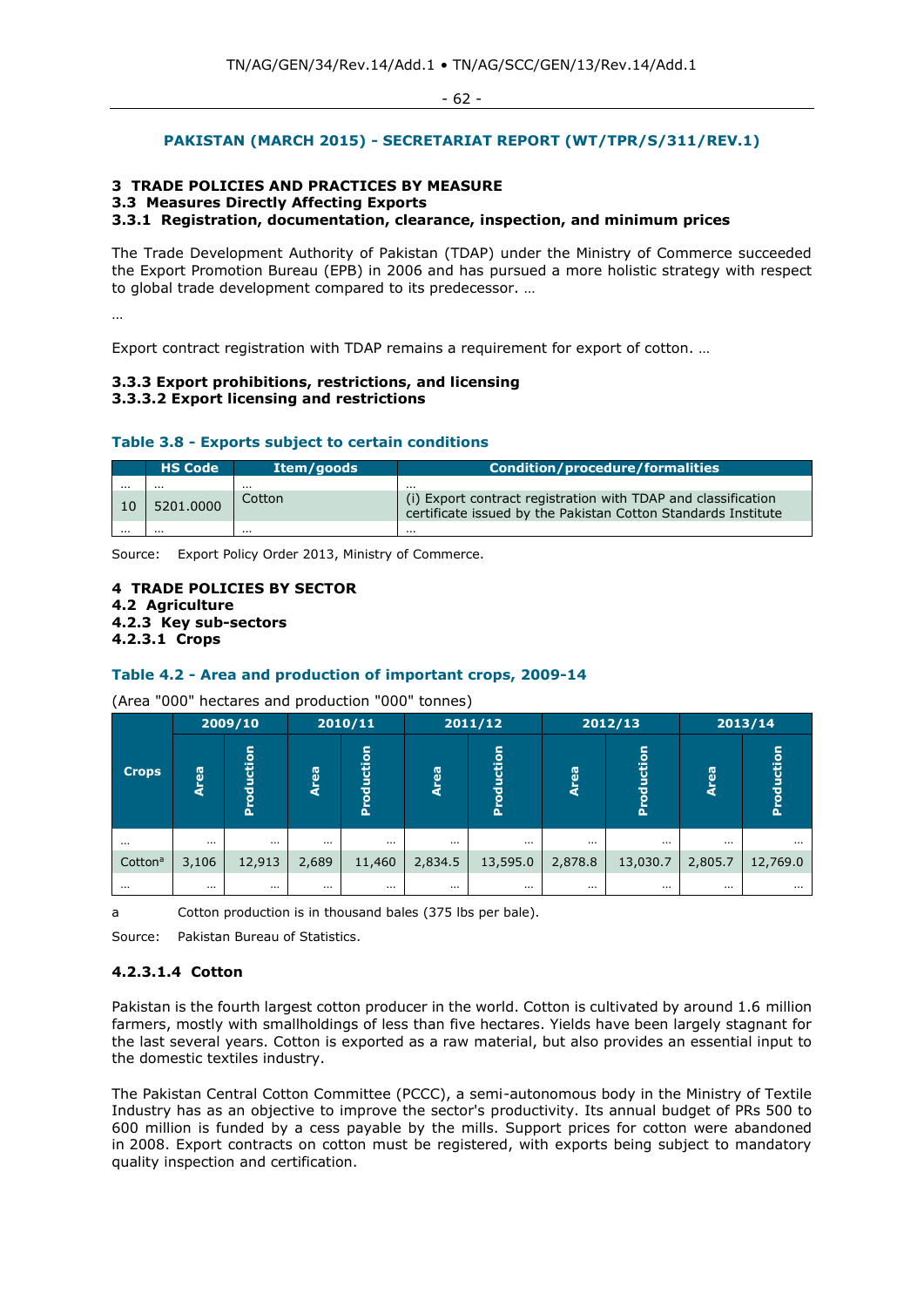- 63 -

Exports of raw cotton amounted to USD 217 million in 2013, whereas exports of cotton yarn amounted to USD 2.2 billion. Pakistan also imports high-quality cotton, to blend with domestic cotton and to produce quality fabrics; imports amounted to USD 757 million of raw cotton and USD 151 million of cotton yarn in 2013. The average MFN tariff on cotton imports is 3.8%, with tariffs ranging from 1% to 10%.

## **APPENDIX TABLES**

# **Table A1.2 - Pakistan's merchandise imports by group of products, 2007-13**

(USD billion and %)

|                                                              | 2007     | 2008     | 2009     | 2010         | 2011     | 2012     | 2013     |
|--------------------------------------------------------------|----------|----------|----------|--------------|----------|----------|----------|
| Total imports (USD billion)                                  | 32.59    | 42.33    | 31.58    | 37.54        | 43.58    | 43.81    | 43.78    |
|                                                              |          |          |          | (% of total) |          |          |          |
| Total primary products                                       | 43.2     | 53.1     | 47.2     | 51.2         | 53.7     | 53.9     | 52.2     |
| Agriculture                                                  | 13.9     | 16.8     | 15.6     | 17.9         | 16.9     | 14.9     | 14.5     |
| $\cdots$                                                     | $\cdots$ | $\cdots$ | $\cdots$ | $\cdots$     | $\cdots$ | $\cdots$ | $\cdots$ |
| 2631 Cotton (other than<br>linters), not carded or<br>combed | 2.7      | 2.8      | 1.5      | 2.0          | 1.9      | 1.3      | 1.7      |
|                                                              | $\cdots$ | $\cdots$ | $\cdots$ | $\cdots$     |          | $\cdots$ | $\cdots$ |

Source: UNSD, Comtrade database (SITC Rev.3).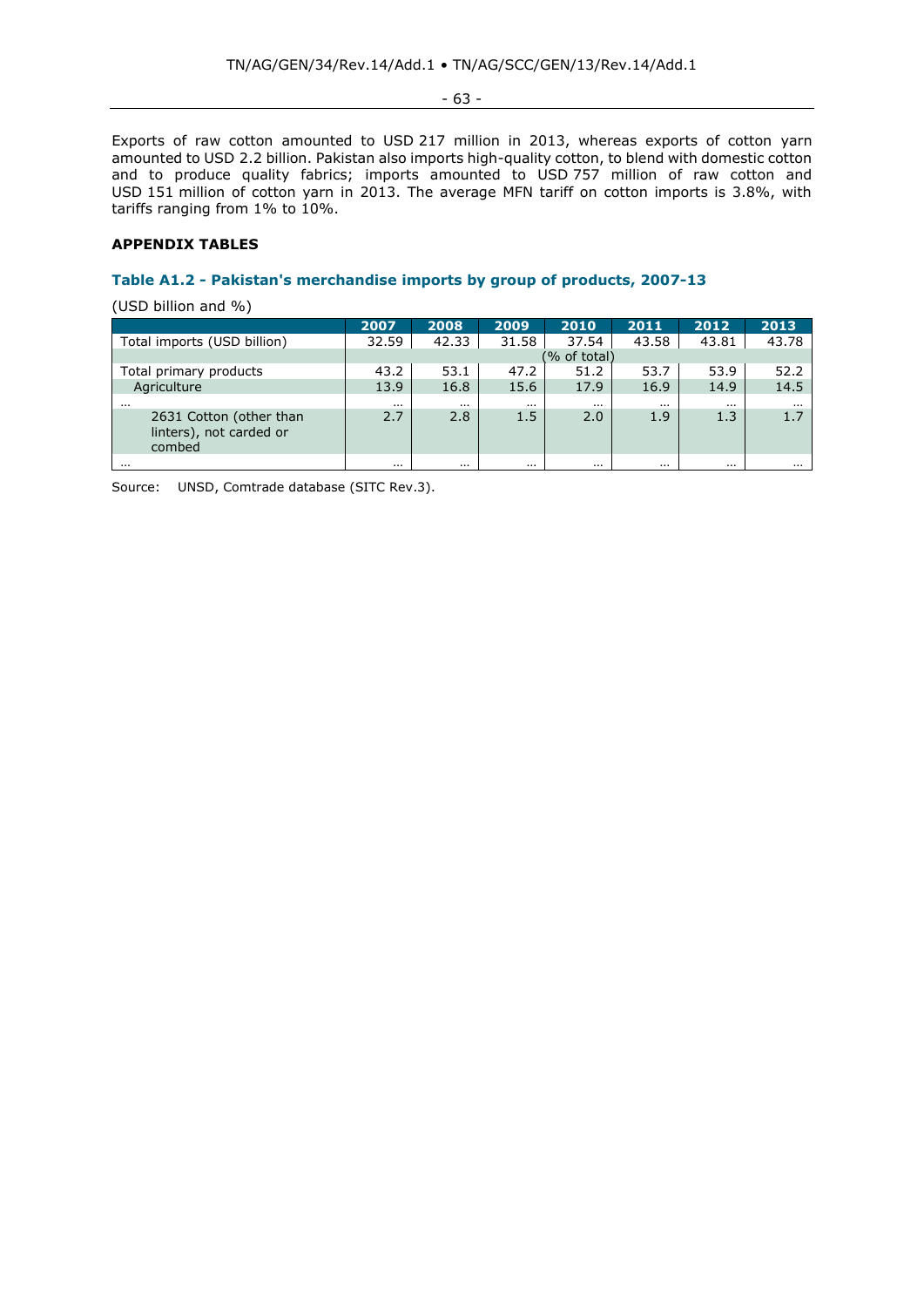- 64 -

# **PERU (OCTOBER 2019) - SECRETARIAT REPORT (WT/TPR/S/393)**

# **APPENDIX TABLES**

# **Table A1.2 - Total merchandise imports by HS section, 2012-18**

(USD million and %)

| <b>Description</b> | 2012           | 2013   | 2014   | 2015     | 2016     | 2017   | 2018   |  |
|--------------------|----------------|--------|--------|----------|----------|--------|--------|--|
| Total imports      | 42.169         | 43,327 | 42,184 | 38,036   | 36,153   | 39,788 | 43,136 |  |
|                    | (% of imports) |        |        |          |          |        |        |  |
|                    | $\cdots$       |        |        |          |          | .      |        |  |
| 52.<br>Cotton      | 0.9            | 0.8    | 0.9    | 0.8      | 0.7      | 0.8    | 0.8    |  |
| .                  | $\cdots$       |        |        | $\cdots$ | $\cdots$ | .      |        |  |

Source: WTO Secretariat calculations, based on data provided by the authorities.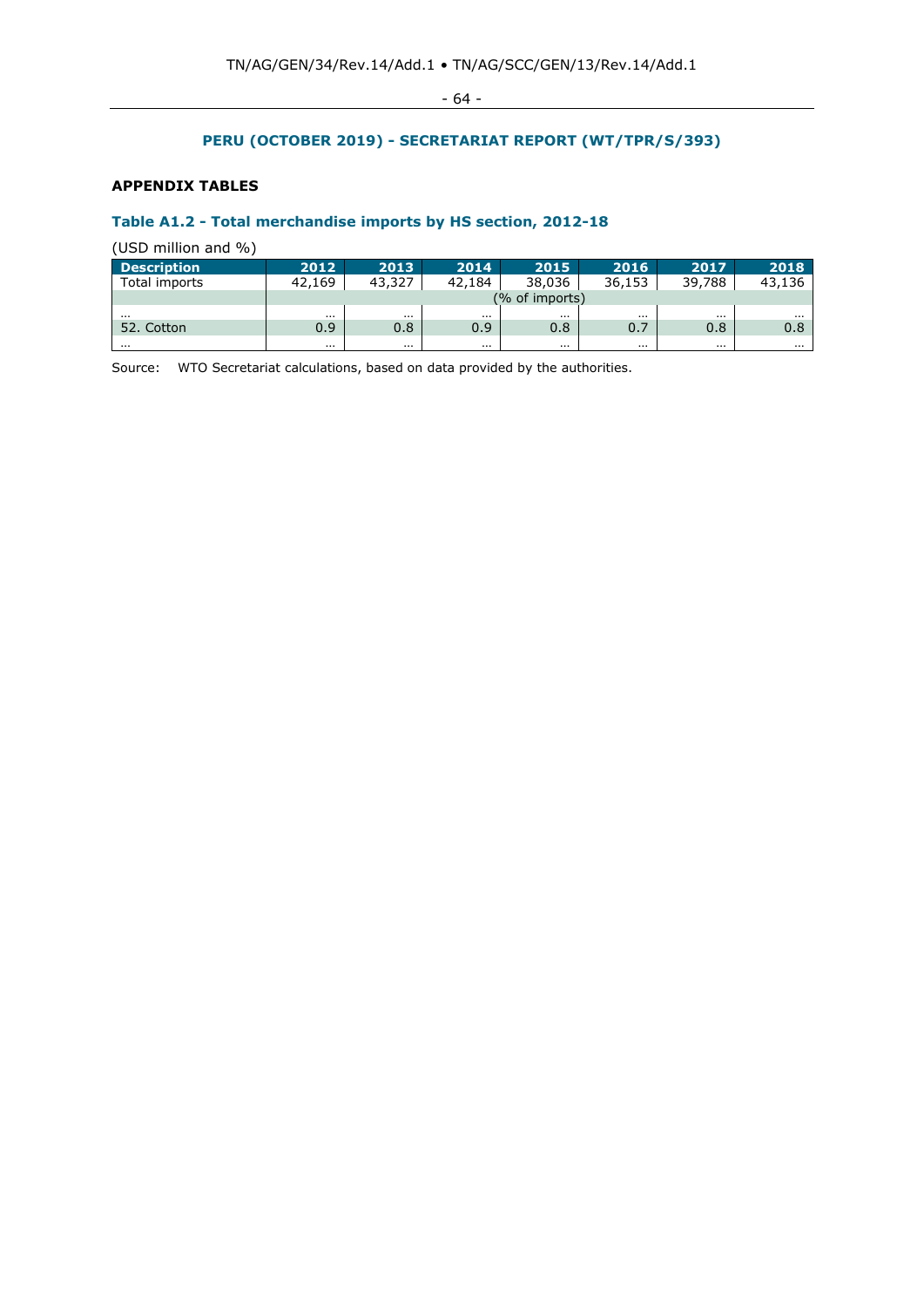- 65 -

#### **SOUTH AFRICA (NOVEMBER 2015) - SECRETARIAT REPORT (WT/TPR/S/324/REV.1) 25**

#### **3 TRADE POLICIES AND PRACTICES BY MEASURE 3.3 Measures affecting production and trade 3.3.2 Competition policy and price controls 3.3.2.2 Price control**

In general, prices in South Africa are market-determined. Guideline prices, for agricultural products subject to levies, continue to be determined under the Marketing of Agricultural Products Act (Act No. 47 of 1996), to ensure that the levy does not exceed 5% of the actual price. Guideline prices are determined for the wine industries, milk and dairy products, as well as cotton lint.

# **4 TRADE POLICIES BY SECTOR 4.1 Agriculture 4.1.2 Policy**

…

…

Levies continue to apply to the export and/or production of the following products: ..., cotton, ...

<sup>&</sup>lt;sup>25</sup> Trade Policy Review of the Southern African Customs Union (SACU).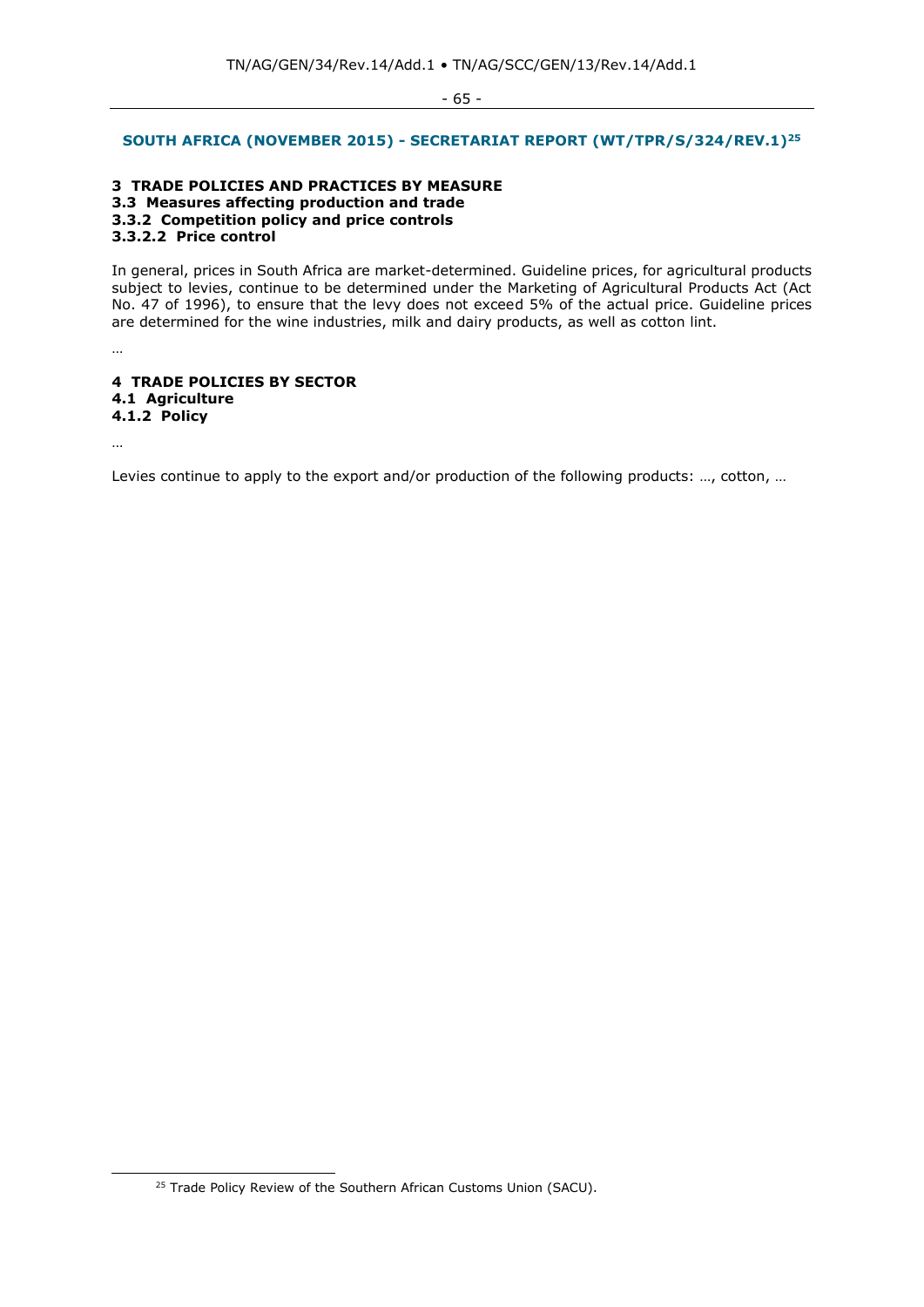- 66 -

## **THAILAND (NOVEMBER 2020) - SECRETARIAT REPORT (WT/TPR/S/400)**

## **3 TRADE POLICIES AND PRACTICES BY MEASURE**

# **3.3 Measures Affecting Production and Trade**

# **3.3.6 Competition policy and price regulation**

## **3.3.6.4 Price regulation and control**

The legal and institutional framework for price regulation has not changed since the previous Review. The Price of Goods and Services Act B.E. 2542 (1999) is the main piece of legislation in this regard.<sup>26</sup> The purpose of the Act is to ensure the fair price of goods and services, and their adequate supply. The Central Commission on Prices of Goods and Services (CCP), established in accordance with the Act and located in the Department of Internal Trade at the Ministry of Commerce, is the competent authority for implementing relevant policies under the Act. The main responsibilities of the CCP include: (i) to designate controlled goods or services; (ii) to prescribe price controls and/or other control measures for such goods or services; (iii) to enforce the measures and monitor implementation; and (iv) to review complaints and make appropriate decisions thereon. In addition to the CPP, provincial commissions were established under the Act to monitor prices locally.

Once the CPP, with the approval of the Cabinet, issues a notification designating controlled goods or services, it has the power to fix or maintain the price of such goods or services or to fix the distributor's maximum per unit profit rate. It also has the power to prescribe rules, procedures and conditions with regard to the production, import, export, purchase, distribution or storage of the controlled goods or services, and to prescribe measures to prevent hoarding of such goods or services.<sup>27</sup> In addition, the CPP may require business operators to display the prices of their goods or services.<sup>28</sup>

The CCP maintains two types of lists: one list contains goods and services under price monitoring (Table 3.26), and the other contains goods and services subject to price control (Table 3.27). Both lists are updated regularly.

#### **Table 4.6 - Goods and services subject to price monitoring, March 2020**

| List                | <b>Products</b>                                                                                                                            |
|---------------------|--------------------------------------------------------------------------------------------------------------------------------------------|
| Goods               |                                                                                                                                            |
| Sensitive list      | 1. sugar, 2. vegetable oil, 3. diesel, 4. medical masks                                                                                    |
| Priority watch list | 1. pesticides and fungicides, 2. products that contain ethyl alcohol as a component for hand<br>hygiene, 3. scrap paper and recycled paper |
| Watch list          | 85. cotton buds                                                                                                                            |
| Services            |                                                                                                                                            |
| $\cdots$            | $\cdots$                                                                                                                                   |

Source: Information provided by the authorities.

# **4 TRADE POLICIES BY SECTOR**

#### **4.1 Agriculture 4.1.2 Trade**

# **Table 4.7 - Imports of selected agricultural products, 2015-19**

| <b>HS</b> code                    |             | 2015     | 2016  | 2017     | 2018     | 2019     |
|-----------------------------------|-------------|----------|-------|----------|----------|----------|
| $\cdots$                          | $\cdots$    | $\cdots$ | .     | $\cdots$ | $\cdots$ | $\cdots$ |
| 5201 Cotton, not carded or combed | USD million | 534.1    | 430.7 | 484.2    | 521.0    | 387.     |
|                                   | '000 tonnes | 503.9    | 256.8 | 254.7    | 258.9    | 205.1    |
| .                                 | $\cdots$    | $\cdots$ | .     | $\cdots$ | $\cdots$ | $\cdots$ |

Not available.

Source: Ministry of Commerce; and the Customs Department.

<sup>&</sup>lt;sup>26</sup> Price of Goods and Services Act, B.E. 2542 (1999) (English translation). Viewed at: [https://www.dit.go.th/en/backoffice/uploadfile/255609171740127152262.pdf.](https://www.dit.go.th/en/backoffice/uploadfile/255609171740127152262.pdf)

<sup>&</sup>lt;sup>27</sup> Section 25, Price of Goods and Services Act, B.E. 2542 (1999).

<sup>&</sup>lt;sup>28</sup> Section 28, Price of Goods and Services Act, B.E. 2542 (1999).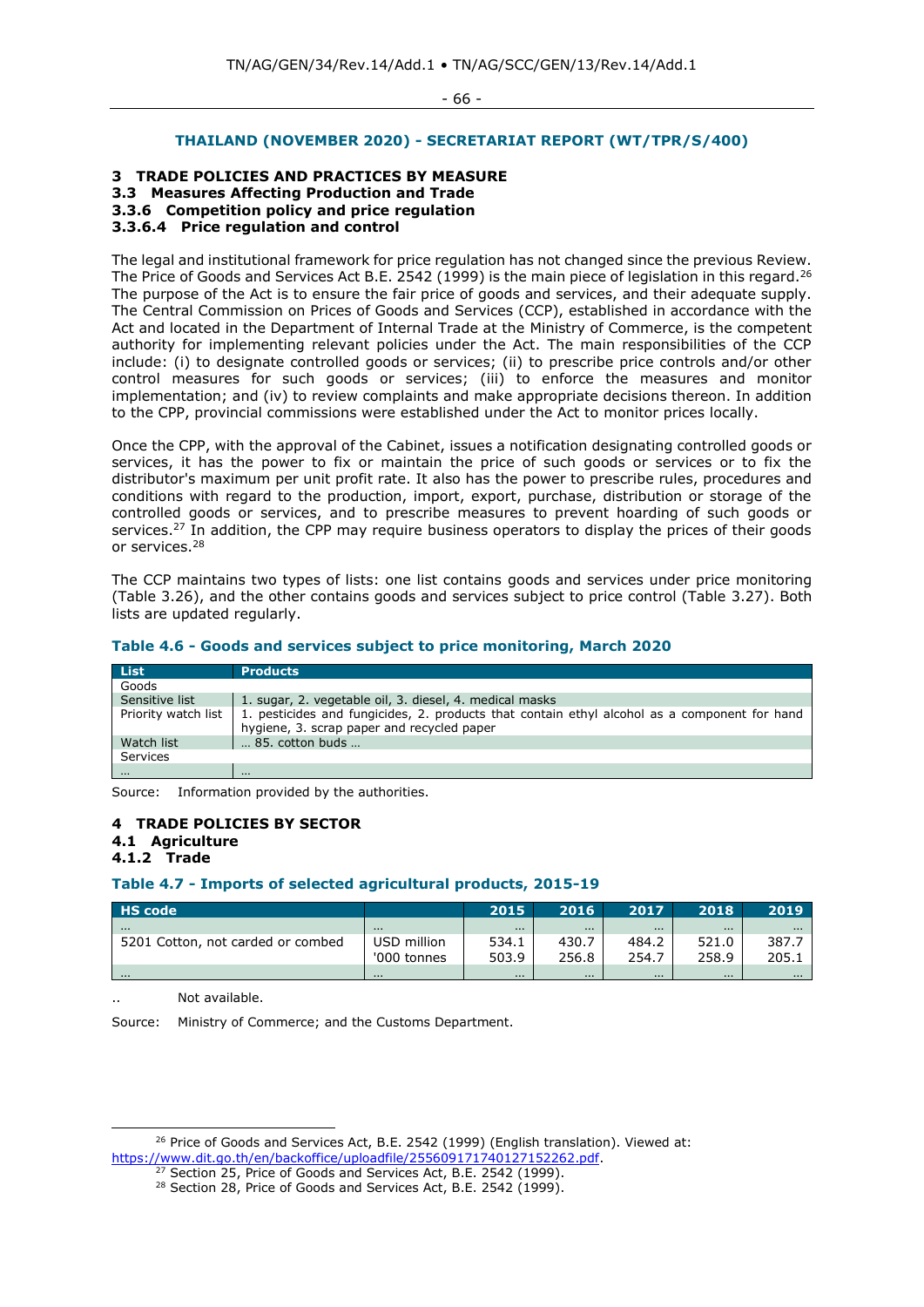- 67 -

# **TURKEY (MARCH 2016) - SECRETARIAT REPORT (WT/TPR/S/331)**

# **3 TRADE POLICIES AND PRACTICES BY MEASURE**

# **3.1 Measures Directly Affecting Imports**

## **3.1.8 Contingency measures**

# **3.1.8.1 Anti-dumping and countervailing measures**

… One anti-dumping investigation has been initiated ex officio with respect to the United States on cotton. …

…

…

Over the review period, there has been considerable anti-dumping activity. Since the beginning of 2012, 25 new investigations have been initiated and 14 new measures have been imposed; many of these have affected more than one WTO Member (Table A3.2). Additionally, various existing antidumping measures have been extended (Table A3.3). Since 2012, a concern has been raised by the United States in a meeting of the Committee on Anti-Dumping Practices about Turkey's investigation on cotton.<sup>29</sup>

# **Table A3.2 - New anti-dumping investigations initiated and measures imposed or terminated, 2012-15**

| Products concerned | Exporter(s) affected | <b>Status</b>                                  |
|--------------------|----------------------|------------------------------------------------|
| $\cdots$           | $\cdots$             | $\cdots$                                       |
| Cotton (HS 5201)   | United States        | Initiation of investigation on 18 October 2014 |
| $\cdots$           | $\cdots$             | $\cdots$                                       |

Source: WTO document WT/TPR/OV/W/9, 3 July 2015 and information provided by the authorities.

## **3.1.8.2 Safeguard measures**

…

Since the beginning of 2012, Turkey has launched five safeguard investigations. At mid-October 2015, two of these were still ongoing, definitive safeguard measures had been imposed on another two, and one investigation was completed with no definitive measure imposed. Existing safeguard measures were extended in eight cases; and of these, one expired in 2014 (footwear) and two expired in 2015 (matches and motorcycles) (Table A3.4). On 31 December 2012, ahead of schedule, Turkey terminated the safeguard measure on cotton yarn. …

Over the review period, Turkey has responded to questions posed by India in the WTO Committee on Safeguards regarding certain aspects of determination of serious injury in the context of Turkey's notifications on polyethylene terephthalate and certain types of cotton yarn.<sup>30</sup> ... …

# **Table A3.4 - Safeguard investigations initiated and measures imposed or extended, 2012-15**

| <b>Date original</b><br>investigation published<br>in the Official Gazette | Product(s)<br>subject to<br>investigation                                       | <b>Imposition of safeguard</b><br>measure                                                                                                                                                                                                                                                                                 | <b>Extension of safeguard</b><br>measure                                                                                                                                                                                                                                                                    |
|----------------------------------------------------------------------------|---------------------------------------------------------------------------------|---------------------------------------------------------------------------------------------------------------------------------------------------------------------------------------------------------------------------------------------------------------------------------------------------------------------------|-------------------------------------------------------------------------------------------------------------------------------------------------------------------------------------------------------------------------------------------------------------------------------------------------------------|
|                                                                            |                                                                                 |                                                                                                                                                                                                                                                                                                                           |                                                                                                                                                                                                                                                                                                             |
| 21.10.2008                                                                 | Cotton yarn<br><b>Turkev</b><br>terminated<br>this measure<br>as of<br>31/12/12 | 15/7/2008-14/7/2011<br>Application of variable duty with<br>liberalization annually:<br>$1st$ period: 20% max. USD $1/kg-$<br>min. USD 0.35/kg;<br>2 <sup>nd</sup> period: 19% max.<br>USD 0.95/kg-min. USD 0.33/kg;<br>3rd period: 18% max.<br>USD 0.90/kg-min USD 0.31/kg.<br>Various developing countries<br>excluded. | 15/7/2011-14/7/2014<br>Application of variable duty with<br>liberalization annually:<br>$1st$ period: 10% max.<br>USD 0.85/kg-min USD 0.29/kg;<br>$2nd$ period: 9% max.<br>USD 0.80/kg-min USD 0.26/kg;<br>3rd period: 8% max.<br>USD 0.75/kg-min USD 0.23/kg.<br>Various developing countries<br>excluded. |
| $\cdots$                                                                   | $\cdots$                                                                        | $\cdots$                                                                                                                                                                                                                                                                                                                  | $\cdots$                                                                                                                                                                                                                                                                                                    |

Source: Turkey's notifications to the WTO Committee on Safeguards.

<sup>29</sup> WTO document G/ADP/M/48, 6 August 2015.

<sup>&</sup>lt;sup>30</sup> WTO documents G/SG/Q2/TUR/6/Rev.1, 11 May 2012 and G/SG/Q2/TUR/6, 4 May 2012.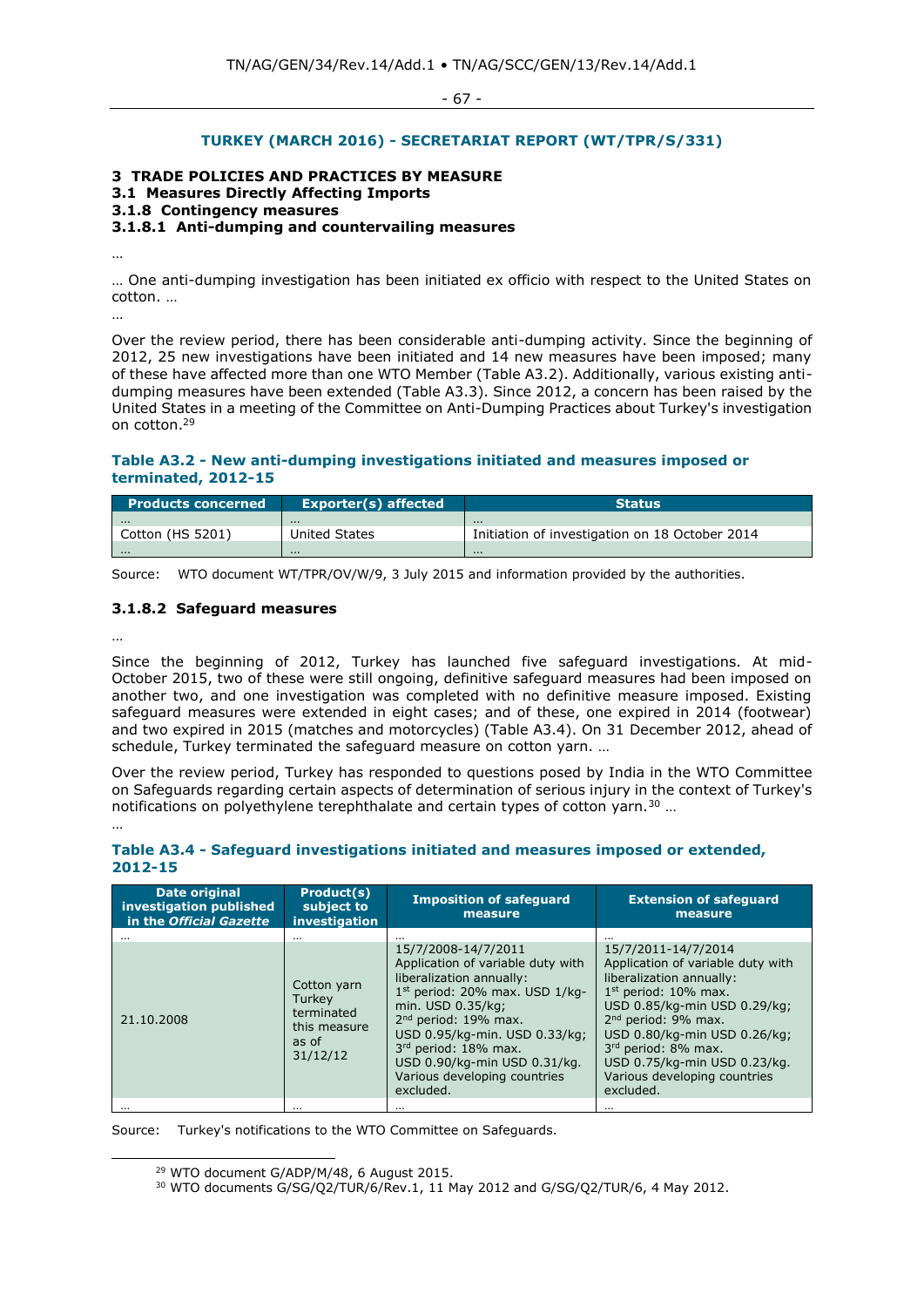## **3.1.9 Standards and other technical requirements 3.1.9.4 Controls at the border**

…

In 2011, Turkey started pilot implementation of a risk-based trade control system, TAREKS, to carry out safety checks on imported and exported goods on the basis of risk. Consequently, since January 2012, conformity assessment of certain imported goods (toys, medical devices, telecommunication products, personal protective equipment, batteries and accumulators, construction products, and shoes) and as of August 2012, transactions related to cotton controls have been taken under the scope of TAREKS. …

TAREKS introduces a new risk assessment understanding and emphasizes the control of "risky" products while leaving behind the era of checking each product at each arrival at customs. TAREKS reduces bureaucratic procedures as well as the number of documents to be submitted during the control process and replaces the paper documentation. It also contributes to effective traceability and market surveillance schemes.

Quality checks for agricultural products are also part of the control process pursuant to Communique No. 2015/21 on Commercial Quality Controls on Certain Agricultural Produce at Export and Import Stage. In accordance with the Communiqué No. 2012/25, cotton is also subject to commercial quality controls at export and import stages and in the domestic market as well. See Section 3.2.4.2 for details on the export quality control of agricultural products.

# **4 TRADE POLICIES BY SECTOR 4.1 Agriculture 4.1.2 Production**

Hazelnuts are the largest earner for the fruit and nut category (Table 4.1).

# **Table 4.1 - Major crop production, 2010-14**

|                                           | <b>Production value (TL million)</b> |          |          |          |                   | (% of total) |                   |  |
|-------------------------------------------|--------------------------------------|----------|----------|----------|-------------------|--------------|-------------------|--|
|                                           | 2010                                 | 2011     | 2012     | 2013     | 2014 <sup>a</sup> | 2010         | 2014 <sup>a</sup> |  |
| Crop production (total)                   | 80,038                               | 88,979   | 87,947   | 92,453   | 97,988            | 100.0        | 100.0             |  |
|                                           |                                      |          |          |          |                   |              |                   |  |
| $\cdots$                                  | $\cdots$                             | $\cdots$ | $\cdots$ | $\cdots$ | $\cdots$          |              | $\cdots$          |  |
| Raw materials used in textiles, of which: | 2,642                                | 4,883    | 2,758    | 2,941    | 3,467             | 3.3          | 3.5               |  |
| Cotton (raw)                              | 2,642                                | 4,883    | 2,758    | 2,941    | 3,467             | 3.3          | 3.5               |  |
| $\cdots$                                  | $\cdots$                             | $\cdots$ | $\cdots$ | $\cdots$ | $\cdots$          | $\cdots$     | $\cdots$          |  |

a 2014 data is provisional.

Sources: Turkstat, Agricultural Structure (production, price, value) Publication; Turkstat, The Summary of Agricultural Statistics Publication.

## **4.1.3 Trade 4.1.3.1 Overview**

…

Over the past five years, imports of raw materials and exports of processed goods have increased in parallel: as imports of cotton, wheat, and tobacco increased, exports of textiles, flour and confectionary, and tobacco products also increased. …

…

# **Table 4.3 - Exports of agricultural products, 2010-14**

(USD million)

|          |                                              | 2010     | 2011     | 2012     | 2013     | 2014     |
|----------|----------------------------------------------|----------|----------|----------|----------|----------|
|          | <b>Total exports</b>                         | 113,979  | 134,915  | 152,537  | 151,803  | 157,715  |
|          | <b>Total agriculture exports</b>             | 11,899   | 14,350   | 15,105   | 16,707   | 17,635   |
|          | of which                                     |          |          |          |          |          |
| $\cdots$ | $\cdots$                                     | $\cdots$ | $\cdots$ | $\cdots$ | $\cdots$ | $\cdots$ |
| 1512     | Sunflower-seed, safflower or cotton-seed oil | 103      | 341      | 418      | 496      | 790      |
| $\cdots$ | $\cdots$                                     | $\cdots$ | $\cdots$ | $\cdots$ | $\cdots$ | $\cdots$ |

Source: UNSD Comtrade.

…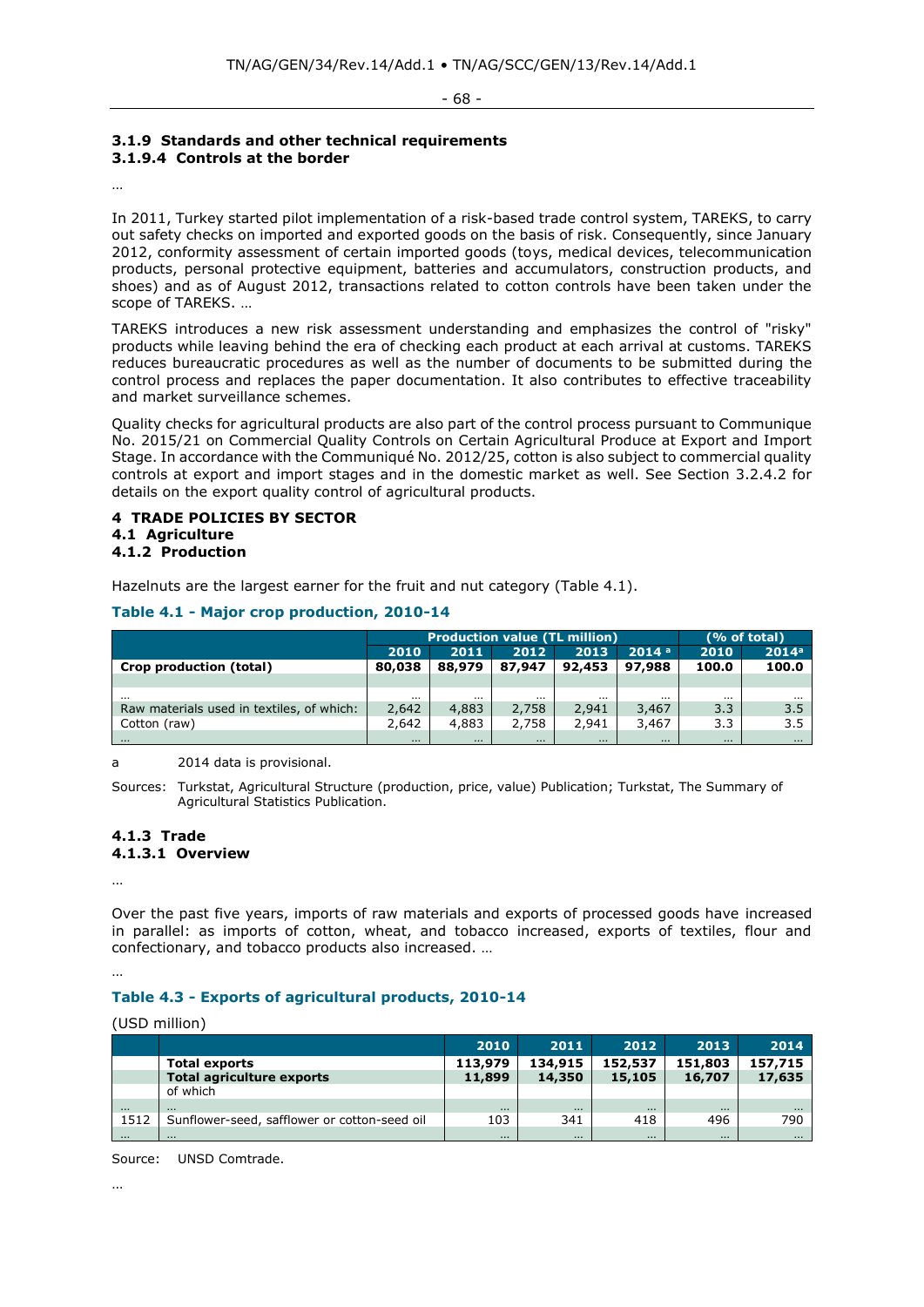- 69 -

# **Table 4.4 - Imports of agricultural products, 2010-14**

(USD million)

|          |                                         | 2010     | 2011     | 2012     | 2013     | 2014    |
|----------|-----------------------------------------|----------|----------|----------|----------|---------|
|          | <b>Total imports</b>                    | 185,541  | 240,839  | 236,544  | 251,661  | 242,224 |
|          | Total agricultural imports              | 9,865    | 13,477   | 12,599   | 13,398   | 14,554  |
|          | of which                                |          |          |          |          |         |
| 5201     | Cotton, not carded or combed            | 1,720    | 1,850    | 1,275    | 1,681    | 1,750   |
| $\cdots$ | $\cdots$                                | $\cdots$ | $\cdots$ | $\cdots$ | $\cdots$ |         |
| 1512     | Sunflower, safflower or cotton-seed oil | 274      | 629      | 988      | 919      | 1,201   |
| $\cdots$ | $\cdots$                                | $\cdots$ | $\cdots$ | $\cdots$ | $\cdots$ |         |

Source: UNSD Comtrade.

The main source of imports also depends on the product: in 2014, the United States was the main supplier of cotton (HS 5201); ...

# **4.1.4 Support programmes**

# **Table 4.8 - Main measures of agricultural support, 2011-14**

(TRY million)

|                                 | 2011      | 2012      | 2013      | 2014      |
|---------------------------------|-----------|-----------|-----------|-----------|
| Producer support estimate (PSE) | 27,022.51 | 26,041.07 | 31,385.15 | 33,888.92 |
| $\cdots$                        | $\cdots$  | $\cdots$  | $\cdots$  | $\cdots$  |
| Deficiency payments:            | 2,434.49  | 2,736.55  | 2,639.91  | 2,689.09  |
| Cotton premium                  | 792.27    | 1,123,69  | 1,037.21  | 1,075.23  |
| $\cdots$                        | $\cdots$  | $\cdots$  | $\cdots$  |           |

Source: OECD, PSE.

# **5 APPENDIX TABLES**

# **Table A2.1 - Turkey's Involvement in Dispute Settlement Cases, 1 January 2012 – 1 December 2015**

| <b>Subject</b>                                                                         | Respondent/<br>complainant/<br>appellant | <b>Request for</b><br>consultation<br>received | Status (as at<br>30 October 2014) | <b>WTO</b><br>document<br>series |
|----------------------------------------------------------------------------------------|------------------------------------------|------------------------------------------------|-----------------------------------|----------------------------------|
| <b>Panels</b>                                                                          |                                          |                                                |                                   |                                  |
| Turkey as a respondent:                                                                |                                          |                                                |                                   |                                  |
| Turkey - Safeguard Measures on<br>Imports of Cotton Yarn (other<br>than Sewing Thread) | Turkey/India                             | 13-Feb-12                                      | Consultations<br>requested        | WT/DS428                         |
| .                                                                                      | $\cdots$                                 | $\cdots$                                       | $\cdots$                          | $\cdots$                         |

Source: WTO Secretariat.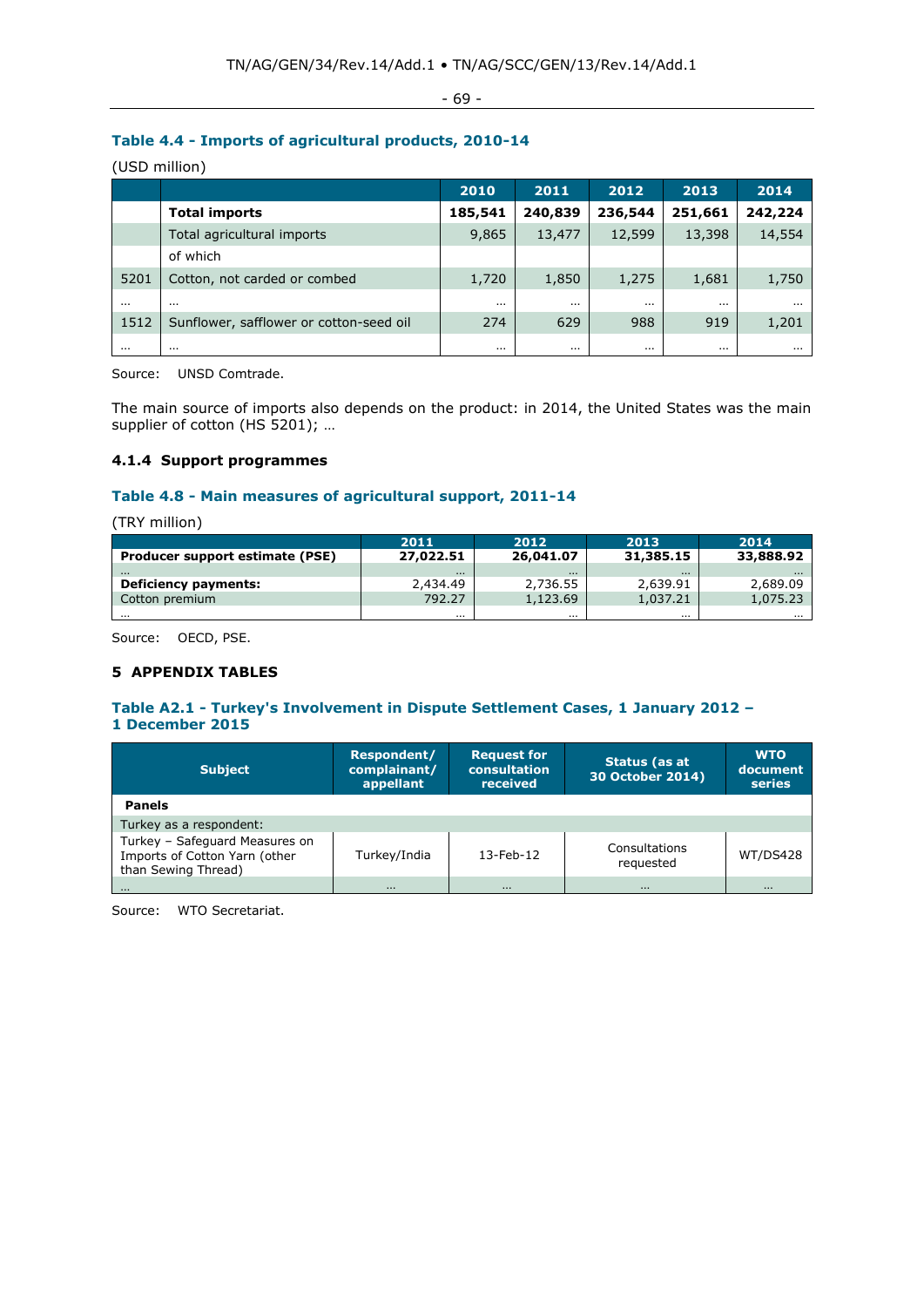- 70 -

# **UNITED STATES (DECEMBER 2018) - SECRETARIAT REPORT (WT/TPR/S/382/REV.1)**

#### **SUMMARY**

…

…The 2014 Farm Bill was amended in early 2018, through the passage of the Bipartisan Budget Act of 2018, to provide support for seed cotton, to make the Margin Protection Programme more attractive for small and medium-sized dairy farms, and to make additional disaster relief available. A programme to support the cost of cotton ginning was re-introduced as a temporary measure in March 2018. The legislative process for the 2018 Farm Bill is ongoing.

…

## **3 TRADE POLICIES AND PRACTICES BY MEASURE 3.1 Measures Directly Affecting Imports 3.1.4 Other charges affecting imports**

## **Table 3.3 - Agricultural fees, applicable since 28 December 2015**

| <b>Fee</b>    | <b>Legal reference</b>  | <b>Reason</b>       | <b>Amount of fee</b>    |
|---------------|-------------------------|---------------------|-------------------------|
| $\cdots$      | $\cdots$                | .                   | $\cdots$                |
| Cotton Import | Cotton Research and     | Cotton research,    | Varies according to the |
| Assessment    | Promotion Act of 1989 7 | promotion, consumer | product and HTS         |
|               | CFR 1205                | information         | number                  |
| $\cdots$      | $\cdots$                | $\cdots$            | $\cdots$                |

Source: CBP online information. Viewed at:

[http://www.cbp.gov/sites/default/files/documents/userfee0407\\_3.pdf](http://www.cbp.gov/sites/default/files/documents/userfee0407_3.pdf) and [https://www.aphis.usda.gov/aphis/ourfocus/business-services/user\\_fees/aqi\\_user\\_fees;](https://www.aphis.usda.gov/aphis/ourfocus/business-services/user_fees/aqi_user_fees) and information provided by the authorities.

**4 TRADE POLICIES BY SECTOR 4.1 Agriculture 4.1.1 Main features**

…

…The United States is the world's largest producer of soybeans, maize, beef, chicken, and turkey, and ranks third in the world in the production of pig meat and cotton. Market developments in the United States therefore have a considerable influence on the world market prices for many commodities.

# **Table 4.1 - Value of production, 2010-17**

| (USD billion and %) |          |          |          |          |          |          |          |          |                                    |  |  |  |
|---------------------|----------|----------|----------|----------|----------|----------|----------|----------|------------------------------------|--|--|--|
|                     | 2010     | 2011     | 2012     | 2013     | 2014     | 2015     | 2016     | 2017     | $%$ of<br><b>Total<sup>a</sup></b> |  |  |  |
| <b>Total</b>        | 334.9    | 379.5    | 396.6    | 394.3    | 406.4    | 376.2    | 355.5    | 372.7    | 100.0                              |  |  |  |
| $\cdots$            |          | $\cdots$ | $\cdots$ | $\cdots$ | $\cdots$ | $\cdots$ | $\cdots$ | $\cdots$ | $\cdots$                           |  |  |  |
| Cotton              | 7.3      | 7.0      | 6.3      | 5.2      | 5.1      | 4.0      | 5.8      | 7.2      | 1.9                                |  |  |  |
| $\cdots$            | $\cdots$ | $\cdots$ | $\cdots$ | $\cdots$ | $\cdots$ | $\cdots$ | $\cdots$ | $\cdots$ | $\cdots$                           |  |  |  |

a Percentage of total for the year 2016.

Source: USDA National Agricultural Statistics Service online. Viewed at: [https://quickstats.nass.usda.gov/;](https://quickstats.nass.usda.gov/) USDA National Agricultural Statistics Service online information, "Poultry Production and Value", different bulletins, viewed at: [http://usda.mannlib.cornell.edu/MannUsda/viewDocumentInfo.do?documentID=1130;](http://usda.mannlib.cornell.edu/MannUsda/viewDocumentInfo.do?documentID=1130) and OECD Stats, Agriculture Policy Indicators, 2017 Monitoring and Evaluation: Reference Tables.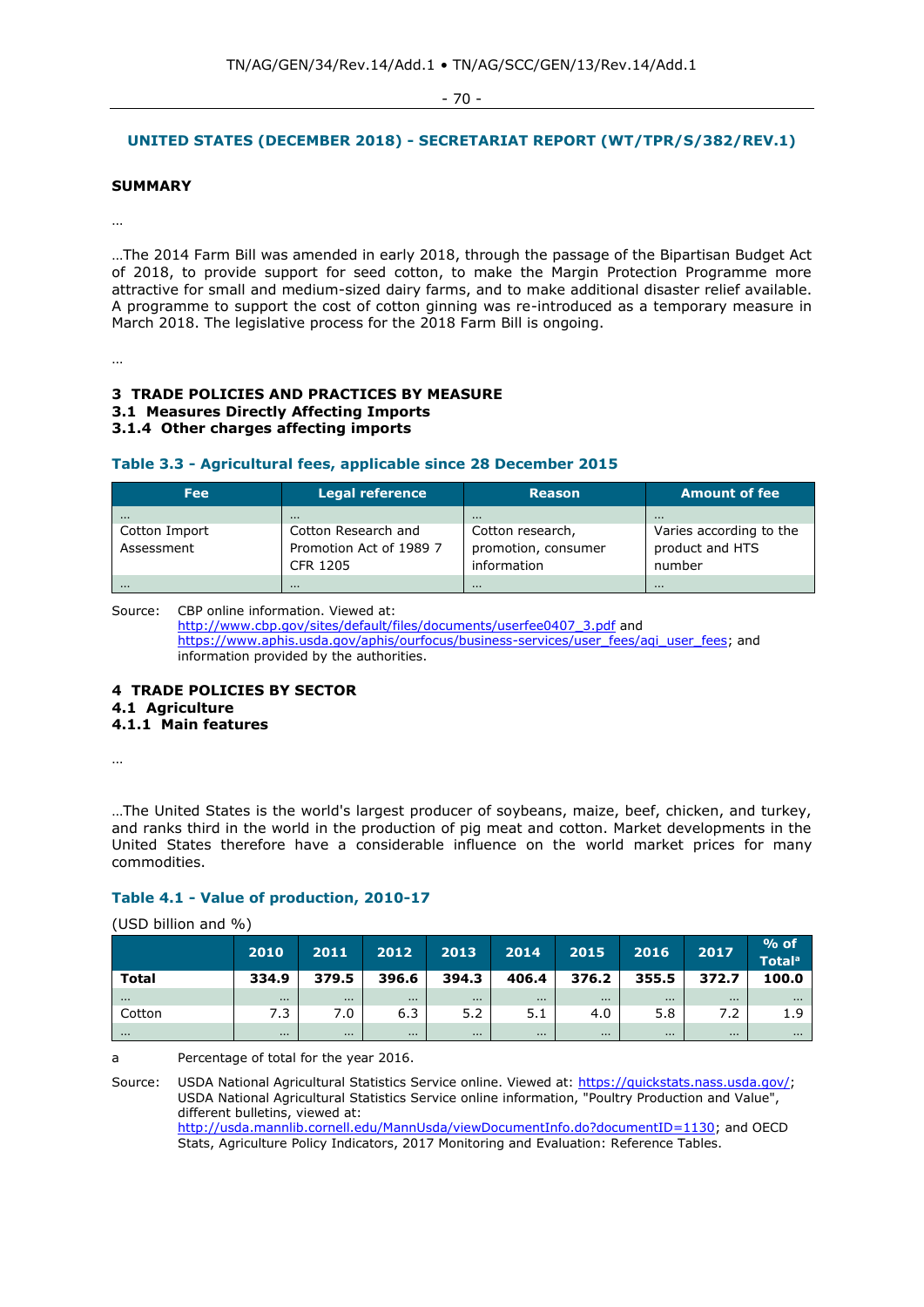- 71 -

Despite a sizable domestic market, much of agriculture is highly export oriented, particularly in the production of soybeans, maize, wheat, cotton, and chicken. The United States is the world's leading exporter of most of these commodities. …

#### **Table 4.2 - US and world production and trade of selected commodities, 2010-19**

('000 tonnes, unless otherwise indicated)

|                                 | <b>Marketing</b>     | 2010/    | 2011/           | 2012/    | 2013/    | 2014/    | 2015/    | 2016/    | 2017/    | 2018/    |
|---------------------------------|----------------------|----------|-----------------|----------|----------|----------|----------|----------|----------|----------|
|                                 | <b>vear</b>          | 11       | 12 <sub>1</sub> | 13       | 14       | 15       | 16       | 17       | 18       | 19       |
|                                 | $\cdots$             | $\cdots$ | $\cdots$        | $\cdots$ | $\cdots$ | $\cdots$ | $\cdots$ | $\cdots$ | $\cdots$ | $\cdots$ |
| Cotton (thousand 480 lb. bales) |                      |          |                 |          |          |          |          |          |          |          |
| Production                      | <b>United States</b> | 18,102   | 15,573          | 17,314   | 12,909   | 16,319   | 12,888   | 17,170   | 20,923   | 19,235   |
|                                 | % of world           | 15.4     | 12.2            | 14.0     | 10.7     | 13.7     | 13.4     | 16.1     | 16.9     | 16.0     |
| <b>Exports</b>                  | <b>United States</b> | 14,376   | 11,714          | 13,026   | 10,530   | 11,246   | 9,153    | 14,917   | 15,847   | 15,500   |
|                                 | % of world           | 41.2     | 25.5            | 28.0     | 25.8     | 31.7     | 26.2     | 39.6     | 38.8     | 37.0     |
|                                 |                      |          | $\cdots$        | $\cdots$ | $\cdots$ | $\cdots$ | $\cdots$ | $\cdots$ | $\cdots$ | $\cdots$ |

Source: USDA Foreign Agricultural Service, Production, Supply and Distribution database. Viewed at: [https://apps.fas.usda.gov/psdonline/app/index.html#/app/advQuery.](https://apps.fas.usda.gov/psdonline/app/index.html#/app/advQuery)

Except in 2005 and 2006, when imports almost matched exports, the United States has been a significant net exporter of agricultural products since 2000, although the trade surplus has declined since the peak period 2012-14 (Chart 4.1).

| Table 4.3 - Exports and imports of selected products, 2012-July 18 <sup>a</sup> |  |  |  |
|---------------------------------------------------------------------------------|--|--|--|
|---------------------------------------------------------------------------------|--|--|--|

|                                                                                                 |               |             | 2012     | 2013     | 2014     | 2015     | 2016     | 2017     | July.<br>2018 |
|-------------------------------------------------------------------------------------------------|---------------|-------------|----------|----------|----------|----------|----------|----------|---------------|
| USD million   145,933   148,499   154,554   137,229   138,909   142,905<br><b>Total exports</b> |               |             |          |          |          |          |          | 85,925   |               |
|                                                                                                 |               | $\cdots$    |          | $\cdots$ |          | $\cdots$ |          | $\cdots$ |               |
| 5201                                                                                            | <b>Cotton</b> | USD million | 6,225    | 5,592    | 4,396    | 3,889    | 3,959    | 5,828    | 4,995         |
|                                                                                                 |               | '000 tonnes | 2,752    | 2,790    | 2,167    | 2,396    | 2,469    | 3,253    | 2,756         |
|                                                                                                 | .             | $\cdots$    | $\cdots$ | $\cdots$ | $\cdots$ | $\cdots$ | $\cdots$ | $\cdots$ | $\cdots$      |

a HS headings 0201 (meat of bovine animals, fresh and chilled) and 0202 (meat of bovine animals, frozen) have been added together so that trade in meat of bovine animals is comparable to HS headings 0203 (meat of swine) and 0207 (meat and edible offal of poultry), which both include fresh, chilled, and frozen meat under the same HS heading.

Source: UNSD Comtrade database.

#### **4.1.2 Major support programme 4.1.2.1 General legal framework**

…

… While the first versions of farm legislation (in the 1930s) focused on support to producers of staple commodities (maize, soybeans, wheat, cotton, sugar, rice, and dairy), modern farm bills are much wider in scope, and address a range of issues such as revenue and price support, crop insurance, credit, disaster relief, conservation, research, bioenergy, horticulture and organic farming, rural development, nutrition, food aid, and trade. The farm bills are renewed approximately every five years.

... A new programme, the Supplemental Coverage Option (SCO), which requires producers to have an underlying insurance policy, allowed them to add an area-based plan on top of individual farm coverage. Producers with historical upland cotton base were not eligible to elect PLC or ARC for cotton, but cotton producers were offered a supplemental crop insurance programme: the Stacked Income Protection Plan (STAX). The Farm Bill also sought to rationalize various conservation programmes.

…

The 2014 Farm Bill was amended in early 2018, through the passage of the Bipartisan Budget Act of 2018 (PL 115-123). As part of the revision, "seed cotton" has now become a covered commodity under the PLC and ARC programmes from the 2018 crop year. …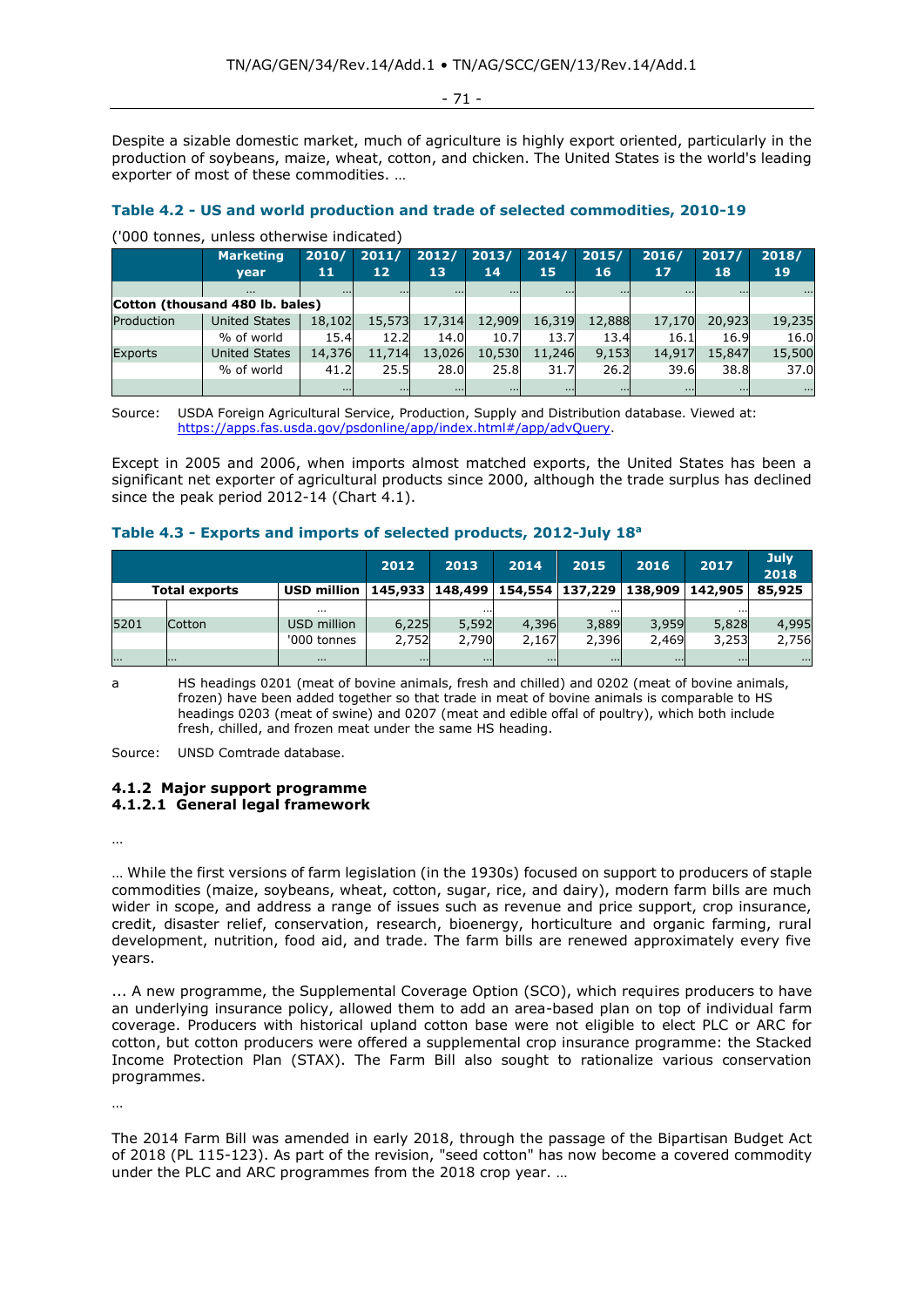- 72 -

…

# **4.1.2.6 Cotton**

According to the 2012 Census, there were 18,155 cotton farms, down from more than 1 million farms in the 1940s. Nevertheless, the United States is the world's third largest producer, and the number one exporter, of cotton. Cotton has always been an important export crop, and exports have continued to rise with the decline in textile production in the United States.

The 2014 Farm Bill did not include upland cotton as a covered commodity under the PLC or ARC programmes, but introduced a subsidized Stacked Income Protection Plan (STAX), a cotton-specific supplemental crop insurance programme. STAX, which provides coverage for losses of up to 20% of the expected county revenue, could be bought on its own or in conjunction with an underlying (companion) policy.<sup>31</sup> STAX, which triggers indemnities when area revenue declines below 90% of the expected level, could cover a maximum 30% of the expected revenue or the difference between 90% and the loss level under the companion policy. The grower also chooses the effective coverage under STAX by electing a multiplier (protection factor), ranging from 80% to 120%. However, even with most of the premium (80%) paid by the Federal Government, cotton farmers were reluctant to sign up to STAX, particularly in the southern plains. Nationwide, only 30% of the eligible acreage was enrolled in STAX the first year the plan was offered and, though there were differing regional trends, overall participation rates declined further to 26% in 2016 and 23.9% in 2017.<sup>32</sup>

While upland cotton was not included as a covered commodity under the PLC and ARC programmes, former upland cotton base became "generic acres", and farmers with generic acres could qualify for PLC and ARC payments by planting those lands with crops eligible for ARC or the PLC. Payments would accordingly be based on current planting decisions, and not on historical production, for the crops planted on generic acres. Of the 17.6 million generic acres in total, some 8.66 million acres were planted with ARC- and PLC-eligible crops in the 2016 crop year, resulting in payments amounting to USD 505 million. The most commonly planted crops were peanuts enrolled in PLC, planted on 1 million acres, with USD 186 million paid, and maize enrolled in ARC-CO, planted on 2 million acres, with USD 114 million paid.<sup>33</sup>

The Bipartisan Budget Act of 2018 revised the ARC and PLC support programmes, with the introduction of seed cotton, defined as unginned upland cotton including both lint and seed, as a covered commodity under ARC and PLC for the 2018 crop year. Producers with generic base acres have the option to allocate those base acres to seed cotton or other covered commodities, based on 2009-12 plantings. Generic acres without the required 2009-12 plantings of either cotton or other covered commodities become unassigned base acres.<sup>34</sup> Either ARC or PLC may be selected for the seed cotton acres, with a one-time opportunity to update the PLC yield for seed cotton. The reference price (PLC) is set at USD 0.367 per pound, and the marketing loan rate for seed cotton at USD 0.25 per pound (for use only in the PLC programme; marketing assistance loans are not authorized for seed cotton). Farmers who choose to enrol historical seed cotton base acres in ARC or PLC will not be eligible to enrol in STAX for current cotton production as from the 2019 crop year.

As a temporary measure to support cotton producers, the US Department of Agriculture (USDA) announced a second Cotton Ginning Cost Share (CGCS) programme in March 2018. Producers were invited to sign up by 31 May 2018 to receive a one-time payment equal to 20% of the average

<sup>&</sup>lt;sup>31</sup> Examples of such policies are Yield Protection, Revenue Protection, Revenue Protection with the Harvest Price Exclusion, and any Area Risk Protection.

<sup>32</sup> Glauber, Joseph, W. *Unraveling Reform? Cotton in the 2018 Farm Bill*, American Enterprise Institute, January 2018. The author bases his calculations on data from the USDA Risk Management Agency. <sup>33</sup> USDA FSA online information. Viewed at: [https://www.fsa.usda.gov/Assets/USDA-FSA-](https://www.fsa.usda.gov/Assets/USDA-FSA-Public/usdafiles/arc-plc/pdf/2016%20ARC%20PLC%20payments%20April%202018.pdf)

[Public/usdafiles/arc-plc/pdf/2016%20ARC%20PLC%20payments%20April%202018.pdf.](https://www.fsa.usda.gov/Assets/USDA-FSA-Public/usdafiles/arc-plc/pdf/2016%20ARC%20PLC%20payments%20April%202018.pdf)

 $34$  Unassigned base acres are not eligible for payments. A farm owner that did not plant any covered commodities (including seed cotton) on the generic base acres during the 2009-16 crop years would now have an unassigned crop base.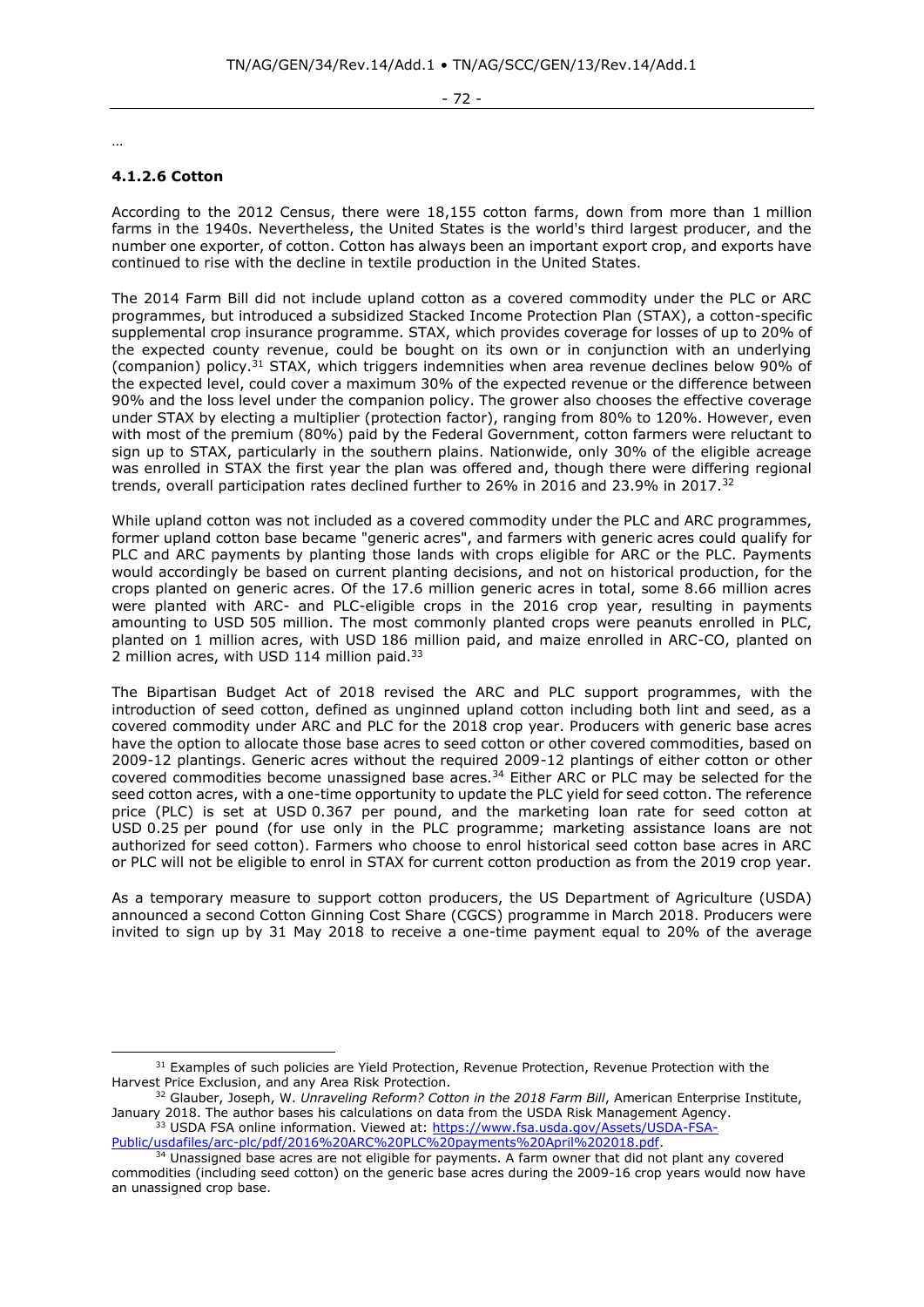- 73 -

ginning costs, based on their cotton planted acres reported to the FSA for 2016.<sup>35</sup> The cost-sharing payment is limited to USD 40,000 per person or legal entity.<sup>36</sup>

# **4.1.4 Levels of support**

With few exceptions, producer prices are largely aligned with border prices. Among the main commodities tracked by the OECD, the highest single commodity transfers (as a percentage of gross farm receipts) occur to sugar, milk, and cotton. ...

# **Table 4.5 - Total PSE and single commodity transfer values for selected commodities, 2008-17**

|                                   | 2008   | 2009   | 2010     | 2011   | 2012   | 2013     | 2014                 | 2015 | 2016 | 2017 <sup>a</sup> |
|-----------------------------------|--------|--------|----------|--------|--------|----------|----------------------|------|------|-------------------|
| <b>Producer support estimate</b>  |        |        |          |        |        |          |                      |      |      |                   |
| USD million                       | 29,954 | 31,535 | 30,774   | 32,684 | 36,040 |          | 29,056 40,517 38,225 |      |      | 36,485 39,606     |
| PSE as % gross farm receipts      | 8.6    | 10.1   | 8.6      | 8.0    | 8.5    | 6.9      | 9.3                  | 9.5  | 9.6  | 9.9               |
| <b>Single commodity transfers</b> |        |        |          |        |        |          |                      |      |      |                   |
|                                   |        |        | $\cdots$ |        |        | $\cdots$ |                      |      |      |                   |
| Cotton                            |        |        |          |        |        |          |                      |      |      |                   |
| USD million                       | 1,313  | 252    | 339      | 813    | 591    | 529      | 889                  | 852  | 518  | 712               |
| SCT as % gross farm receipts      | 30.1   | 6.2    | 4.4      | 10.4   | 8.6    | 9.4      | 14.9                 | 17.9 | 8.2  | 9.6               |
|                                   |        |        | $\cdots$ |        |        | $\cdots$ |                      |      |      | $\cdots$          |

(USD million or % of gross farm receipts for respective products)

a Preliminary data.

Source: OECD Stats.

…

# **Table 4.6 - Federal subsidy programmes for agriculture, FY2015-16**

#### (USD million)

| <b>Programmes</b>                                                      | <b>Expenditure</b> |               |  |  |
|------------------------------------------------------------------------|--------------------|---------------|--|--|
|                                                                        | <b>FY2015</b>      | <b>FY2016</b> |  |  |
| <b>Agriculture Income Support and Marketing Assistance for Covered</b> |                    |               |  |  |
| <b>Commodities</b>                                                     |                    |               |  |  |
| $\cdots$                                                               | $\cdots$           | $\cdots$      |  |  |
| Extra-long staple (ELS) cotton                                         | 0                  |               |  |  |
| Upland cotton                                                          | 49.0               | 47.0          |  |  |
| $\cdots$                                                               | $\cdots$           | $\cdots$      |  |  |

Source: WTO document G/SCM/N/315/USA, 14 March 2018.

 $35$  The ginning costs are averaged for four production regions, and range from USD 19.65 in the Southwest (Kansas, Oklahoma and Texas) to USD 48.02 in the West (Arizona, California and New Mexico). USDA FSA online information. Viewed at: https://www.fsa.usda.gov/Assets/USDA-FSA-Public/usdafiles/ cottonginning-cost-share/cgcs\_program\_fact\_sheet\_march\_2018.pdf.

 $36$  Conditions also apply, i.e. compliance with conservation measures, active engagement in farming, and that the producer's average adjusted gross income (in the preceding three tax years) must not exceed USD 900,000.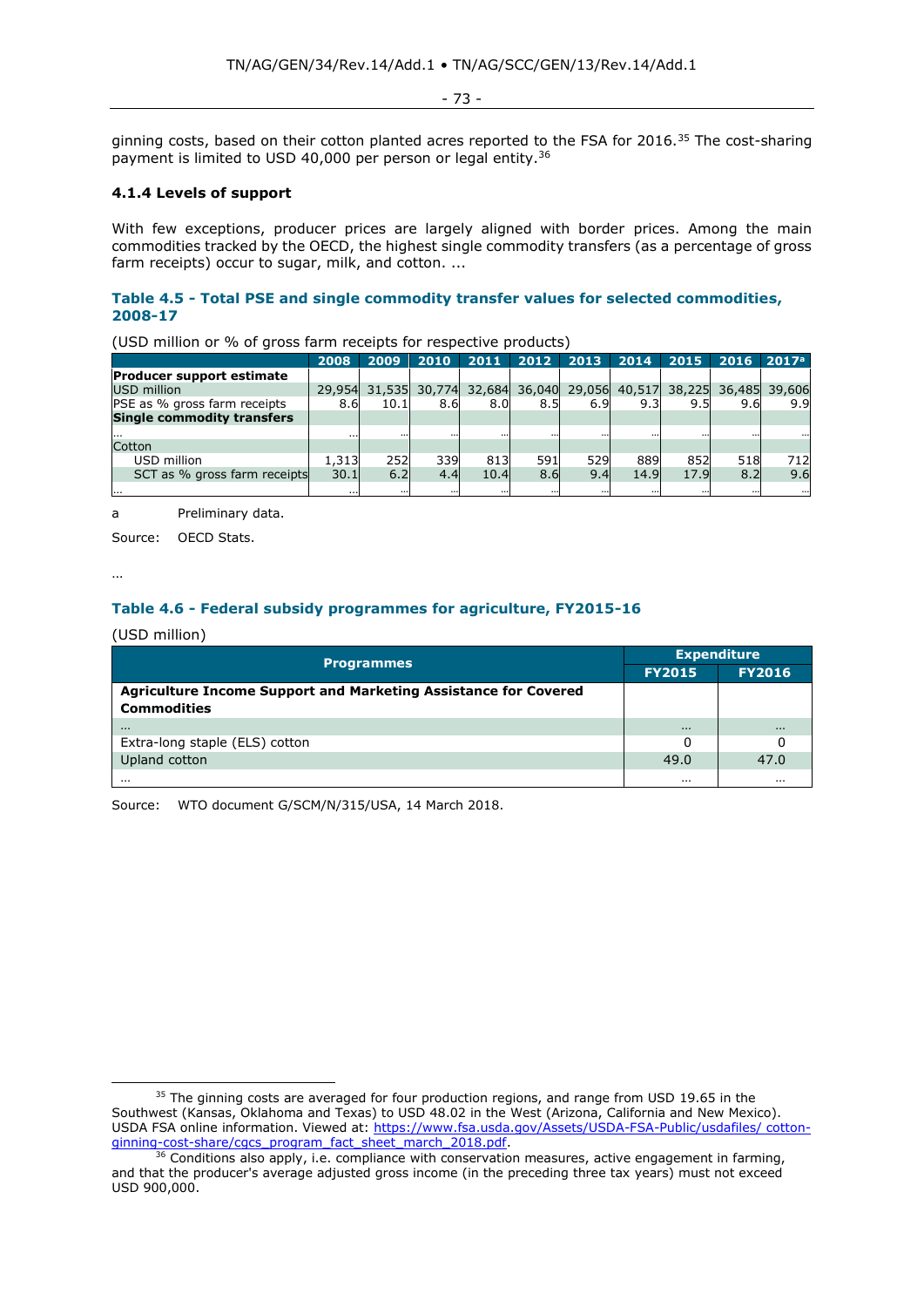# - 74 -

## **Table A4.1 - Commodity Loan Rates and Price Loss Coverage Reference Prices, Agricultural Act of 2014 (as amended)**

| <b>Covered</b><br><b>commodities</b> | <b>Marketing loan programme</b><br><b>Commodity loan rates</b>                                                                                                                                                         | <b>Price loss coverage</b><br><b>Reference prices</b> |          |                             |  |
|--------------------------------------|------------------------------------------------------------------------------------------------------------------------------------------------------------------------------------------------------------------------|-------------------------------------------------------|----------|-----------------------------|--|
|                                      | Converted into<br>USD/tonne                                                                                                                                                                                            |                                                       |          | Converted into<br>USD/tonne |  |
| $\cdots$                             |                                                                                                                                                                                                                        | $\cdots$                                              | $\cdots$ |                             |  |
| Extra-long staple<br>cotton (lb.)    | 0.7977                                                                                                                                                                                                                 | 1758.6                                                | n.a.     | n.a.                        |  |
| Seed cotton (lb.)                    | 0.25 <sup>a</sup>                                                                                                                                                                                                      | 551.2 <sup>a</sup>                                    | 0.367    | 809.1                       |  |
| Upland cotton                        | Simple average of the adjusted prevailing world price<br>for the two immediately preceding MYs, but not less<br>than USD 0.45/lb. or more than USD 0.52/lb. The<br>loan rate for the 2017 crop year was USD 0.4949/lb. | n.a.                                                  | n.a.     |                             |  |

n.a. Not applicable (i.e. not a covered commodity).

a The loan rate is set only for the purposes of determining the effective prices for seed cotton under the Price Loss Coverage programme. Seed cotton is not a covered commodity under the marketing assistance loan programme.

Note: For the conversion factors, see US TPR (2010), Table AIV.1.

Source: The Agricultural Act of 2014, as amended, and information provided by the authorities.